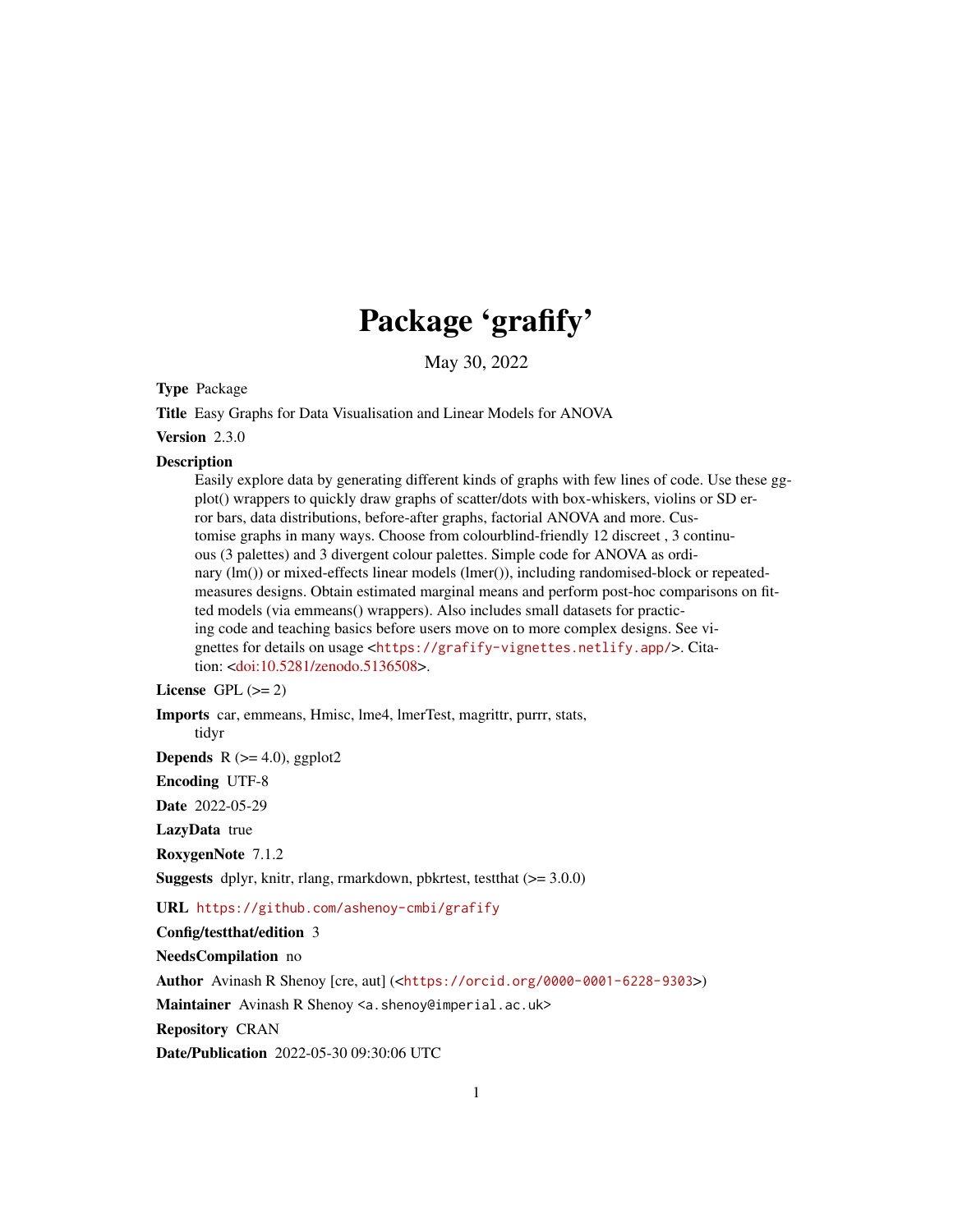# R topics documented:

|                    | 3              |
|--------------------|----------------|
|                    | $\overline{4}$ |
|                    | $\overline{4}$ |
|                    | 5              |
|                    | 6              |
|                    | 6              |
|                    | $\overline{7}$ |
|                    | $\overline{7}$ |
|                    | 8              |
|                    | 9              |
|                    | 9              |
|                    | <b>10</b>      |
|                    | <b>10</b>      |
|                    | - 11           |
|                    |                |
|                    |                |
|                    |                |
|                    |                |
|                    |                |
|                    |                |
|                    |                |
|                    |                |
|                    | 22             |
|                    |                |
|                    |                |
|                    |                |
|                    | 32             |
|                    | 35             |
|                    |                |
|                    |                |
|                    |                |
|                    |                |
|                    |                |
|                    | - 47           |
|                    |                |
|                    |                |
|                    | - 54           |
| plot_histogram     | 54             |
| plot_point_sd      | 56             |
| plot qqline        | 58             |
| plot qqmodel       | 60             |
|                    | 61             |
| plot_scatterbox    | 63             |
| plot_scatterviolin | 65             |
| plot_xy_CatGroup   | 67             |
|                    | 69             |
|                    |                |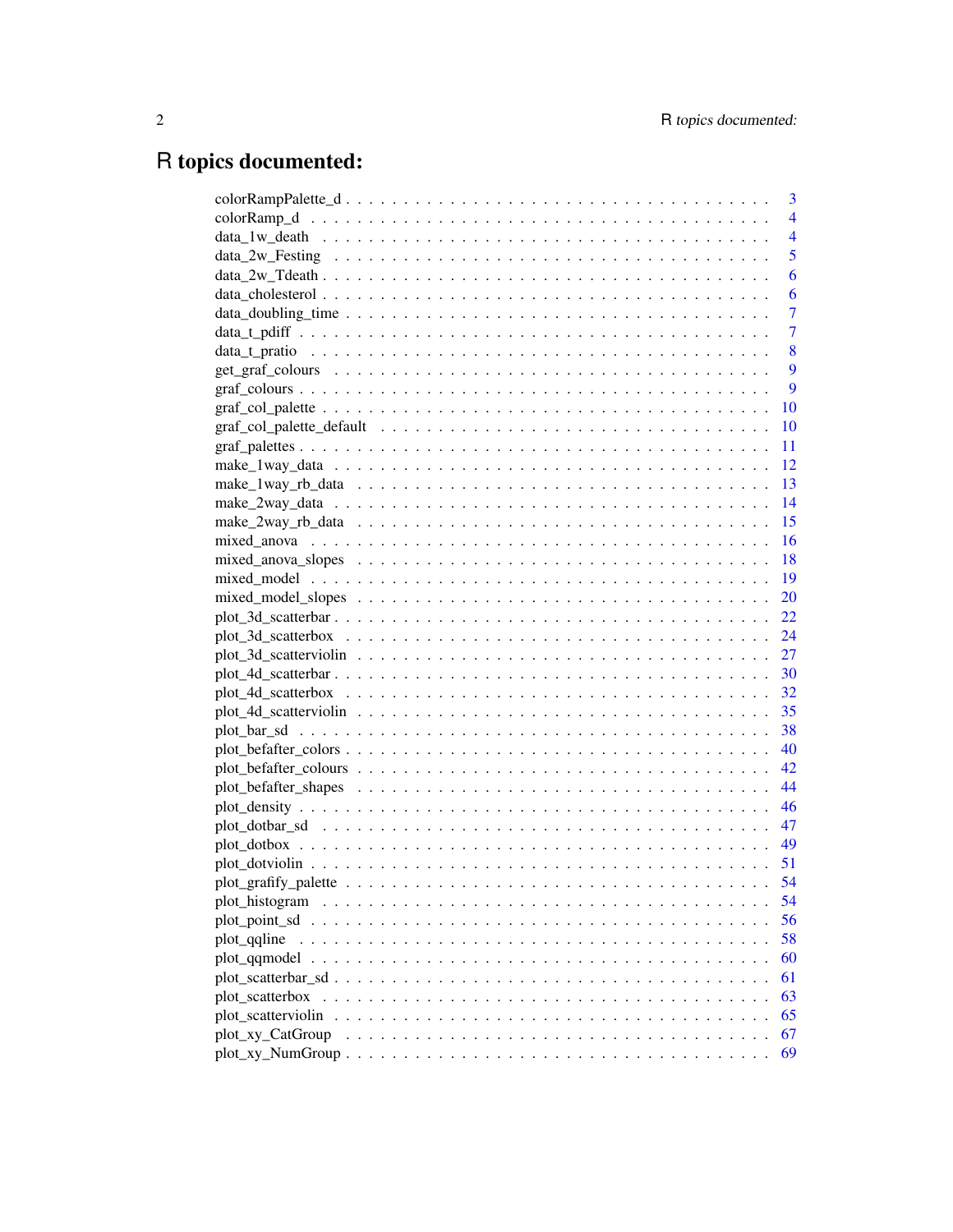<span id="page-2-0"></span>

| Index |                                                                                                                  | 88 |
|-------|------------------------------------------------------------------------------------------------------------------|----|
|       |                                                                                                                  |    |
|       |                                                                                                                  |    |
|       |                                                                                                                  |    |
|       |                                                                                                                  |    |
|       |                                                                                                                  |    |
|       |                                                                                                                  |    |
|       | $posthoc_Trends_vsRef \dots \dots \dots \dots \dots \dots \dots \dots \dots \dots \dots \dots \dots \dots \dots$ |    |
|       |                                                                                                                  |    |
|       |                                                                                                                  |    |
|       |                                                                                                                  |    |
|       |                                                                                                                  |    |

# colorRampPalette\_d *colorRamPalette\_d*

# Description

Variant of colorRampPalette for sequential use of colours for discrete scales. [Thank you linog.](https://stackoverflow.com/questions/61674217/custom-discrete-color-scale-in-ggplot-does-not-respect-order) Called by other functions in grafify and not generally meant to be called by user.

## Usage

```
colorRampPalette_d(colors, ...)
```
# Arguments

| colors | internal |
|--------|----------|
|        | internal |

# Value

This is a variant of colourRampPalette that generates sequential colours from chosen grafify palettes when called by graf\_col\_palette\_d.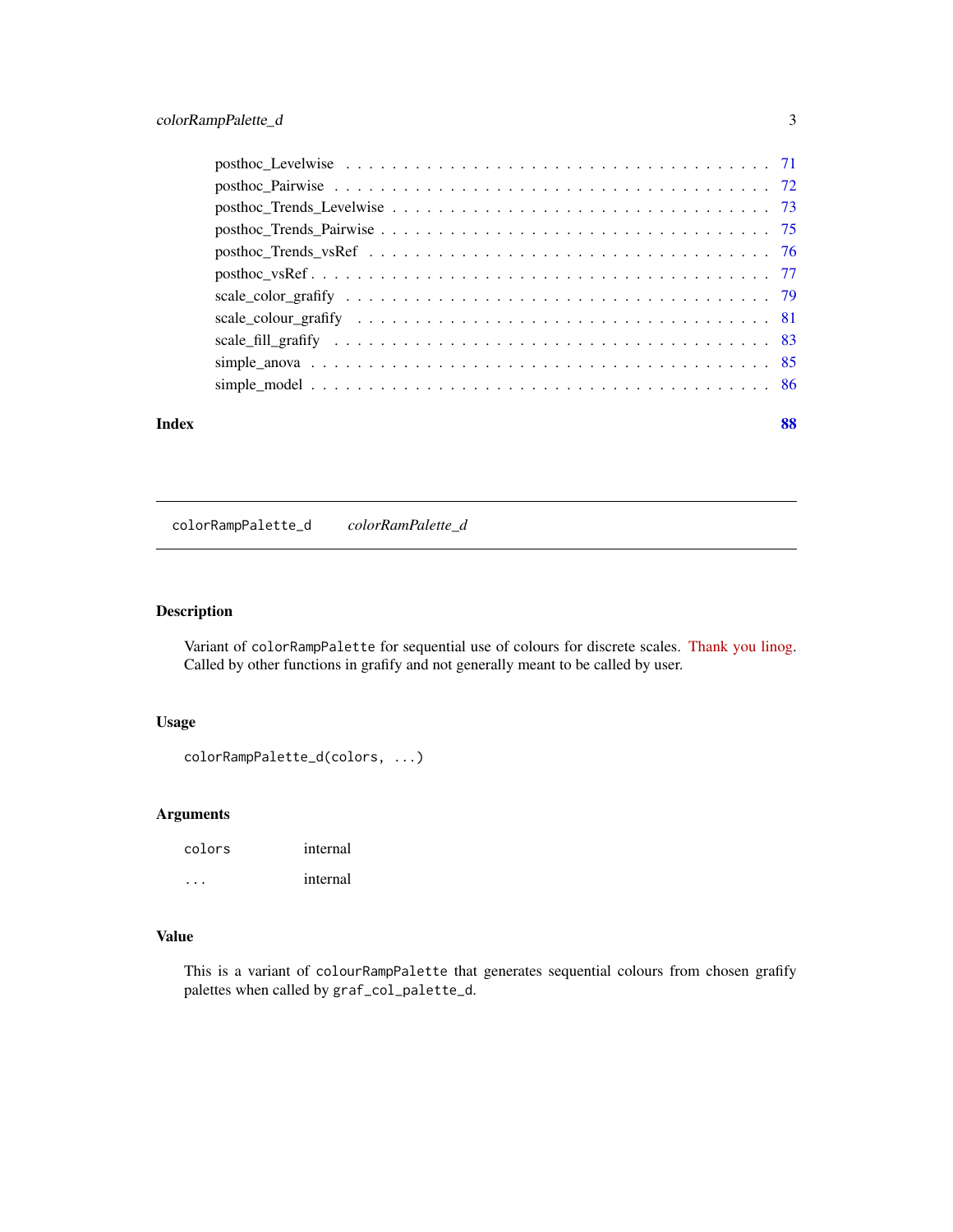<span id="page-3-0"></span>colorRamp\_d *colourRamp\_d*

#### Description

Variant of colorRamp for sequential use of colours for discrete scales. [Thank you linog.](https://stackoverflow.com/questions/61674217/custom-discrete-color-scale-in-ggplot-does-not-respect-order) Called by other functions in grafify and not generally meant to be called by user.

## Usage

```
colorRamp_d(
  colors,
  n,
  bias = 1,
  space = c("rgb", "Lab"),interpolate = c("linear", "spline"),
  alpha = FALSE)
```
## Arguments

| colors      | internal |
|-------------|----------|
| n           | internal |
| bias        | internal |
| space       | internal |
| interpolate | internal |
| alpha       | internal |

## Value

It generates the required number of sequential colours from chosen grafify palettes when called by colorRampPalette\_d.

| data_1w_death | In vitro experiments measuring percentage cell death in three geno- |
|---------------|---------------------------------------------------------------------|
|               | types of cells.                                                     |

## Description

These data are from in vitro measurements of death of host cells (measured as percentage of total cells) after infection with three different strains of a pathogenic bacterium, from five independent experiments. The three strains are three levels within the fixed factor Genotype. The five independent experiments are levels within the random variable Experiment. These data can be analysed using linear mixed effects modeling. These data are from Goddard *et al*[, Cell Rep, 2019,](https://www.sciencedirect.com/science/article/pii/S2211124719304474) [doi.org/10.1016/j.celrep.2019.03.100](https://www.sciencedirect.com/science/article/pii/S2211124719304474)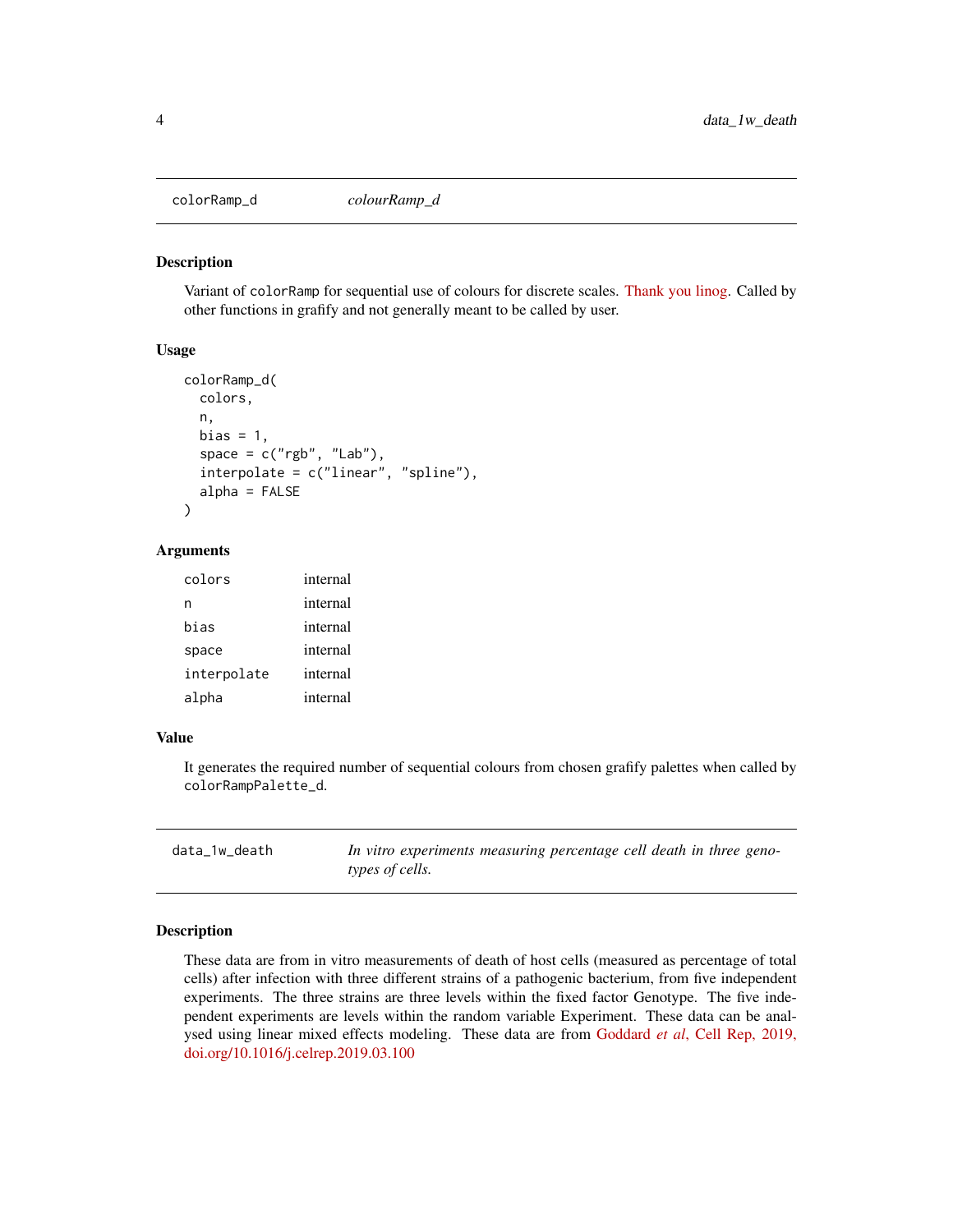## <span id="page-4-0"></span>Usage

data\_1w\_death

# Format

data.frame: 15 obs. of 3 variables.

Experiment Experiment - a random factor with 5 levels "Exp\_1","Exp\_2"... Genotype Genotypes - a fixed factor with 3 levels: "WT","KO\_1","KO\_2". Death Numerical dependent variable indicating percentage cell death.

data\_2w\_Festing *Data from two-way ANOVA with randomised block design of treatments of strains of mice.*

# Description

Data from Festing, ILAR Journal (2014) 55, 472–476 <doi: 10.1093/ilar/ilu045>. These data are suitable for two-way linear mixed effects modelling. The activity of GST (numerical dependent variable) was measured in 4 strains of mice (levels with the fixed factor Strain) either treated or controls (levels within the fixed factor Treatment). Once mouse each was used in two randomised blocks, which is the random factor (Block).

## Usage

data\_2w\_Festing

#### Format

data.frame: 16 obs. of 4 variables:

Block A random factor with 2 levels "A" and "B".

Treatment A fixed factor with 2 levels: "Control" & "Treated"

Strain A fixed factor with 4 levels: "129Ola", "A/J", "NIH" & "BALB/C"

GST Numerical dependent variable indicating GST activity measurement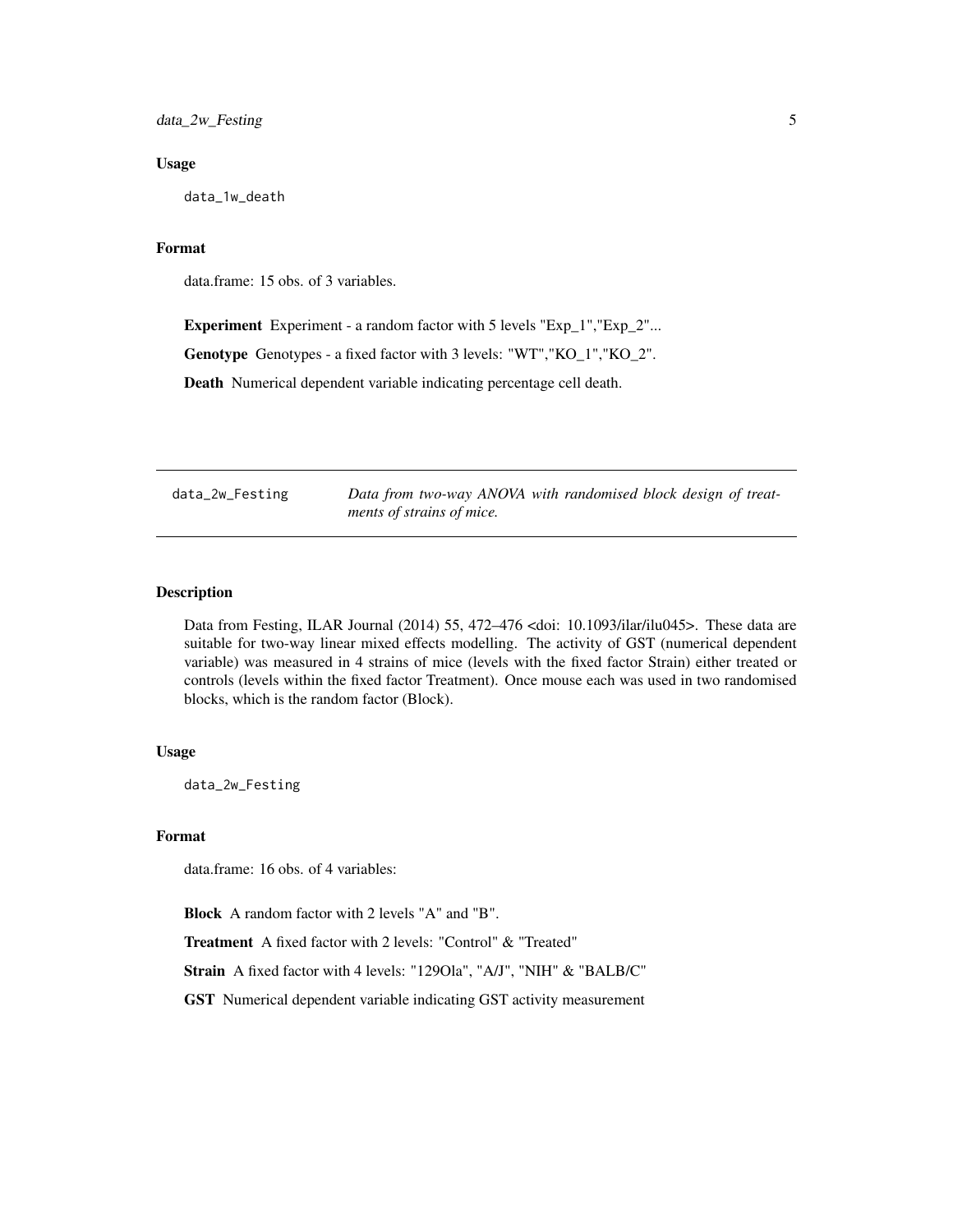<span id="page-5-0"></span>

#### Description

These are measurements of death of infected host cells (as percentage of total cells) upon infection with two strains of bacteria, measured at two time points, in 6 independent experiments. These data repeated-measures data suitable for two-way linear mixed effects modeling with experiment and subjects as random factors.

#### Usage

data\_2w\_Tdeath

## Format

data.frame: 24 obs. of 6 variables:

Experiment A random factor with 6 levels "e1", "e2"...

Time A fixed factor with 2 levels: "t100" & "t300".

Time2 A numeric column that allows plotting data on a quantitative "Time" axis. The "Time" column has "factor" type values that should be used for the ANOVA..

Genotype A fixed factor with 2 levels that we want to compare "WT" & "KO".

- Subject A random factor with 12 levels: "s1", "s2"... These are cell culture wells that were measured at two time points, and indicate "subjects" that underwent repeated-measures within each of 6 experiments. Subject IDs for WT and KO are unique and clearly indicate different wells.
- PI Numerical dependent variable indicating propidium iodide dye uptake as a measure of cell death. These are percentage of dead cells out of total cells plated.

| data_cholesterol | Hierarchical data from 25 subjects either treated or not at 5 hospitals |
|------------------|-------------------------------------------------------------------------|
|                  | - two-way ANOVA design with repeated measures.                          |

## Description

An example dataset on measurements of blood cholesterol levels measured in 5 subjects measured before and after receiving a Drug. Five patients each were recruited at 5 hospitals (a-e), so that there are 25 different subjects (1-25) measured twice. Data are from [Micro/Immuno Stats](https://microimmunostats.netlify.app)

#### Usage

data\_cholesterol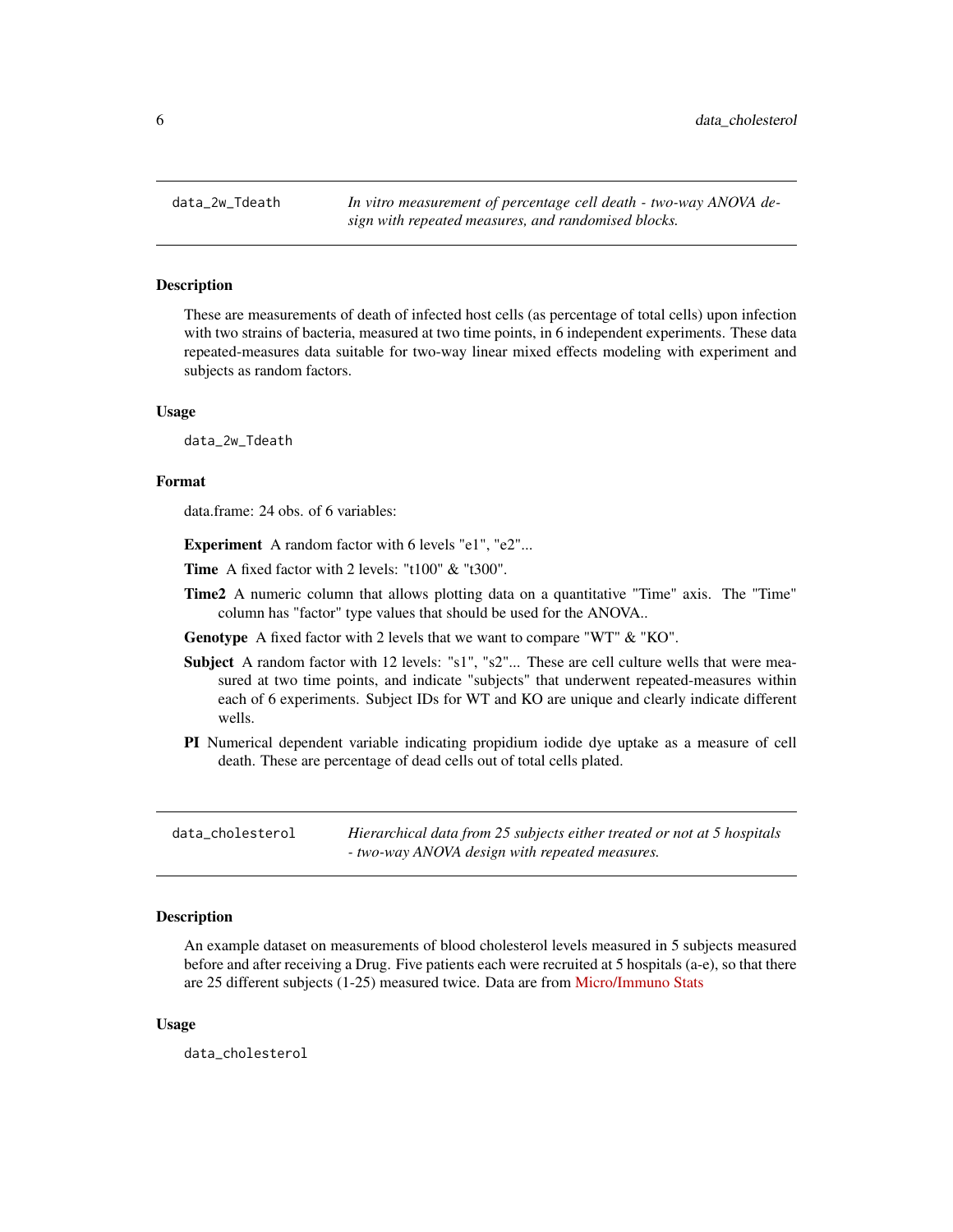## <span id="page-6-0"></span>Format

tibble: 30 obs. of 3 variables:

Hospital Factor with 5 levels (a-e), representing different hospitals where subjects were recruited.

**Subject** A factor with 25 levels denoting individuals on whom measurements were made twice.

Treatment A factor with 2 levels indicating when measurements were made, i.e. before and after drug.

Cholesterol Numerical dependent variable indicating measured doubling time in min.

data\_doubling\_time *Doubling time of E.coli measured by 10 students three independent times.*

## Description

An example dataset showing measurements of *E. coli* doubling times (in min) measured by 10 different students in 3 independent experiments each. Note that Experiments are just called Exp1- Exp3 even though Exp1 of any of the students are not connected in anyway - this will confuse R! Data are from [Micro/Immuno Stats](https://microimmunostats.netlify.app)

## Usage

data\_doubling\_time

#### Format

tibble: 30 obs. of 3 variables:

Student Factor with 10 levels, representing different students.

Experiment A factor with 3 levels representing independent experiments.

Doubling\_time Numerical dependent variable indicating measured doubling time in min.

data\_t\_pdiff *Matched data from two groups where difference between them is consistent.*

#### Description

An example dataset for paired difference Student's *t* test. These are bodyweight (Mass) in grams of same mice left untreated or treated, which are two groups to be compared. The data are in a longtable format, and the two groups are levels within the factor "Condition". The Subject column lists ID of matched mice that were measured without and with treatment. These data are from Sanchez-Garrido *et al*[, Sci Signal, 2018, DOI: 10.1126/scisignal.aat6903.](https://www.science.org/doi/10.1126/scisignal.aat6903)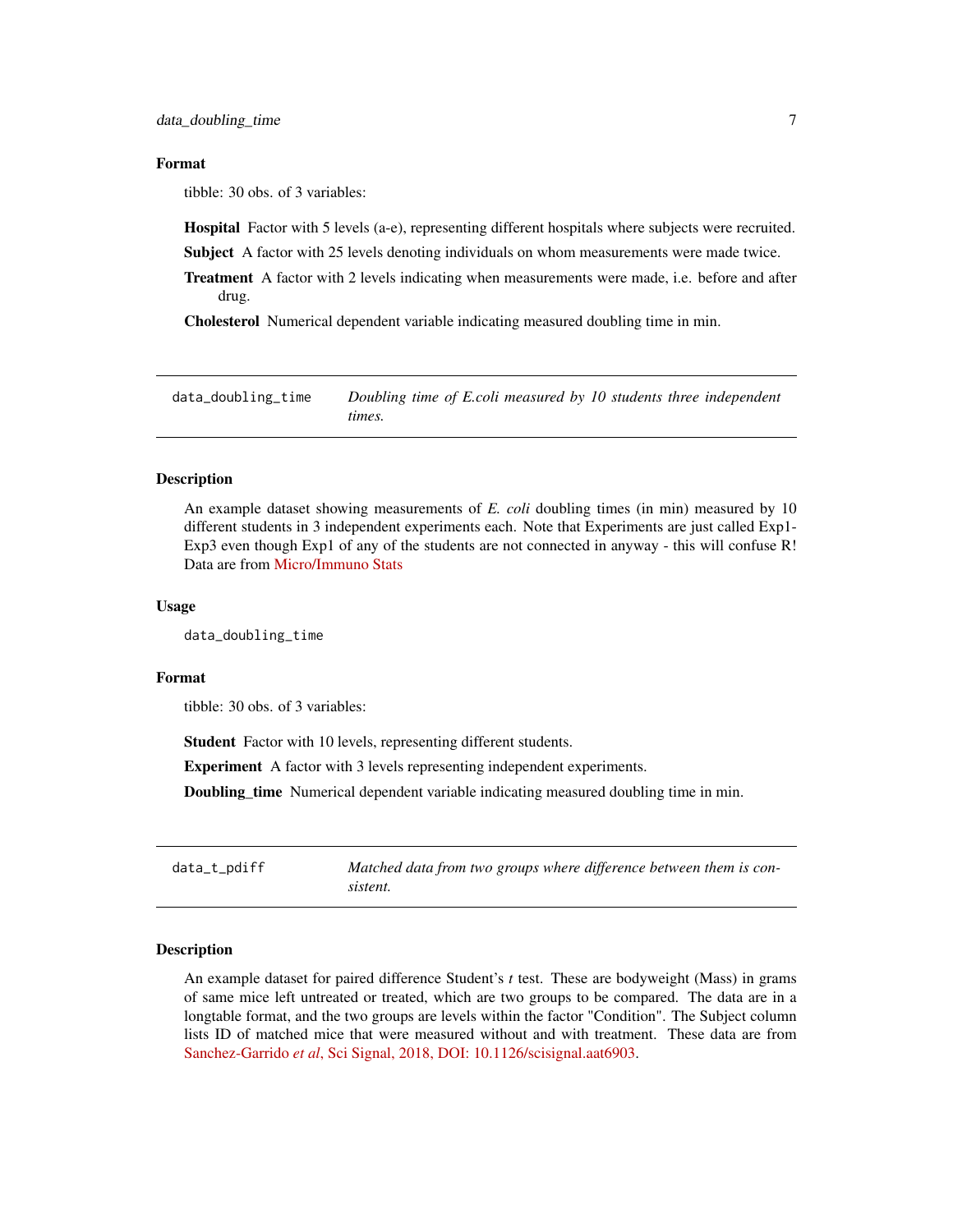#### <span id="page-7-0"></span>Usage

data\_t\_pdiff

## Format

data.frame: 20 obs. of 3 variables:

Subject Factor with 10 levels, denoted by capital letters, representing individuals or subjects.

Condition A fixed factor with 2 levels: "Untreated" & "Treated".

Mass Numerical dependent variable indicating body mass of mice

data\_t\_pratio *Matched data from two groups where ratio between them is consistent.*

# Description

An example dataset for paired ratio Student's *t* test. These are Cytokine measurements by ELISA (in ng/ml) from 33 independent in vitro experiments performed on two Genotypes that we want to compare. The data are in a longtable format, and the two groups are levels within the factor "Genotype". The Experiment column lists ID of matched experiments.

#### Usage

data\_t\_pratio

## Format

data.frame: 66 obs. of 3 variables:

Genotype Factor with 2 levels, representing genotypes to be compared ("WT" & "KO").

Experiment A random factor with 33 levels representing independent experiments, denoted as "Exp\_1", "Exp\_2"...

Cytokine Numerical dependent variable indicating cytokine measured by ELISA.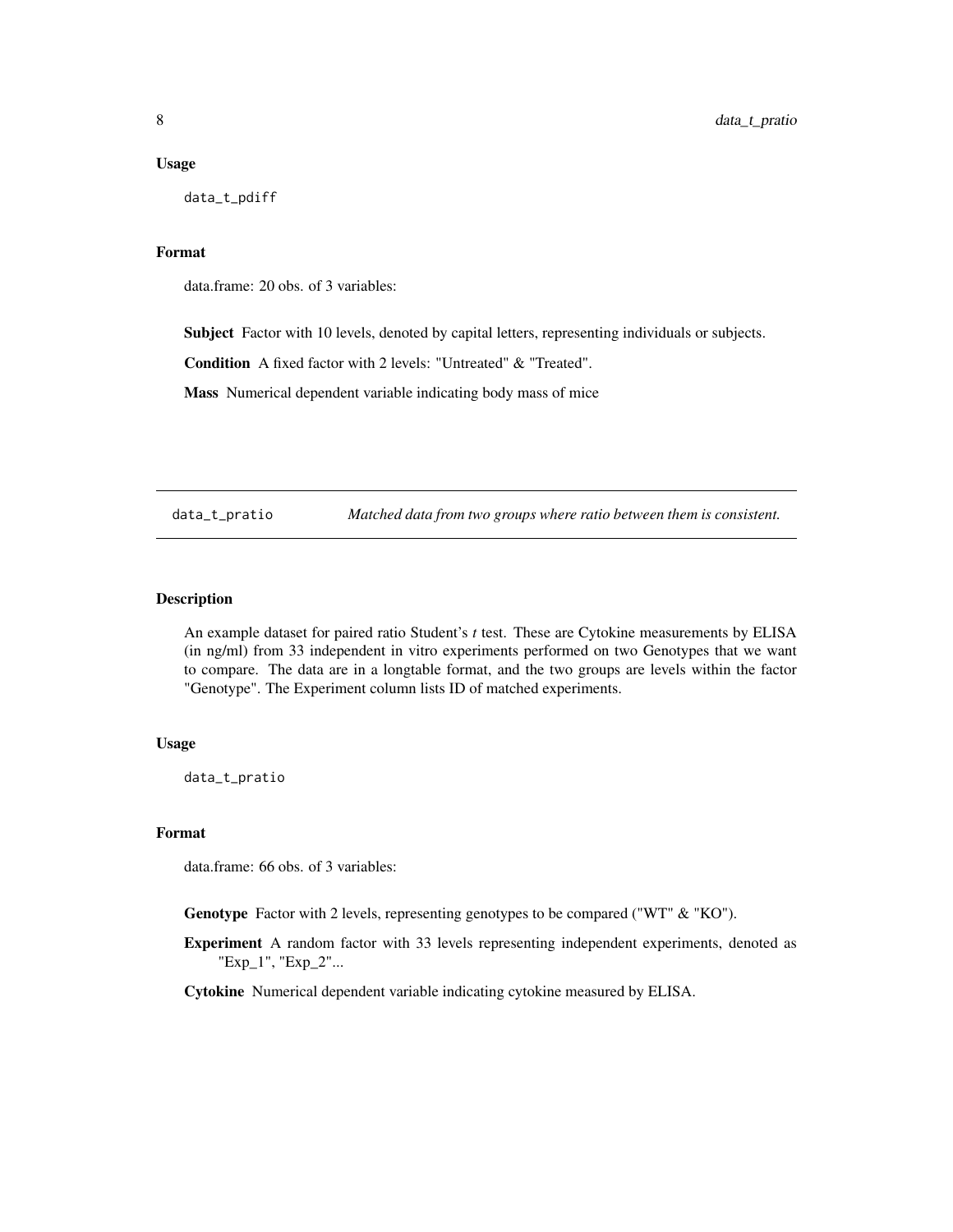#### <span id="page-8-0"></span>Description

Function to make grafify colour scheme. [Thank you Dr Simon.](https://drsimonj.svbtle.com/creating-corporate-colour-palettes-for-ggplot2)

## Usage

```
get_graf_colours(...)
```
#### Arguments

... internal

# Details

To visualise grafify colours use plot\_grafify\_palette.

# Value

This function returns names and hexcodes of colours in grafify as a character vector.

graf\_colours *List of hexcodes of colours in grafify palettes*

## Description

To visualise these colours use plot\_grafify\_palette. okabe\_ito, bright, contrast, dark, light, muted, pale, vibrant, yello\_conti from Paul Tol's [post.](https://personal.sron.nl/~pault/) Zesty, Pastel, Elegant from this [link.](https://venngage.com/blog/color-blind-friendly-palette/) Colour hexcodes for fishy, kelly, r4, safe, OrBl\_div, PrGn\_div, blue\_conti, grey\_conti taken from [cols4all:c4a\\_gui](https://github.com/mtennekes/cols4all) package. All schemes are colourblind-friendly.

## Usage

graf\_colours

# Format

An object of class character of length 154.

## Value

This is a character vector with names and hexcodes of colours used by palette functions. It is used by get\_graf\_colours to generate palettes.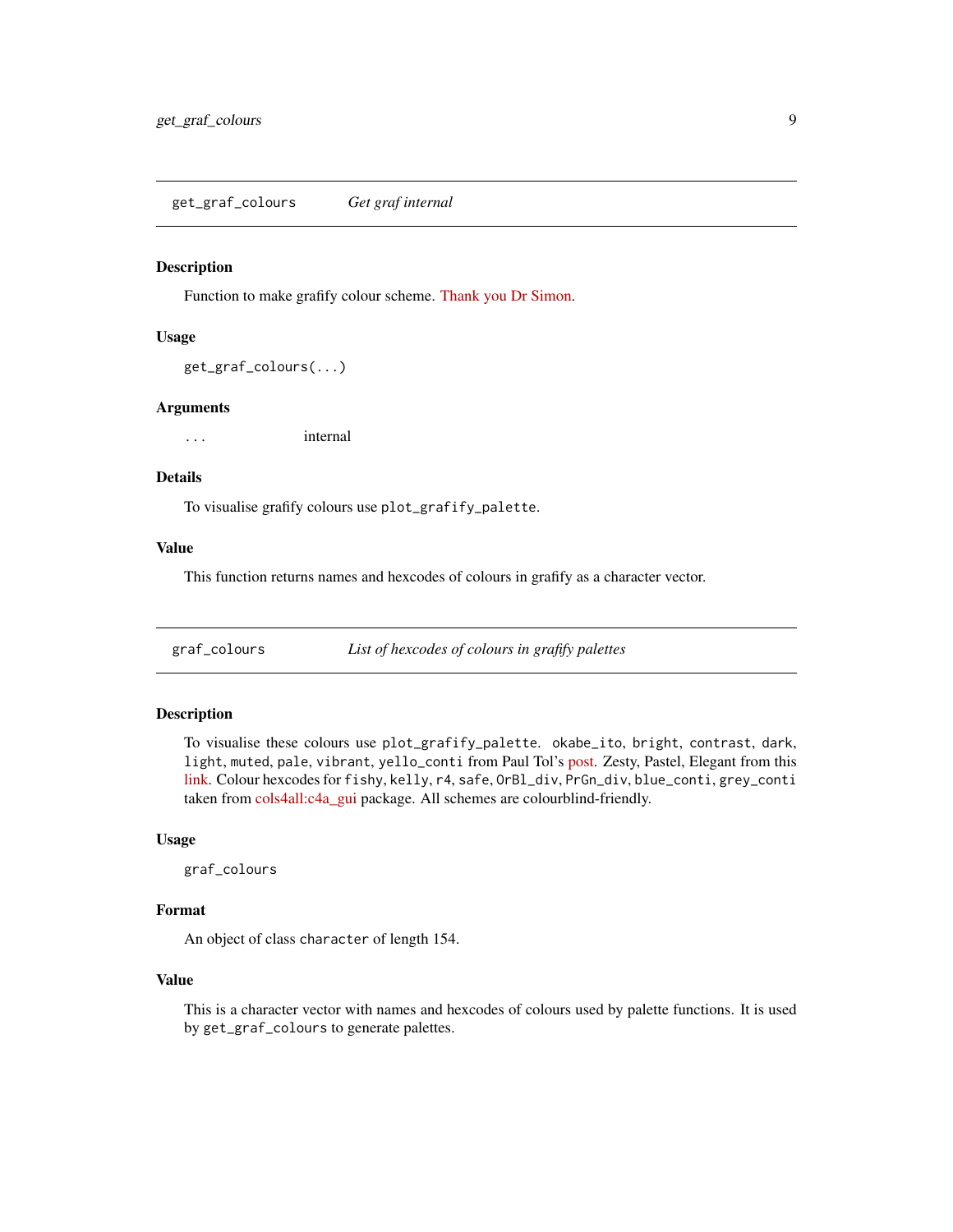<span id="page-9-0"></span>graf\_col\_palette *Call palettes for scale & fill*

# Description

Call palettes for scale & fill

## Usage

```
graf_col_palette(palette = "okabe_ito", reverse = FALSE, ...)
```
## Arguments

| palette | internal              |
|---------|-----------------------|
| reverse | internal              |
|         | additional parameters |

#### Value

This generates required number of sequential colours from the chosen grafify palette when called by scale functions of ggplot2.

```
graf_col_palette_default
```
*Call palettes for scale & fill with default colorRampPalette*

# Description

Call palettes for scale & fill with default colorRampPalette

## Usage

```
graf_col_palette_default(palette = "okabe_ito", reverse = FALSE, ...)
```
## Arguments

| palette              | internal              |
|----------------------|-----------------------|
| reverse              | internal              |
| $\sim$ $\sim$ $\sim$ | additional parameters |

# Value

This generates required number of distant colours from the chosen grafify palette when called by scale functions of ggplot2.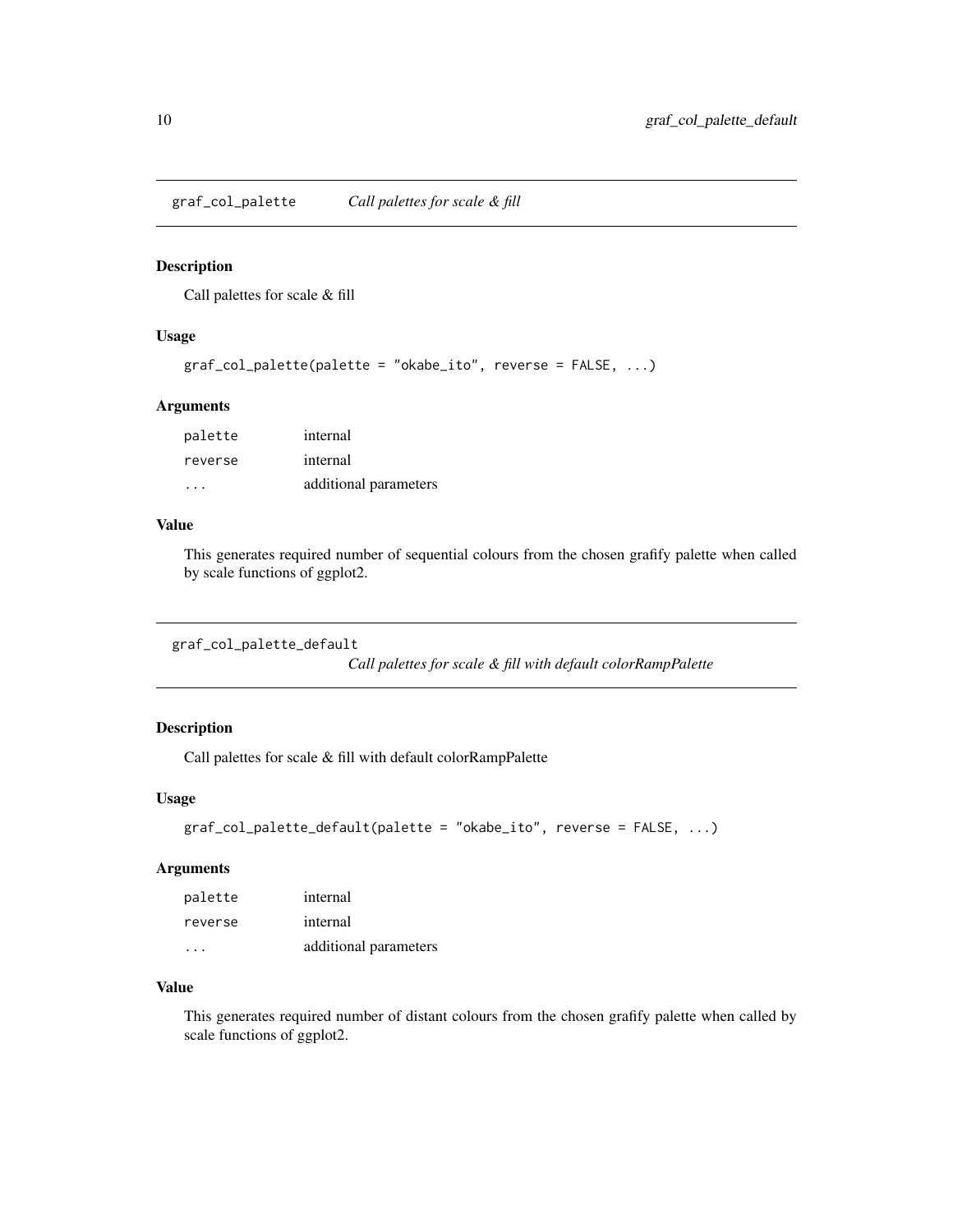<span id="page-10-1"></span><span id="page-10-0"></span>

# Description

To visualise these colours use plot\_grafify\_palette.

# Usage

```
graf_palettes
```
# Format

An object of class list of length 18.

# Value

This function returns a list of palettes in grafify with names and hexcodes of colours in those palettes. Names of palettes available are as follows:

Categorical/discreet palettes:

- okabe\_ito
- bright
- contrast
- dark
- kelly
- light
- muted
- pale
- $\cdot$  r4
- safe
- vibrant

Sequential quantitative palettes:

- grey\_conti
- blue\_conti
- yellow\_conti

Divergent quantitative palettes:

- OrBl\_div
- PrGn\_div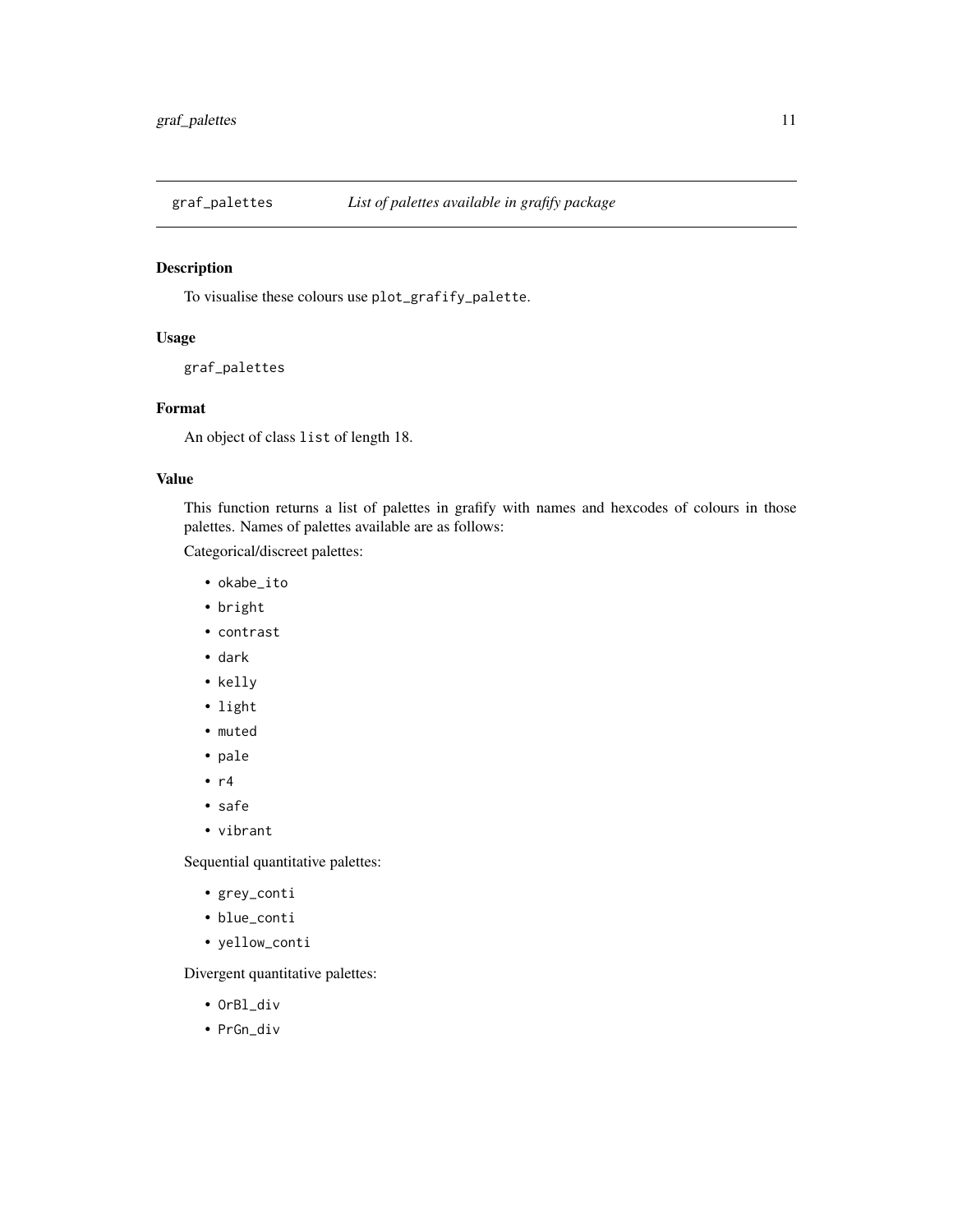<span id="page-11-1"></span><span id="page-11-0"></span>

# **Description**

The [make\\_1way\\_data](#page-11-1), [make\\_1way\\_rb\\_data](#page-12-1), [make\\_2way\\_data](#page-13-1) and [make\\_2way\\_rb\\_data](#page-14-1) functions generate independent or randomised block (rb) design data of one-way or two-way designs.

#### Usage

make\_1way\_data(Group\_means, Num\_obs, Residual\_SD)

#### Arguments

| Group_means | a vector with means of each level of the first fixed factor (FixFac X1) measured<br>within Group 1.                                  |
|-------------|--------------------------------------------------------------------------------------------------------------------------------------|
| Num_obs     | a single numeric value indicating the number of independent measurements, <i>i.e.</i><br>levels within the random factor Experiment. |
| Residual_SD | a single numeric value indicating residual SD in the model.                                                                          |

#### Details

Random variates from the normal distribution based on user provided mean and SD provided are generated. For independent designs, the Residual\_SD argument is used to set expected residual SD from the linear model. Exp\_SD is used to set experiment-to-experiment SD, that will be assigned to the random factor for rb designs.

Num\_exp sets the number of independent measurements per group.

For one-way designs, the user provides Group\_means as a vector. Number of levels are recognised based on number of means. For two-way designs, two vectors are to be provided by the user containing means of levels of a second factor. Number of means in both vectors should be the same. These functions can only handle balanced designs, i.e. same number of observations in all groups.

The output is a data frame with one or two columns denoting the fixed factor with levels that match the number of means entered. For rb data, the column for RandFac denotes levels of the blocking factor. The quantitative response variables are in the numeric Values column.

## Value

This function produces a data.frame object containing simulated data.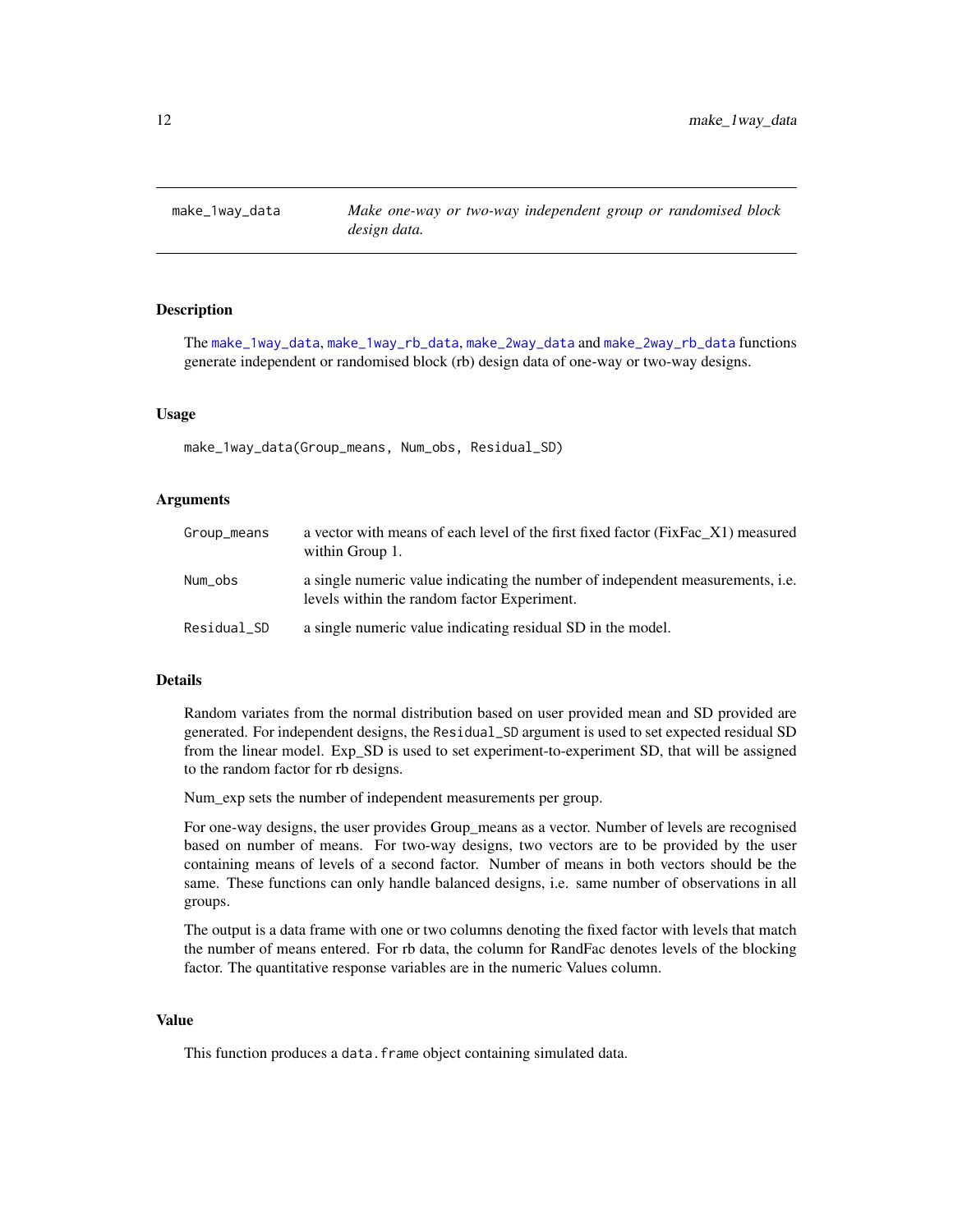## <span id="page-12-0"></span>Examples

```
#Basic usage with three levels within Factor_X,
#20 observations in each group, with residual SD 15
one_independent_tab <- make_1way_data(c(350, 250, 100), 15, 20)
str(one_independent_tab)
head(one_independent_tab)
```
<span id="page-12-1"></span>make\_1way\_rb\_data *Make one-way or two-way independent group or randomised block design data.*

## Description

The [make\\_1way\\_data](#page-11-1), [make\\_1way\\_rb\\_data](#page-12-1), [make\\_2way\\_data](#page-13-1) and [make\\_2way\\_rb\\_data](#page-14-1) functions generate independent or randomised block (rb) design data of one-way or two-way designs.

## Usage

make\_1way\_rb\_data(Group\_means, Num\_exp, Exp\_SD, Residual\_SD)

## Arguments

| Group_means | a vector with means of each level of the first fixed factor (FixFac_X1) measured<br>within Group 1.                         |
|-------------|-----------------------------------------------------------------------------------------------------------------------------|
| Num_exp     | a single numeric value. indicating the number of independent measurements,<br>i.e. levels within the random factor RandFac. |
| $Exp_SD$    | a single numeric value indicating the standard deviation (SD) between experi-<br>ments, <i>i.e.</i> within RandFac.         |
| Residual SD | a single numeric value indicating residual SD in the model.                                                                 |

#### Details

Random variates from the normal distribution based on user provided mean and SD provided are generated. For independent designs, the Residual\_SD argument is used to set expected residual SD from the linear model. Exp\_SD is used to set experiment-to-experiment SD, that will be assigned to the random factor for rb designs.

Num\_exp sets the number of independent measurements per group.

For one-way designs, the user provides Group\_means as a vector. Number of levels are recognised based on number of means. For two-way designs, two vectors are to be provided by the user containing means of levels of a second factor. Number of means in both vectors should be the same. These functions can only handle balanced designs, i.e. same number of observations in all groups.

The output is a data frame with one or two columns denoting the fixed factor with levels that match the number of means entered. For rb data, the column for RandFac denotes levels of the blocking factor. The quantitative response variables are in the numeric Values column.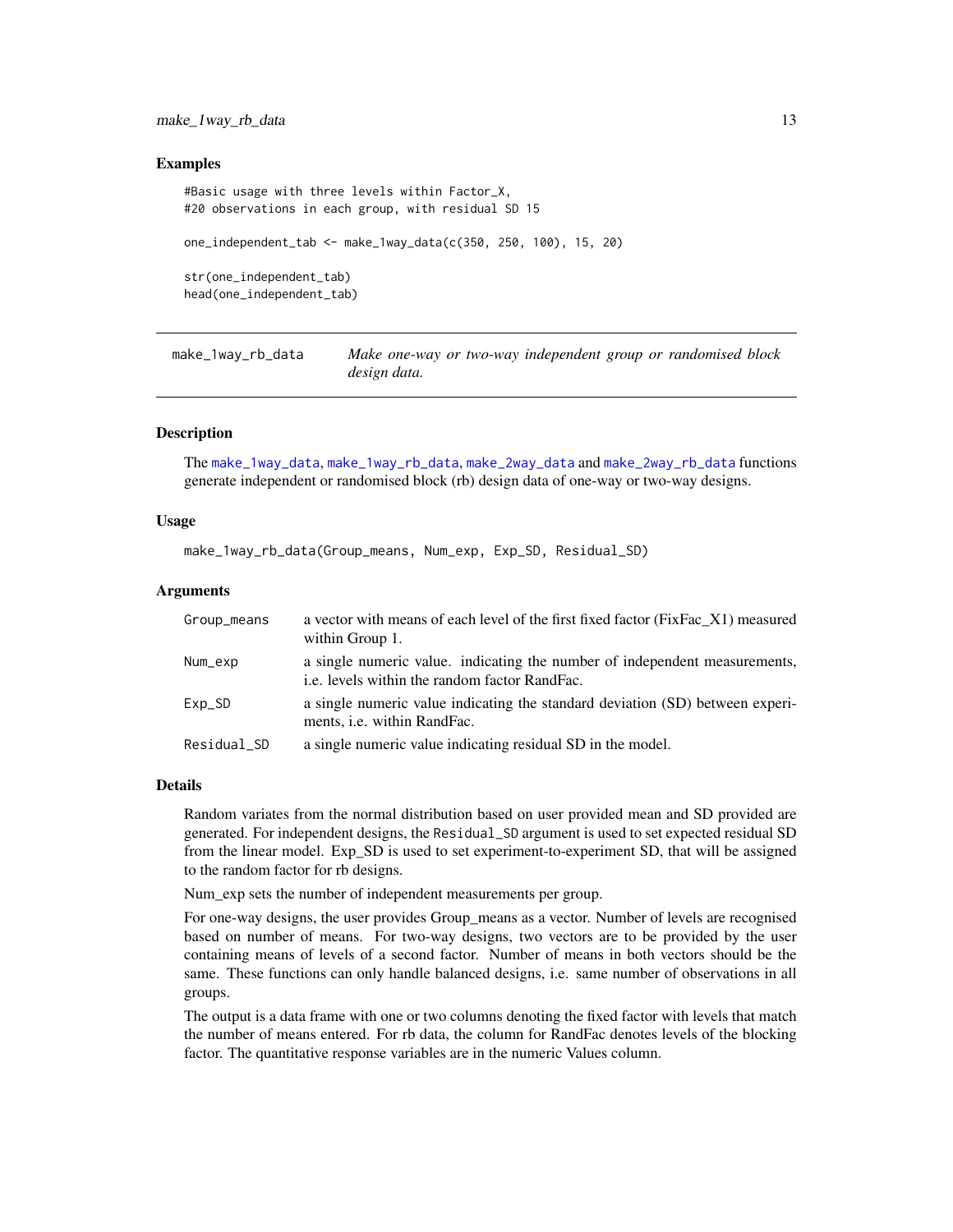# <span id="page-13-0"></span>Value

This function produces a data.frame object containing simulated data.

#### Examples

```
#Basic usage with two levels within FactorX2,
#20 experiments with inter-experiment SD 20, and residual SD 15
two_rb_tab <- make_2way_rb_data(c(100, 20), c(200, 300), 20, 20, 15)
str(two_rb_tab)
head(two_rb_tab)
```
<span id="page-13-1"></span>

| make_2way_data | Make one-way or two-way independent group or randomised block |  |  |  |
|----------------|---------------------------------------------------------------|--|--|--|
|                | design data.                                                  |  |  |  |

#### Description

The [make\\_1way\\_data](#page-11-1), [make\\_1way\\_rb\\_data](#page-12-1), [make\\_2way\\_data](#page-13-1) and [make\\_2way\\_rb\\_data](#page-14-1) functions generate independent or randomised block (rb) design data of one-way or two-way designs.

#### Usage

```
make_2way_data(Group_1_means, Group_2_means, Num_obs, Residual_SD)
```
#### Arguments

| Group_1_means | a vector with means of each level of the first fixed factor (FixFac_X1) measured<br>within Group 1.                                  |
|---------------|--------------------------------------------------------------------------------------------------------------------------------------|
| Group_2_means | only for make_2way_data and make_2way_rb_data: a vector with mean(s) of<br>each level of Factor X2 measured within Group 2.          |
| Num_obs       | a single numeric value indicating the number of independent measurements, <i>i.e.</i><br>levels within the random factor Experiment. |
| Residual_SD   | a single numeric value indicating residual SD in the model.                                                                          |

## Details

Random variates from the normal distribution based on user provided mean and SD provided are generated. For independent designs, the Residual\_SD argument is used to set expected residual SD from the linear model. Exp\_SD is used to set experiment-to-experiment SD, that will be assigned to the random factor for rb designs.

Num\_obs sets the number of independent measurements per group.

For one-way designs, the user provides Group\_means as a vector. Number of levels are recognised based on number of means. For two-way designs, two vectors are to be provided by the user containing means of levels of a second factor. Number of means in both vectors should be the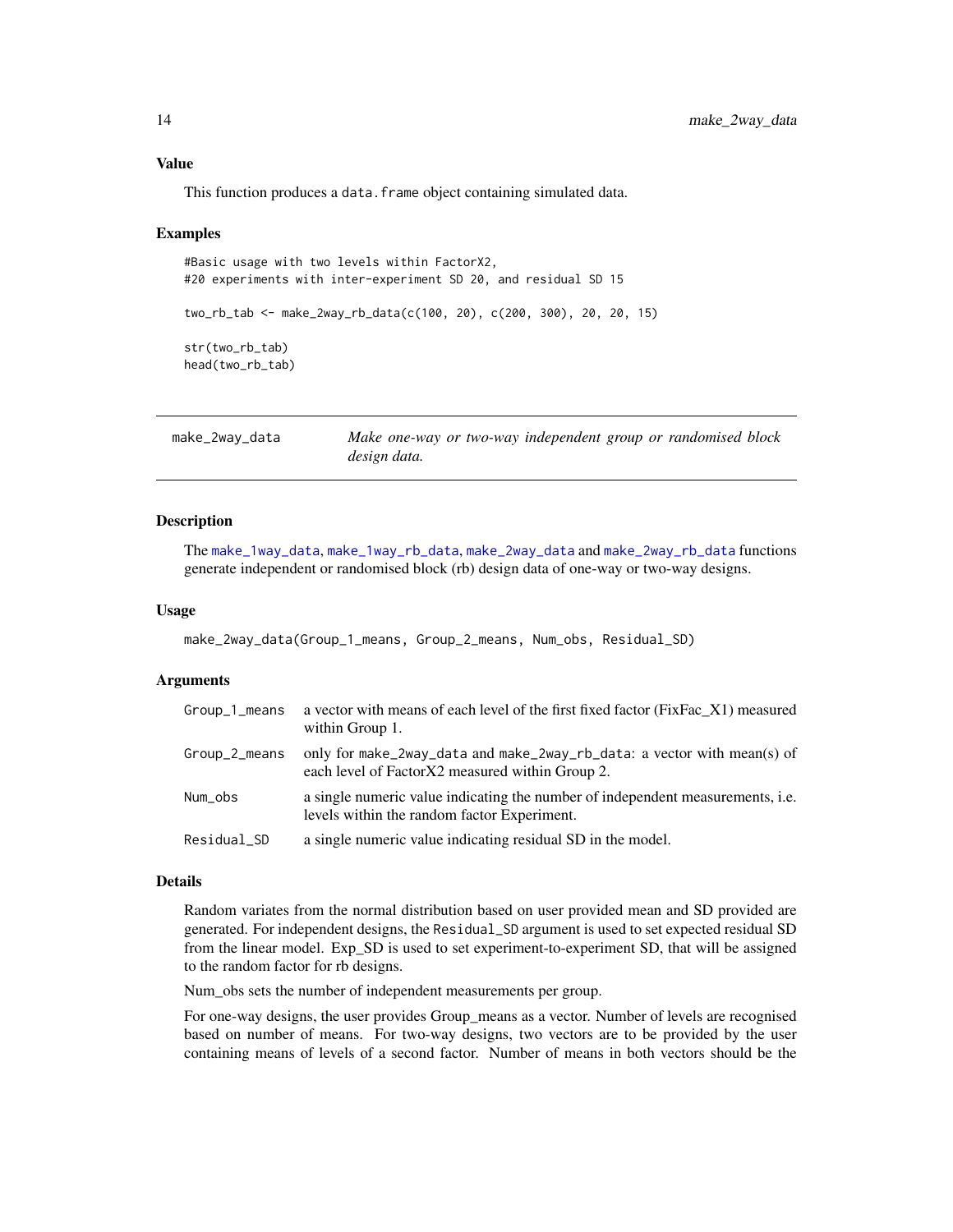<span id="page-14-0"></span>same. These functions can only handle balanced designs, i.e. same number of observations in all groups.

The output is a data frame with one or two columns denoting the fixed factor with levels that match the number of means entered. For rb data, the column for RandFac denotes levels of the blocking factor. The quantitative response variables are in the numeric Values column.

## Value

This function produces a data. frame object containing simulated data.

#### Examples

#Basic usage with two levels within FactorX2, 20 observations in each group, with residual SD 15

two\_independent\_tab <- make\_2way\_data(c(100, 20), c(200, 300), 20, 15)

```
#Four levels with 5 observations and residual SD 5
two_independent_tab <- make_2way_data(c(100, 20, 1500, 20), c(150, 5, 1450, 25), 5, 5)
```
<span id="page-14-1"></span>

| make_2way_rb_data | Make one-way or two-way independent group or randomised block |  |  |  |
|-------------------|---------------------------------------------------------------|--|--|--|
|                   | design data.                                                  |  |  |  |

# Description

The [make\\_1way\\_data](#page-11-1), [make\\_1way\\_rb\\_data](#page-12-1), [make\\_2way\\_data](#page-13-1) and [make\\_2way\\_rb\\_data](#page-14-1) functions generate independent or randomised block (rb) design data of one-way or two-way designs.

## Usage

make\_2way\_rb\_data(Group1\_means, Group2\_means, Num\_exp, Exp\_SD, Residual\_SD)

#### Arguments

| Group1_means | a vector with means of each level of the first fixed factor (FixFac_X1) measured<br>within Group 1.                               |
|--------------|-----------------------------------------------------------------------------------------------------------------------------------|
| Group2_means | only for make_2way_data and make_2way_rb_data: a vector with mean(s) of<br>each level of Factor X2 measured within Group 2.       |
| Num_exp      | a single numeric value indicating the number of independent measurements, <i>i.e.</i><br>levels within the random factor RandFac. |
| $Exp_SD$     | a single numeric value indicating the standard deviation (SD) between experi-<br>ment, <i>i.e.</i> within RandFac.                |
| Residual_SD  | a single numeric value indicating residual SD in the model.                                                                       |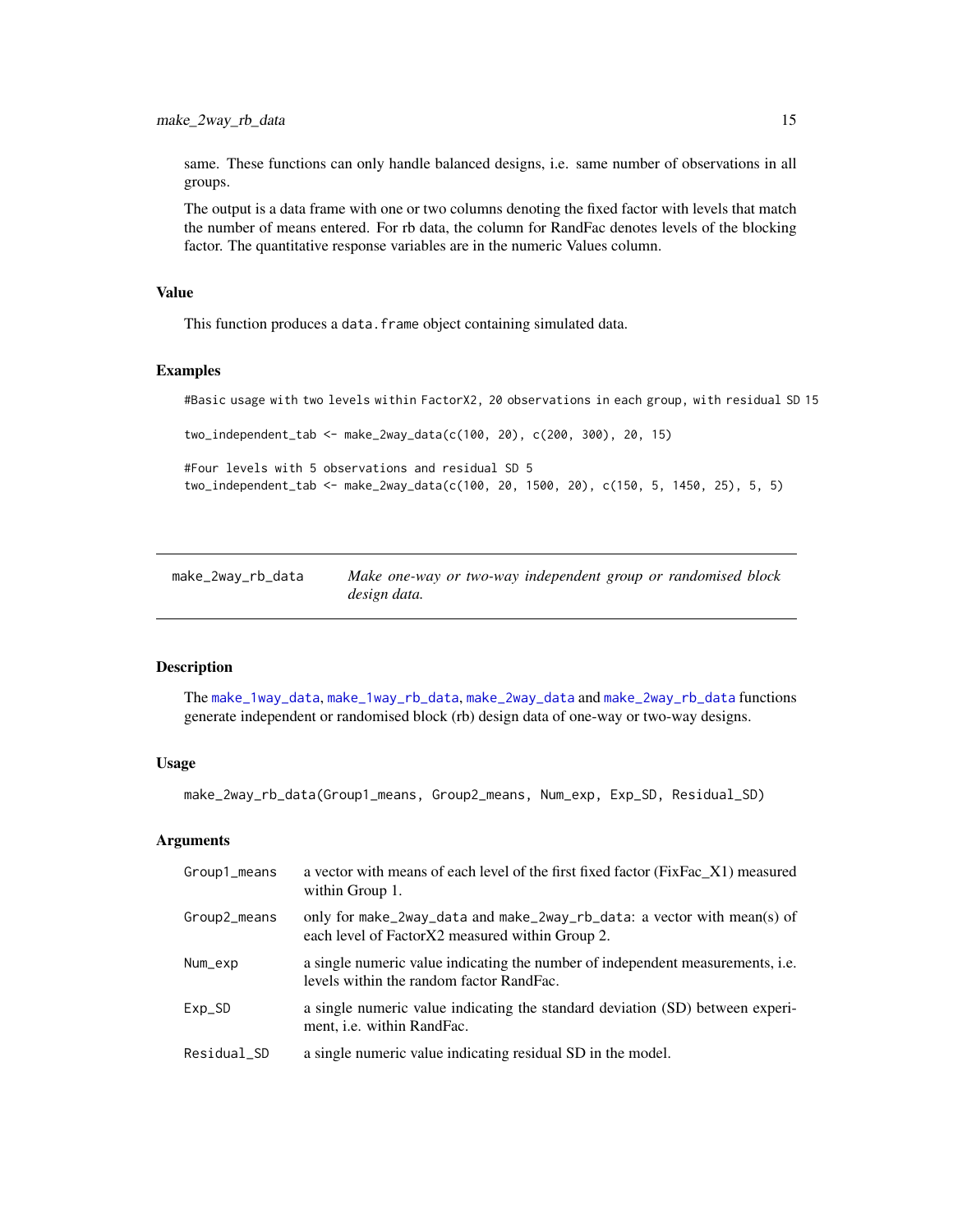# Details

Random variates from the normal distribution based on user provided mean and SD provided are generated. For independent designs, the Residual\_SD argument is used to set expected residual SD from the linear model. Exp\_SD is used to set experiment-to-experiment SD, that will be assigned to the random factor (RandFac) for rb designs.

Num\_exp sets the number of independent measurements per group.

For one-way designs, the user provides Group\_means as a vector. Number of levels are recognised based on number of means. For two-way designs, two vectors are to be provided by the user containing means of levels of a second factor. Number of means in both vectors should be the same. These functions can only handle balanced designs, i.e. same number of observations in all groups.

The output is a data frame with one or two columns denoting the fixed factor with levels that match the number of means entered. For rb data, the column for RandFac denotes levels of the blocking factor. The quantitative response variables are in the numeric Values column.

## Value

This function produces a data. frame object containing simulated data.

#### Examples

```
#Basic usage with two levels within FactorX2,
#20 experiments with inter-experiment SD 20, and residual SD 15
two_rb_tab <- make_2way_rb_data(c(100, 20), c(200, 300), 20, 20, 15)
str(two_rb_tab)
head(two_rb_tab)
```
<span id="page-15-1"></span>mixed\_anova *ANOVA table from linear mixed effects analysis.*

#### Description

There are four related functions for mixed effects analyses: mixed\_model, mixed\_anova, mixed\_model\_slopes, and mixed\_anova\_slopes.

#### Usage

```
mixed_anova(
  data,
  Y_value,
  Fixed_Factor,
  Random_Factor,
  Df_method = "Kenward-Roger",
  SS_method = "II",...
)
```
<span id="page-15-0"></span>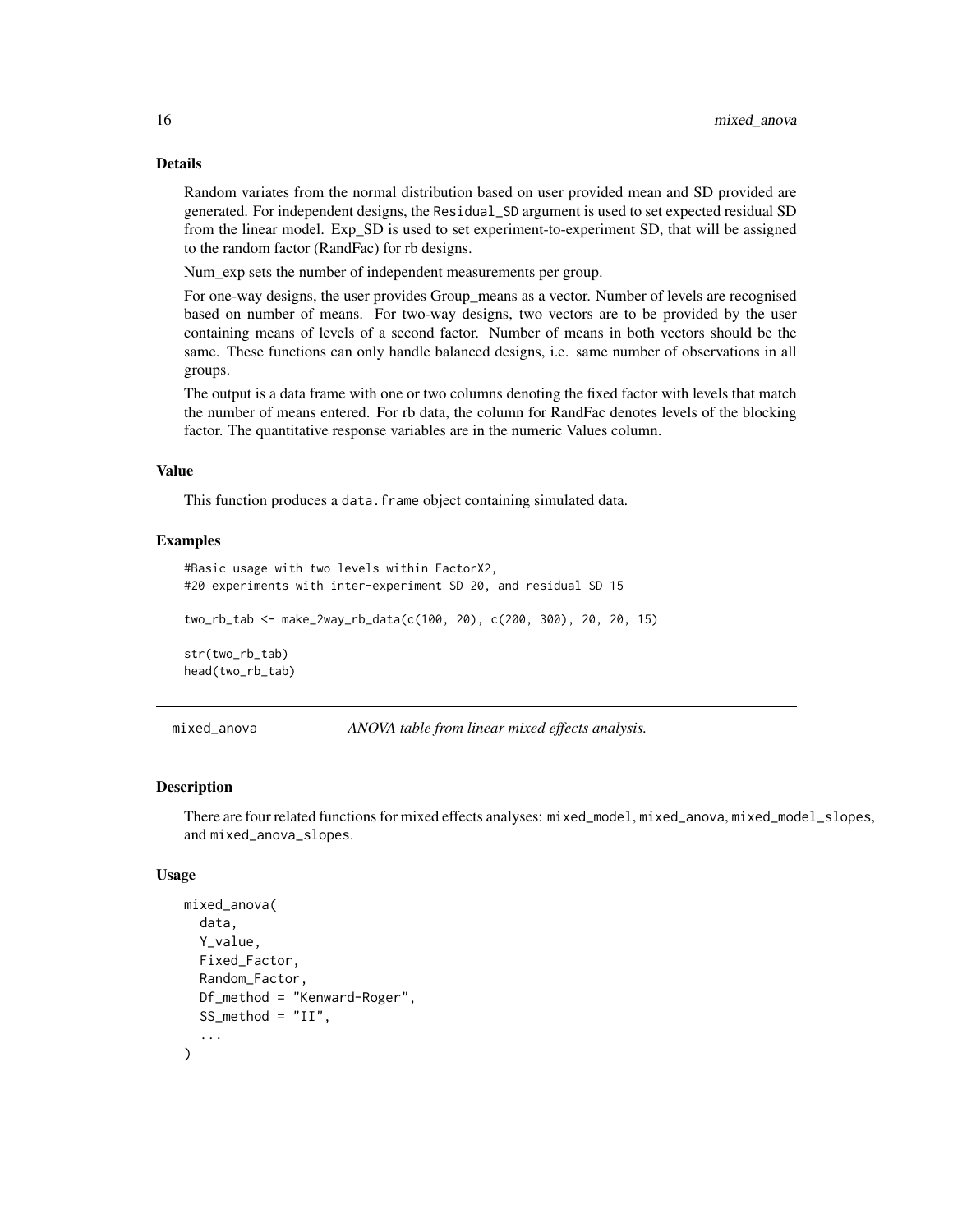# mixed\_anova 17

#### Arguments

| data          | a data table object, e.g. data.frame or tibble.                                                                            |
|---------------|----------------------------------------------------------------------------------------------------------------------------|
| Y_value       | name of column containing quantitative (dependent) variable, provided within<br>"quotes".                                  |
| Fixed_Factor  | name(s) of categorical fixed factors (independent variables) provided as a vector<br>if more than one or within "quotes".  |
| Random_Factor | name(s) of random factors to allow random intercepts; to be provided as a vector<br>when more than one or within "quotes". |
| Df_method     | method for calculating degrees of freedom. Default is Kenward-Roger, can be<br>changed to "Satterthwaite".                 |
| SS method     | type of sum of square, default is type II, can be changed to "I", "III", "1" or "2",<br>or others.                         |
| $\cdots$      | any additional arguments to pass on to lmer if required.                                                                   |

## Details

This function uses [lmer](#page-0-0) to fit a linear mixed effect model and provides the model object, which could be used for post-hoc comparisons. The model object is converted to class lmerModLmerTest object by [as\\_lmerModLmerTest](#page-0-0). This is then passes on the model to [anova](#page-0-0) and provides the ANOVA table with F and P values. It produces a type II sum of squares ANOVA table with Kenward-Roger approximation for degrees of freedom (as implemented in lmerTest) package. It requires a data table, one dependent variable (Y\_value), one or more independent variables (Fixed\_Factor), and at least one random factor (Random\_Factor). These should match names of variables in the long-format data table exactly. This function is related to [mixed\\_model](#page-18-1).

More than one fixed factors can be provided as a vector (e.g. c("A", "B")). A full model with interaction term is fitted. This means when Y\_value = Y, Fixed\_factor = c("A", "B"), Random\_factor  $=$  "R" are entered as arguments, these are passed on as Y ~ A\*B + (1|R) (which is equivalent to Y ~  $A + B + A:B + (1|R)$ ). For simplicity, only random intercepts are fitted ((1|R)).

# Value

ANOVA table of class "anova" and "data.frame".

#### Examples

```
#Usage with one fixed (Student) and random factor (Experiment)
mixed_anova(data = data_doubling_time,
Y_value = "Doubling_time",
Fixed_Factor = "Student",
Random_Factor = "Experiment")
#two fixed factors provided as a vector
mixed_anova(data = data_cholesterol,
```
Y\_value = "Cholesterol",

Fixed\_Factor = c("Treatment", "Hospital"), Random\_Factor = "Subject")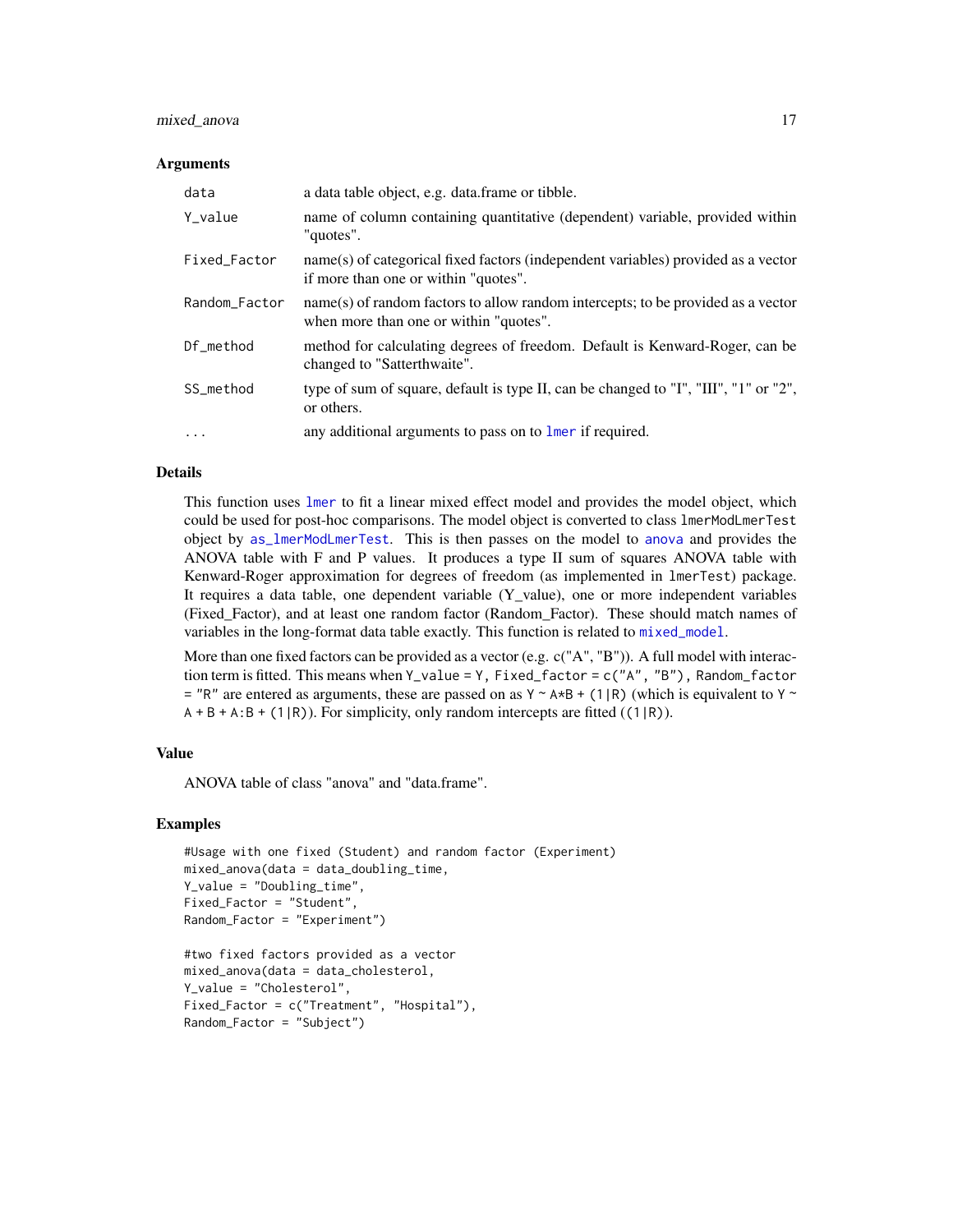<span id="page-17-1"></span><span id="page-17-0"></span>mixed\_anova\_slopes *ANOVA table from linear mixed effects analysis.*

## Description

There are four related functions for mixed effects analyses: mixed\_model, mixed\_anova, mixed\_model\_slopes, and mixed\_anova\_slopes.

## Usage

```
mixed_anova_slopes(
  data,
  Y_value,
  Fixed_Factor,
  Slopes_Factor,
  Random_Factor,
  Df_method = "Kenward-Roger",
  SS_method = "II",...
)
```
# Arguments

| data          | a data table object, e.g. data frame or tibble.                                                                            |
|---------------|----------------------------------------------------------------------------------------------------------------------------|
| Y_value       | name of column containing quantitative (dependent) variable, provided within<br>"quotes".                                  |
| Fixed_Factor  | name(s) of categorical fixed factors (independent variables) provided as a vector<br>if more than one or within "quotes".  |
| Slopes_Factor | name of factor to allow varying slopes on.                                                                                 |
| Random_Factor | name(s) of random factors to allow random intercepts; to be provided as a vector<br>when more than one or within "quotes". |
| Df method     | method for calculating degrees of freedom. Default is Kenward-Roger, can be<br>changed to "Satterthwaite".                 |
| SS_method     | type of sum of square, default is type II, can be changed to "I", "III", "1" or "2",<br>or others.                         |
| $\ddotsc$     | any additional arguments to pass on to lmer if required.                                                                   |

## Details

This function uses [lmer](#page-0-0) to fit a linear mixed effect model and provides the model object, which could be used for post-hoc comparisons. The model object is converted to class lmerModLmerTest object by [as\\_lmerModLmerTest](#page-0-0).

It produces a type II sum of squares ANOVA table with Kenward-Roger approximation for degrees of freedom (as implemented in lmerTest) package. It requires a data table, one dependent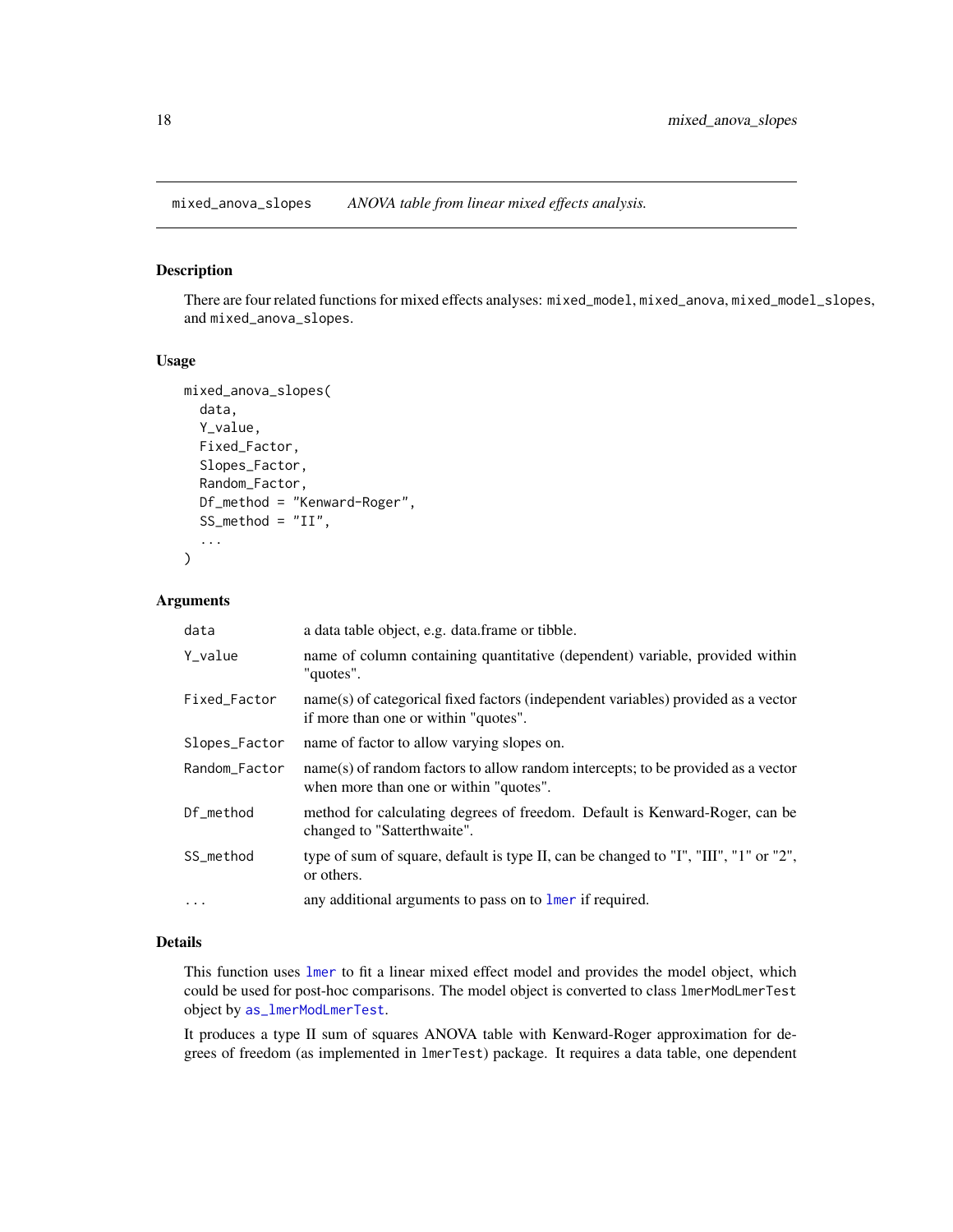## <span id="page-18-0"></span>mixed\_model 19

variable (Y\_value), one or more independent variables (Fixed\_Factor). Exactly one random factor (Random\_Factor) and Slope\_Factor should be provided. This function is related to [mixed\\_model](#page-18-1).

More than one fixed factors can be provided as a vector (e.g. c("A", "B")). A full model with interaction term is fitted with one term each for varying slopes and intercepts. This means when Y\_value = Y, Fixed\_factor = c("A", "B"), Slopes\_Factor = "S", Random\_factor = "R" are entered as arguments, these are passed on as  $Y \sim A*B + (S/R)$  (which is equivalent to  $Y \sim A + B + A:B + (S/R)$ ). In this experimental implementation, random slopes and intercepts are fitted ((Slopes\_Factor|Random\_Factor)). Only one term each is allowed for ¬ and Random\_Factor.

## Value

ANOVA table of class "anova" and "data.frame".

## Examples

```
mixed_anova_slopes(data = data_2w_Tdeath,
Y_value = "PI",Fixed_Factor = c("Genotype", "Time"),
Slopes_Factor = "Time",
Random_Factor = "Experiment")
```
<span id="page-18-1"></span>

mixed\_model *Model from a linear mixed effects model*

## Description

There are four related functions for mixed effects analyses: mixed\_model, mixed\_anova, mixed\_model\_slopes, and mixed\_anova\_slopes.

## Usage

```
mixed_model(data, Y_value, Fixed_Factor, Random_Factor, ...)
```
## Arguments

| data          | a data table object, e.g. data frame or tibble.                                                                            |
|---------------|----------------------------------------------------------------------------------------------------------------------------|
| Y_value       | name of column containing quantitative (dependent) variable, provided within<br>"quotes".                                  |
| Fixed_Factor  | name(s) of categorical fixed factors (independent variables) provided as a vector<br>if more than one or within "quotes".  |
| Random_Factor | name(s) of random factors to allow random intercepts; to be provided as a vector<br>when more than one or within "quotes". |
| $\cdots$      | any additional arguments to pass on to lmer if required.                                                                   |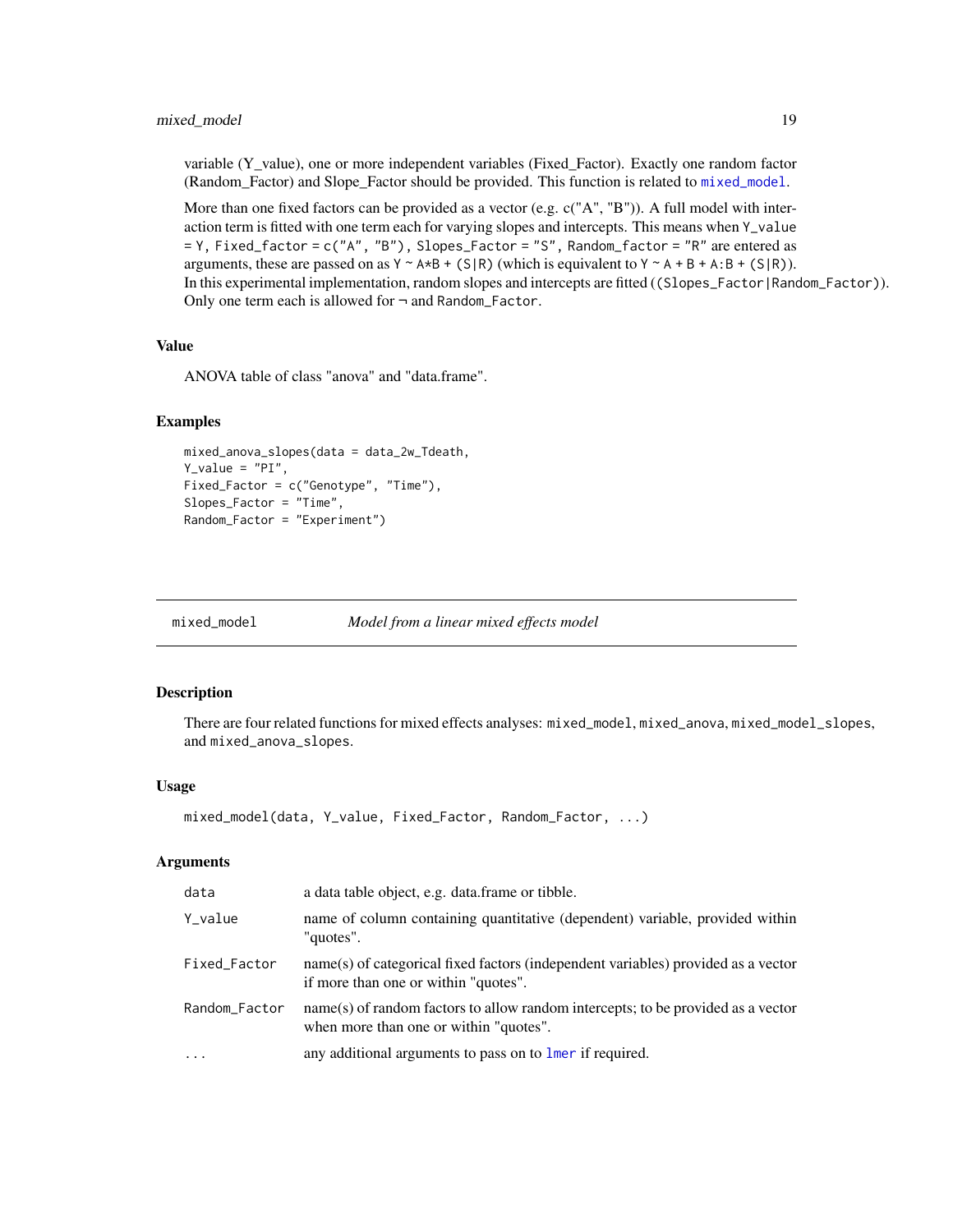# <span id="page-19-0"></span>Details

This function uses [lmer](#page-0-0) to fit a linear mixed effect model and provides the model object, which could be used for post-hoc comparisons. The model object is converted to class lmerModLmerTest object by [as\\_lmerModLmerTest](#page-0-0).

It requires a data table, one dependent variable (Y\_value), one or more independent variables (Fixed\_Factor), and at least one random factor (Random\_Factor). These should match names of variables in the long-format data table exactly. This function is related to [mixed\\_anova](#page-15-1). Output of this function can be used with [posthoc\\_Pairwise](#page-71-1), [posthoc\\_Levelwise](#page-70-1) and [posthoc\\_vsRef](#page-76-1), or with [emmeans](#page-0-0).

More than one fixed factors can be provided as a vector (e.g. c("A", "B")). A full model with interaction term is fitted. This means when Y\_value = Y, Fixed\_factor = c("A", "B"), Random\_factor  $=$  "R" are entered as arguments, these are passed on as Y ~ A\*B + (1|R) (which is equivalent to Y ~  $A + B + A:B + (1|R)$ . For simplicity, only random intercepts are fitted ((1|R)).

Also see mixed\_anova\_slopes and mixed\_model\_slopes for similar functions where variable slopes and intercept models are fit.

#### Value

This function returns an S4 object of class "lmerModLmerTest".

#### Examples

```
#one fixed factor and random factor
mixed_model(data = data_doubling_time,
Y_value = "Doubling_time",
Fixed_Factor = "Student",
Random_Factor = "Experiment")
```

```
#two fixed factors as a vector, one random factor
mixed_model(data = data_cholesterol,
Y_value = "Cholesterol",
Fixed_Factor = c("Treatment", "Hospital"),
Random_Factor = "Subject")
```

```
#save model
model <- mixed_model(data = data_doubling_time,
Y_value = "Doubling_time",
Fixed_Factor = "Student",
Random_Factor = "Experiment")
```

```
#get model summary
summary(model)
```
mixed\_model\_slopes *Model from a linear mixed effects model with varying slopes*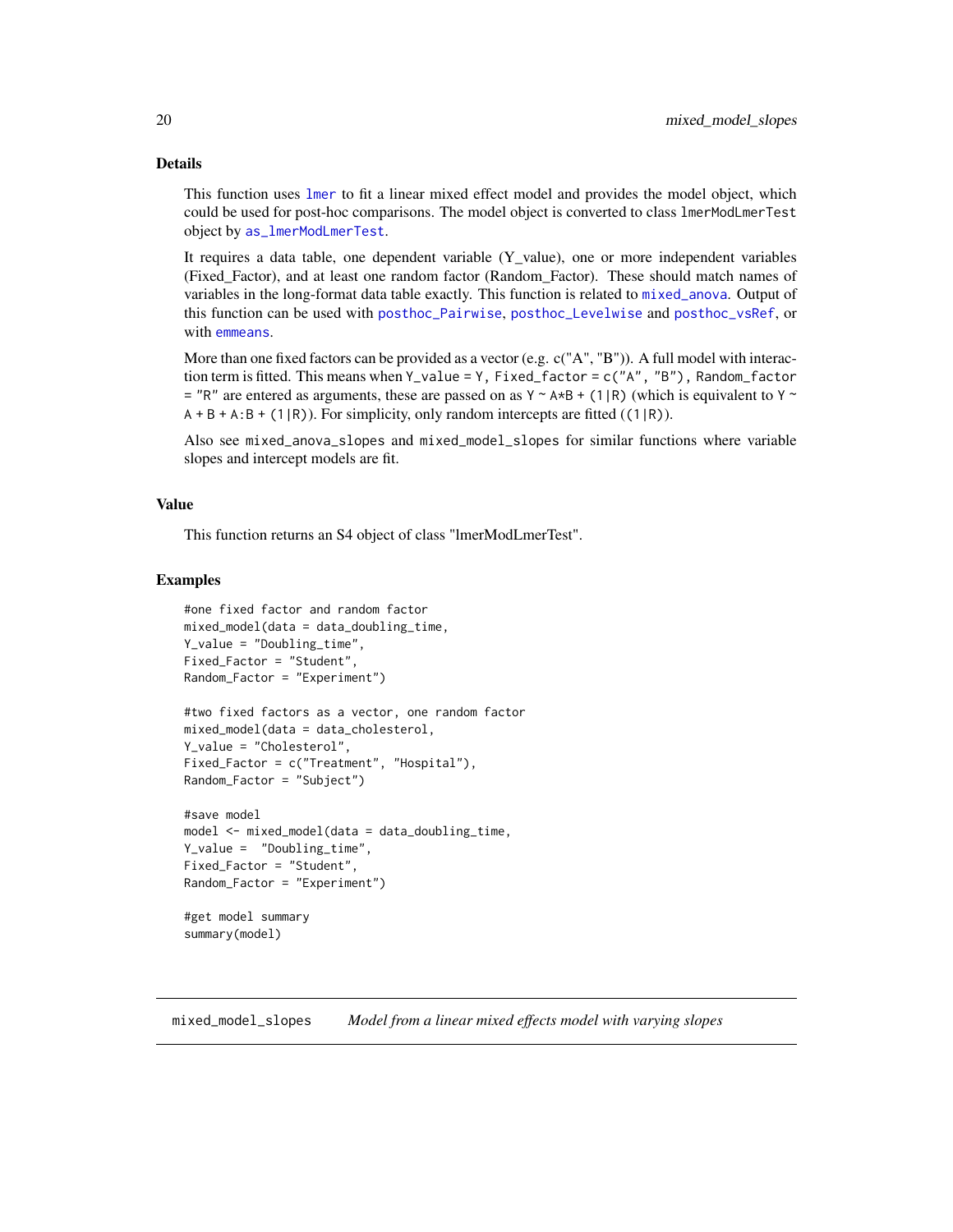```
mixed_model_slopes 21
```
## Description

There are four related functions for mixed effects analyses: mixed\_model, mixed\_anova, mixed\_model\_slopes, and mixed\_anova\_slopes.

## Usage

```
mixed_model_slopes(
  data,
  Y_value,
  Fixed_Factor,
  Slopes_Factor,
  Random_Factor,
  ...
\lambda
```
# Arguments

| data          | a data table object, e.g. data frame or tibble.                                                                            |
|---------------|----------------------------------------------------------------------------------------------------------------------------|
| Y_value       | name of column containing quantitative (dependent) variable, provided within<br>"quotes".                                  |
| Fixed_Factor  | name(s) of categorical fixed factors (independent variables) provided as a vector<br>if more than one or within "quotes".  |
| Slopes_Factor | name of factor to allow varying slopes on.                                                                                 |
| Random_Factor | name(s) of random factors to allow random intercepts; to be provided as a vector<br>when more than one or within "quotes". |
| $\cdots$      | any additional arguments to pass on to lmer if required.                                                                   |

# Details

This function uses [lmer](#page-0-0) to fit a linear mixed effect model and provides the model object, which could be used for post-hoc comparisons. The model object is converted to class lmerModLmerTest object by [as\\_lmerModLmerTest](#page-0-0). It requires a data table, one dependent variable (Y\_value), one or more independent variables (Fixed\_Factor). Exactly one random factor (Random\_Factor) and Slope Factor should be provided. This function is related to [mixed\\_anova\\_slopes](#page-17-1). Output of this function can be used with [posthoc\\_Pairwise](#page-71-1), [posthoc\\_Levelwise](#page-70-1) and [posthoc\\_vsRef](#page-76-1), or with [emmeans](#page-0-0).

More than one fixed factors can be provided as a vector (e.g.  $c("A", "B")$ ). A full model with interaction term is fitted with one term each for varying slopes and intercepts. This means when Y\_value = Y, Fixed\_factor = c("A", "B"), Slopes\_Factor = "S", Random\_factor = "R" are entered as arguments, these are passed on as  $Y \sim A \star B + (S/R)$  (which is equivalent to  $Y \sim A + B + A:B + (S/R)$ ). In this experimental implementation, random slopes and intercepts are fitted ((Slopes\_Factor|Random\_Factor)). Only one term each is allowed for Slopes\_Factor and Random\_Factor.

#### Value

This function returns an S4 object of class "lmerModLmerTest".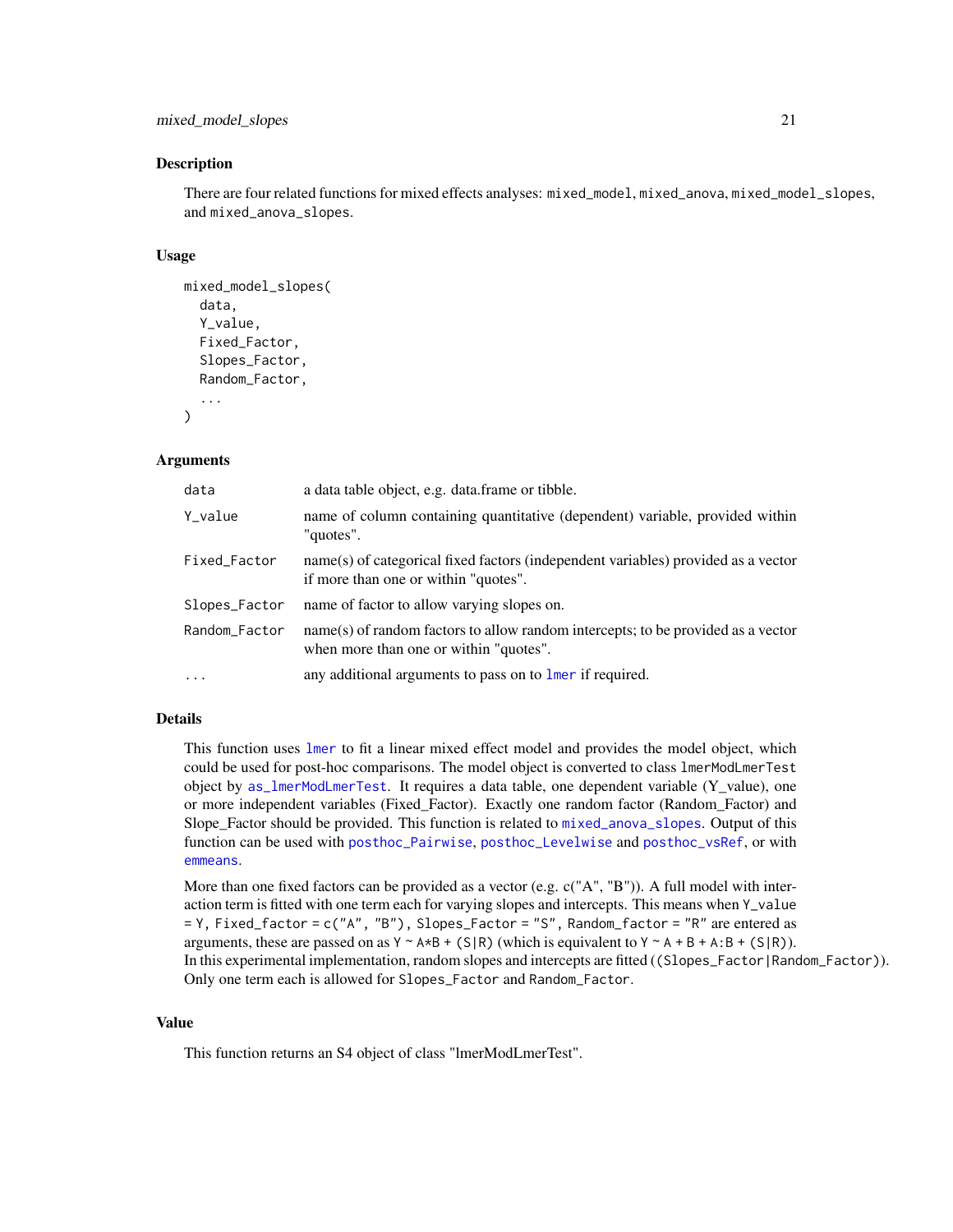## Examples

```
#two fixed factors as a vector,
#exactly one slope factor and random factor
mod <- mixed_model_slopes(data = data_2w_Tdeath,
Y_value = "PI",Fixed_Factor = c("Genotype", "Time"),
Slopes_Factor = "Time",
Random_Factor = "Experiment")
#get summary
summary(mod)
```
<span id="page-21-1"></span>plot\_3d\_scatterbar *Plot a scatter graph with matched shapes on a bar plot using three variables.*

## Description

The functions [plot\\_3d\\_scatterbar](#page-21-1), [plot\\_3d\\_scatterbox](#page-23-1), [plot\\_4d\\_scatterbar](#page-29-1) and [plot\\_4d\\_scatterbox](#page-31-1) are useful for plotting one-way or two-way ANOVA designs with randomised blocks or repeated measures. The blocks or subjects can be mapped to the shapes argument in both functions (up to 25 levels can be mapped to shapes; there will be an error if this number is exceeded). The 3d versions use the categorical variable (xcol) for grouping (e.g. one-way ANOVA designs), and 4d versions take an additional grouping variable (e.g. two-way ANOVA designs) that is passed to either boxes or bars argument.

### Usage

```
plot_3d_scatterbar(
  data,
  xcol,
  ycol,
  shapes,
  ewid = 0.2,
  symsize = 2.5,
  symthick = 1,
  jitter = 0.2,
  fontsize = 20,
  b_alpha = 1,
  s_alpha = 1,
  ColSeq = TRUE,ColPal = c("okabe_ito", "all_grafify", "bright", "contrast", "dark", "fishy",
    "kelly", "light", "muted", "pale", "r4", "safe", "vibrant"),
  ColRev = FALSE,
  SingleColour = "NULL",
  TextXAngle = 0,
  ...
)
```
<span id="page-21-0"></span>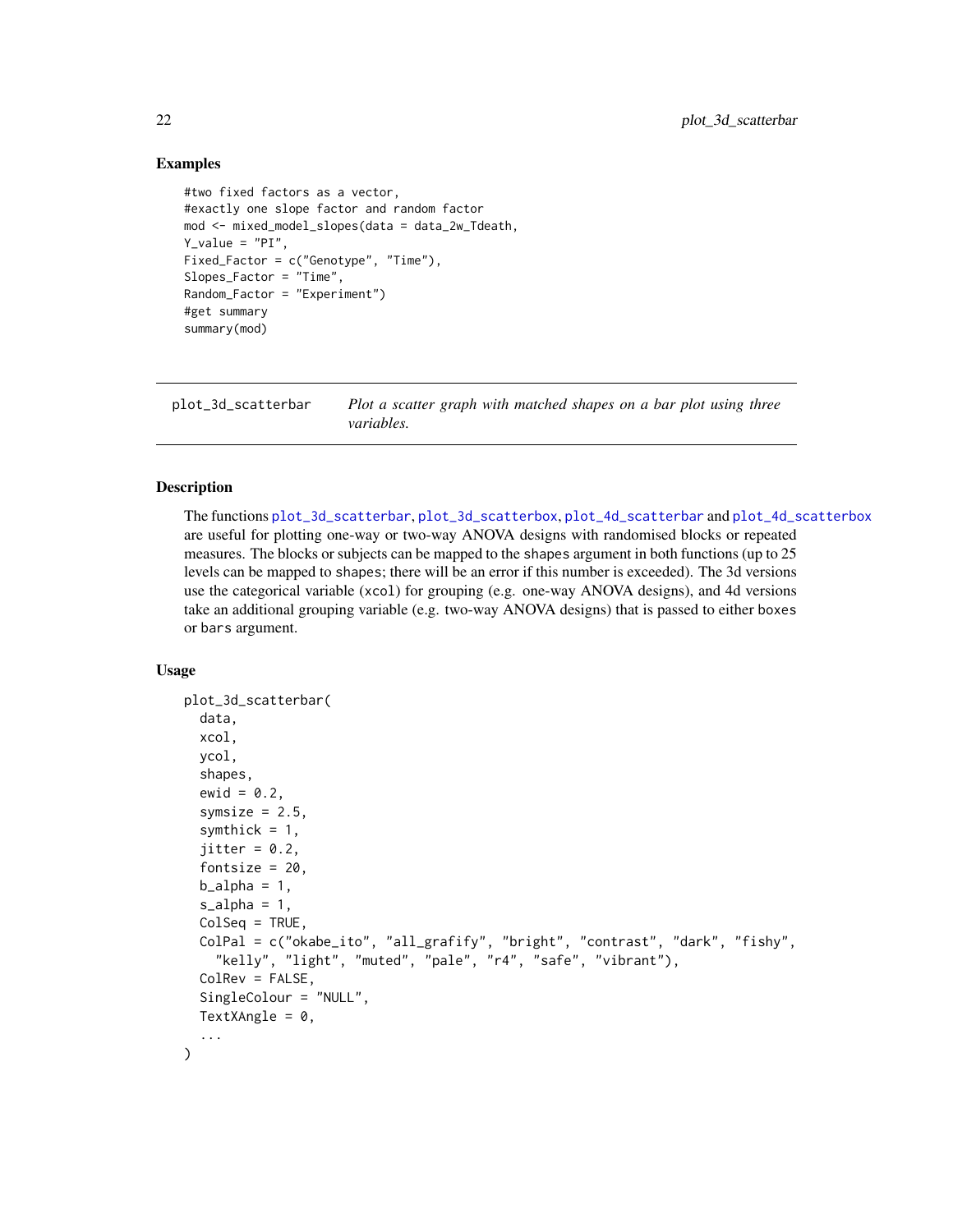#### Arguments

| data         | a data table, e.g. data.frame or tibble.                                                                                                                                                                                         |
|--------------|----------------------------------------------------------------------------------------------------------------------------------------------------------------------------------------------------------------------------------|
| xcol         | name of the column with the categorical factor to be plotted on X axis.                                                                                                                                                          |
| ycol         | name of the column with quantitative variable to plot on the Y axis.                                                                                                                                                             |
| shapes       | name of the column with the second categorical factor, for example from a two-<br>way ANOVA design.                                                                                                                              |
| ewid         | width of error bars, default set to 0.2.                                                                                                                                                                                         |
| symsize      | size of symbols, default set to 3.                                                                                                                                                                                               |
| symthick     | size of outline of symbol lines (stroke = $1.5$ ), default set to 1.5                                                                                                                                                            |
| jitter       | extent of jitter (scatter) of symbols, default is 0.2. Increase to reduce symbol<br>overlap, set to 0 for aligned symbols.                                                                                                       |
| fontsize     | parameter of base_size of fonts in theme_classic, default set to size 20.                                                                                                                                                        |
| b_alpha      | fractional opacity of bars, default set to 1 (i.e. maximum opacity $\&$ zero trans-<br>parency).                                                                                                                                 |
| s_alpha      | fractional opacity of symbols, default set to 1 (i.e. maximum opacity $\&$ zero<br>transparency).                                                                                                                                |
| ColSeq       | logical TRUE or FALSE. Default TRUE for sequential colours from chosen<br>palette. Set to FALSE for distant colours, which will be applied using scale_fill_grafify2.                                                            |
| ColPal       | grafify colour palette to apply, default "okabe_ito"; see graf_palettes for<br>available palettes.                                                                                                                               |
| ColRev       | whether to reverse order of colour within the selected palette, default F (FALSE);<br>can be set to T (TRUE).                                                                                                                    |
| SingleColour | a colour hexcode (starting with #), a number between 1-154, or names of colours<br>from grafify colour palettes to fill along X-axis aesthetic. Accepts any colour<br>other than "black"; use grey_lin11, which is almost black. |
| TextXAngle   | orientation of text on X-axis; default 0 degrees. Change to 45 or 90 to remove<br>overlapping text.                                                                                                                              |
| $\cdots$     | any additional arguments to pass to ggplot2geom_boxplot or ggplot2geom_point.                                                                                                                                                    |

## Details

These functions rely on [ggplot](#page-0-0) with [geom\\_point](#page-0-0) and [geom\\_bar](#page-0-0) (through stat\_summary) or [geom\\_boxplot](#page-0-0) geometries.

Variables other than the quantitative variable (ycol) will be automatically converted to categorical variables even if they are numeric in the data table.

Shapes are always plotted in black colour, and their opacity can be changed with the s\_alpha argument and overlap can be reduced with the jitter argument. Other arguments are similar to other plot functions as briefly explained below.

Bars depict means using [stat\\_summary](#page-0-0) with geom = "bar", fun = "mean" , and bar width is set to 0.7 (cannot be changed). Error bar width can be changed with the ewid argument.

Boxplot geometry uses [geom\\_boxplot](#page-0-0) with position = position\_dodge(width = 0.9), width = 0.6. The thick line within the boxplot depicts the median, the box the IQR (interquantile range) and the whiskers show 1.5\*IQR.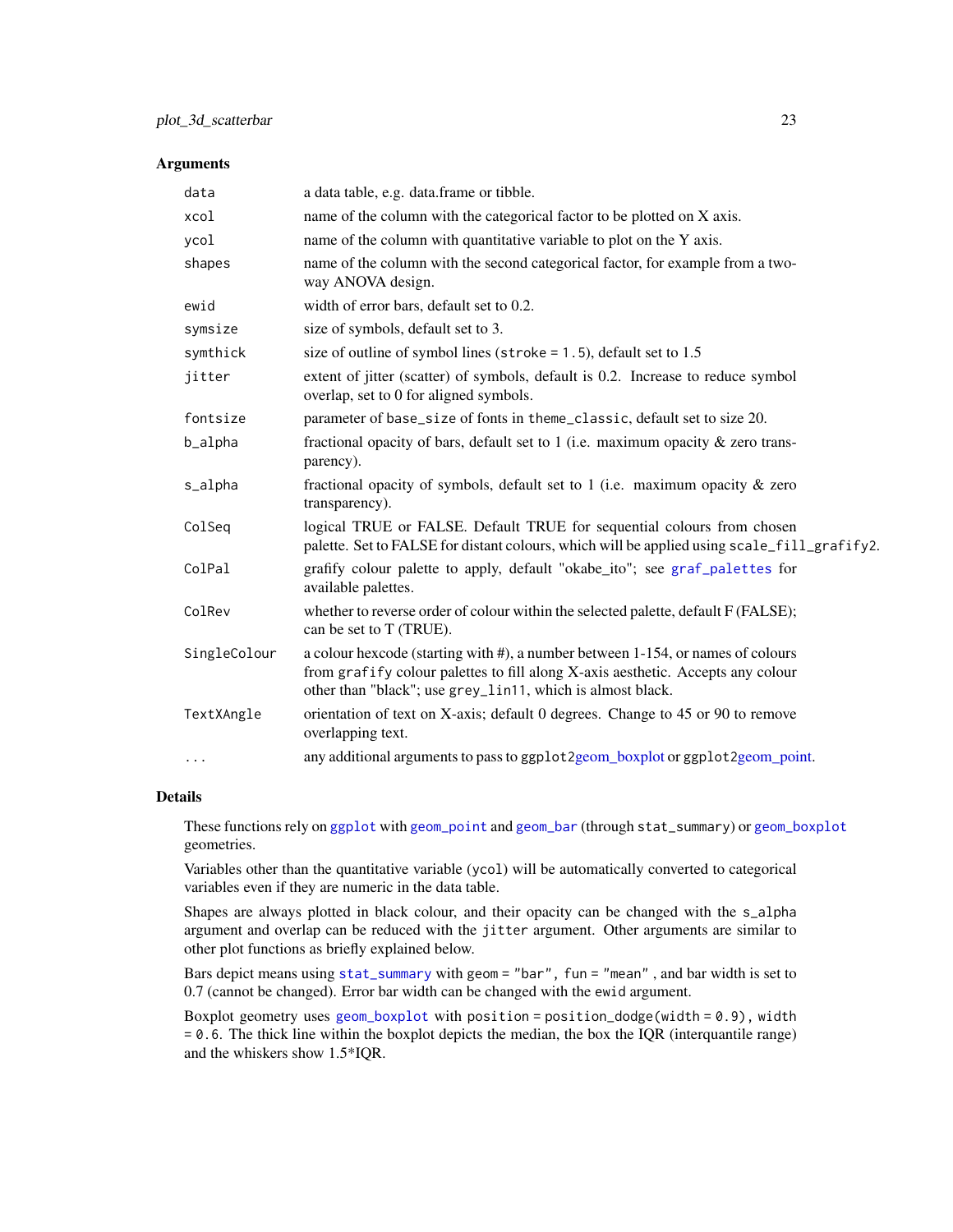In 4d versions, the two grouping variables (i.e. xcol and either boxes or bars) are passed to ggplot aesthetics through group = interaction{ xcol, shapes}.

Colours can be changed using ColPal, ColRev or ColSeq arguments. ColPal can be one of the following: "okabe\_ito", "dark", "light", "bright", "pale", "vibrant, "muted" or "contrast". ColRev (logical TRUE/FALSE) decides whether colours are chosen from first-to-last or last-to-first from within the chosen palette. ColSeq (logical TRUE/FALSE) decides whether colours are picked by respecting the order in the palette or the most distant ones using [colorRampPalette](#page-0-0).

All four functions can be expanded further, for example with [facet\\_grid](#page-0-0) or [facet\\_wrap](#page-0-0).

## Value

This function returns a ggplot2 object of class "gg" and "ggplot".

## Examples

```
#3d version for 1-way data with blocking
plot_3d_scatterbar(data = data_1w_death,
xcol = Genotype, ycol = Death,
shapes = Experiment)
#compare above graph to
plot_scatterbar_sd(data = data_1w_death,
xcol = Genotype, ycol = Death)
#single colour
plot_3d_scatterbar(data = data_1w_death,
xcol = Genotype, ycol = Death,
shapes = Experiment,
SingleColour = "pale_grey")
#4d version for 2-way data with blocking
plot_4d_scatterbox(data = data_2w_Tdeath,
xcol = Genotype,
\text{vcol} = \text{PI},
boxes = Time,
shapes = Experiment)
plot_4d_scatterbar(data = data_2w_Festing,
xcol = Strain,
ycol = GST,
```
bars = Treatment, shapes = Block)

<span id="page-23-1"></span>plot\_3d\_scatterbox *Plot a scatter and box plot with matched symbols.*

<span id="page-23-0"></span>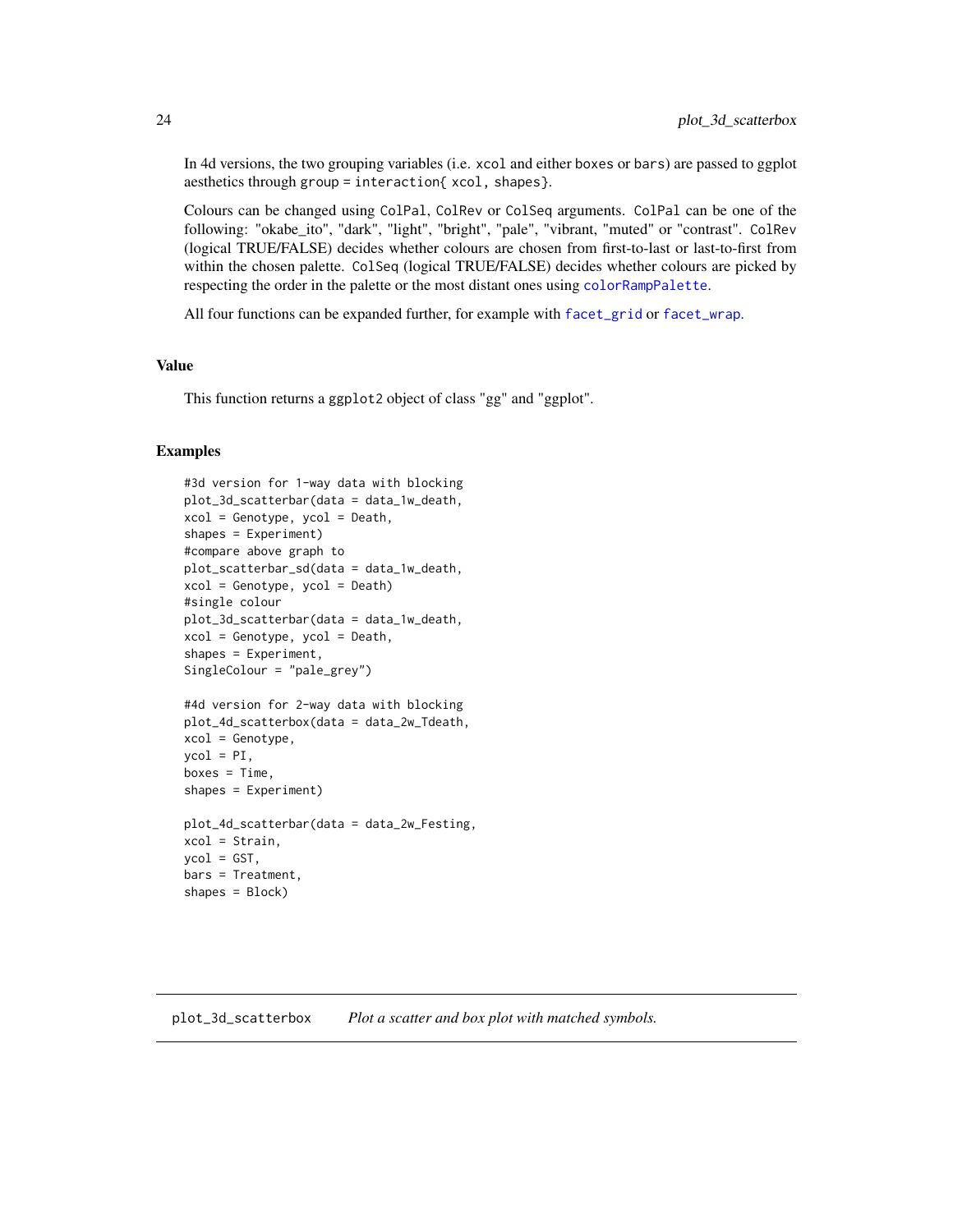## Description

The functions [plot\\_3d\\_scatterbar](#page-21-1), [plot\\_3d\\_scatterbox](#page-23-1), [plot\\_4d\\_scatterbar](#page-29-1) and [plot\\_4d\\_scatterbox](#page-31-1) are useful for plotting one-way or two-way ANOVA designs with randomised blocks or repeated measures. The blocks or subjects can be mapped to the shapes argument in both functions (up to 25 levels can be mapped to shapes; there will be an error if this number is exceeded). The 3d versions use the categorical variable (xcol) for grouping (e.g. one-way ANOVA designs), and 4d versions take an additional grouping variable (e.g. two-way ANOVA designs) that is passed to either boxes or bars argument.

## Usage

```
plot_3d_scatterbox(
  data,
  xcol,
  ycol,
  shapes,
  symsize = 2.5,
  symthick = 1,
  jitter = 0.2,
  fontsize = 20,
  b_alpha = 1,
  s<sup>2</sup>lpha = 1,
  ColSeq = TRUE,ColPal = c("okabe_ito", "all_grafify", "bright", "contrast", "dark", "fishy",
    "kelly", "light", "muted", "pale", "r4", "safe", "vibrant"),
  ColRev = FALSE,SingleColour = "NULL",
  TextXAngle = 0,
  ...
)
```
## Arguments

| data     | a data table, e.g. data.frame or tibble.                                                                                                           |
|----------|----------------------------------------------------------------------------------------------------------------------------------------------------|
| xcol     | name of the column with the categorical factor to be plotted on X axis. If your<br>table has numeric $X$ , enter $xcol = factor(name of column)$ . |
| ycol     | name of the column with quantitative variable to plot on the Y axis.                                                                               |
| shapes   | name of the column with the second categorical factor in a two-way ANOVA<br>design.                                                                |
| symsize  | size of symbols, default set to 3.                                                                                                                 |
| symthick | size of outline of symbol lines (stroke $= 1.0$ ), default set to 1.0.                                                                             |
| jitter   | extent of jitter (scatter) of symbols, default is 0.2. Increase to reduce symbol<br>overlap, set to 0 for aligned symbols.                         |
| fontsize | parameter of base_size of fonts in theme_classic, default set to size 20.                                                                          |
| b_alpha  | fractional opacity of boxes, default set to 1 (i.e. maximum opacity $\&$ zero trans-<br>parency).                                                  |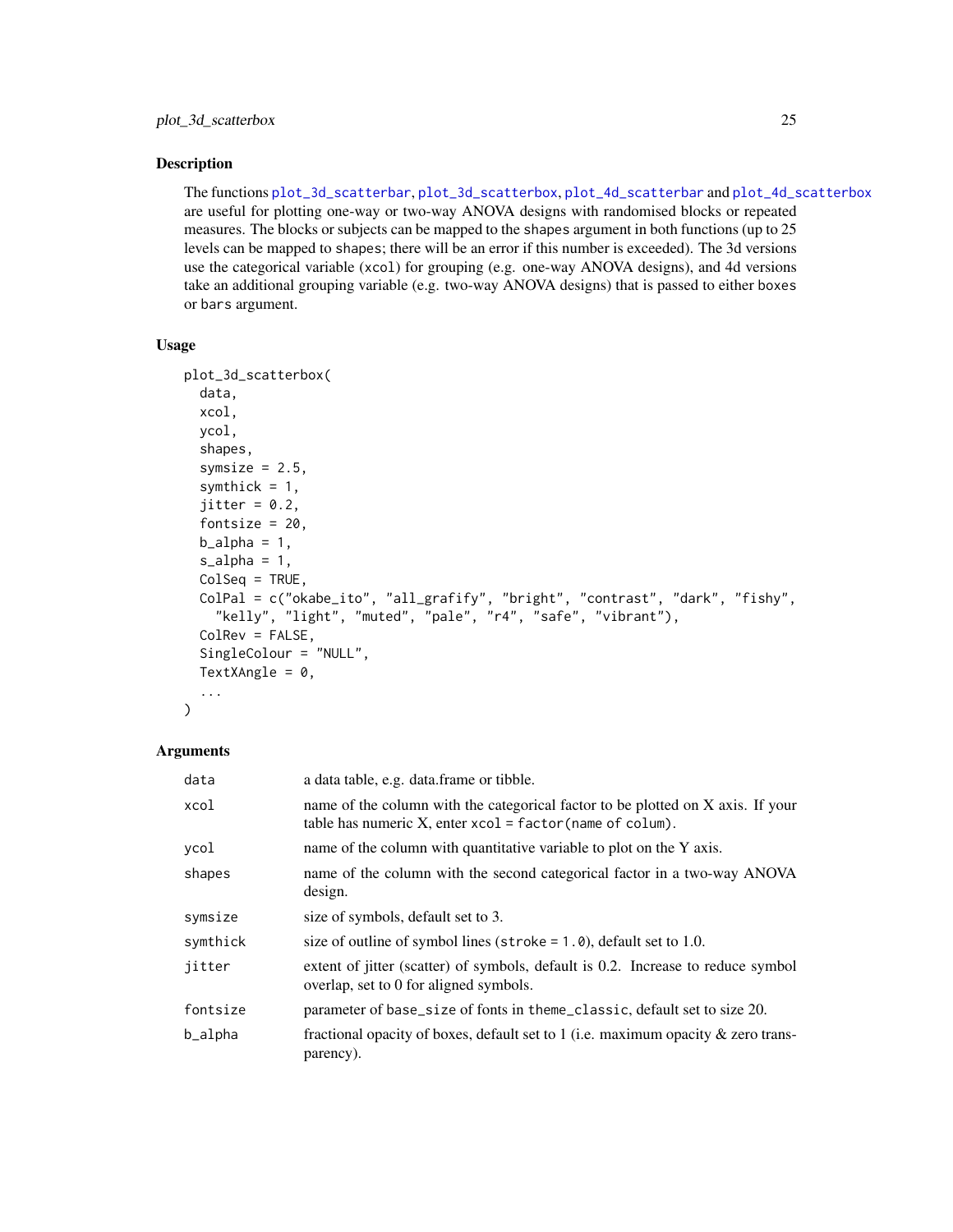| s_alpha      | fractional opacity of symbols, default set to 1 (i.e. maximum opacity $\&$ zero<br>transparency).                                                                                                                                |
|--------------|----------------------------------------------------------------------------------------------------------------------------------------------------------------------------------------------------------------------------------|
| ColSeg       | logical TRUE or FALSE. Default TRUE for sequential colours from chosen<br>palette. Set to FALSE for distant colours, which will be applied using scale_fill_grafify2.                                                            |
| ColPal       | grafify colour palette to apply, default "okabe_ito"; see graf_palettes for<br>available palettes.                                                                                                                               |
| ColRev       | whether to reverse order of colour within the selected palette, default F (FALSE);<br>can be set to T (TRUE).                                                                                                                    |
| SingleColour | a colour hexcode (starting with #), a number between 1-154, or names of colours<br>from grafify colour palettes to fill along X-axis aesthetic. Accepts any colour<br>other than "black"; use grey_lin11, which is almost black. |
| TextXAngle   | orientation of text on X-axis; default 0 degrees. Change to 45 or 90 to remove<br>overlapping text.                                                                                                                              |
| $\cdots$     | any additional arguments to pass to ggplot2geom_boxplot.                                                                                                                                                                         |

# Details

These functions rely on [ggplot](#page-0-0) with [geom\\_point](#page-0-0) and [geom\\_bar](#page-0-0) (through stat\_summary) or [geom\\_boxplot](#page-0-0) geometries.

Variables other than the quantitative variable (ycol) will be automatically converted to categorical variables even if they are numeric in the data table.

Shapes are always plotted in black colour, and their opacity can be changed with the s\_alpha argument and overlap can be reduced with the jitter argument. Other arguments are similar to other plot functions as briefly explained below.

Bars depict means using [stat\\_summary](#page-0-0) with geom = "bar", fun = "mean" , and bar width is set to 0.7 (cannot be changed). Error bar width can be changed with the ewid argument.

Boxplot geometry uses [geom\\_boxplot](#page-0-0) with position = position\_dodge(width =  $0.9$ ), width = 0.6. The thick line within the boxplot depicts the median, the box the IQR (interquantile range) and the whiskers show 1.5\*IQR.

In 4d versions, the two grouping variables (i.e. xcol and either boxes or bars) are passed to ggplot aesthetics through group = interaction{ xcol, shapes}.

Colours can be changed using ColPal, ColRev or ColSeq arguments. ColPal can be one of the following: "okabe\_ito", "dark", "light", "bright", "pale", "vibrant, "muted" or "contrast". ColRev (logical TRUE/FALSE) decides whether colours are chosen from first-to-last or last-to-first from within the chosen palette. ColSeq (logical TRUE/FALSE) decides whether colours are picked by respecting the order in the palette or the most distant ones using [colorRampPalette](#page-0-0).

All four functions can be expanded further, for example with [facet\\_grid](#page-0-0) or [facet\\_wrap](#page-0-0).

# Value

This function returns a ggplot2 object of class "gg" and "ggplot".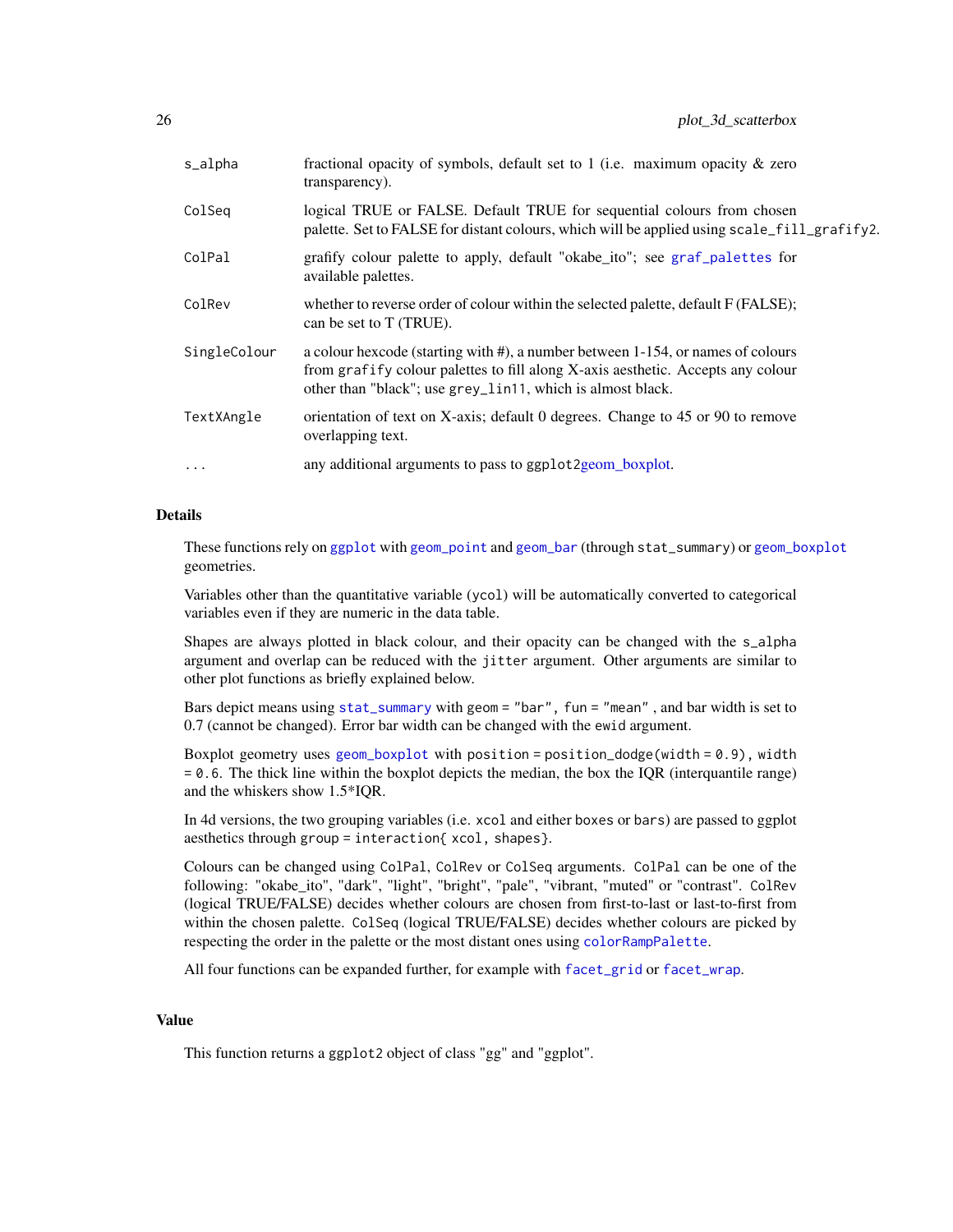## <span id="page-26-0"></span>Examples

```
#3d version for 1-way data with blocking
plot_3d_scatterbox(data = data_1w_death,
xcol = Genotype, ycol = Death,
shapes = Experiment)
#compare above graph to
plot_scatterbox(data = data_1w_death,
xcol = Genotype, ycol = Death)
#single colour graph
plot_3d_scatterbox(data = data_1w_death,
xcol = Genotype, ycol = Death,
shapes = Experiment,
SingleColour = "pale_grey")
#4d version for 2-way data with blocking
plot_4d_scatterbox(data = data_2w_Tdeath,
xcol = Genotype,
ycol = PI,
boxes = Time.
shapes = Experiment)
plot_4d_scatterbar(data = data_2w_Festing,
xcol = Strain,
ycol = GST,
bars = Treatment,
shapes = Block)
```
<span id="page-26-1"></span>plot\_3d\_scatterviolin *Plot a scatter with violin & box plot with matched symbols.*

## Description

The functions [plot\\_3d\\_scatterbar](#page-21-1), [plot\\_3d\\_scatterbox](#page-23-1), [plot\\_3d\\_scatterviolin](#page-26-1), [plot\\_4d\\_scatterbar](#page-29-1), [plot\\_4d\\_scatterbox](#page-31-1) and [plot\\_4d\\_scatterviolin](#page-34-1) are useful for plotting one-way or two-way ANOVA designs with randomised blocks or repeated measures. The blocks or subjects can be mapped to the shapes argument in both functions (up to 25 levels can be mapped to shapes; there will be an error if this number is exceeded). The 3d versions use the categorical variable (xcol) for grouping (e.g. one-way ANOVA designs), and 4d versions take an additional grouping variable (e.g. two-way ANOVA designs) that is passed to either boxes or bars argument.

## Usage

```
plot_3d_scatterviolin(
  data,
  xcol,
  ycol,
  shapes,
  symsize = 2.5,
```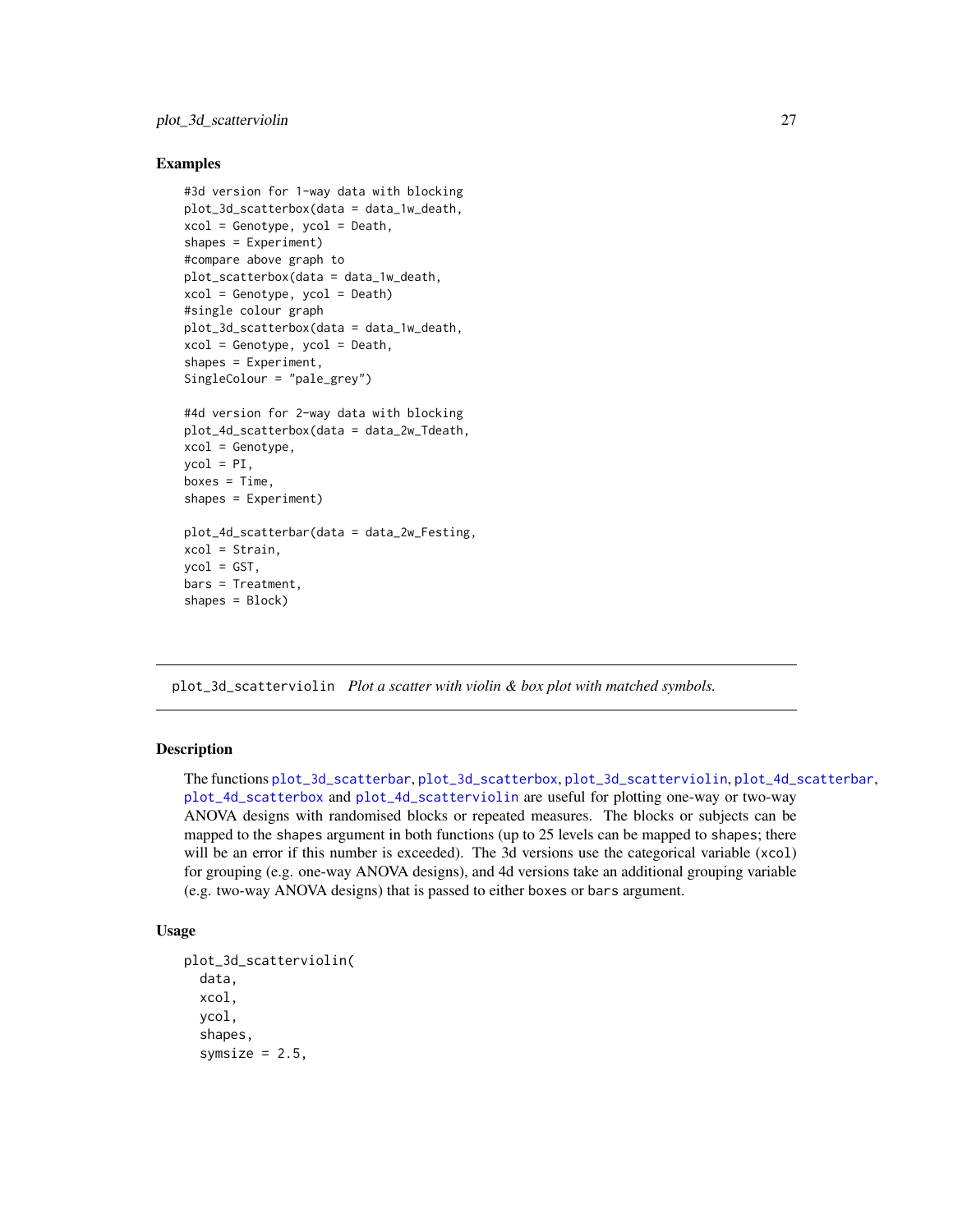```
s<sup>-alpha = 1,</sup>
symthick = 1,
v_\text{alpha} = 1,
b_21pha = 0,
bwid = 0.2,
bvthick = 1,
jitter = 0.2,
fontsize = 20,
ColSeq = TRUE,
ColPal = c("okabe_ito", "all_grafify", "bright", "contrast", "dark", "fishy",
  "kelly", "light", "muted", "pale", "r4", "safe", "vibrant"),
ColRev = FALSE,
SingleColour = "NULL",
TextXAngle = 0,
scale = "width",
trim = TRUE,
...
```
# Arguments

 $\mathcal{L}$ 

| data     | a data table, e.g. data.frame or tibble.                                                                                                                                         |
|----------|----------------------------------------------------------------------------------------------------------------------------------------------------------------------------------|
| xcol     | name of the column with the categorical factor to be plotted on X axis. If your<br>table has numeric X, enter $xcol = factor(name of column)$ .                                  |
| ycol     | name of the column with quantitative variable to plot on the Y axis.                                                                                                             |
| shapes   | name of the column with the second categorical factor in a two-way ANOVA<br>design.                                                                                              |
| symsize  | size of symbols, default set to 3.                                                                                                                                               |
| s_alpha  | fractional opacity of symbols, default set to 1 (i.e. maximum opacity $\&$ zero<br>transparency). Set $s$ _alpha = $\theta$ to not show scatter plot.                            |
| symthick | size of outline of symbol lines (stroke = $1.0$ ), default set to 1.0.                                                                                                           |
| v_alpha  | fractional opacity of violins, default set to $1$ (i.e. maximum opacity $\&$ zero<br>transparency).                                                                              |
| b_alpha  | fractional opacity of boxplots. Default is set to 0, which results in white boxes<br>inside violins. Change to any value $>0$ up to 1 for different levels of trans-<br>parency. |
| bwid     | width of boxplots; default 0.2                                                                                                                                                   |
| bvthick  | thickness of both violin and boxplot lines; default 1.                                                                                                                           |
| jitter   | extent of jitter (scatter) of symbols, default is $0$ (i.e. aligned symbols). To reduce<br>symbol overlap, try 0.1-0.3 or higher.                                                |
| fontsize | parameter of base_size of fonts in theme_classic, default set to size 20.                                                                                                        |
| ColSeq   | logical TRUE or FALSE. Default TRUE for sequential colours from chosen<br>palette. Set to FALSE for distant colours, which will be applied using scale_fill_grafify2.            |
| ColPal   | grafify colour palette to apply, default "okabe_ito"; see graf_palettes for<br>available palettes.                                                                               |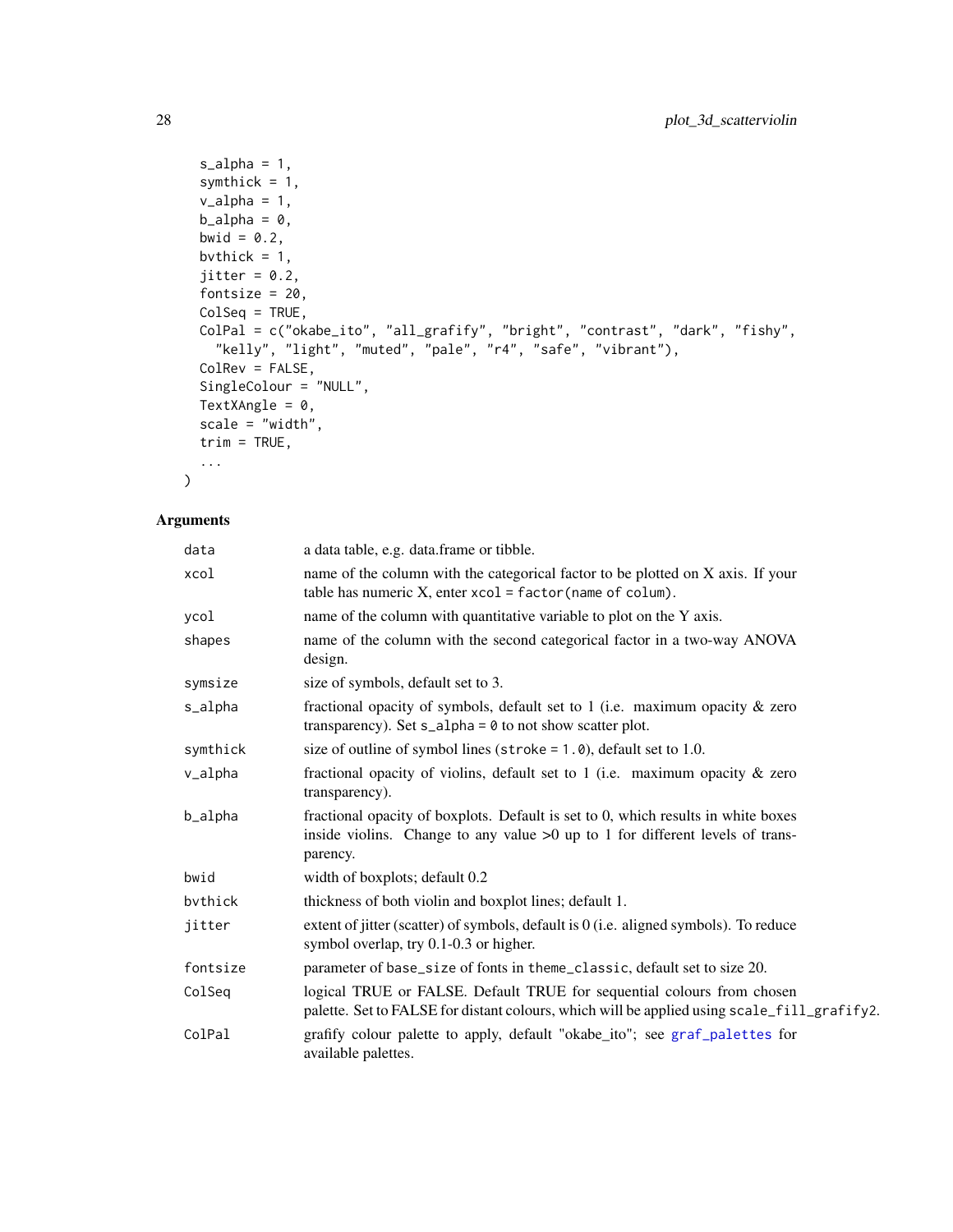| ColRev       | whether to reverse order of colour within the selected palette, default F (FALSE);<br>can be set to T (TRUE).                                                                                                                    |
|--------------|----------------------------------------------------------------------------------------------------------------------------------------------------------------------------------------------------------------------------------|
| SingleColour | a colour hexcode (starting with #), a number between 1-154, or names of colours<br>from grafify colour palettes to fill along X-axis aesthetic. Accepts any colour<br>other than "black"; use grey_lin11, which is almost black. |
| TextXAngle   | orientation of text on X-axis; default 0 degrees. Change to 45 or 90 to remove<br>overlapping text.                                                                                                                              |
| scale        | set to "area" by default, can be changed to "count" or "width".                                                                                                                                                                  |
| trim         | set whether tips of violin plot should be trimmed at high/low data. Default trim<br>$=$ T, can be changed to F.                                                                                                                  |
| $\cdots$     | any additional arguments to pass to ggplot 2 geom_boxplot or ggplot 2 geom_violin.                                                                                                                                               |

# Details

These functions rely on [ggplot](#page-0-0) with [geom\\_point](#page-0-0) and [geom\\_bar](#page-0-0) (through stat\_summary), or [geom\\_violin](#page-0-0) and [geom\\_boxplot](#page-0-0) geometries.

Variables other than the quantitative variable (ycol) will be automatically converted to categorical variables even if they are numeric in the data table.

Shapes are always plotted in black colour, and their opacity can be changed with the s\_alpha argument and overlap can be reduced with the jitter argument. Other arguments are similar to other plot functions as briefly explained below.

Bars depict means using [stat\\_summary](#page-0-0) with geom = "bar", fun = "mean" , and bar width is set to 0.7 (cannot be changed). Error bar width can be changed with the ewid argument.

Boxplot geometry uses [geom\\_boxplot](#page-0-0) with position = position\_dodge(width =  $0.9$ ), width = 0.6. The thick line within the boxplot depicts the median, the box the IQR (interquantile range) and the whiskers show 1.5\*IQR.

In 4d versions, the two grouping variables (i.e. xcol and either boxes or bars) are passed to ggplot aesthetics through group = interaction{ xcol, shapes}.

Colours can be changed using ColPal, ColRev or ColSeq arguments. ColPal can be one of the following: "okabe\_ito", "dark", "light", "bright", "pale", "vibrant, "muted" or "contrast". ColRev (logical TRUE/FALSE) decides whether colours are chosen from first-to-last or last-to-first from within the chosen palette. ColSeq (logical TRUE/FALSE) decides whether colours are picked by respecting the order in the palette or the most distant ones using [colorRampPalette](#page-0-0).

All four functions can be expanded further, for example with [facet\\_grid](#page-0-0) or [facet\\_wrap](#page-0-0).

## Value

This function returns a ggplot2 object of class "gg" and "ggplot".

# **Examples**

```
#3d version for 1-way data with blocking
plot_3d_scatterviolin(data = data_1w_death,
xcol = Genotype, ycol = Death,
shapes = Experiment)
#compare above graph to
```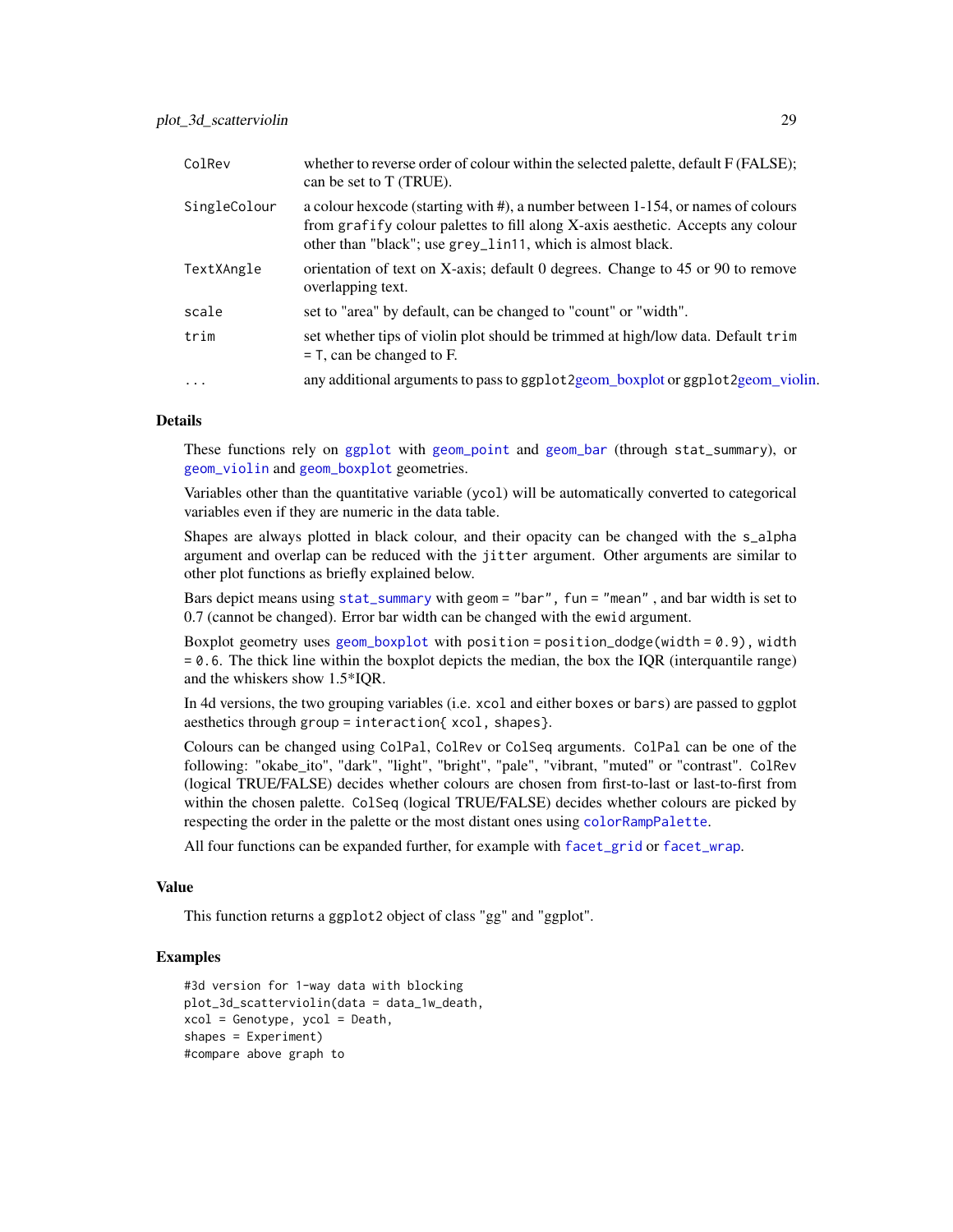```
plot_scatterviolin(data = data_1w_death,
xcol = Genotype, ycol = Death)
#single colour
plot_3d_scatterviolin(data = data_1w_death,
xcol = Genotype, ycol = Death,
shapes = Experiment,
SingleColour = "pale_grey")
#4d version for 2-way data with blocking
plot_4d_scatterviolin(data = data_2w_Tdeath,
xcol = Genotype,
ycol = PI,
boxes = Time,shapes = Experiment)
```
<span id="page-29-1"></span>plot\_4d\_scatterbar *Plot a dot plot with matched shapes on a box plot using four variables.*

## Description

The functions [plot\\_3d\\_scatterbar](#page-21-1), [plot\\_3d\\_scatterbox](#page-23-1), [plot\\_4d\\_scatterbar](#page-29-1) and [plot\\_4d\\_scatterbox](#page-31-1) are useful for plotting one-way or two-way ANOVA designs with randomised blocks or repeated measures. The blocks or subjects can be mapped to the shapes argument in both functions (up to 25 levels can be mapped to shapes; there will be an error if this number is exceeded). The 3d versions use the categorical variable (xcol) for grouping (e.g. one-way ANOVA designs), and 4d versions take an additional grouping variable (e.g. two-way ANOVA designs) that is passed to either boxes or bars argument.

## Usage

```
plot_4d_scatterbar(
  data,
  xcol,
  ycol,
  bars,
  shapes,
  symsize = 2.5,
  symthick = 1,
  jitter = 0.2,ewid = 0.2,
  fontsize = 20,
  b<sub>-alpha</sub> = 1,
  s<sup>2</sup>J<sub>2</sub>h<sub>a</sub> = 1,
  ColPal = c("okabe_ito", "all_grafify", "bright", "contrast", "dark", "fishy",
    "kelly", "light", "muted", "pale", "r4", "safe", "vibrant"),
  ColRev = FALSE,
  ColSeq = TRUE,
```
<span id="page-29-0"></span>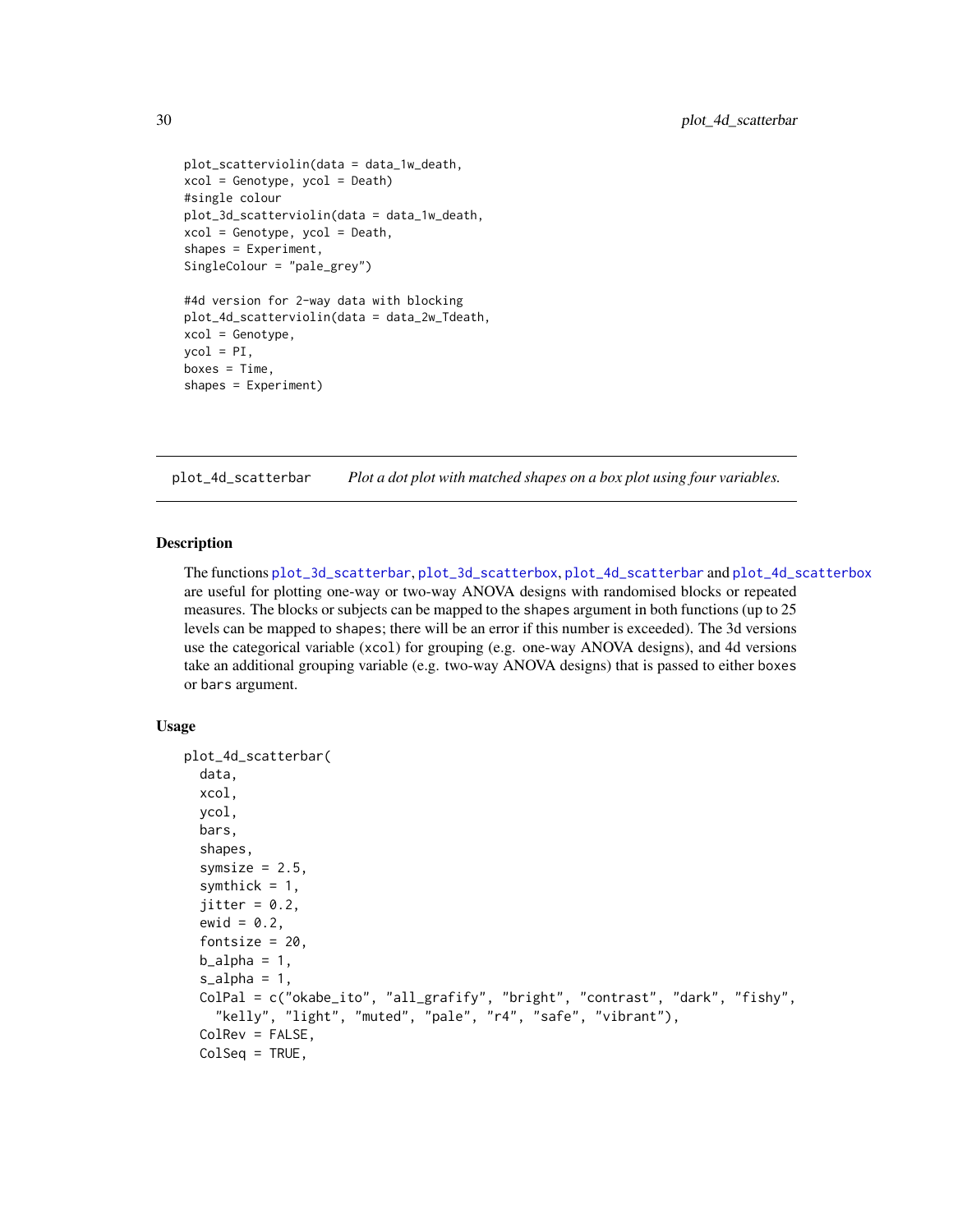TextXAngle =  $0$ ,

...  $\mathcal{L}$ 

## Arguments

| data       | a data table, e.g. data.frame or tibble.                                                                                                                                                                              |
|------------|-----------------------------------------------------------------------------------------------------------------------------------------------------------------------------------------------------------------------|
| xcol       | name of the column with the categorical factor to plot on X axis. If column is<br>numeric, enter as factor(col).                                                                                                      |
| ycol       | name of the column to plot on quantitative variable on the Y axis.                                                                                                                                                    |
| bars       | name of the column containing grouping within the factor plotted on X axis.<br>Can be categorical or numeric X. If your table has numeric $X$ and you want to<br>plot as factor, enter xcol = factor (name of colum). |
| shapes     | name of the column that contains matched observations, e.g. subject IDs, exper-<br>iment ID.                                                                                                                          |
| symsize    | size of symbols, default set to 3.                                                                                                                                                                                    |
| symthick   | size of outline of symbol lines (stroke = $1.0$ ), default set to 1.0                                                                                                                                                 |
| jitter     | extent of jitter (scatter) of symbols, default is 0.2. Increase to reduce symbol<br>overlap, set to 0 for aligned symbols.                                                                                            |
| ewid       | width of error bars, default set to 0.2.                                                                                                                                                                              |
| fontsize   | parameter of base_size of fonts in theme_classic, default set to size 20.                                                                                                                                             |
| b_alpha    | fractional opacity of bars, default set to 1 (i.e. maximum opacity $\&$ zero trans-<br>parency).                                                                                                                      |
| s_alpha    | fractional opacity of symbols, default set to 1 (i.e. maximum opacity $\&$ zero<br>transparency).                                                                                                                     |
| ColPal     | grafify colour palette to apply, default "okabe_ito"; see graf_palettes for<br>available palettes.                                                                                                                    |
| ColRev     | whether to reverse order of colour within the selected palette, default F (FALSE);<br>can be set to T (TRUE).                                                                                                         |
| ColSeq     | logical TRUE or FALSE. Default TRUE for sequential colours from chosen<br>palette. Set to FALSE for distant colours, which will be applied using scale_fill_grafify2.                                                 |
| TextXAngle | orientation of text on X-axis; default 0 degrees. Change to 45 or 90 to remove<br>overlapping text.                                                                                                                   |
| $\cdots$   | any additional arguments to pass to ggplot2stat_summary or ggplot2geom_point.                                                                                                                                         |

# Details

These functions rely on [ggplot](#page-0-0) with [geom\\_point](#page-0-0) and [geom\\_bar](#page-0-0) (through stat\_summary) or [geom\\_boxplot](#page-0-0) geometries.

Variables other than the quantitative variable (ycol) will be automatically converted to categorical variables even if they are numeric in the data table.

Shapes are always plotted in black colour, and their opacity can be changed with the s\_alpha argument and overlap can be reduced with the jitter argument. Other arguments are similar to other plot functions as briefly explained below.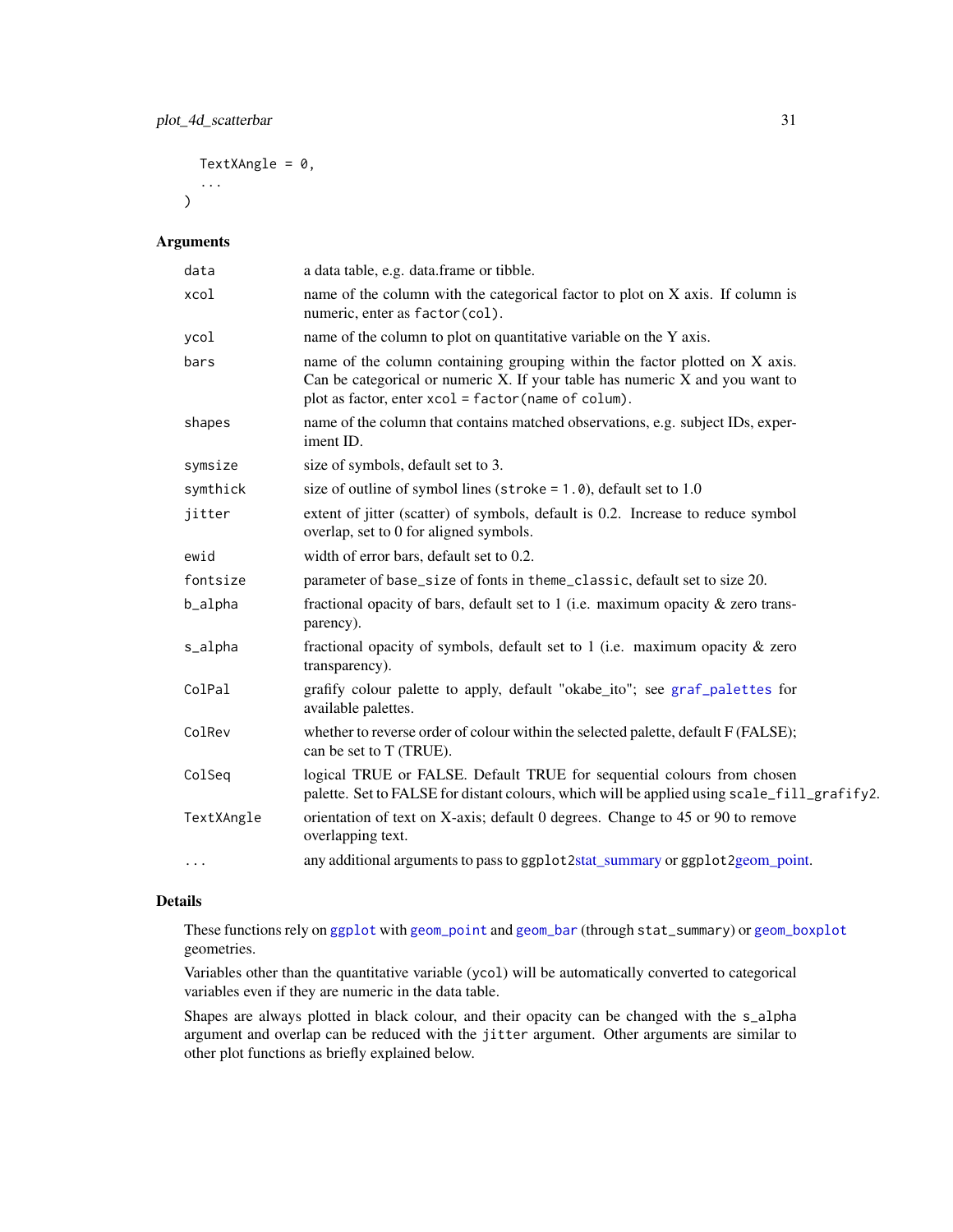<span id="page-31-0"></span>Bars depict means using [stat\\_summary](#page-0-0) with geom = "bar", fun = "mean" , and bar width is set to 0.7 (cannot be changed). Error bar width can be changed with the ewid argument.

Boxplot geometry uses [geom\\_boxplot](#page-0-0) with position = position\_dodge(width =  $0.9$ ), width = 0.6. The thick line within the boxplot depicts the median, the box the IQR (interquantile range) and the whiskers show 1.5\*IQR.

In 4d versions, the two grouping variables (i.e. xcol and either boxes or bars) are passed to ggplot aesthetics through group = interaction{ xcol, shapes}.

Colours can be changed using ColPal, ColRev or ColSeq arguments. ColPal can be one of the following: "okabe\_ito", "dark", "light", "bright", "pale", "vibrant, "muted" or "contrast". ColRev (logical TRUE/FALSE) decides whether colours are chosen from first-to-last or last-to-first from within the chosen palette. ColSeq (logical TRUE/FALSE) decides whether colours are picked by respecting the order in the palette or the most distant ones using [colorRampPalette](#page-0-0).

All four functions can be expanded further, for example with [facet\\_grid](#page-0-0) or [facet\\_wrap](#page-0-0).

## Value

This function returns a ggplot2 object of class "gg" and "ggplot".

#### Examples

```
#3d version for 1-way data with blocking
plot_3d_scatterbox(data = data_1w_death,
xcol = Genotype, ycol = Death, shapes = Experiment)
#compare above graph to
plot_scatterbox(data = data_1w_death, xcol = Genotype, ycol = Death)
#4d version for 2-way data with blocking
plot_4d_scatterbox(data = data_2w_Tdeath,
xcol = Genotype,
ycol = PI,
boxes = Time,shapes = Experiment)
plot_4d_scatterbar(data = data_2w_Festing,
xcol = Strain,
ycol = GST,
bars = Treatment,
shapes = Block)
```
<span id="page-31-1"></span>plot\_4d\_scatterbox *Plot a dot plot with matched shapes on a box plot using four variables.*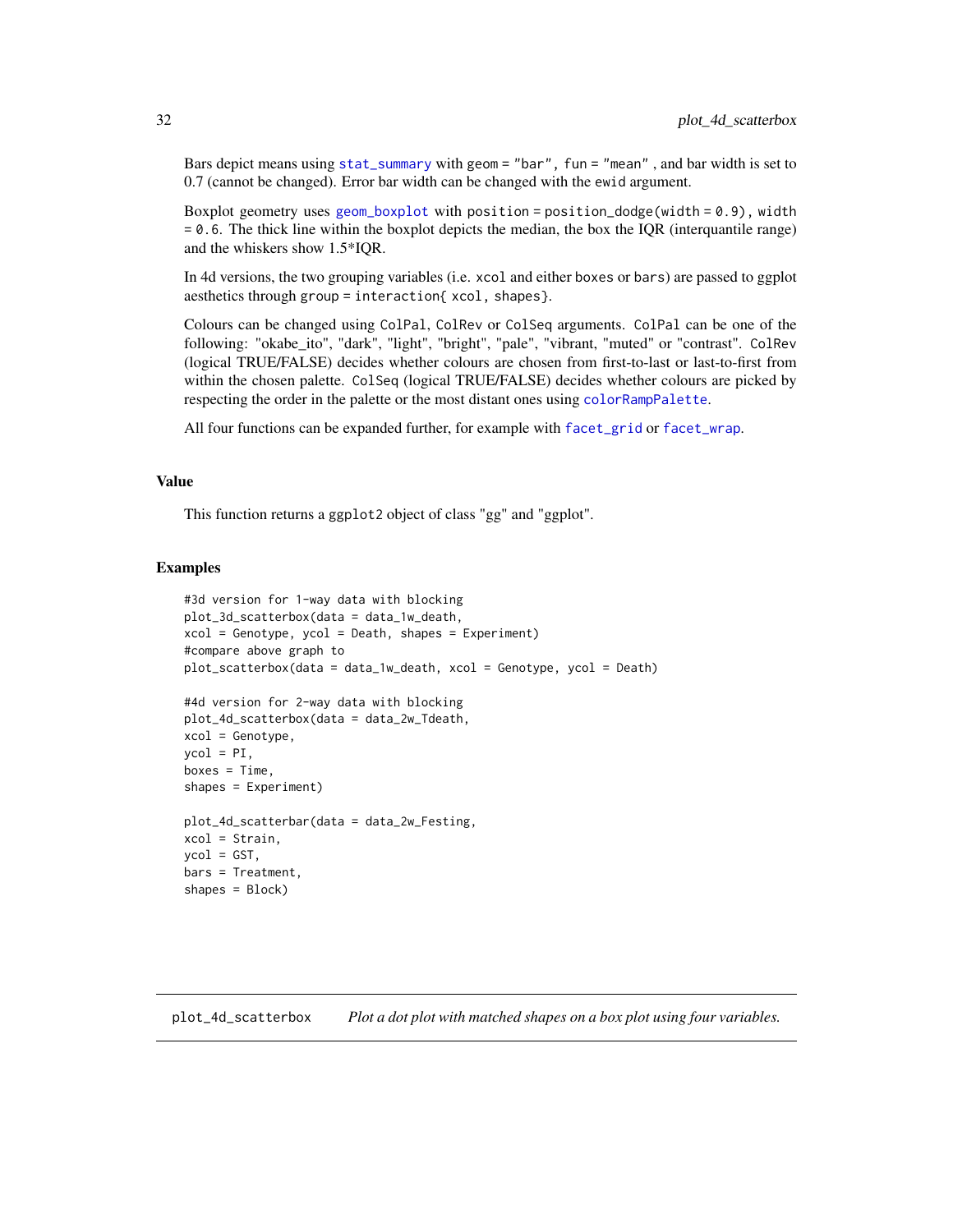## Description

The functions [plot\\_3d\\_scatterbar](#page-21-1), [plot\\_3d\\_scatterbox](#page-23-1), [plot\\_4d\\_scatterbar](#page-29-1) and [plot\\_4d\\_scatterbox](#page-31-1) are useful for plotting one-way or two-way ANOVA designs with randomised blocks or repeated measures. The blocks or subjects can be mapped to the shapes argument in both functions (up to 25 levels can be mapped to shapes; there will be an error if this number is exceeded). The 3d versions use the categorical variable (xcol) for grouping (e.g. one-way ANOVA designs), and 4d versions take an additional grouping variable (e.g. two-way ANOVA designs) that is passed to either boxes or bars argument.

#### Usage

```
plot_4d_scatterbox(
  data,
  xcol,
  ycol,
  boxes,
  shapes,
  symsize = 2.5,
  symthick = 1,
  jitter = 0.2,fontsize = 20,
  b_2lpha = 1,
  s_alpha = 1,
  ColSeq = TRUE,
  ColPal = c("okabe_ito", "all_grafify", "bright", "contrast", "dark", "fishy",
    "kelly", "light", "muted", "pale", "r4", "safe", "vibrant"),
  ColRev = FALSE,
  TextXAngle = 0,
  ...
\mathcal{L}
```
## Arguments

| data     | a data table, e.g. data.frame or tibble.                                                                                                                                                                                    |
|----------|-----------------------------------------------------------------------------------------------------------------------------------------------------------------------------------------------------------------------------|
| xcol     | name of the column with the categorical factor to plot on X axis. If column is<br>numeric, enter as factor (col).                                                                                                           |
| ycol     | name of the column to plot on quantitative variable on the Y axis.                                                                                                                                                          |
| boxes    | name of the column containing grouping within the factor plotted on X axis.<br>Can be categorical or numeric $X$ . If your table has numeric $X$ and you want to<br>plot as factor, enter $xcol = factor(name of column)$ . |
| shapes   | name of the column that contains matched observations, e.g. subject IDs, exper-<br>iment number etc.                                                                                                                        |
| symsize  | size of symbols, default set to 3.                                                                                                                                                                                          |
| symthick | size of outline of symbol lines (stroke $= 1.0$ ), default set to 1.0.                                                                                                                                                      |
| jitter   | extent of jitter (scatter) of symbols, default is 0.2. Increase to reduce symbol<br>overlap, set to 0 for aligned symbols.                                                                                                  |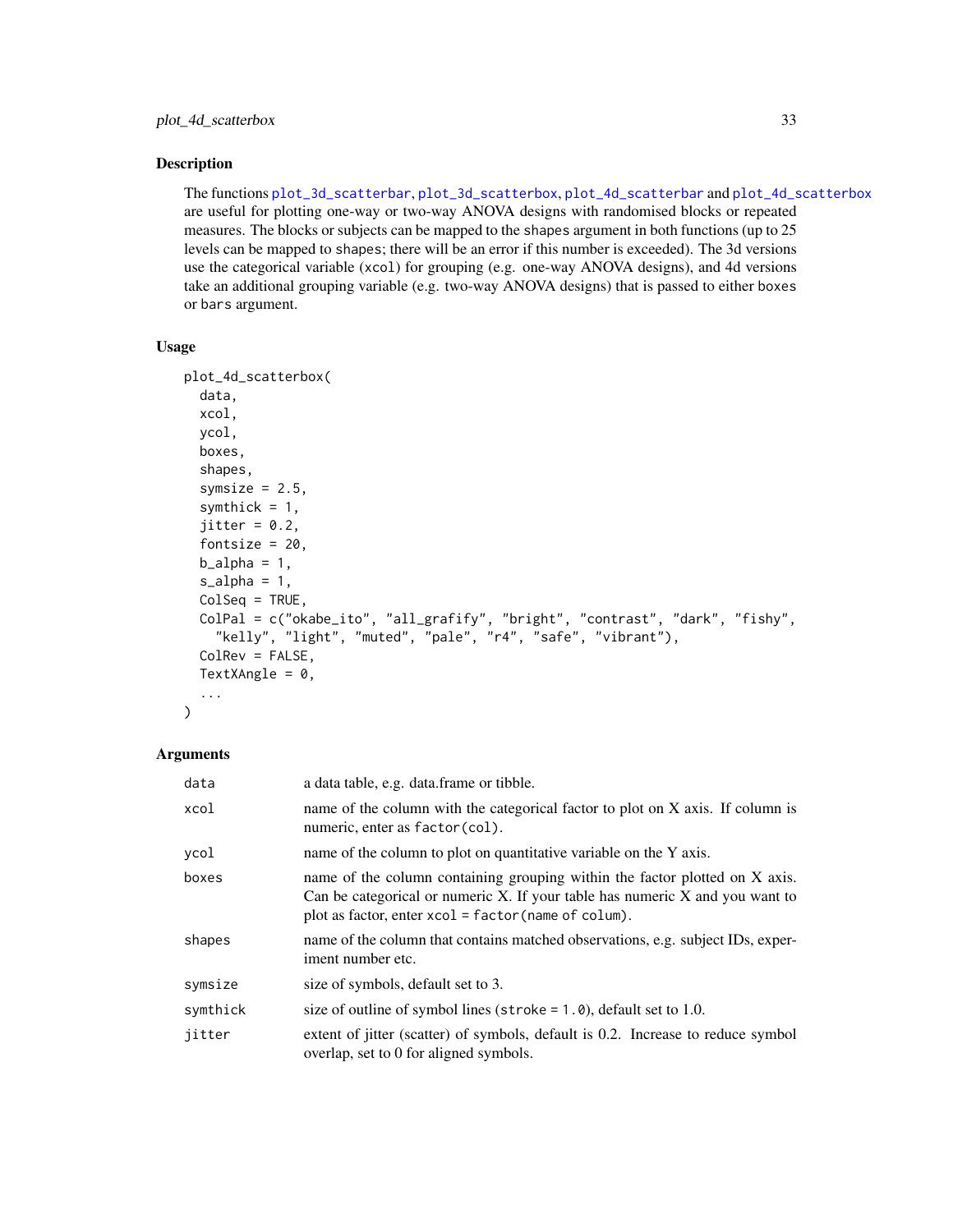| fontsize   | parameter of base_size of fonts in theme_classic, default set to size 20.                                                                                             |
|------------|-----------------------------------------------------------------------------------------------------------------------------------------------------------------------|
| b_alpha    | fractional opacity of boxes, default set to 1 (i.e. maximum opacity $\&$ zero trans-<br>parency).                                                                     |
| s_alpha    | fractional opacity of symbols, default set to 1 (i.e. maximum opacity $\&$ zero<br>transparency).                                                                     |
| ColSeg     | logical TRUE or FALSE. Default TRUE for sequential colours from chosen<br>palette. Set to FALSE for distant colours, which will be applied using scale_fill_grafify2. |
| ColPal     | grafify colour palette to apply, default "okabe_ito"; see graf_palettes for<br>available palettes.                                                                    |
| ColRev     | whether to reverse order of colour within the selected palette, default F (FALSE);<br>can be set to T (TRUE).                                                         |
| TextXAngle | orientation of text on X-axis; default 0 degrees. Change to 45 or 90 to remove<br>overlapping text.                                                                   |
| $\cdots$   | any additional arguments to pass to ggplot 2 geom_boxplot.                                                                                                            |

## Details

These functions rely on [ggplot](#page-0-0) with [geom\\_point](#page-0-0) and [geom\\_bar](#page-0-0) (through stat\_summary) or [geom\\_boxplot](#page-0-0) geometries.

Variables other than the quantitative variable (ycol) will be automatically converted to categorical variables even if they are numeric in the data table.

Shapes are always plotted in black colour, and their opacity can be changed with the s\_alpha argument and overlap can be reduced with the jitter argument. Other arguments are similar to other plot functions as briefly explained below.

Bars depict means using [stat\\_summary](#page-0-0) with geom = "bar", fun = "mean" , and bar width is set to 0.7 (cannot be changed). Error bar width can be changed with the ewid argument.

Boxplot geometry uses [geom\\_boxplot](#page-0-0) with position = position\_dodge(width =  $0.9$ ), width  $= 0.6$ . The thick line within the boxplot depicts the median, the box the IQR (interquantile range) and the whiskers show 1.5\*IQR.

In 4d versions, the two grouping variables (i.e. xcol and either boxes or bars) are passed to ggplot aesthetics through group = interaction{ xcol, shapes}.

Colours can be changed using ColPal, ColRev or ColSeq arguments. ColPal can be one of the following: "okabe\_ito", "dark", "light", "bright", "pale", "vibrant, "muted" or "contrast". ColRev (logical TRUE/FALSE) decides whether colours are chosen from first-to-last or last-to-first from within the chosen palette. ColSeq (logical TRUE/FALSE) decides whether colours are picked by respecting the order in the palette or the most distant ones using [colorRampPalette](#page-0-0).

All four functions can be expanded further, for example with [facet\\_grid](#page-0-0) or [facet\\_wrap](#page-0-0).

## Value

This function returns a ggplot2 object of class "gg" and "ggplot".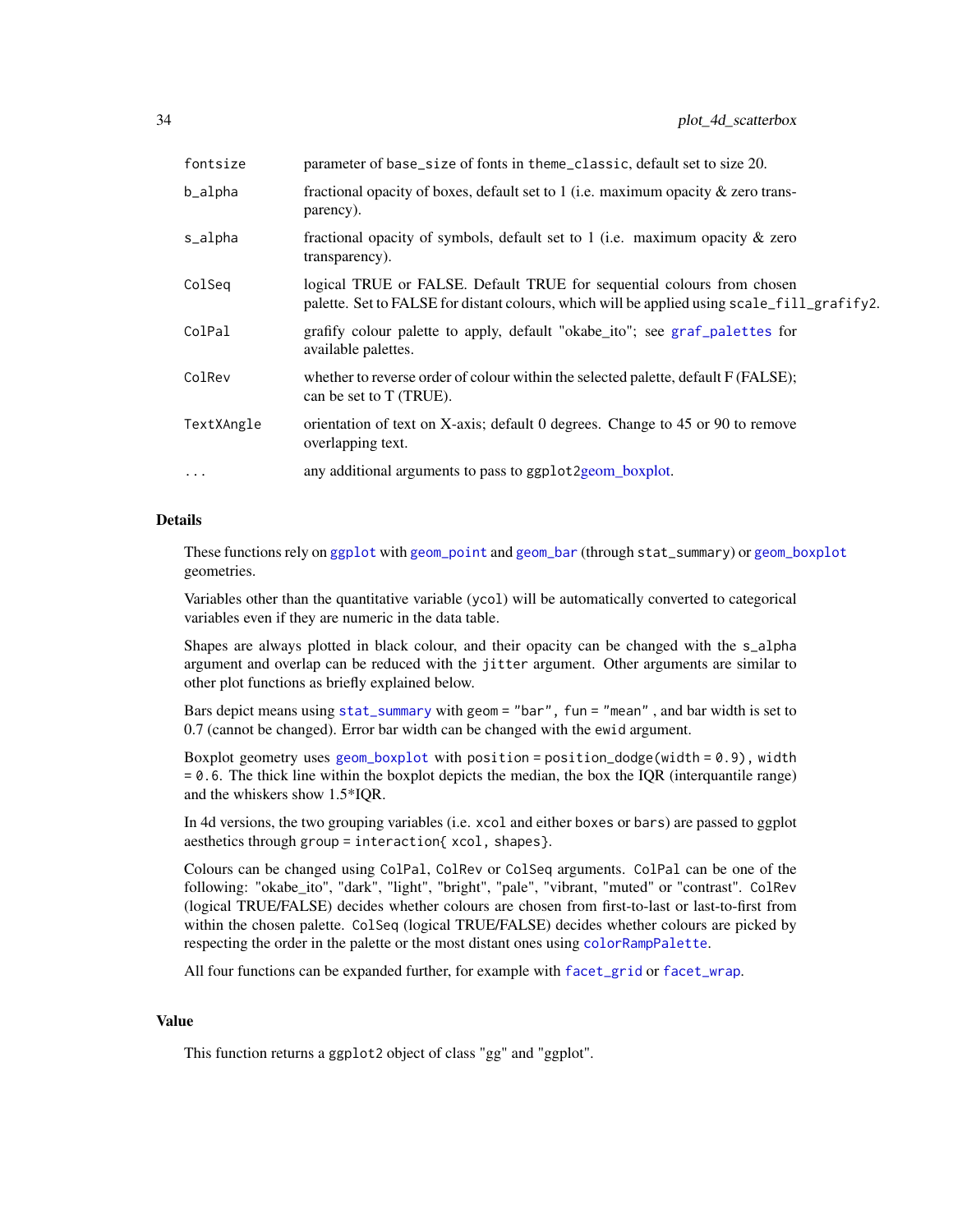## <span id="page-34-0"></span>Examples

```
#3d version for 1-way data with blocking
plot_3d_scatterbox(data = data_1w_death,
xcol = Genotype, ycol = Death, shapes = Experiment)#compare above graph to
plot_scatterbox(data = data_1w_death, xcol = Genotype, ycol = Death)
#4d version for 2-way data with blocking
plot_4d_scatterbox(data = data_2w_Tdeath,
xcol = Genotype,
\text{vcol} = \text{PI},
boxes = Time,
shapes = Experiment)
plot_4d_scatterbar(data = data_2w_Festing,
xcol = Strain,
ycol = GST,
bars = Treatment,
shapes = Block)
```
<span id="page-34-1"></span>plot\_4d\_scatterviolin *Plot a dot plot with matched shapes on a violin & box plot using four variables.*

## **Description**

The functions [plot\\_3d\\_scatterbar](#page-21-1), [plot\\_3d\\_scatterbox](#page-23-1), [plot\\_3d\\_scatterviolin](#page-26-1), [plot\\_4d\\_scatterbar](#page-29-1), [plot\\_4d\\_scatterbox](#page-31-1) and [plot\\_4d\\_scatterviolin](#page-34-1) are useful for plotting one-way or two-way ANOVA designs with randomised blocks or repeated measures. The blocks or subjects can be mapped to the shapes argument in both functions (up to 25 levels can be mapped to shapes; there will be an error if this number is exceeded). The 3d versions use the categorical variable (xcol) for grouping (e.g. one-way ANOVA designs), and 4d versions take an additional grouping variable (e.g. two-way ANOVA designs) that is passed to either boxes or bars argument.

## Usage

```
plot_4d_scatterviolin(
  data,
  xcol,
  ycol,
  boxes,
  shapes,
  symsize = 2.5,
  s<sup>2</sup>lpha = 1,
  symthick = 1,
  jitter = 0.2,v_{\text{alpha}} = 1,
  b_21pha = 0,
```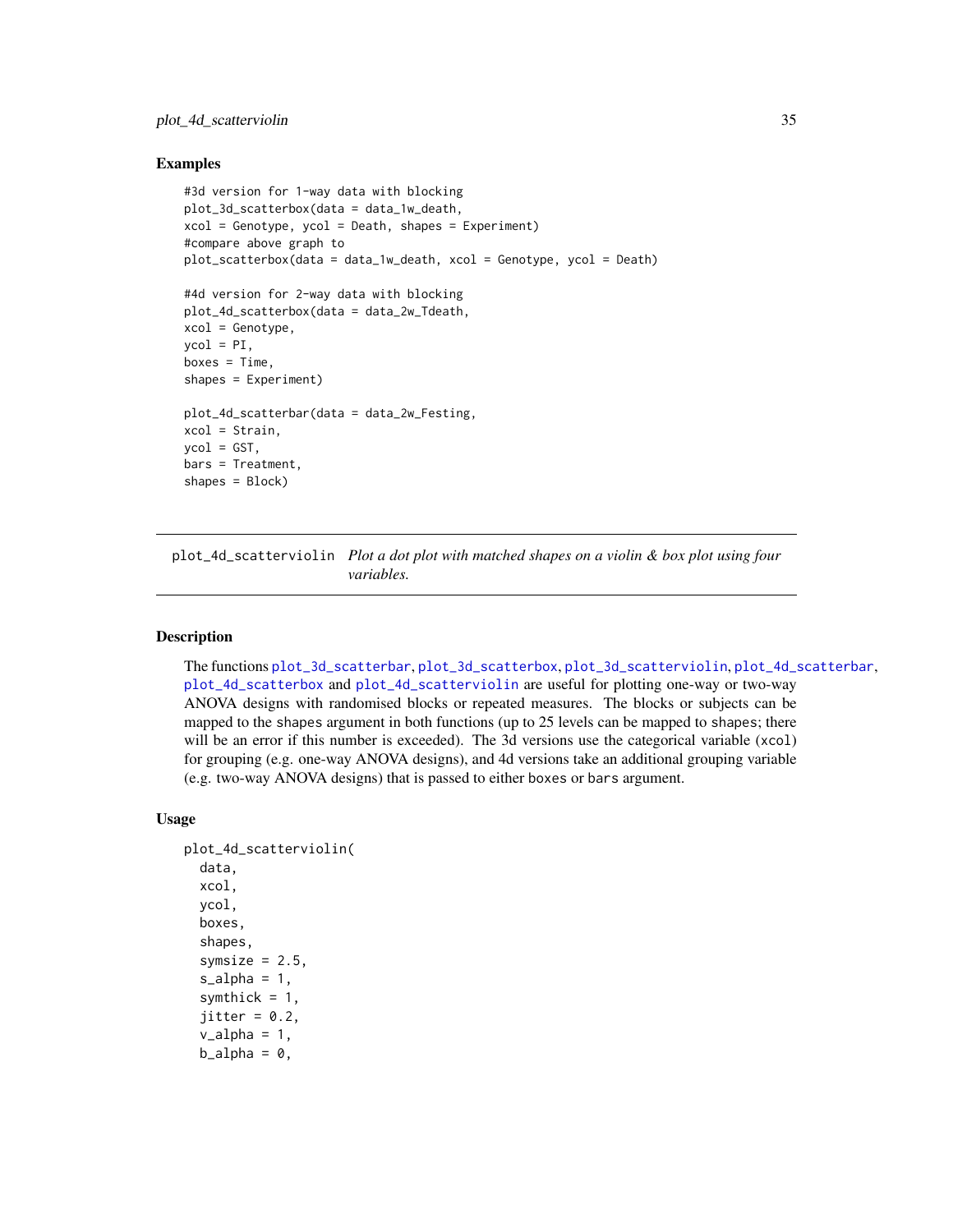```
bvthick = 1,
 bwid = 0.2,
 ColSeq = TRUE,
  ColPal = c("okabe_ito", "all_grafify", "bright", "contrast", "dark", "fishy",
    "kelly", "light", "muted", "pale", "r4", "safe", "vibrant"),
 ColRev = FALSE,
 TextXAngle = 0,
 scale = "width",trim = TRUE,fontsize = 20,
  ...
\mathcal{L}
```
# Arguments

| data     | a data table, e.g. data.frame or tibble.                                                                                                                                                                              |
|----------|-----------------------------------------------------------------------------------------------------------------------------------------------------------------------------------------------------------------------|
| xcol     | name of the column with the categorical factor to plot on X axis. If column is<br>numeric, enter as factor(col).                                                                                                      |
| ycol     | name of the column to plot on quantitative variable on the Y axis.                                                                                                                                                    |
| boxes    | name of the column containing grouping within the factor plotted on X axis.<br>Can be categorical or numeric X. If your table has numeric $X$ and you want to<br>plot as factor, enter xcol = factor (name of colum). |
| shapes   | name of the column that contains matched observations, e.g. subject IDs, exper-<br>iment number etc.                                                                                                                  |
| symsize  | size of symbols, default set to 3.                                                                                                                                                                                    |
| s_alpha  | fractional opacity of symbols, default set to 1 (i.e. maximum opacity $\&$ zero<br>transparency). Set $s$ _alpha = $\theta$ to not show scatter plot.                                                                 |
| symthick | size of outline of symbol lines (stroke = $1.0$ ), default set to 1.0.                                                                                                                                                |
| jitter   | extent of jitter (scatter) of symbols, default is $0$ (i.e. aligned symbols). To reduce<br>symbol overlap, try 0.1-0.3 or higher.                                                                                     |
| v_alpha  | fractional opacity of violins, default set to 1 (i.e. maximum opacity $\&$ zero<br>transparency).                                                                                                                     |
| b_alpha  | fractional opacity of boxplots. Default is set to 0, which results in white boxes<br>inside violins. Change to any value $>0$ up to 1 for different levels of trans-<br>parency.                                      |
| bythick  | thickness of both violin and boxplot lines; default 1.                                                                                                                                                                |
| bwid     | width of boxplots; default 0.2                                                                                                                                                                                        |
| ColSeq   | logical TRUE or FALSE. Default TRUE for sequential colours from chosen<br>palette. Set to FALSE for distant colours, which will be applied using scale_fill_grafify2.                                                 |
| ColPal   | grafify colour palette to apply, default "okabe_ito"; see graf_palettes for<br>available palettes.                                                                                                                    |
| ColRev   | whether to reverse order of colour within the selected palette, default F (FALSE);<br>can be set to T (TRUE).                                                                                                         |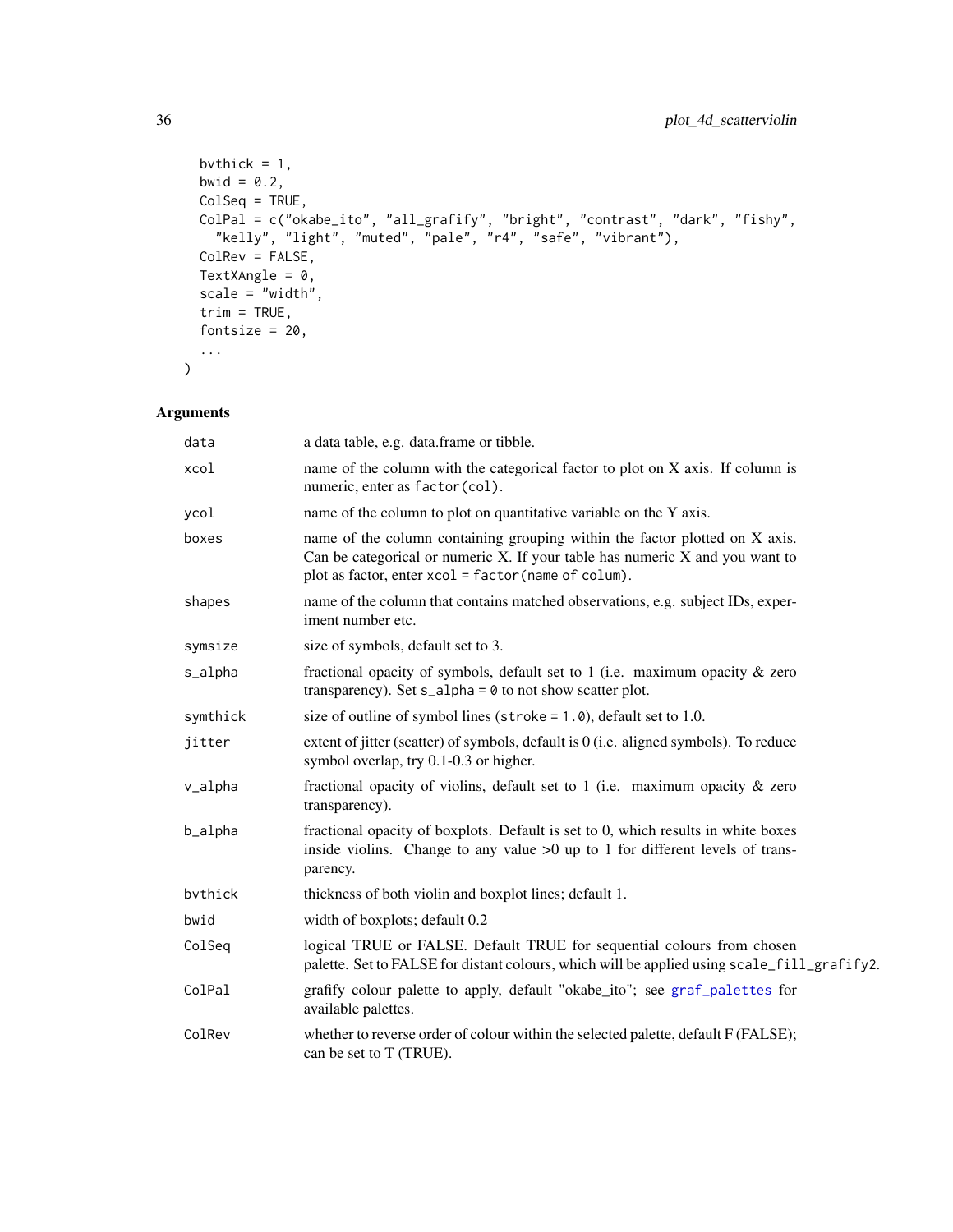| TextXAngle | orientation of text on X-axis; default 0 degrees. Change to 45 or 90 to remove<br>overlapping text.             |
|------------|-----------------------------------------------------------------------------------------------------------------|
| scale      | set to "area" by default, can be changed to "count" or "width".                                                 |
| trim       | set whether tips of violin plot should be trimmed at high/low data. Default trim<br>$=$ T, can be changed to F. |
| fontsize   | parameter of base_size of fonts in theme_classic, default set to size 20.                                       |
| $\cdots$   | any additional arguments to pass to ggplot2geom_boxplot or ggplot2geom_violin.                                  |

These functions rely on [ggplot](#page-0-0) with [geom\\_point](#page-0-0) and [geom\\_bar](#page-0-0) (through stat\_summary), or [geom\\_violin](#page-0-0) and [geom\\_boxplot](#page-0-0) geometries.

Variables other than the quantitative variable (ycol) will be automatically converted to categorical variables even if they are numeric in the data table.

Shapes are always plotted in black colour, and their opacity can be changed with the s\_alpha argument and overlap can be reduced with the jitter argument. Other arguments are similar to other plot functions as briefly explained below.

Bars depict means using [stat\\_summary](#page-0-0) with geom = "bar", fun = "mean" , and bar width is set to 0.7 (cannot be changed). Error bar width can be changed with the ewid argument.

Boxplot geometry uses [geom\\_boxplot](#page-0-0) with position = position\_dodge(width =  $0.9$ ), width  $= 0.6$ . The thick line within the boxplot depicts the median, the box the IQR (interquantile range) and the whiskers show 1.5\*IQR.

In 4d versions, the two grouping variables (i.e. xcol and either boxes or bars) are passed to ggplot aesthetics through group = interaction{ xcol, shapes}.

Colours can be changed using ColPal, ColRev or ColSeq arguments. ColPal can be one of the following: "okabe\_ito", "dark", "light", "bright", "pale", "vibrant, "muted" or "contrast". ColRev (logical TRUE/FALSE) decides whether colours are chosen from first-to-last or last-to-first from within the chosen palette. ColSeq (logical TRUE/FALSE) decides whether colours are picked by respecting the order in the palette or the most distant ones using [colorRampPalette](#page-0-0).

All four functions can be expanded further, for example with [facet\\_grid](#page-0-0) or [facet\\_wrap](#page-0-0).

#### Value

This function returns a ggplot2 object of class "gg" and "ggplot".

```
#3d version for 1-way data with blocking
plot_3d_scatterviolin(data = data_1w_death,
xcol = Genotype, ycol = Death, shapes = Experiment)
#compare above graph to
plot_scatterviolin(data = data_1w_death,
xcol = Genotype, ycol = Death)
#4d version for 2-way data with blocking
```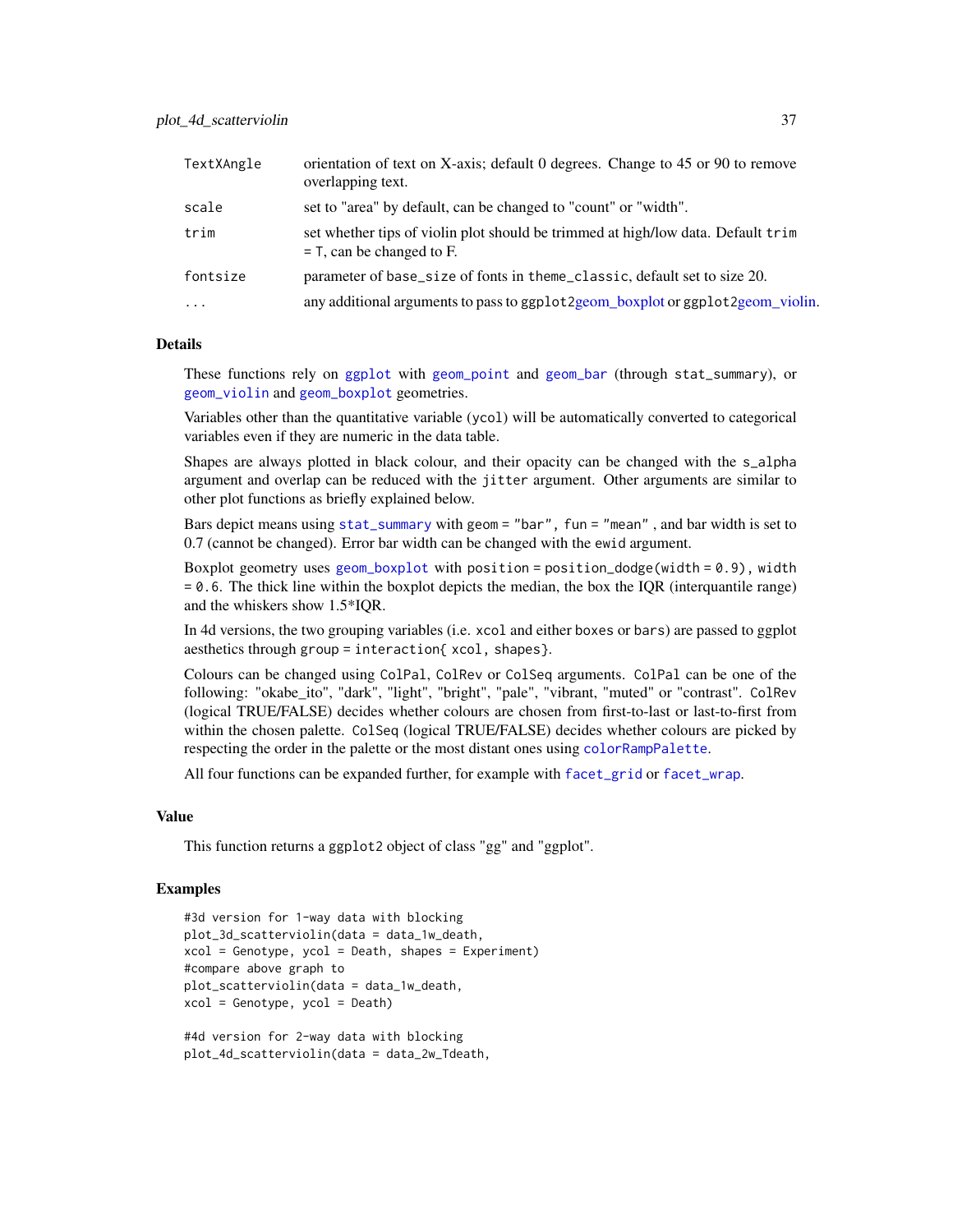```
xcol = Genotype,
ycol = PI,
boxes = Time,
shapes = Experiment)
```
plot\_bar\_sd *Plot a bar graph indicating mean with error bars (SD) using two variables.*

# Description

This function takes a data table, categorical X and numeric Y variables, and plots bars showing the mean with SD error bars. The X variable is mapped to the fill aesthetic of bars. The related plot\_bar\_sd\_sc plots bars with a single colour.

# Usage

```
plot_bar_sd(
  data,
  xcol,
  ycol,
  b<sup>-</sup>alpha = 1,
  bwid = 0.7,
 bthick = 1,
  ewid = 0.3,
  ColPal = c("okabe_ito", "all_grafify", "bright", "contrast", "dark", "fishy",
    "kelly", "light", "muted", "pale", "r4", "safe", "vibrant"),
  ColSeq = TRUE,
  ColRev = FALSE,
  SingleColour = "NULL",
  TextXAngle = 0,
  fontsize = 20,
  ...
)
```

| data    | a data table object, e.g. a data frame or tibble.                                                |
|---------|--------------------------------------------------------------------------------------------------|
| xcol    | name of the column to plot on X axis. This should be a categorical variable.                     |
| ycol    | name of the column to plot on the Y axis. This should be a quantitative variable.                |
| b_alpha | fractional opacity of bars, default set to 1 (i.e. maximum opacity $\&$ zero trans-<br>parency). |
| bwid    | width of bars, default 0.7                                                                       |
| bthick  | thickness of bar borders; default 1.                                                             |
| ewid    | width of error bars, default 0.3                                                                 |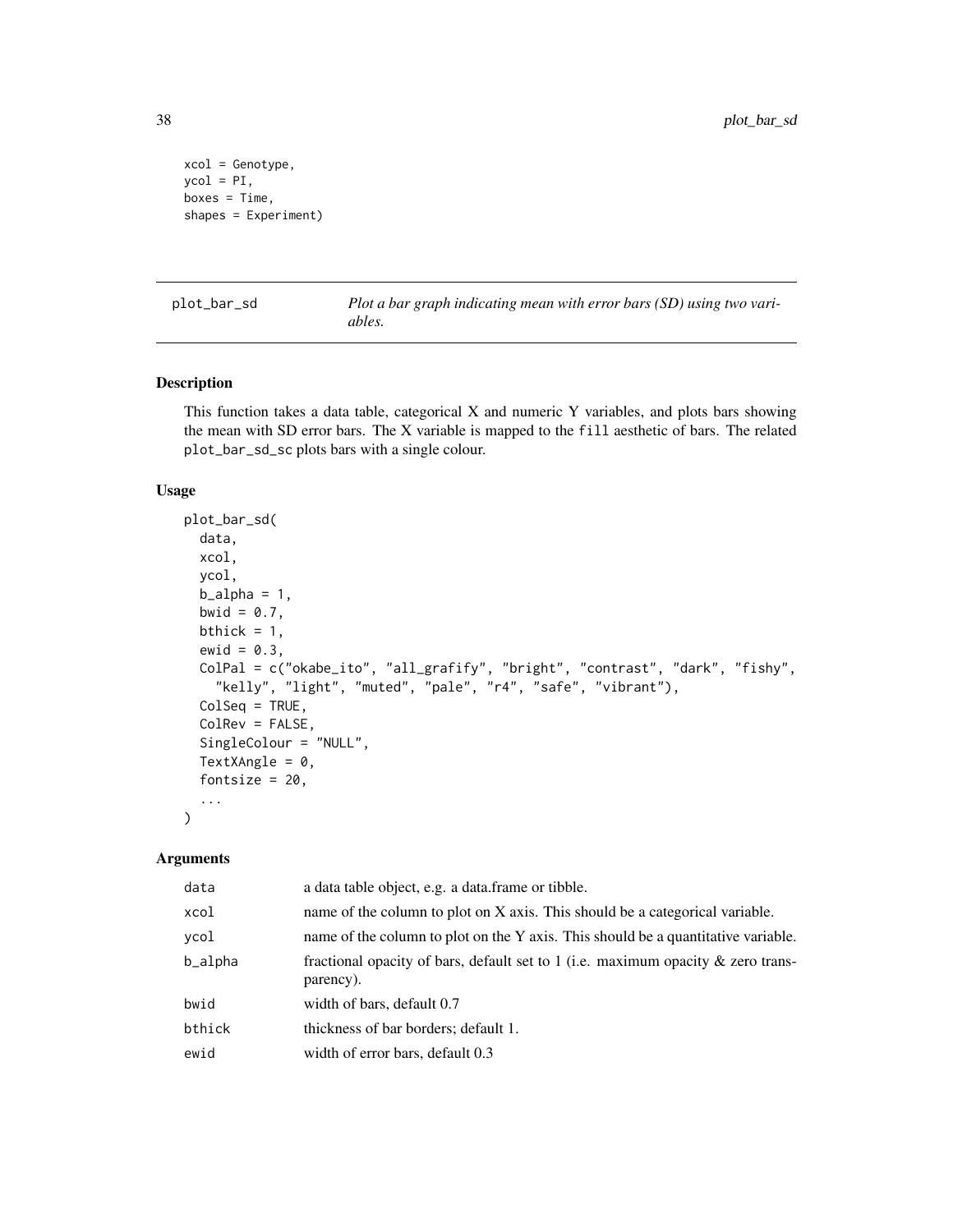| ColPal       | grafify colour palette to apply, default "okabe_ito"; see graf_palettes for<br>available palettes.                                                                                                                               |
|--------------|----------------------------------------------------------------------------------------------------------------------------------------------------------------------------------------------------------------------------------|
| ColSeg       | logical TRUE or FALSE. Default TRUE for sequential colours from chosen<br>palette. Set to FALSE for distant colours, which will be applied using scale_fill_grafify2.                                                            |
| ColRev       | whether to reverse order of colour within the selected palette, default F (FALSE);<br>can be set to T (TRUE).                                                                                                                    |
| SingleColour | a colour hexcode (starting with #), a number between 1-154, or names of colours<br>from grafify colour palettes to fill along X-axis aesthetic. Accepts any colour<br>other than "black"; use grey_lin11, which is almost black. |
| TextXAngle   | orientation of text on X-axis; default 0 degrees. Change to 45 or 90 to remove<br>overlapping text.                                                                                                                              |
| fontsize     | parameter of base_size of fonts in theme_classic, default set to size 20.                                                                                                                                                        |
| $\ddots$     | any additional arguments to pass to stat_summary.                                                                                                                                                                                |

The function uses [stat\\_summary](#page-0-0) with geom = "bar". Standard deviation (SD) is plotted through [stat\\_summary](#page-0-0) calculated using mean\_sdl from the ggplot2 package (get help with ?mean\_sdl), and  $1x$  SD is plotted (fun.arg = list(mult = 1).

Colours can be changed using ColPal, ColRev or ColSeq arguments. Colours available can be seen quickly with [plot\\_grafify\\_palette](#page-53-0). ColPal can be one of the following: "okabe\_ito", "dark", "light", "bright", "pale", "vibrant, "muted" or "contrast". ColRev (logical TRUE/FALSE) decides whether colours are chosen from first-to-last or last-to-first from within the chosen palette. ColSeq decides whether colours are picked by respecting the order in the palette or the most distant ones using [colorRampPalette](#page-0-0).

If there are many groups along the X axis and you prefer a single colour for the graph,use the SingleColour argument.

You are instead encouraged to show all data using the following functions: [plot\\_scatterbar\\_sd](#page-60-0), [plot\\_scatterbox](#page-62-0), [plot\\_dotbox](#page-48-0), [plot\\_dotbar\\_sd](#page-46-0), [plot\\_scatterviolin](#page-64-0) or [plot\\_dotviolin](#page-50-0).

#### Value

This function returns a ggplot2 object of class "gg" and "ggplot".

```
#Basic usage
plot_bar_sd(data = data_doubling_time,
xcol = Student, ycol = Doubling_time)
#apply distant colours in the default palette
plot_bar_sd(data = data_doubling_time,
xcol = Student, ycol = Doubling_time,
ColSeq = FALSE)
```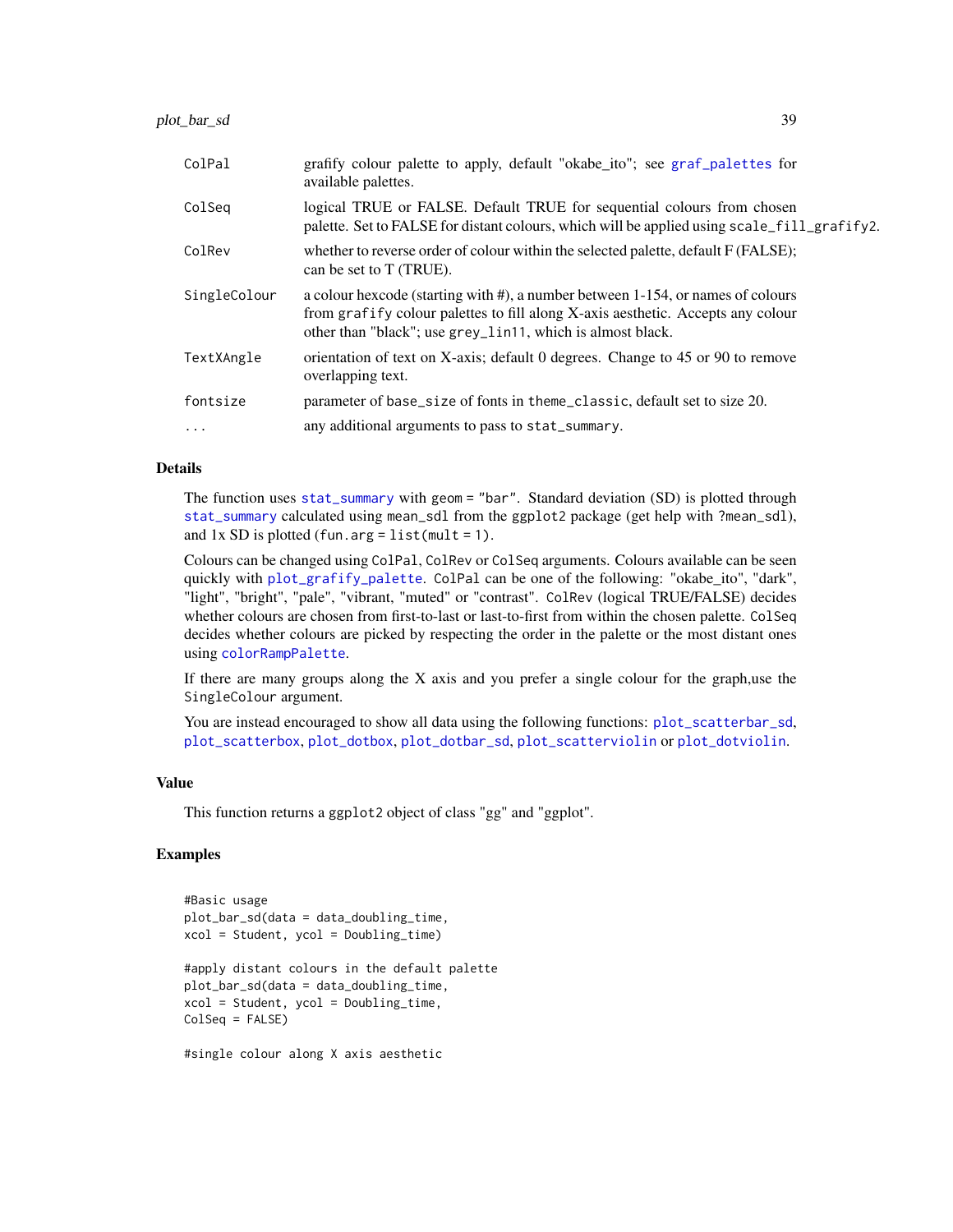```
plot_bar_sd(data = data_doubling_time,
xcol = Student, ycol = Doubling_time,
SingleColour = "pale_cyan")
```
<span id="page-39-0"></span>plot\_befafter\_colors *Plot a before-after plot with lines joining colour-matched symbols.*

### Description

The [plot\\_befafter\\_colours](#page-41-0), [plot\\_befafter\\_colors](#page-39-0) and [plot\\_befafter\\_shapes](#page-43-0) are for plotting matched data joined by lines. These functions take X and Y variables along with a data column with matching information (e.g. matched subjects or experiments etc.) and plot symbols matched by colour or shape.

# Usage

```
plot_befafter_colors(
  data,
  xcol,
  ycol,
  match,
  symsize = 3,
  symthick = 1,
  s<sup>2</sup>J<sub>2</sub>ha<sub>= 1</sub>,
  ColPal = c("okabe_ito", "all_grafify", "bright", "contrast", "dark", "fishy",
    "kelly", "light", "muted", "pale", "r4", "safe", "vibrant"),
  ColSeq = TRUE,
  ColRev = FALSE,
  SingleColour = "NULL",
  TextXAngle = 0,
  fontsize = 20,
  groups,
  ...
)
```

| data     | a data table object, e.g. data frame or tibble.                                        |
|----------|----------------------------------------------------------------------------------------|
| xcol     | name of the column containing the categorical variable to be plotted on the X<br>axis. |
| ycol     | name of the column containing the quantitative Y values.                               |
| match    | name of the column with the grouping variable to pass on to geom_line.                 |
| symsize  | size of symbols, default set to 3.                                                     |
| symthick | thickness of symbol border, default set to 1.                                          |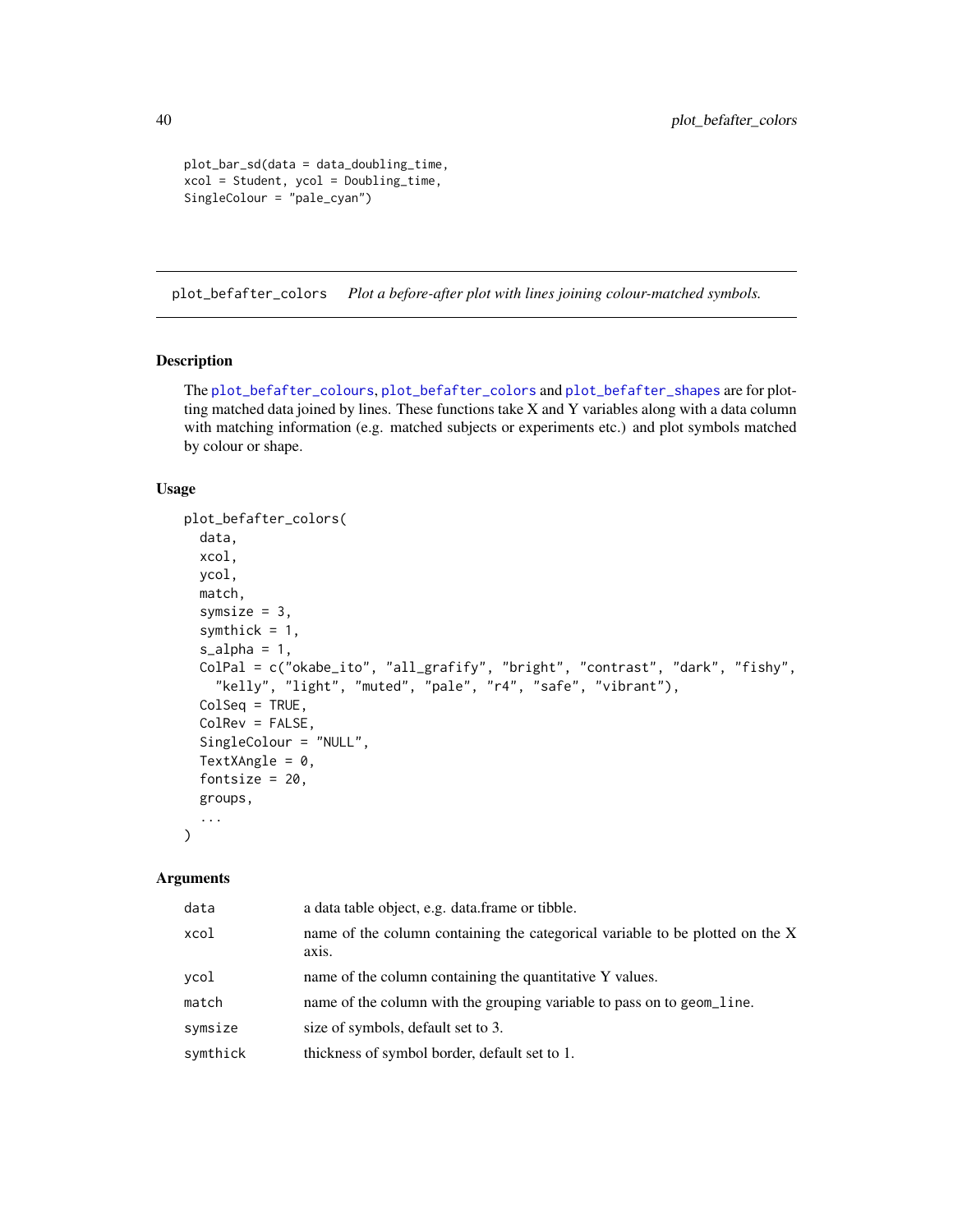| s_alpha      | fractional opacity of symbols, default set to 1 (i.e. maximum opacity $\&$ zero<br>transparency).                                                                                                                                |
|--------------|----------------------------------------------------------------------------------------------------------------------------------------------------------------------------------------------------------------------------------|
| ColPal       | grafify colour palette to apply, default "okabe_ito"; see graf_palettes for<br>available palettes.                                                                                                                               |
| ColSeg       | logical TRUE or FALSE. Default TRUE for sequential colours from chosen<br>palette. Set to FALSE for distant colours, which will be applied using scale_fill_grafify2.                                                            |
| ColRev       | whether to reverse order of colour within the selected palette, default F (FALSE);<br>can be set to T (TRUE).                                                                                                                    |
| SingleColour | a colour hexcode (starting with #), a number between 1-154, or names of colours<br>from grafify colour palettes to fill along X-axis aesthetic. Accepts any colour<br>other than "black"; use grey_lin11, which is almost black. |
| TextXAngle   | orientation of text on X-axis; default 0 degrees. Change to 45 or 90 to remove<br>overlapping text.                                                                                                                              |
| fontsize     | parameter of base_size of fonts in theme_classic, default set to size 20.                                                                                                                                                        |
| groups       | old argument name for match; retained for backward compatibility.                                                                                                                                                                |
| $\cdots$     | any additional arguments to pass to ggplot2geom_line or ggplot2geom_point.                                                                                                                                                       |

Note that only 25 shapes are available, and there will be errors with [plot\\_befafter\\_shapes](#page-43-0) when there are fewer than 25 matched observations; instead use [plot\\_befafter\\_colours](#page-41-0) instead.

Colours can be changed using ColPal, ColRev or ColSeq arguments. ColPal can be one of the following: "okabe\_ito", "dark", "light", "bright", "pale", "vibrant, "muted" or "contrast". ColRev (logical TRUE/FALSE) decides whether colours are chosen from first-to-last or last-to-first from within the chosen palette. ColSeq decides whether colours are picked by respecting the order in the palette or the most distant ones using [colorRampPalette](#page-0-0).

To plot a graph with a single colour along the X axis variable, use the SingleColour argument.

More complex designs can also be plotted when used with [facet\\_wrap](#page-0-0) or [facet\\_grid](#page-0-0).

# Value

This function returns a ggplot2 object of class "gg" and "ggplot".

```
#plot without legends if necessary
plot_befafter_colors(data = data_t_pdiff,
xcol = Condition, ycol = Mass,
match = Subject, s_alpha = .9, ColSeq = FALSE)+
guides(fill = "none",colour = "none") #remove guides
#2way ANOVA design with randomised blocks
plot_befafter_colors(data = data_2w_Tdeath,
xcol = Genotype, ycol = PI,match = Experiment) + facet_wrap("Time")
```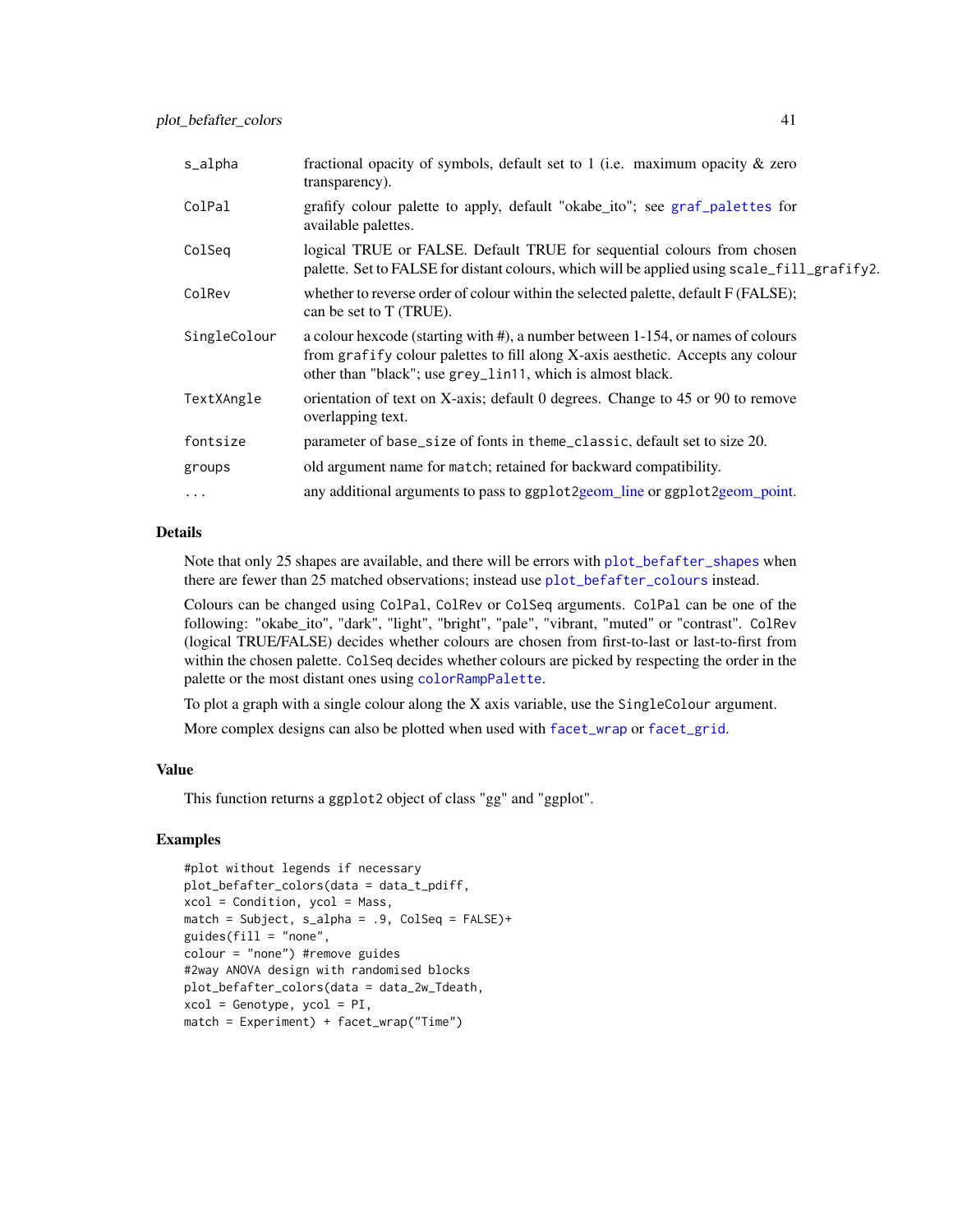<span id="page-41-0"></span>plot\_befafter\_colours *Plot a before-after plot with lines joining colour-matched symbols.*

### Description

The [plot\\_befafter\\_colours](#page-41-0), [plot\\_befafter\\_colors](#page-39-0) and [plot\\_befafter\\_shapes](#page-43-0) are for plotting matched data joined by lines. These functions take X and Y variables along with a data column with matching information (e.g. matched subjects or experiments etc.) and plot symbols matched by colour or shape.

### Usage

```
plot_befafter_colours(
  data,
  xcol,
 ycol,
  match,
  symsize = 3,
  symthick = 1,
  s<sup>2</sup>lpha = 1,
  ColPal = c("okabe_ito", "all_grafify", "bright", "contrast", "dark", "fishy",
    "kelly", "light", "muted", "pale", "r4", "safe", "vibrant"),
  ColSeq = TRUE,
  ColRev = FALSE,
  SingleColour = "NULL",
  TextXAngle = 0,
  fontsize = 20,
  groups,
  ...
)
```

| data     | a data table object, e.g. data frame or tibble.                                                    |
|----------|----------------------------------------------------------------------------------------------------|
| xcol     | name of the column containing the categorical variable to be plotted on the X<br>axis.             |
| ycol     | name of the column containing the quantitative Y values.                                           |
| match    | name of the column with the matching variable to pass on to geom_line.                             |
| symsize  | size of symbols, default set to 3.                                                                 |
| symthick | thickness of symbol border, default set to 1.                                                      |
| s_alpha  | fractional opacity of symbols, default set to 1 (i.e. maximum opacity $\&$ zero<br>transparency).  |
| ColPal   | grafify colour palette to apply, default "okabe_ito"; see graf_palettes for<br>available palettes. |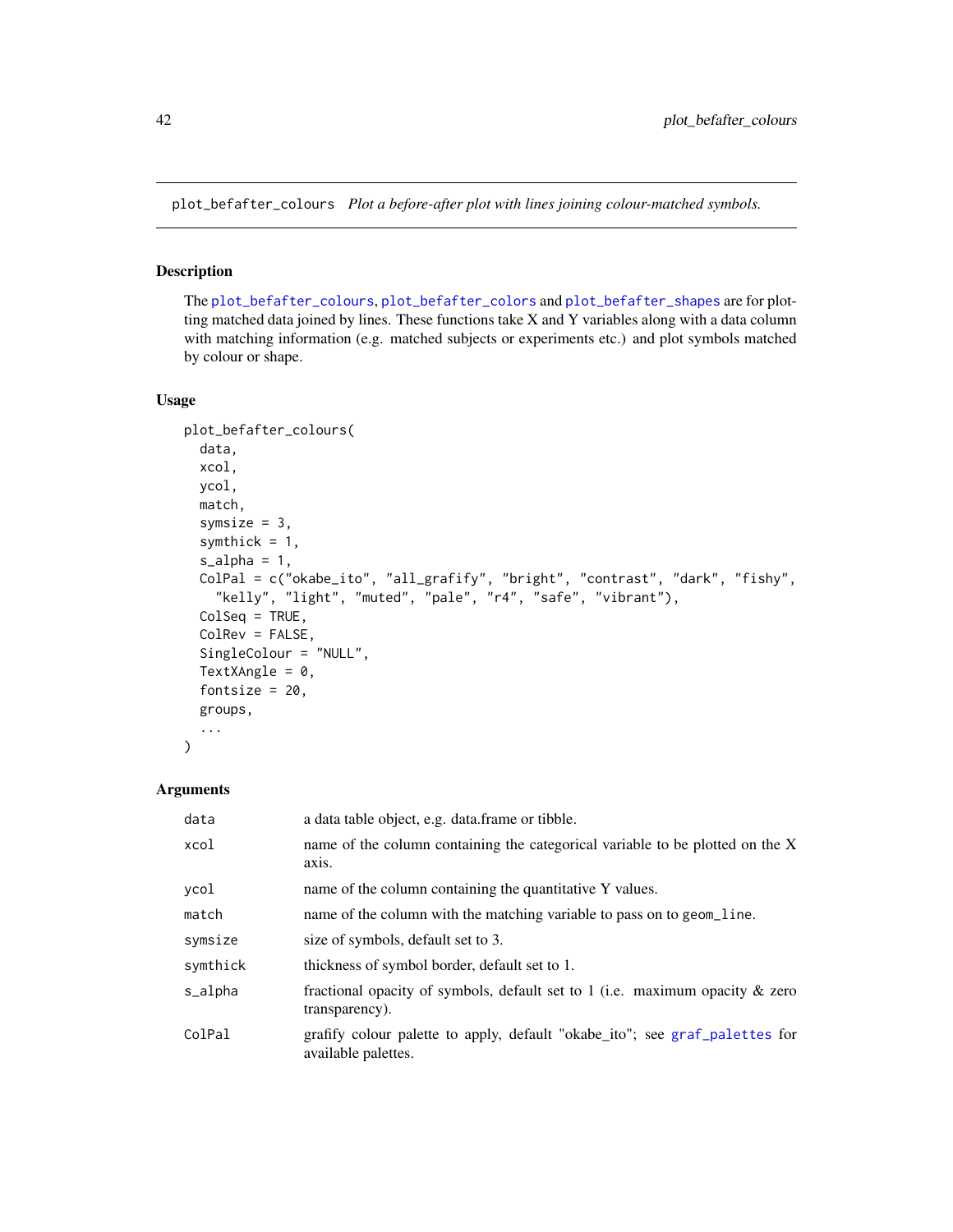| ColSeg       | logical TRUE or FALSE. Default TRUE for sequential colours from chosen<br>palette. Set to FALSE for distant colours, which will be applied using scale_fill_grafify2.                                                            |
|--------------|----------------------------------------------------------------------------------------------------------------------------------------------------------------------------------------------------------------------------------|
| ColRev       | whether to reverse order of colour within the selected palette, default F (FALSE);<br>can be set to T (TRUE).                                                                                                                    |
| SingleColour | a colour hexcode (starting with #), a number between 1-154, or names of colours<br>from grafify colour palettes to fill along X-axis aesthetic. Accepts any colour<br>other than "black"; use grey_lin11, which is almost black. |
| TextXAngle   | orientation of text on X-axis; default 0 degrees. Change to 45 or 90 to remove<br>overlapping text.                                                                                                                              |
| fontsize     | parameter of base_size of fonts in theme_classic, default set to size 20.                                                                                                                                                        |
| groups       | old argument name for match; retained for backward compatibility.                                                                                                                                                                |
| $\ddots$ .   | any additional arguments to pass to ggplot 2 geom_line or ggplot 2 geom_point.                                                                                                                                                   |

Note that only 25 shapes are available, and there will be errors with [plot\\_befafter\\_shapes](#page-43-0) when there are fewer than 25 matched observations; instead use [plot\\_befafter\\_colours](#page-41-0) instead.

Colours can be changed using ColPal, ColRev or ColSeq arguments. ColPal can be one of the following: "okabe\_ito", "dark", "light", "bright", "pale", "vibrant, "muted" or "contrast". ColRev (logical TRUE/FALSE) decides whether colours are chosen from first-to-last or last-to-first from within the chosen palette. ColSeq decides whether colours are picked by respecting the order in the palette or the most distant ones using [colorRampPalette](#page-0-0).

To plot a graph with a single colour along the X axis variable, use the SingleColour argument.

More complex designs can also be plotted when used with [facet\\_wrap](#page-0-0) or [facet\\_grid](#page-0-0).

# Value

This function returns a ggplot2 object of class "gg" and "ggplot".

```
#plot without legends if necessary
plot_befafter_colors(data = data_t_pdiff,
xcol = Condition, ycol = Mass,
match = Subject, s_alpha = .9, ColSeq = FALSE)+
guides(fill = "none",
colour = "none") #remove guides
#2way ANOVA design with randomised blocks
plot_befafter_colors(data = data_2w_Tdeath,
xcol = Genotype, ycol = PI,match = Experiment) + facet_wrap("Time")
```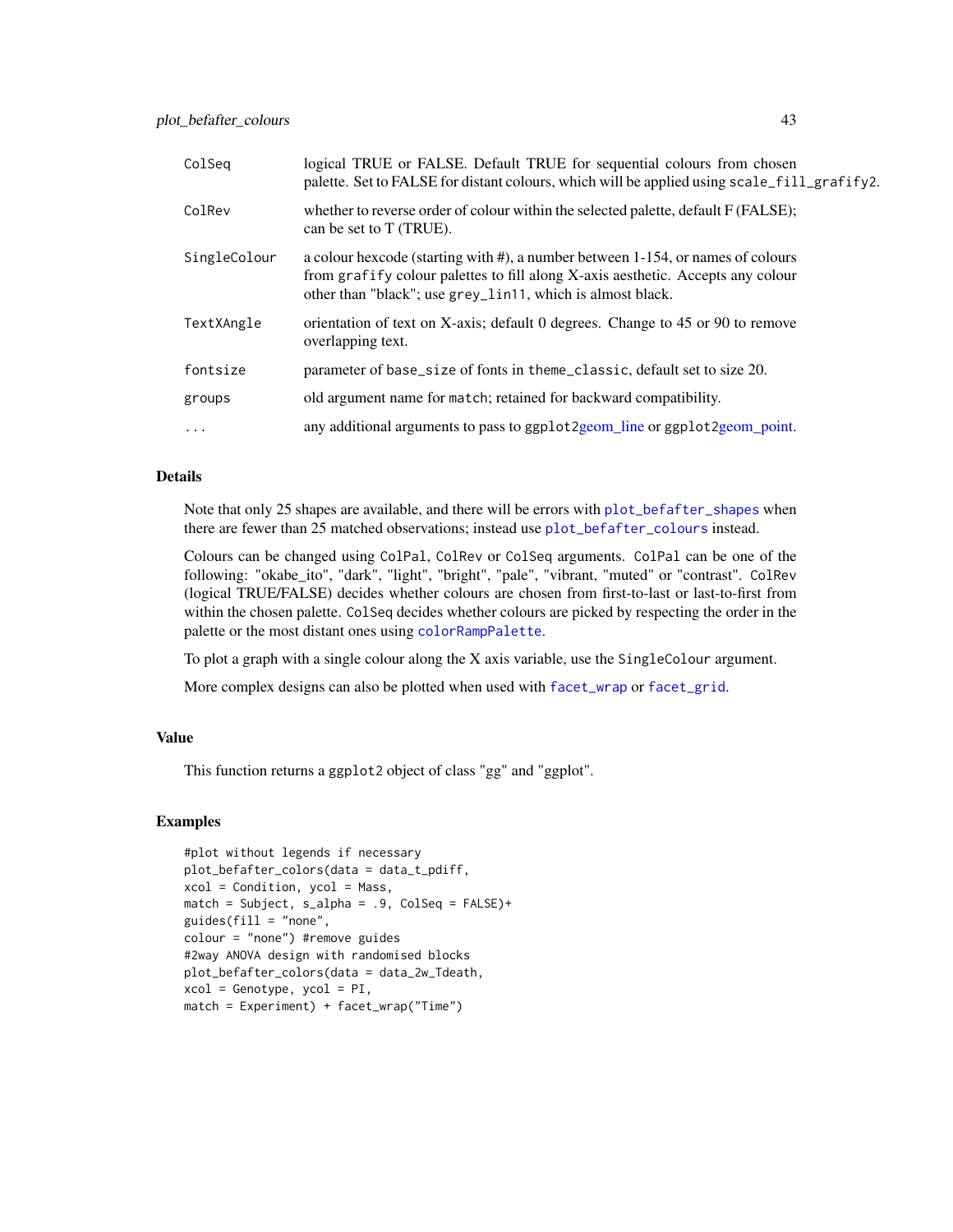<span id="page-43-0"></span>plot\_befafter\_shapes *Plot a before-after plot with lines joining shape-matched symbols.*

# Description

The [plot\\_befafter\\_colours](#page-41-0), [plot\\_befafter\\_colors](#page-39-0) and [plot\\_befafter\\_shapes](#page-43-0) are for plotting matched data joined by lines. These functions take X and Y variables along with a data column with matching information (e.g. matched subjects or experiments etc.) and plot symbols matched by colour or shape.

### Usage

```
plot_befafter_shapes(
  data,
  xcol,
  ycol,
 match,
  symsize = 3,
  symthick = 1,
  s<sup>2</sup>lpha = 0.8,
  ColPal = c("okabe_ito", "all_grafify", "bright", "contrast", "dark", "fishy",
    "kelly", "light", "muted", "pale", "r4", "safe", "vibrant"),
  ColSeq = TRUE,ColRev = FALSE,
  SingleColour = "NULL",
  TextXAngle = 0,
  fontsize = 20,
  groups,
  ...
)
```

| data     | a data table object, e.g. data frame or tibble.                                                                                                                       |
|----------|-----------------------------------------------------------------------------------------------------------------------------------------------------------------------|
| xcol     | name of the column containing the categorical variable to be plotted on the X<br>axis.                                                                                |
| ycol     | name of the column containing the quantitative Y values.                                                                                                              |
| match    | name of the column with the matching variable to pass on to geom_line.                                                                                                |
| symsize  | size of symbols, default set to 3.                                                                                                                                    |
| symthick | size of outline of symbol lines (stroke $= 1$ ), default set to 1.                                                                                                    |
| s_alpha  | fractional opacity of symbols, default set to 0.8 (i.e. 80% opacity).                                                                                                 |
| ColPal   | grafify colour palette to apply, default "okabe_ito"; see graf_palettes for<br>available palettes.                                                                    |
| ColSeg   | logical TRUE or FALSE. Default TRUE for sequential colours from chosen<br>palette. Set to FALSE for distant colours, which will be applied using scale_fill_grafify2. |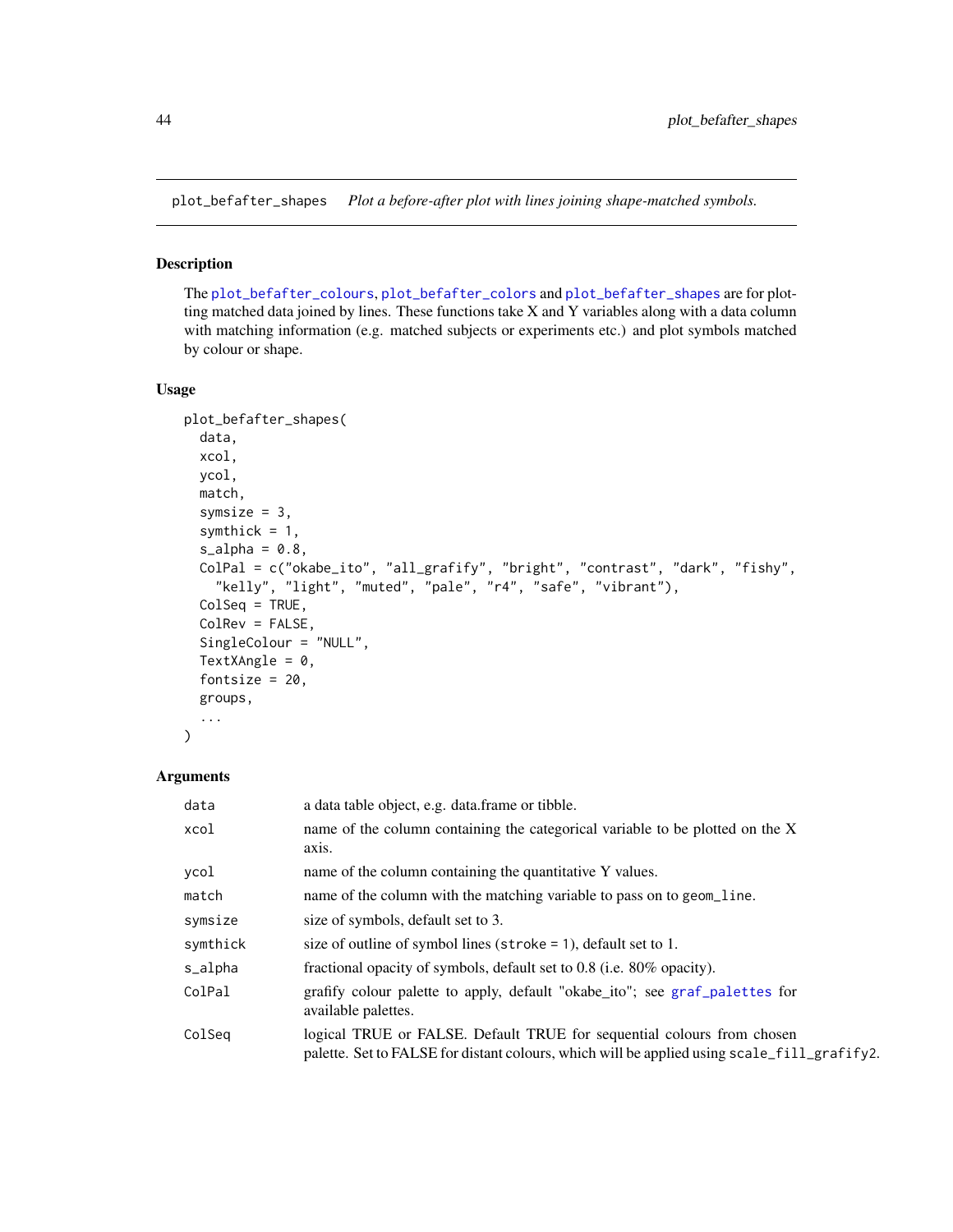| ColRev       | whether to reverse order of colour within the selected palette, default F (FALSE);<br>can be set to T (TRUE).                                                                                                                    |
|--------------|----------------------------------------------------------------------------------------------------------------------------------------------------------------------------------------------------------------------------------|
| SingleColour | a colour hexcode (starting with #), a number between 1-154, or names of colours<br>from grafify colour palettes to fill along X-axis aesthetic. Accepts any colour<br>other than "black"; use grey_lin11, which is almost black. |
| TextXAngle   | orientation of text on X-axis; default 0 degrees. Change to 45 or 90 to remove<br>overlapping text.                                                                                                                              |
| fontsize     | parameter of base_size of fonts in theme_classic, default set to size 20.                                                                                                                                                        |
| groups       | old argument name for match; retained for backward compatibility.                                                                                                                                                                |
| $\ddots$     | any additional arguments to pass to ggplot 2geom_line or ggplot 2geom_point.                                                                                                                                                     |

Note that only 25 shapes are available, and there will be errors with [plot\\_befafter\\_shapes](#page-43-0) when there are fewer than 25 matched observations; instead use [plot\\_befafter\\_colours](#page-41-0) instead.

Colours can be changed using ColPal, ColRev or ColSeq arguments. ColPal can be one of the following: "okabe\_ito", "dark", "light", "bright", "pale", "vibrant, "muted" or "contrast". ColRev (logical TRUE/FALSE) decides whether colours are chosen from first-to-last or last-to-first from within the chosen palette. ColSeq decides whether colours are picked by respecting the order in the palette or the most distant ones using [colorRampPalette](#page-0-0).

To plot a graph with a single colour along the X axis variable, use the SingleColour argument.

More complex designs can also be plotted when used with [facet\\_wrap](#page-0-0) or [facet\\_grid](#page-0-0).

# Value

This function returns a ggplot2 object of class "gg" and "ggplot".

```
#plot without legends if necessary
plot_befafter_colors(data = data_t_pdiff,
xcol = Condition, ycol = Mass,
match = Subject, s_alpha = .9, ColSeq = FALSE)+
guides(fill = "none",
colour = "none") #remove guides
#2way ANOVA design with randomised blocks
plot_befafter_colors(data = data_2w_Tdeath,
xcol = Genotype, ycol = PI,match = Experiment) + facet_wrap("Time")
```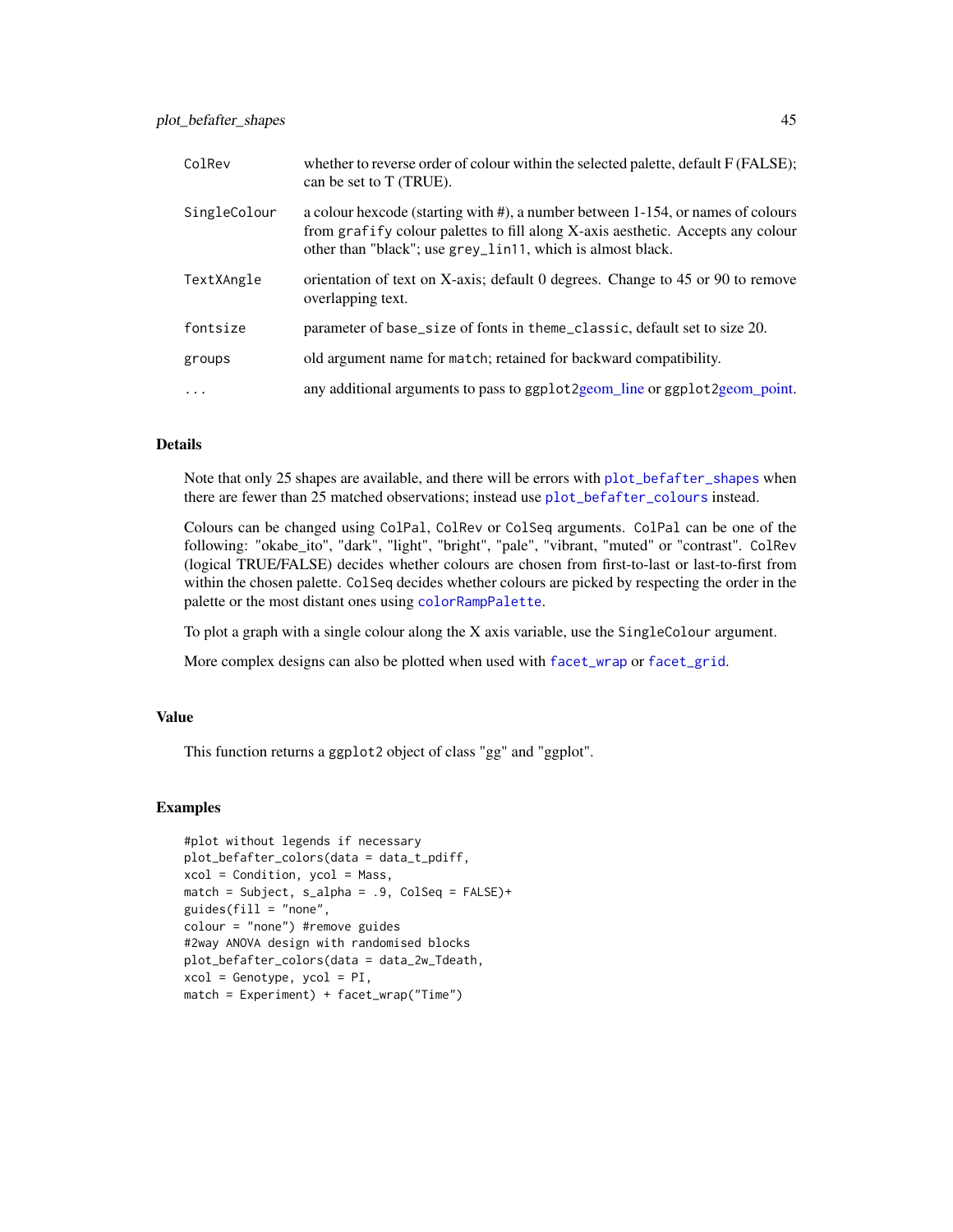## Description

This function takes a data table, ycol of quantitative variable and a categorical grouping variable (group), if available, and plots a density graph using [geom\\_density](#page-0-0)).

# Usage

```
plot_density(
 data,
 ycol,
  group,
 linethick = 1,
  c_alpha = 0.2,
 ColPal = c("okabe_ito", "all_grafify", "bright", "contrast", "dark", "fishy",
    "kelly", "light", "muted", "pale", "r4", "safe", "vibrant"),
 ColSeq = TRUE,
 ColRev = FALSE,
 TextXAngle = 0,
  fontsize = 20,
 Group,
  alpha,
  ...
)
```

| data       | a data table e.g. data.frame or tibble.                                                                                                                               |
|------------|-----------------------------------------------------------------------------------------------------------------------------------------------------------------------|
| ycol       | name of the column containing the quantitative variable whose density distribu-<br>tion is to be plotted.                                                             |
| group      | name of the column containing a categorical grouping variable                                                                                                         |
| linethick  | thickness of symbol border, default set to 1.                                                                                                                         |
| c_alpha    | fractional opacity of filled colours under the curve, default set to 0.2 (i.e. 20%)<br>opacity).                                                                      |
| ColPal     | grafify colour palette to apply, default "okabe_ito"; see graf_palettes for<br>available palettes.                                                                    |
| ColSeg     | logical TRUE or FALSE. Default TRUE for sequential colours from chosen<br>palette. Set to FALSE for distant colours, which will be applied using scale_fill_grafify2. |
| ColRev     | whether to reverse order of colour within the selected palette, default F (FALSE);<br>can be set to T (TRUE).                                                         |
| TextXAngle | orientation of text on X-axis; default 0 degrees. Change to 45 or 90 to remove<br>overlapping text.                                                                   |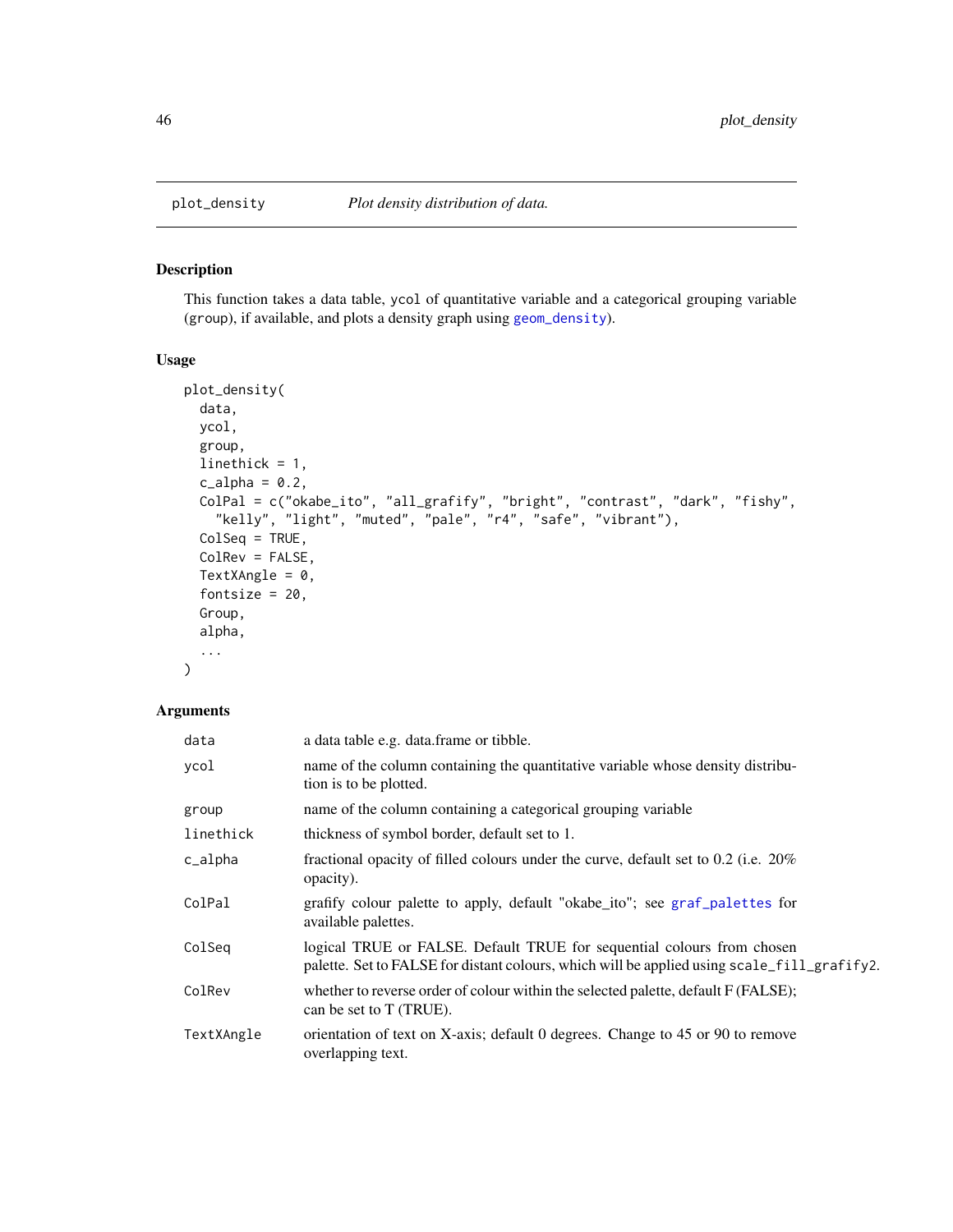| fontsize  | parameter of base_size of fonts in theme_classic, default set to size 20. |
|-----------|---------------------------------------------------------------------------|
| Group     | deprecated old argument for group; retained for backward compatibility.   |
| alpha     | deprecated old argument for c_alpha; retained for backward compatibility. |
| $\ddotsc$ | any additional arguments to pass to ggplot2geom_density.                  |

Note that the function requires the quantitative Y variable first, and groups them based on an X variable. The group variable is mapped to the fill and colour aesthetics in geom\_density. Colours can be changed using ColPal, ColRev or ColSeq arguments. Colours available can be seen quickly with [plot\\_grafify\\_palette](#page-53-0). ColPal can be one of the following: "okabe\_ito", "dark", "light", "bright", "pale", "vibrant, "muted" or "contrast". ColRev (logical TRUE/FALSE) decides whether colours are chosen from first-to-last or last-to-first from within the chosen palette. ColSeq decides whether colours are picked by respecting the order in the palette or the most distant ones using [colorRampPalette](#page-0-0).

## Value

This function returns a ggplot2 object of class "gg" and "ggplot".

#### Examples

```
plot_density(data = data_t_pratio,
ycol = log(Cytokine), group = Genotype)
#with faceting
plot_density(data = data_cholesterol,
ycol = Cholesterol, group = Treatment,
fontsize = 10)+facet_wrap("Treatment")
```
<span id="page-46-0"></span>plot\_dotbar\_sd *Plot a dotplot on a bar graph with SD error bars with two variables.*

### Description

This function takes a data table, X and Y variables, and plots a graph with a dotplot and bars using [stat\\_summary](#page-0-0) with geom = "bar", and [geom\\_dotplot](#page-0-0) geometries. Standard deviation (SD) is plotted through [stat\\_summary](#page-0-0) calculated using mean\_sdl from the ggplot2 package (get help with ?mean\_sdl), and  $1x$  SD is plotted (fun.arg = list(mult = 1).

#### Usage

```
plot_dotbar_sd(
  data,
  xcol,
  ycol,
  dotsize = 1.5,
```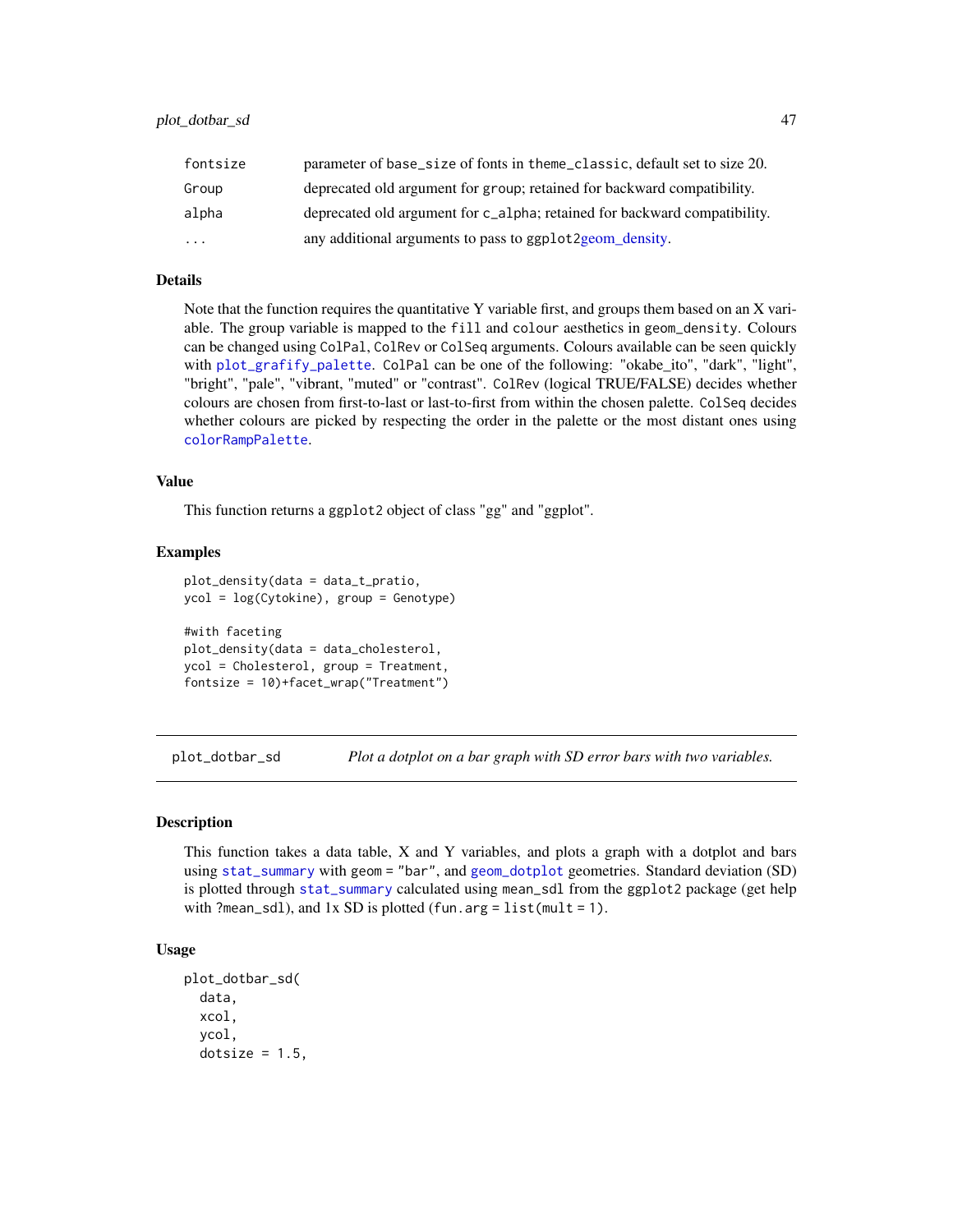```
dotthick = 1,
 bwid = 0.7,
 ewid = 0.2,
 b_21pha = 1,
 d<sup>-</sup>alpha = 1,
 ColPal = c("okabe_ito", "all_grafify", "bright", "contrast", "dark", "fishy",
   "kelly", "light", "muted", "pale", "r4", "safe", "vibrant"),
 ColRev = FALSE,
 ColSeq = TRUE,
 SingleColour = "NULL",
 TextXAngle = 0,
 fontsize = 20,
  ...
)
```

| data         | a data table object, e.g. data.frame or tibble.                                                                                                                                                                                  |
|--------------|----------------------------------------------------------------------------------------------------------------------------------------------------------------------------------------------------------------------------------|
| xcol         | name of the column to plot on X axis. This should be a categorical variable.                                                                                                                                                     |
| ycol         | name of the column to plot on quantitative Y axis. This should be a quantitative<br>variable.                                                                                                                                    |
| dotsize      | size of dots relative to binwidth used by geom_dotplot. Default set to 1.5,<br>increase/decrease as needed.                                                                                                                      |
| dotthick     | thickness of dot border (stroke parameter of geom_dotplot), default set to 1.                                                                                                                                                    |
| bwid         | width of bars, default set to 0.7                                                                                                                                                                                                |
| ewid         | width of error bars, default set to 0.2.                                                                                                                                                                                         |
| b_alpha      | fractional opacity of bars, default set to 1 (i.e. maximum opacity $\&$ zero trans-<br>parency).                                                                                                                                 |
| d_alpha      | fractional opacity of dots, default set to 1 (i.e. maximum opacity $\&$ zero trans-<br>parency).                                                                                                                                 |
| ColPal       | grafify colour palette to apply, default "okabe_ito"; see graf_palettes for<br>available palettes.                                                                                                                               |
| ColRev       | whether to reverse order of colour within the selected palette, default F (FALSE);<br>can be set to T (TRUE).                                                                                                                    |
| ColSeq       | logical TRUE or FALSE. Default TRUE for sequential colours from chosen<br>palette. Set to FALSE for distant colours, which will be applied using scale_fill_grafify2.                                                            |
| SingleColour | a colour hexcode (starting with #), a number between 1-154, or names of colours<br>from grafify colour palettes to fill along X-axis aesthetic. Accepts any colour<br>other than "black"; use grey_lin11, which is almost black. |
| TextXAngle   | orientation of text on X-axis; default 0 degrees. Change to 45 or 90 to remove<br>overlapping text.                                                                                                                              |
| fontsize     | parameter of base_size of fonts in theme_classic, default set to size 20.                                                                                                                                                        |
| $\cdots$     | any additional arguments to pass to ggplot2geom_dotplot.                                                                                                                                                                         |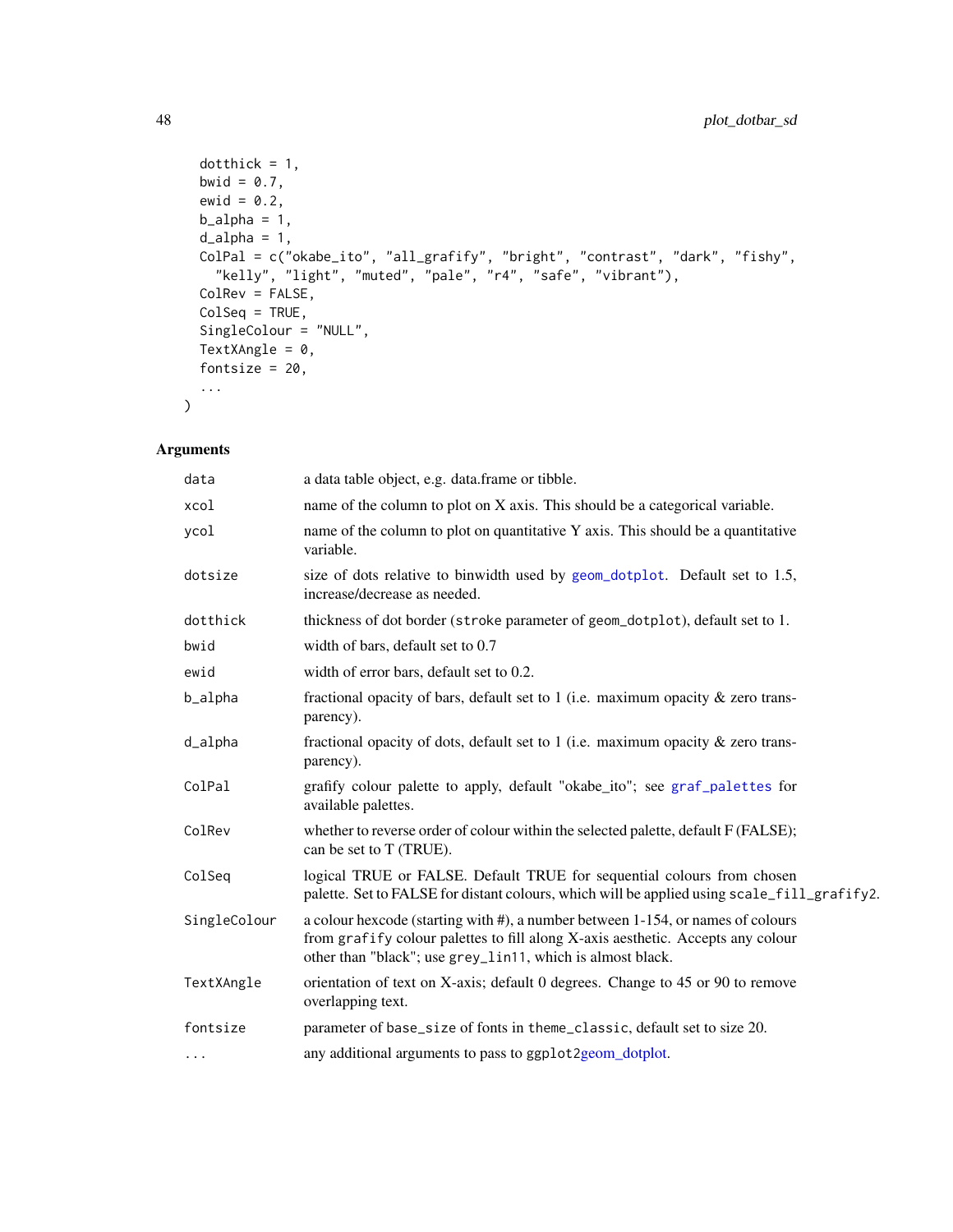# plot\_dotbox 49

#### Details

The X variable is mapped to the fill aesthetic in both bar and dotplot.

Colours can be changed using ColPal, ColRev or ColSeq arguments. Colours available can be seen quickly with [plot\\_grafify\\_palette](#page-53-0). ColPal can be one of the following: "okabe\_ito", "dark", "light", "bright", "pale", "vibrant, "muted" or "contrast". ColRev (logical TRUE/FALSE) decides whether colours are chosen from first-to-last or last-to-first from within the chosen palette. ColSeq decides whether colours are picked by respecting the order in the palette or the most distant ones using [colorRampPalette](#page-0-0).

If there are many groups along the  $X$  axis and you prefer a single colour for the graph, use the SingleColour argument.

The size of dots can be adjusted using the parameter, which is dotsize = 1 by default.

This function is related to [plot\\_dotbar\\_sd](#page-46-0) and [plot\\_dotviolin](#page-50-0).

### Value

This function returns a ggplot2 object of class "gg" and "ggplot".

## Examples

```
plot_dotbar_sd(data = data_cholesterol,
xcol = Treatment,
ycol = Cholesterol)
plot_dotbar_sd(data = data_1w_death,
xcol = Genotype, ycol = Death,
ColPal = "pale", ColSeq = FALSE, ColRev = TRUE)
#single colour along X
plot_dotbar_sd(data = data_1w_death,
```
xcol = Genotype, ycol = Death, SingleColour = "light\_orange")

<span id="page-48-0"></span>

plot\_dotbox *Plot a dotplot on a boxplot with two variables.*

## Description

This function takes a data table, X and Y variables, and plots a graph with a dotplot and boxplot using [geom\\_boxplot](#page-0-0) and [geom\\_dotplot](#page-0-0) geometries. Note that [geom\\_boxplot](#page-0-0) option for outliers is set to outlier. alpha =  $0$ .

#### Usage

plot\_dotbox( data, xcol,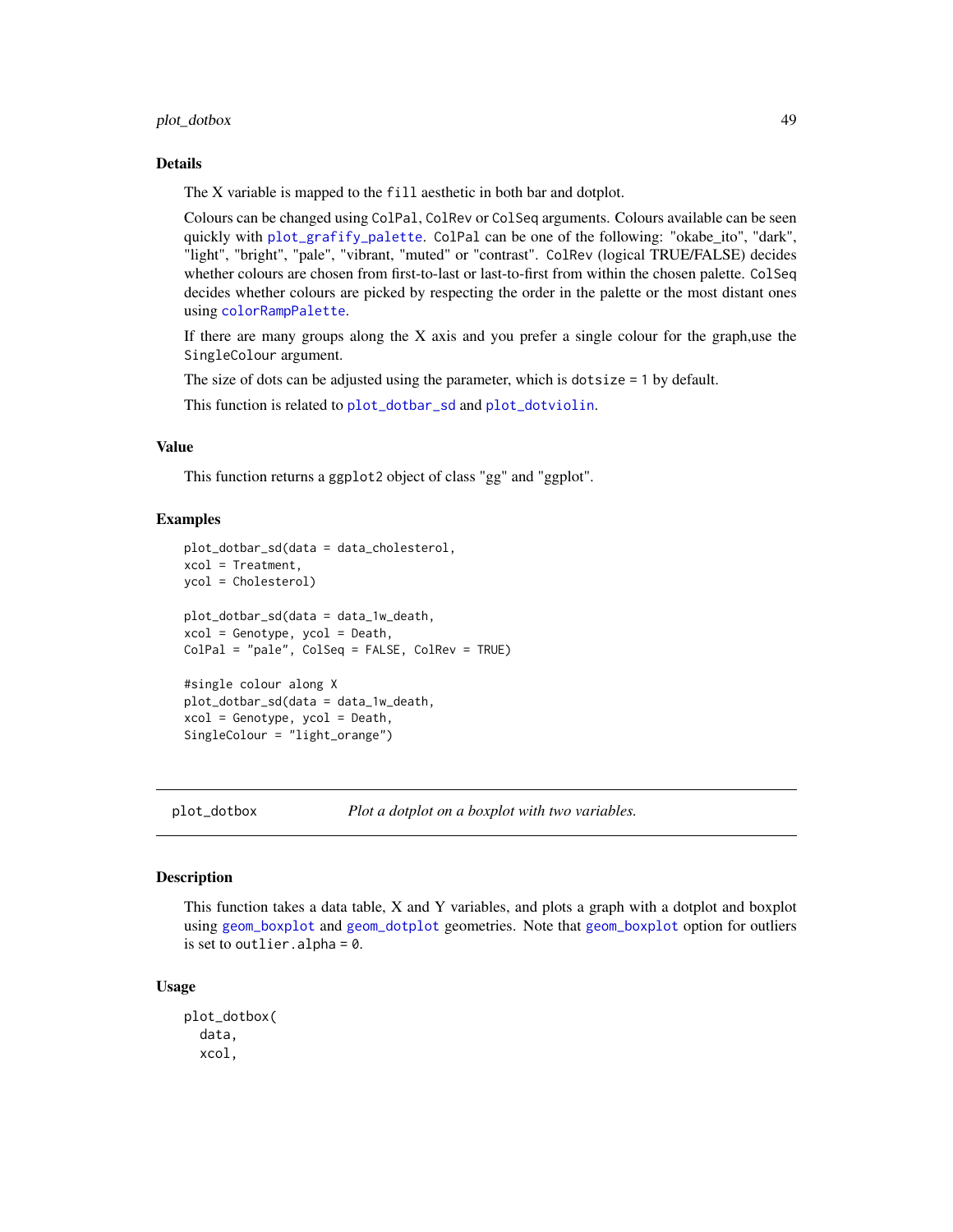```
ycol,
 dotsize = 1.5,
 dotthick = 1,
 b_21pha = 1,
 d<sup>-</sup>alpha = 1,
 ColPal = c("okabe_ito", "all_grafify", "bright", "contrast", "dark", "fishy",
   "kelly", "light", "muted", "pale", "r4", "safe", "vibrant"),
 ColRev = FALSE,
 ColSeq = TRUE,
 SingleColour = "NULL",
 TextXAngle = 0,
 fontsize = 20,
  ...
)
```

| data         | a data table object, e.g. data.frame or tibble.                                                                                                                                                                                  |
|--------------|----------------------------------------------------------------------------------------------------------------------------------------------------------------------------------------------------------------------------------|
| xcol         | name of the column to plot on X axis. This should be a categorical variable.                                                                                                                                                     |
| ycol         | name of the column to plot on quantitative Y axis. This should be a quantitative<br>variable.                                                                                                                                    |
| dotsize      | size of dots relative to binwidth used by geom_dotplot. Default set to 1.5,<br>increase/decrease as needed.                                                                                                                      |
| dotthick     | thickness of dot border (stroke parameter of geom_dotplot), default set to 1.                                                                                                                                                    |
| b_alpha      | fractional opacity of boxes, default set to 1 (i.e. maximum opacity $\&$ zero trans-<br>parency).                                                                                                                                |
| d_alpha      | fractional opacity of dots, default set to 1 (i.e. maximum opacity $\&$ zero trans-<br>parency).                                                                                                                                 |
| ColPal       | grafify colour palette to apply, default "okabe_ito"; see graf_palettes for<br>available palettes.                                                                                                                               |
| ColRev       | whether to reverse order of colour within the selected palette, default F (FALSE);<br>can be set to T (TRUE).                                                                                                                    |
| ColSeq       | logical TRUE or FALSE. Default TRUE for sequential colours from chosen<br>palette. Set to FALSE for distant colours, which will be applied using scale_fill_grafify2.                                                            |
| SingleColour | a colour hexcode (starting with #), a number between 1-154, or names of colours<br>from grafify colour palettes to fill along X-axis aesthetic. Accepts any colour<br>other than "black"; use grey_lin11, which is almost black. |
| TextXAngle   | orientation of text on X-axis; default 0 degrees. Change to 45 or 90 to remove<br>overlapping text.                                                                                                                              |
| fontsize     | parameter of base_size of fonts in theme_classic, default set to size 20.                                                                                                                                                        |
| $\cdots$     | any additional arguments to pass to ggplot2geom_boxplot or ggplot2geom_dotplot.                                                                                                                                                  |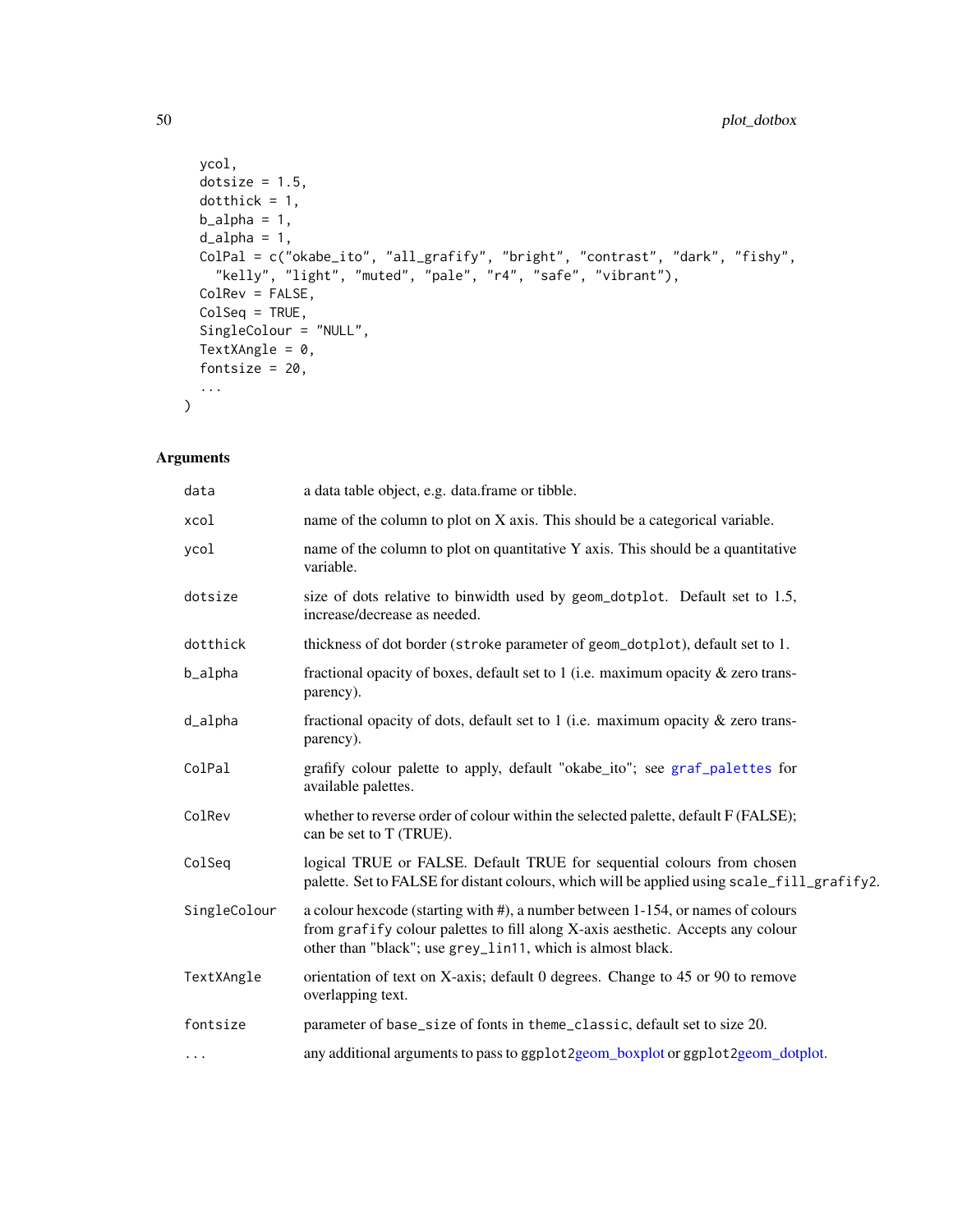#### plot\_dotviolin 51

#### Details

The X variable is mapped to the fill aesthetic in both boxplot and dotplot. Colours can be changed using ColPal, ColRev or ColSeq arguments. Colours available can be seen quickly with [plot\\_grafify\\_palette](#page-53-0). ColPal can be one of the following: "okabe\_ito", "dark", "light", "bright", "pale", "vibrant, "muted" or "contrast". ColRev (logical TRUE/FALSE) decides whether colours are chosen from first-to-last or last-to-first from within the chosen palette. ColSeq decides whether colours are picked by respecting the order in the palette or the most distant ones using [colorRampPalette](#page-0-0).

If there are many groups along the X axis and you prefer a single colour for the graph,use the SingleColour argument.

The size of dots can be adjusted using the parameter, which is dotsize = 1 by default.

This function is related to [plot\\_dotbar\\_sd](#page-46-0) and [plot\\_dotviolin](#page-50-0).

# Value

This function returns a ggplot2 object of class "gg" and "ggplot".

### Examples

```
plot_dotbox(data = data_1w_death,
xcol = Genotype, ycol = Death)
plot_dotbox(data = data_1w_death,
xcol = Genotype, ycol = Death,
ColPal = "vibrant", b_alpha = 0.5)plot_dotbox(data = data_1w_death,
xcol = Genotype, ycol = Death,
SingleColour = "safe_bluegreen", b_alpha = 0.5)
```
<span id="page-50-0"></span>plot\_dotviolin *Plot a dotplot on a violin plot with two variables.*

# Description

This function takes a data table, X and Y variables, and plots a graph with a dotplot, box-whiskers and violinplot using [geom\\_violin](#page-0-0), [geom\\_boxplot](#page-0-0) [geom\\_dotplot](#page-0-0) geometries.

#### Usage

```
plot_dotviolin(
  data,
  xcol,
  ycol,
  dotsize = 1.5,
  dotthick = 1,
  bvthick = 1,
 bwid = 0.2,
```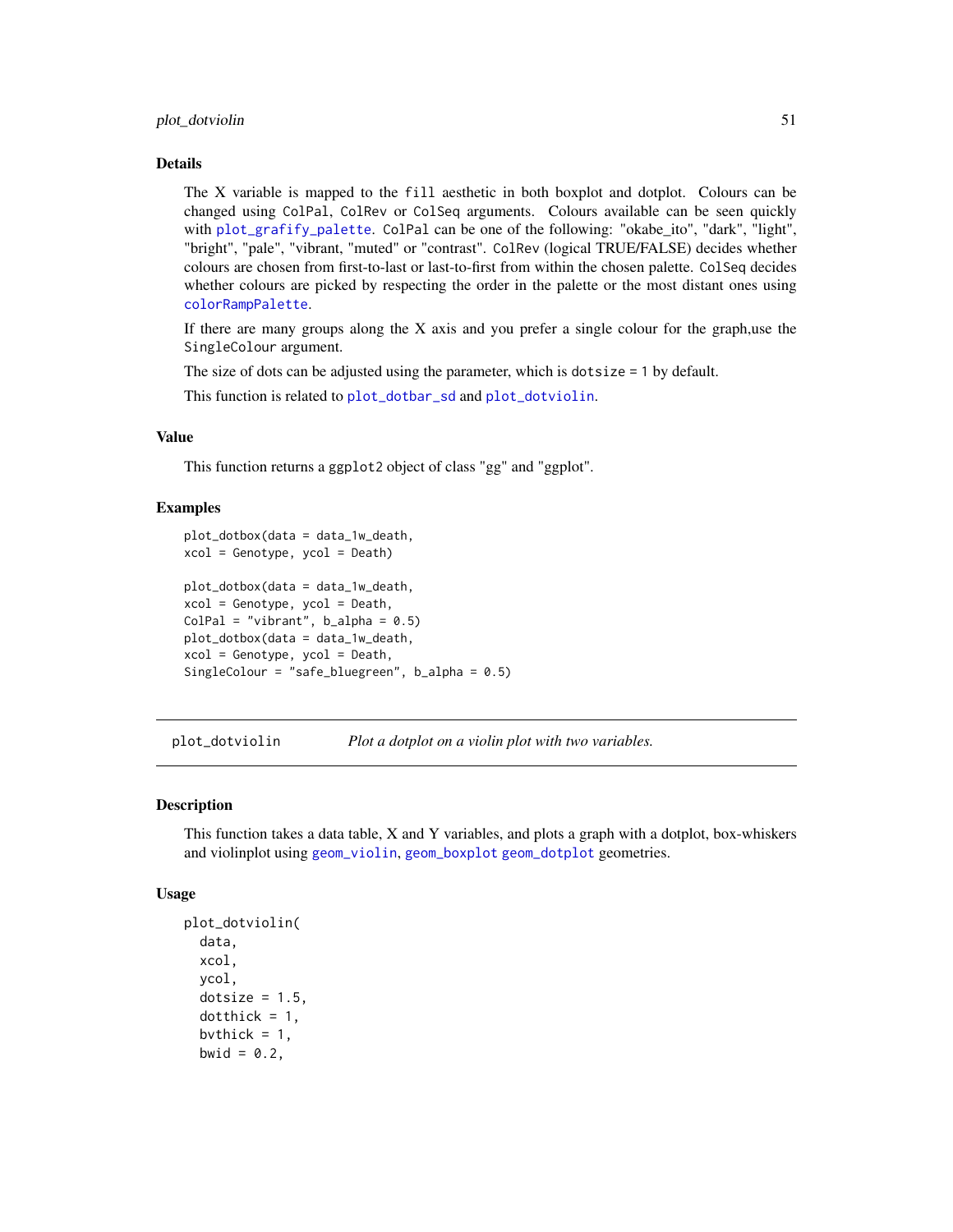```
trim = TRUE,scale = "width",
 b_2lpha = 0,
 v_alpha = 1,
 d<sup>-</sup>alpha = 1,
 ColPal = c("okabe_ito", "all_grafify", "bright", "contrast", "dark", "fishy",
   "kelly", "light", "muted", "pale", "r4", "safe", "vibrant"),
 ColRev = FALSE,
 ColSeq = TRUE,
 SingleColour = "NULL",
 TextXAngle = 0,
 fontsize = 20,
  ...
)
```

| data         | a data table object, e.g. data.frame or tibble.                                                                                                                                                                                  |
|--------------|----------------------------------------------------------------------------------------------------------------------------------------------------------------------------------------------------------------------------------|
| xcol         | name of the column to plot on X axis. This should be a categorical variable.                                                                                                                                                     |
| ycol         | name of the column to plot on quantitative Y axis. This should be a quantitative<br>variable.                                                                                                                                    |
| dotsize      | size of dots relative to binwidth used by geom_dotplot. Default set to 1.5,<br>increase/decrease as needed.                                                                                                                      |
| dotthick     | thickness of dot border (stroke parameter of geom_dotplot), default set to 1.                                                                                                                                                    |
| bythick      | thickness of violin and boxplot lines; default 1.                                                                                                                                                                                |
| bwid         | width of boxplots; default 0.2                                                                                                                                                                                                   |
| trim         | set whether tips of violin plot should be trimmed at high/low data. Default trim<br>$=$ T, can be changed to F.                                                                                                                  |
| scale        | set to "area" by default, can be changed to "count" or "width".                                                                                                                                                                  |
| b_alpha      | fractional opacity of boxplots. Default is set to 0, which results in white boxes<br>inside violins. Change to any value $>0$ up to 1 for different levels of trans-<br>parency.                                                 |
| v_alpha      | fractional opacity of violins, default set to 1 (i.e. maximum opacity $\&$ zero<br>transparency).                                                                                                                                |
| d_alpha      | fractional opacity of dots, default set to 1 (i.e. maximum opacity $\&$ zero trans-<br>parency).                                                                                                                                 |
| ColPal       | grafify colour palette to apply, default "okabe_ito"; see graf_palettes for<br>available palettes.                                                                                                                               |
| ColRev       | whether to reverse order of colour within the selected palette, default F (FALSE);<br>can be set to T (TRUE).                                                                                                                    |
| ColSeq       | logical TRUE or FALSE. Default TRUE for sequential colours from chosen<br>palette. Set to FALSE for distant colours, which will be applied using scale_fill_grafify2.                                                            |
| SingleColour | a colour hexcode (starting with #), a number between 1-154, or names of colours<br>from grafify colour palettes to fill along X-axis aesthetic. Accepts any colour<br>other than "black"; use grey_lin11, which is almost black. |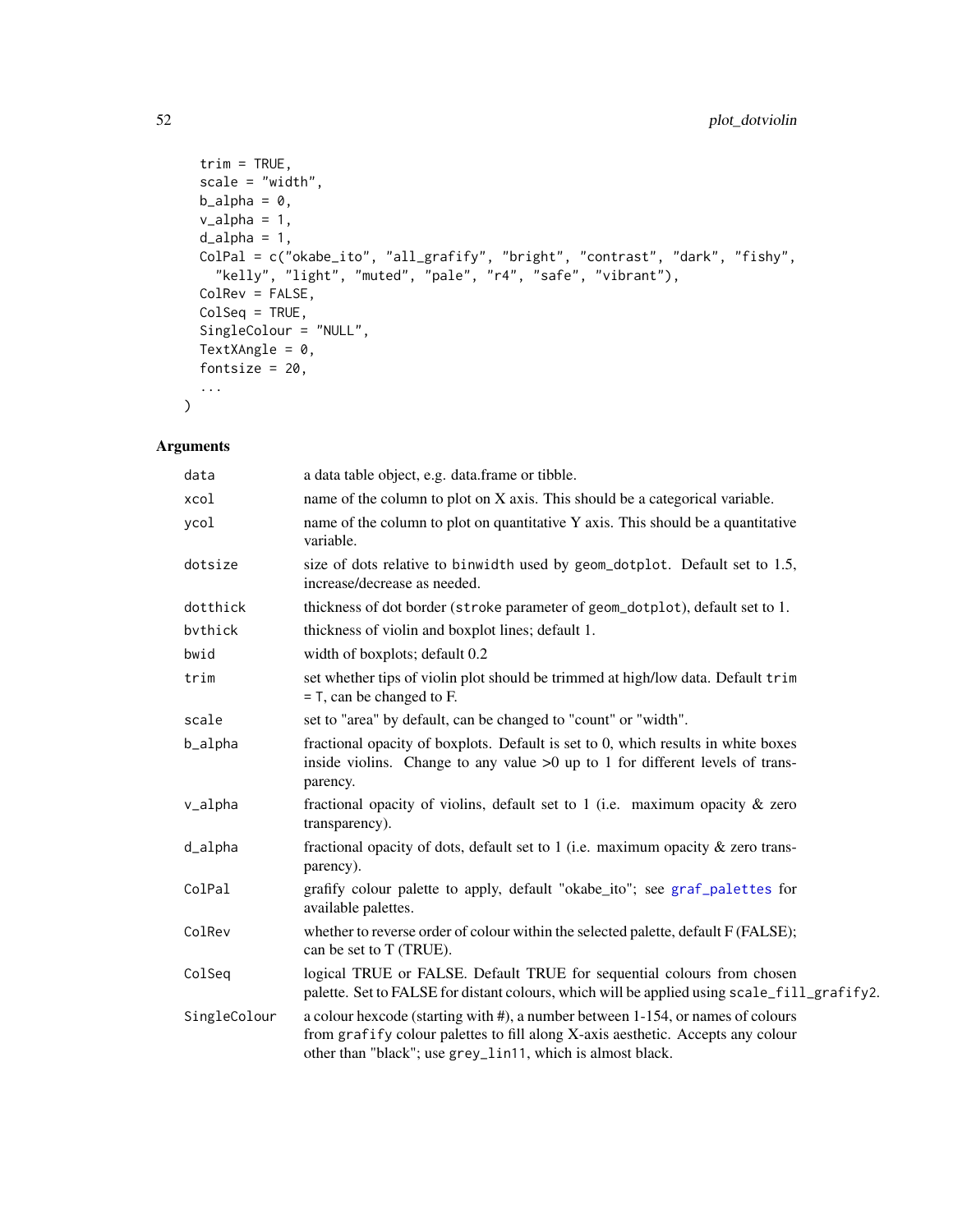| TextXAngle | orientation of text on X-axis; default 0 degrees. Change to 45 or 90 to remove<br>overlapping text.    |
|------------|--------------------------------------------------------------------------------------------------------|
| fontsize   | parameter of base_size of fonts in theme_classic, default set to size 20.                              |
| $\cdot$    | any additional arguments to pass to ggplot2geom_boxplot, ggplot2geom_dotplot<br>or ggplot2geom_violin. |

Note that the [geom\\_violin](#page-0-0) options are set as follows: scale = "width". The trim = T set by default can be changed when calling the function. The boxplot shows IQR, and whiskers show 1.5\*IQR; the median is marked with a thicker horizontal line.

The X variable is mapped to the fill aesthetic in both violinplot and dotplot. Colours can be changed using ColPal, ColRev or ColSeq arguments. Colours available can be seen quickly with [plot\\_grafify\\_palette](#page-53-0). ColPal can be one of the following: "okabe\_ito", "dark", "light", "bright", "pale", "vibrant, "muted" or "contrast". ColRev (logical TRUE/FALSE) decides whether colours are chosen from first-to-last or last-to-first from within the chosen palette. ColSeq (logical TRUE/FALSE) decides whether colours are picked by respecting the order in the palette or the most distant ones using [colorRampPalette](#page-0-0).

If there are many groups along the  $X$  axis and you prefer a single colour for the graph, use the SingleColour argument.

The size of dots can be adjusted using the parameter, which is dotsize = 1 by default.

This function is related to [plot\\_scatterbar\\_sd](#page-60-0), [plot\\_dotbar\\_sd](#page-46-0) and [plot\\_dotviolin](#page-50-0).

### Value

This function returns a ggplot2 object of class "gg" and "ggplot".

```
#plot with trim = FALSE
plot_dotviolin(data = data_t_pdiff,
xcol = Condition, ycol = Mass,
dotsize = 2, trim = FALSE)
plot_dotviolin(data = data_t_pdiff,
```

```
xcol = Condition, ycol = Mass,
trim = FALSE, b_alpha = 0.5,ColPal = "pale", ColSeq = FALSE)
```

```
#single colour along X
plot_dotviolin(data = data_t_pdiff,
xcol = Condition, ycol = Mass,
trim = FALSE, b_alpha = 0.5,SingleColour = "pale_cyan")
```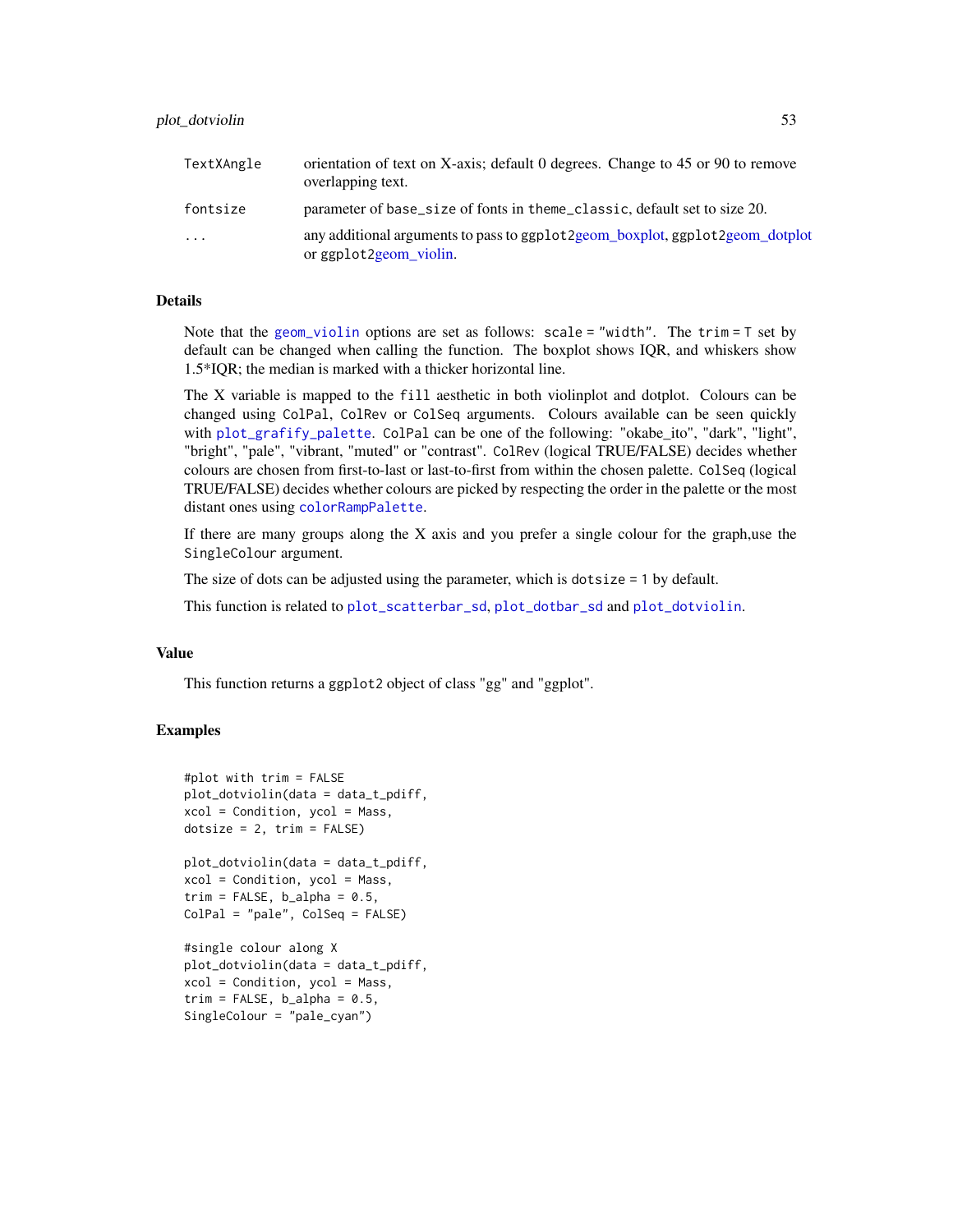<span id="page-53-0"></span>plot\_grafify\_palette *See grafify colour palettes*

# Description

This simple function allows quick visualisation of colours in grafify palettes and their hex codes. It uses plot\_bar\_sd and some arguments are similar and can be adjusted.

## Usage

```
plot_grafify_palette(
 palette = c("okabe_ito", "all_grafify", "bright", "contrast", "dark", "fishy",
    "kelly", "light", "muted", "pale", "r4", "safe", "vibrant"),
  bthick = 0,
  fontsize = 14,
  ...
\mathcal{L}
```
### Arguments

| palette   | name of grafify palettes: "okabe_ito", "vibrant, "bright", "pale", "muted", "dark",<br>"light", "contrast" or "all grafify". |
|-----------|------------------------------------------------------------------------------------------------------------------------------|
| bthick    | thickness of bars; passed on plot_bar_sd.                                                                                    |
| fontsize  | font size.                                                                                                                   |
| $\ddotsc$ | any additional parameters to pass to plot_bar_sd                                                                             |

# Value

This function returns a ggplot2 object of class "gg" and "ggplot".

# Examples

```
plot_grafify_palette("pale")
plot_grafify_palette("contrast")
```
plot\_histogram *Plot data distribution as histograms.*

### Description

This function takes a data table, a quantitative variable (ycol) and a Grouping variable (group), if available, and plots a histogram graph using [geom\\_histogram](#page-0-0)).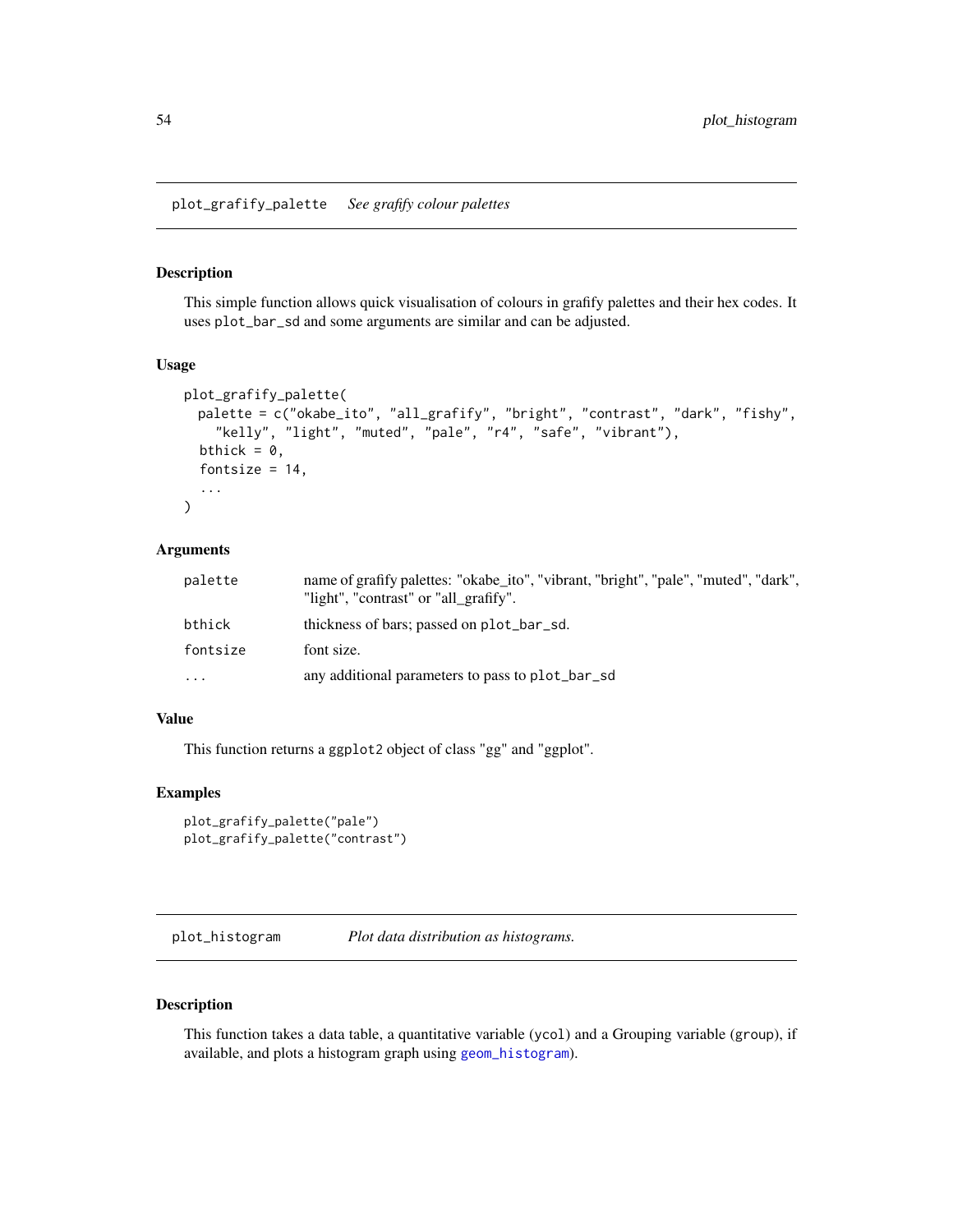# plot\_histogram 55

# Usage

```
plot_histogram(
  data,
  ycol,
  group,
  BinSize = 30,
  linethick = 1,
  c_{a}lpha = 0.2,
  ColPal = c("okabe_ito", "all_grafify", "bright", "contrast", "dark", "fishy",
    "kelly", "light", "muted", "pale", "r4", "safe", "vibrant"),
  ColRev = FALSE,
  ColSeq = TRUE,TextXAngle = 0,
  fontsize = 20,
  Group,
  alpha,
  ...
)
```

| data       | a data table e.g. data.frame or tibble.                                                                                                                               |
|------------|-----------------------------------------------------------------------------------------------------------------------------------------------------------------------|
| ycol       | name of the column containing the quantitative variable whose histogram distri-<br>bution is to be plotted.                                                           |
| group      | name of the column containing a categorical grouping variable.                                                                                                        |
| BinSize    | bins to use on X-axis, default set to 30.                                                                                                                             |
| linethick  | thickness of symbol border, default set to 1.                                                                                                                         |
| c_alpha    | fractional opacity of colour filled within histograms, default set to 0.2 (i.e. 20%<br>opacity).                                                                      |
| ColPal     | grafify colour palette to apply, default "okabe_ito"; see graf_palettes for<br>available palettes.                                                                    |
| ColRev     | whether to reverse order of colour within the selected palette, default F (FALSE);<br>can be set to T (TRUE).                                                         |
| ColSeq     | logical TRUE or FALSE. Default TRUE for sequential colours from chosen<br>palette. Set to FALSE for distant colours, which will be applied using scale_fill_grafify2. |
| TextXAngle | orientation of text on X-axis; default 0 degrees. Change to 45 or 90 to remove<br>overlapping text.                                                                   |
| fontsize   | parameter of base_size of fonts in theme_classic, default set to size 20.                                                                                             |
| Group      | deprecated old argument for group; retained for backward compatibility.                                                                                               |
| alpha      | deprecated old argument for c_alpha; retained for backward compatibility.                                                                                             |
| $\cdots$   | any additional arguments to pass to ggplot2geom_histogram.                                                                                                            |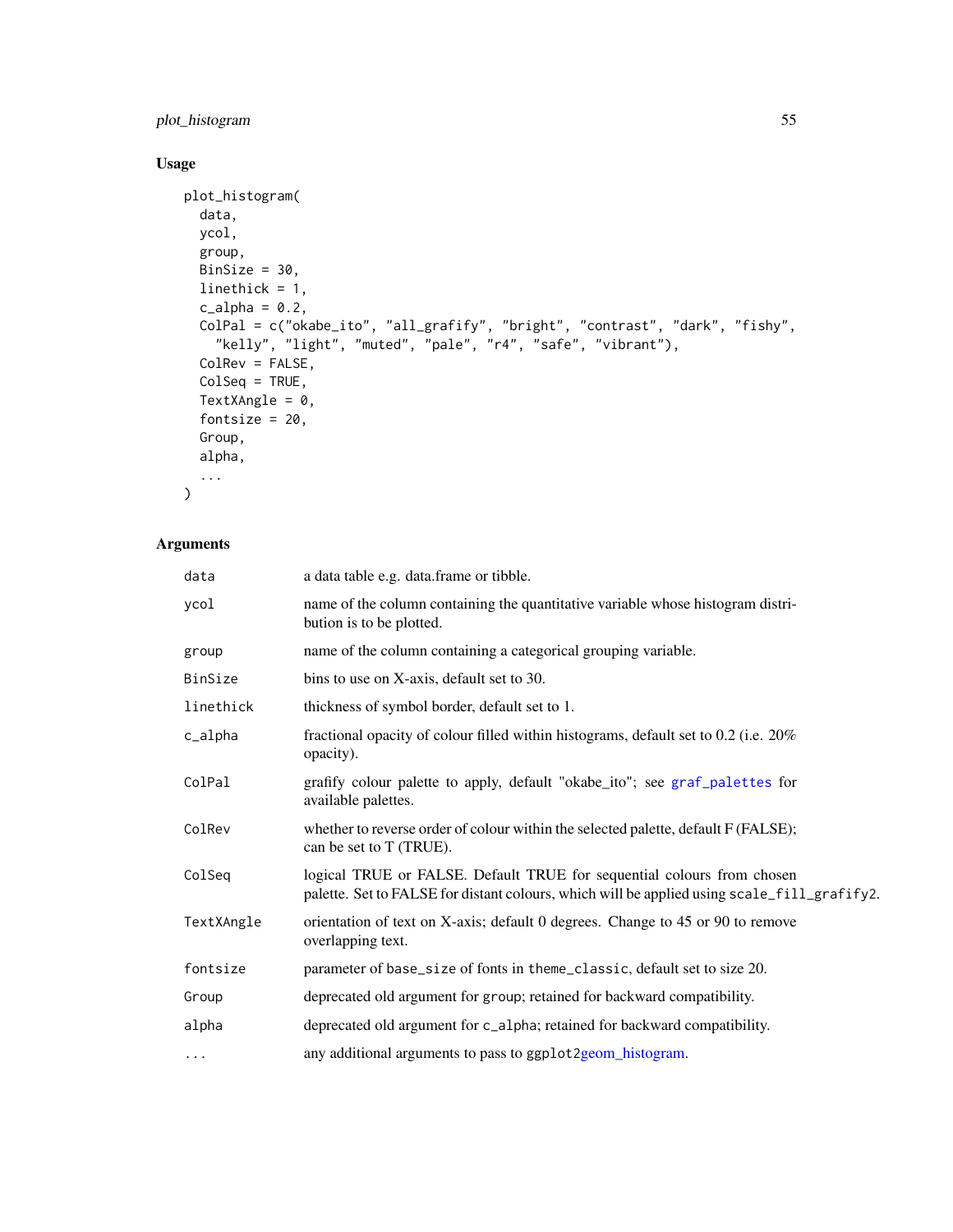Note that the function requires the quantitative Y variable first, and groups them based on an X variable. The group variable is mapped to the fill and colour aesthetics in geom\_histogram.

ColPal & ColRev options are applied to both fill and colour scales. Colours available can be seen quickly with [plot\\_grafify\\_palette](#page-53-0). Colours can be changed using ColPal, ColRev or ColSeq arguments. ColPal can be one of the following: "okabe\_ito", "dark", "light", "bright", "pale", "vibrant, "muted" or "contrast". ColRev (logical TRUE/FALSE) decides whether colours are chosen from first-to-last or last-to-first from within the chosen palette. ColSeq decides whether colours are picked by respecting the order in the palette or the most distant ones using [colorRampPalette](#page-0-0).

# Value

This function returns a ggplot2 object of class "gg" and "ggplot".

# Examples

```
#Basic usage
plot_histogram(data = data_t_pratio,
ycol = Cytokine, group = Genotype,
BinSize = 10)
#with log transformation
plot_histogram(data = data_t_pratio,
ycol = log(Cytokine), group = Genotype,
BinSize = 10)
```
plot\_point\_sd *Plot a point as mean with SD error bars using two variables.*

## **Description**

This function takes a data table, categorical X and numeric Y variables, and plots a point showing the mean with SD error bars. The X variable is mapped to the fill aesthetic of symbols. The related plot\_point\_sd\_sc plots bars with a single colour.

#### Usage

```
plot_point_sd(
  data,
  xcol,
  ycol,
  s<sup>2</sup>lpha = 1,
  symsize = 3.5,
  symthick = 1,
  ewid = 0.2,
  ColPal = c("okabe_ito", "all_grafify", "bright", "contrast", "dark", "fishy",
    "kelly", "light", "muted", "pale", "r4", "safe", "vibrant"),
  ColSeq = TRUE,
```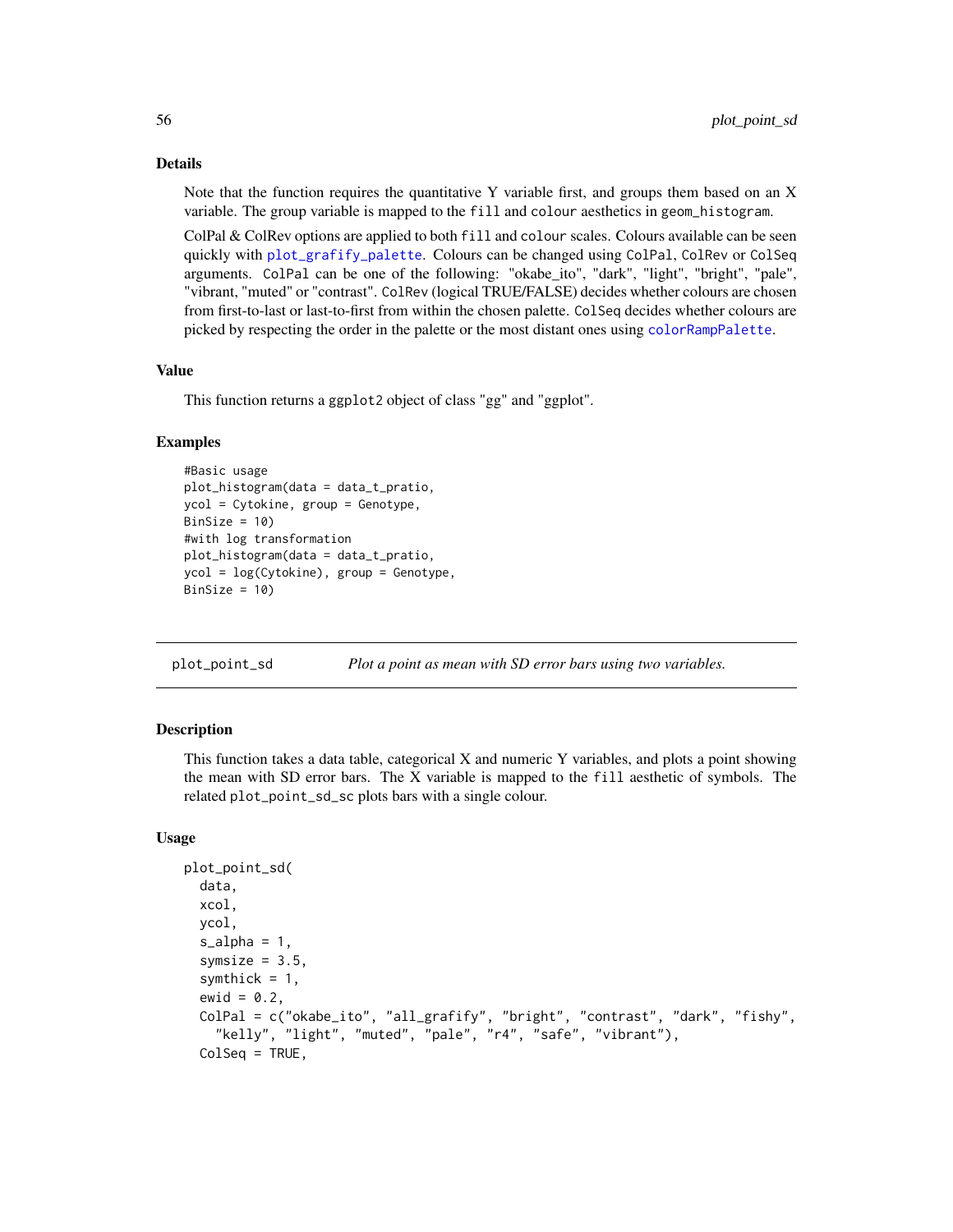# plot\_point\_sd 57

```
ColRev = FALSE,
SingleColour = "NULL",
TextXAngle = 0,
fontsize = 20,
...
```
# Arguments

 $\mathcal{L}$ 

| data         | a data table object, e.g. data.frame or tibble.                                                                                                                                                                                  |
|--------------|----------------------------------------------------------------------------------------------------------------------------------------------------------------------------------------------------------------------------------|
| xcol         | name of the column with a categorical X variable.                                                                                                                                                                                |
| ycol         | name of the column with quantitative Y variable.                                                                                                                                                                                 |
| s_alpha      | fractional opacity of symbols, default set to 1 (i.e. maximum opacity $\&$ zero<br>transparency).                                                                                                                                |
| symsize      | size of point symbols, default set to 3.5.                                                                                                                                                                                       |
| symthick     | thickness of symbol border, default set to 1.                                                                                                                                                                                    |
| ewid         | width of error bars, default set to 0.2.                                                                                                                                                                                         |
| ColPal       | grafify colour palette to apply, default "okabe_ito"; see graf_palettes for<br>available palettes.                                                                                                                               |
| ColSeq       | logical TRUE or FALSE. Default TRUE for sequential colours from chosen<br>palette. Set to FALSE for distant colours, which will be applied using scale_fill_grafify2.                                                            |
| ColRev       | whether to reverse order of colour within the selected palette, default F (FALSE);<br>can be set to T (TRUE).                                                                                                                    |
| SingleColour | a colour hexcode (starting with #), a number between 1-154, or names of colours<br>from grafify colour palettes to fill along X-axis aesthetic. Accepts any colour<br>other than "black"; use grey_lin11, which is almost black. |
| TextXAngle   | orientation of text on X-axis; default 0 degrees. Change to 45 or 90 to remove<br>overlapping text.                                                                                                                              |
| fontsize     | parameter of base_size of fonts in theme_classic, default set to size 20.                                                                                                                                                        |
| .            | any additional arguments to pass to ggplot2stat_summary.                                                                                                                                                                         |

# Details

The function uses [stat\\_summary](#page-0-0) with geom = "point" with size = 3. Standard deviation (SD) is plotted through [stat\\_summary](#page-0-0) calculated using mean\_sdl from the ggplot2 package (get help with ?mean\_sdl), and  $1x$  SD is plotted (fun.arg = list(mult = 1).

Colours can be changed using ColPal, ColRev or ColSeq arguments. Colours available can be seen quickly with [plot\\_grafify\\_palette](#page-53-0). ColPal can be one of the following: "okabe\_ito", "dark", "light", "bright", "pale", "vibrant, "muted" or "contrast". ColRev (logical TRUE/FALSE) decides whether colours are chosen from first-to-last or last-to-first from within the chosen palette. ColSeq (logical TRUE/FALSE) decides whether colours are picked by respecting the order in the palette or the most distant ones using [colorRampPalette](#page-0-0).

If there are many groups along the X axis and you prefer a single colour for the graph,use the SingleColour argument.

You are instead encouraged to show all data using the following functions:  $plot\_scatterbar\_sd$ , [plot\\_scatterbox](#page-62-0), [plot\\_dotbox](#page-48-0), [plot\\_dotbar\\_sd](#page-46-0), [plot\\_scatterviolin](#page-64-0) or [plot\\_dotviolin](#page-50-0).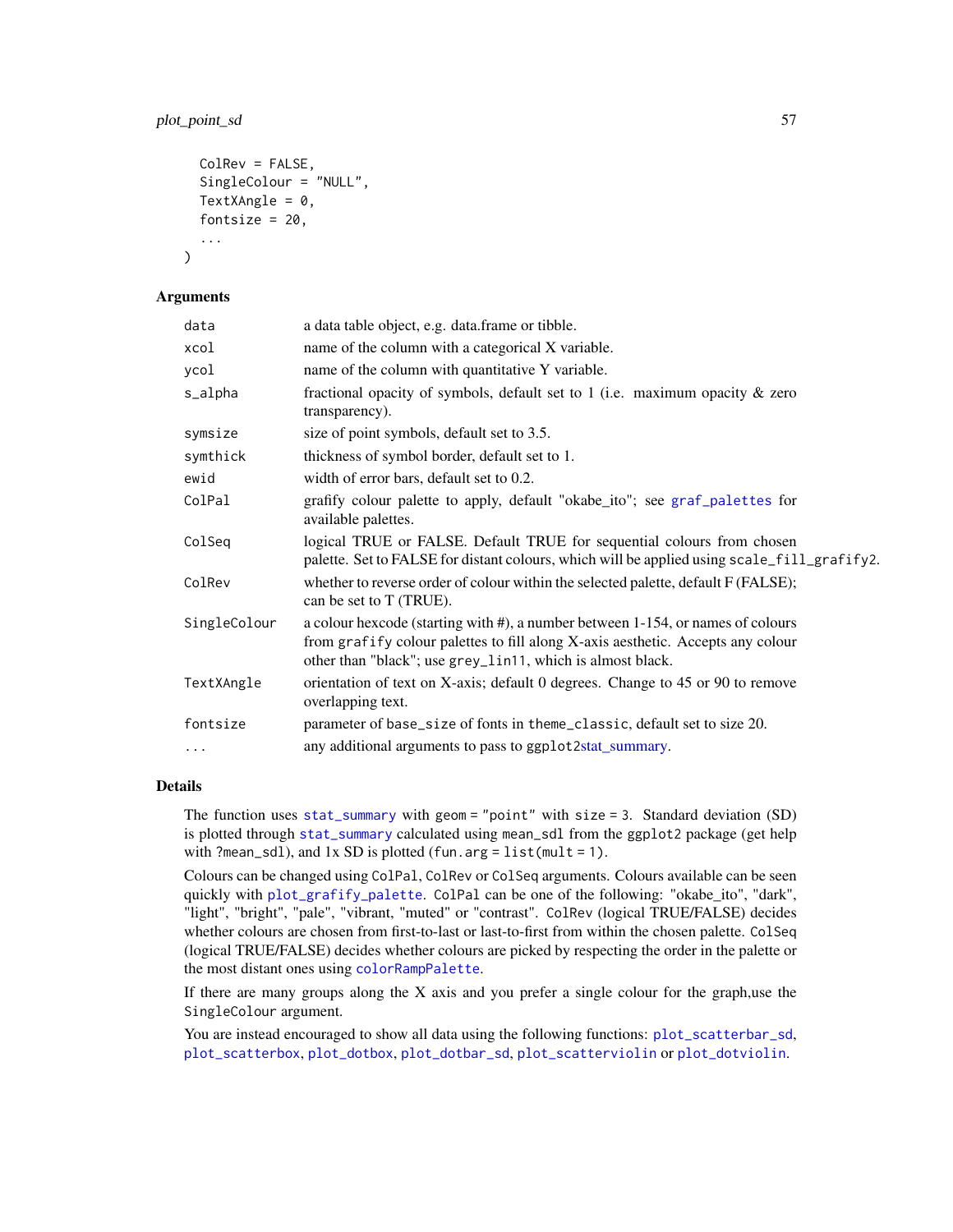# Value

This function returns a ggplot2 object of class "gg" and "ggplot".

# Examples

```
#Basic usage
plot_point_sd(data = data_doubling_time,
xcol = Student, ycol = Doubling_time)
```
plot\_qqline *Plot quantile-quantile (QQ) graphs from data.*

# Description

This function takes a data table, a quantitative variable (ycol), and a categorical grouping variable (group), if available, and plots a QQ graph using [ggplot2\[](#page-0-0)geom\_qq] and [ggplot2\[](#page-0-0)geom\_qq\_line].

### Usage

```
plot_qqline(
 data,
 ycol,
 group,
  symsize = 3,
  symthick = 1,
  s<sup>2</sup>lpha = 1,
 ColPal = c("okabe_ito", "all_grafify", "bright", "contrast", "dark", "fishy",
    "kelly", "light", "muted", "pale", "r4", "safe", "vibrant"),
 ColSeq = TRUE,
 ColRev = FALSE,
 TextXAngle = 0,
  fontsize = 20,
 Group,
  ...
)
```

| data     | a data table e.g. data.frame or tibble.                                                         |
|----------|-------------------------------------------------------------------------------------------------|
| ycol     | name of the column containing the quantitative variable whose distribution is to<br>be plotted. |
| group    | name of the column containing a categorical grouping variable.                                  |
| symsize  | size of symbols, default set to 3.                                                              |
| symthick | thickness of symbol border, default set to 1.                                                   |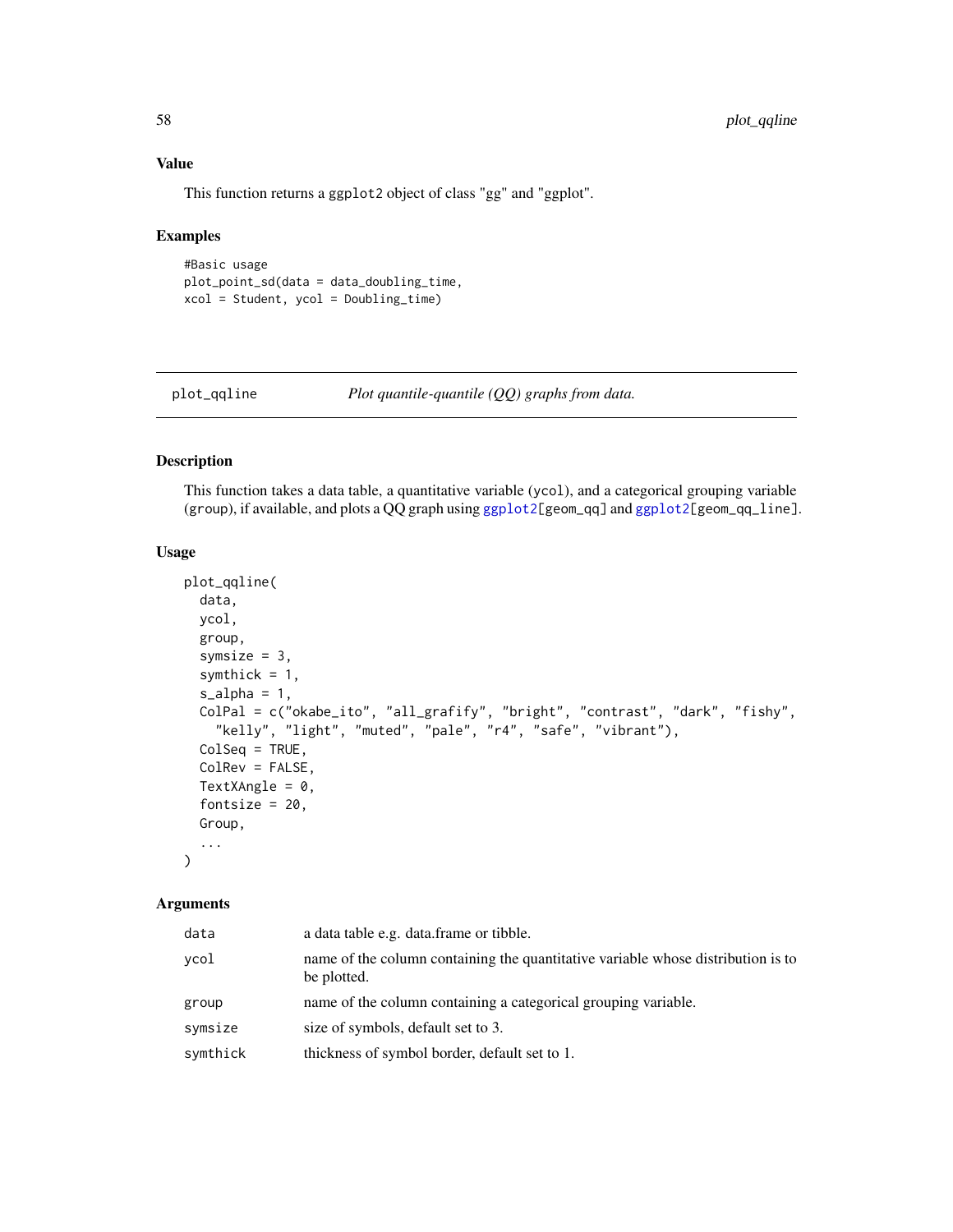| s_alpha    | fractional opacity of symbols, default set to 1 (i.e. maximum opacity $\&$ zero<br>transparency).                                                                     |
|------------|-----------------------------------------------------------------------------------------------------------------------------------------------------------------------|
| ColPal     | grafify colour palette to apply, default "okabe_ito"; see graf_palettes for<br>available palettes.                                                                    |
| ColSeq     | logical TRUE or FALSE. Default TRUE for sequential colours from chosen<br>palette. Set to FALSE for distant colours, which will be applied using scale_fill_grafify2. |
| ColRev     | whether to reverse order of colour within the selected palette, default F (FALSE);<br>can be set to T (TRUE).                                                         |
| TextXAngle | orientation of text on X-axis; default 0 degrees. Change to 45 or 90 to remove<br>overlapping text.                                                                   |
| fontsize   | parameter of base_size of fonts in theme_classic, default set to size 20.                                                                                             |
| Group      | deprecated old argument for group; retained for backward compatibility.                                                                                               |
| $\cdots$   | any additional arguments to pass to ggplot2[geom_qq] or ggplot2[geom_qq_line].                                                                                        |

Note that the function requires the quantitative Y variable first, and can be passed on a grouping variable as group if required. The graph plots sample quantiles on Y axis  $\&$  theoretical quantiles on X axis. The X variable is mapped to the fill aesthetic instat\_qq and colour aesthetic for the stat\_qq\_line.

Colours can be changed using ColPal, ColRev or ColSeq arguments. Colours available can be seen quickly with [plot\\_grafify\\_palette](#page-53-0). When only one level is present within group, symbols will receive "ok\_orange" colour. ColPal can be one of the following: "okabe\_ito", "dark", "light", "bright", "pale", "vibrant, "muted" or "contrast". ColRev (logical TRUE/FALSE) decides whether colours are chosen from first-to-last or last-to-first from within the chosen palette. ColSeq decides whether colours are picked by respecting the order in the palette or the most distant ones using [colorRampPalette](#page-0-0).

# Value

This function returns a ggplot2 object of class "gg" and "ggplot".

```
plot_qqline(data = data_cholesterol,
ycol = Cholesterol, group = Treatment)
```

```
#with faceting
plot_qqline(data = data_cholesterol,
ycol = Cholesterol, group = Treatment,
fontsize = 10)+facet_wrap("Treatment")
```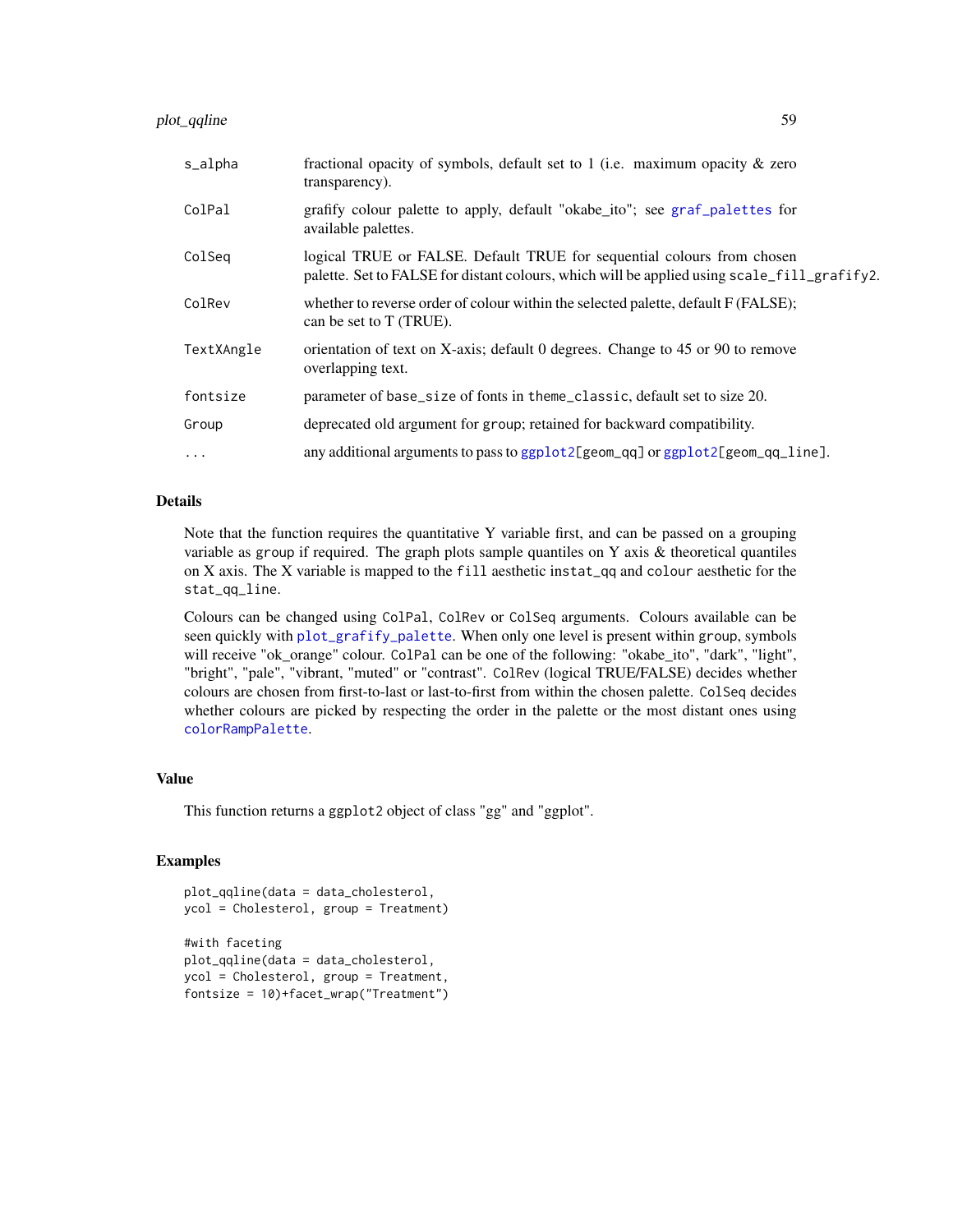# Description

This function takes a linear model (simple or mixed effects) and plots a QQ graph after running rstudent from [rstudent](#page-0-0) to generate a table of studentized model residuals on an ordinary ([simple\\_model](#page-85-0)), mixed model ([mixed\\_model](#page-18-0) or [mixed\\_model\\_slopes](#page-19-0). The graph plots studentized residuals from the model (sample) on Y axis & Theoretical quantiles on X axis.

#### Usage

```
plot_qqmodel(Model, symsize = 2.5, symthick = 1, s_alpha = 1, fontsize = 20)
```
# Arguments

| Model    | name of a saved model generated by simple_model or mixed_model.                                |
|----------|------------------------------------------------------------------------------------------------|
| symsize  | size of symbols, default set to 3.                                                             |
| symthick | thickness of symbol border, default set to 1.                                                  |
| s_alpha  | fractional opacity of symbols, default set to 1 (i.e. maximum opacity & zero<br>transparency). |
| fontsize | parameter of base_size of fonts in theme_classic, default set to size 20.                      |

# Details

The function uses [ggplot2\[](#page-0-0)geom\_qq] and [ggplot2\[](#page-0-0)geom\_qq\_line] geometries. Symbols receive "ok\_orange" colour by default.

# Value

This function returns a ggplot2 object of class "gg" and "ggplot".

```
#Basic usage
m1 <- simple_model(data = data_2w_Festing,
Y_value = "GST",
Fixed_Factor = c("Treatment", "Strain"))
plot_qqmodel(m1)
```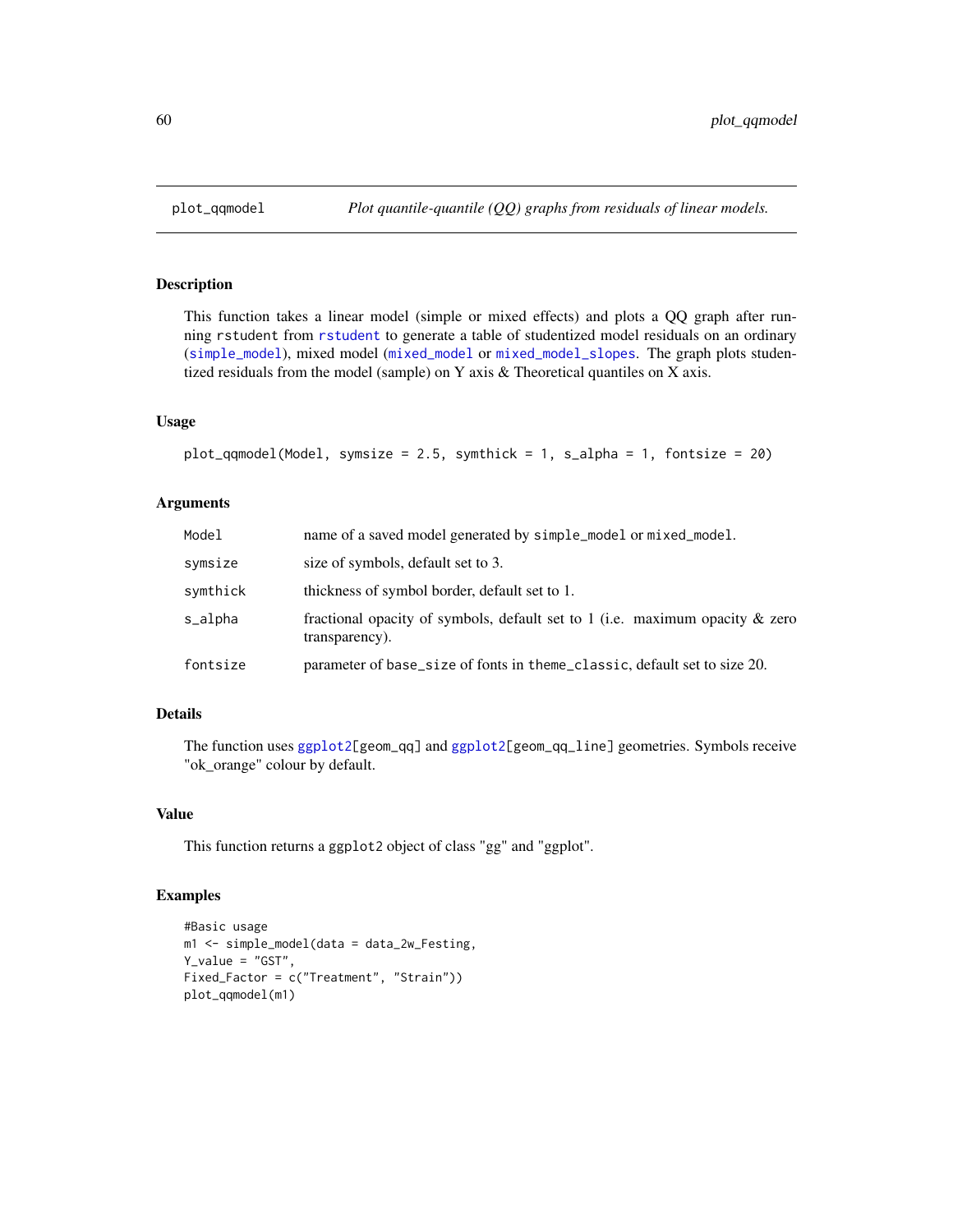<span id="page-60-0"></span>plot\_scatterbar\_sd *Plot scatter dots on a bar graph with SD error bars with two variables.*

# Description

This function takes a data table, categorical X and numeric Y variables, and plots a graph with a jitterplot or scatterplot and bars showing means with SD error bars. It uses [stat\\_summary](#page-0-0) with  $geom = "bar", and geom\_point with position = position\_jitter(width = 0.05).$ 

#### Usage

```
plot_scatterbar_sd(
  data,
  xcol,
 ycol,
  symsize = 2.5,
  symthick = 1,
 bwid = 0.7,
 ewid = 0.3,
  jitter = 0.2,
 b_21pha = 1,
  s_alpha = 1,
 ColPal = c("okabe_ito", "all_grafify", "bright", "contrast", "dark", "fishy",
    "kelly", "light", "muted", "pale", "r4", "safe", "vibrant"),
 ColSeq = TRUE,ColRev = FALSE,SingleColour = "NULL",
 TextXAngle = 0,
  fontsize = 20
)
```

| data     | a data table object, e.g. data frame or tibble.                                                                                   |
|----------|-----------------------------------------------------------------------------------------------------------------------------------|
| xcol     | name of the column to plot on X axis. This should be a categorical variable.                                                      |
| ycol     | name of the column to plot on quantitative $Y$ axis. This should be a quantitative<br>variable.                                   |
| symsize  | size of point symbols, default set to 2.                                                                                          |
| symthick | thickness of symbol border, default set to 1.                                                                                     |
| bwid     | width of bars, default set to 0.7.                                                                                                |
| ewid     | width of error bars, default set to 0.3.                                                                                          |
| jitter   | extent of jitter (scatter) of symbols, default is $0$ (i.e. aligned symbols). To reduce<br>symbol overlap, try 0.1-0.3 or higher. |
| b_alpha  | fractional opacity of bars, default set to 1 (i.e. maximum opacity $\&$ zero trans-<br>parency).                                  |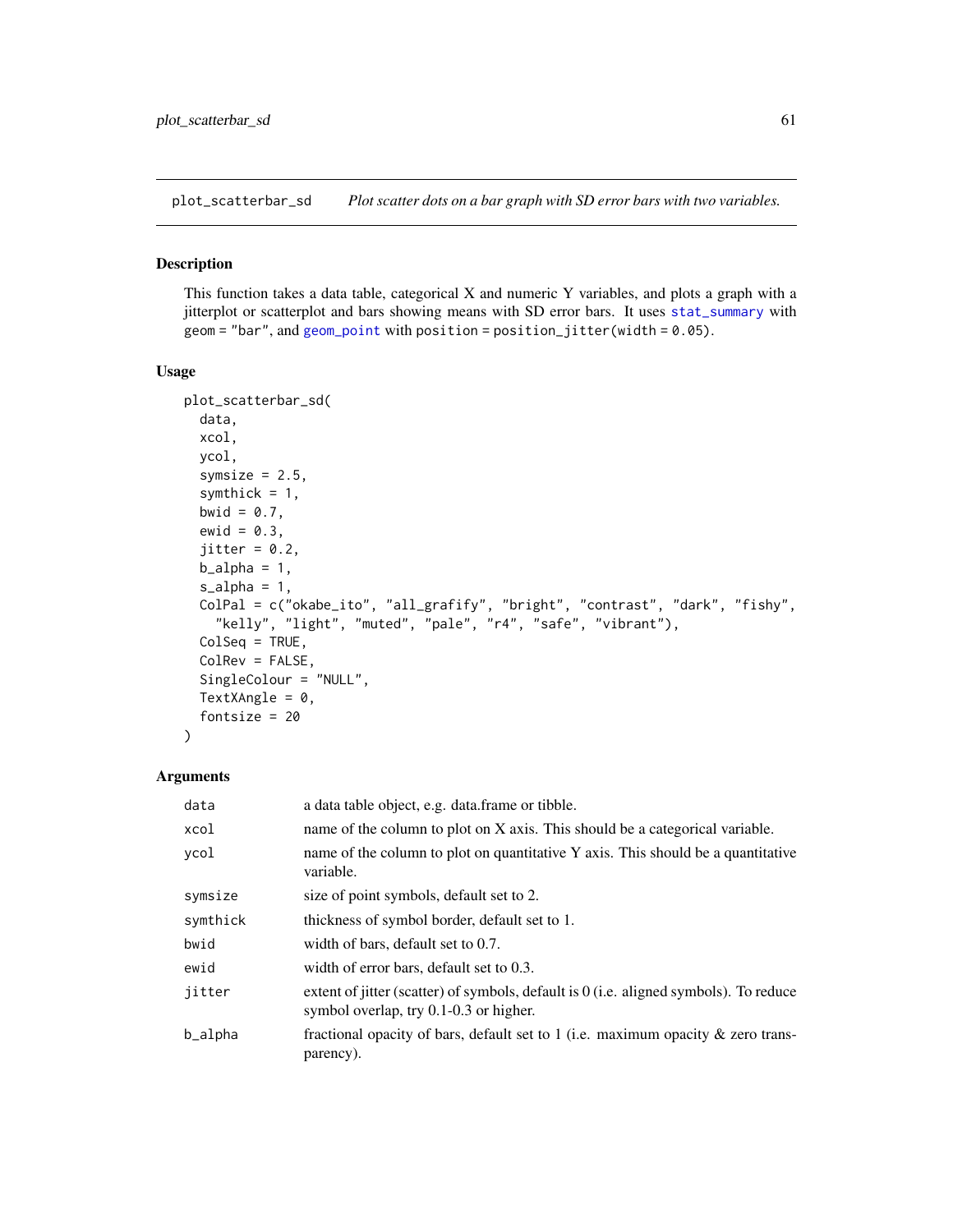| s_alpha      | fractional opacity of symbols, default set to 1 (i.e. maximum opacity $\&$ zero<br>transparency).                                                                                                                                |
|--------------|----------------------------------------------------------------------------------------------------------------------------------------------------------------------------------------------------------------------------------|
| ColPal       | grafify colour palette to apply, default "okabe_ito"; see graf_palettes for<br>available palettes.                                                                                                                               |
| ColSeq       | logical TRUE or FALSE. Default TRUE for sequential colours from chosen<br>palette. Set to FALSE for distant colours, which will be applied using scale_fill_grafify2.                                                            |
| ColRev       | whether to reverse order of colour within the selected palette, default F (FALSE);<br>can be set to T (TRUE).                                                                                                                    |
| SingleColour | a colour hexcode (starting with #), a number between 1-154, or names of colours<br>from grafify colour palettes to fill along X-axis aesthetic. Accepts any colour<br>other than "black"; use grey_lin11, which is almost black. |
| TextXAngle   | orientation of text on X-axis; default 0 degrees. Change to 45 or 90 to remove<br>overlapping text.                                                                                                                              |
| fontsize     | parameter of base_size of fonts in theme_classic, default set to size 20.                                                                                                                                                        |

Standard deviation (SD) is plotted through [stat\\_summary](#page-0-0) calculated using mean\_sdl from the ggplot2 package (get help with ?mean\_sdl), and  $1x$  SD is plotted (fun.arg = list(mult = 1). The X variable is mapped to the fill aesthetic in the bar geometry and colour aesthetic in geom\_point.

Colours can be changed using ColPal, ColRev or ColSeq arguments. Colours available can be seen quickly with [plot\\_grafify\\_palette](#page-53-0). ColPal can be one of the following: "okabe\_ito", "dark", "light", "bright", "pale", "vibrant, "muted" or "contrast". ColRev (logical TRUE/FALSE) decides whether colours are chosen from first-to-last or last-to-first from within the chosen palette. ColSeq (logical TRUE/FALSE) decides whether colours are picked by respecting the order in the palette or the most distant ones using [colorRampPalette](#page-0-0).

If there are many groups along the X axis and you prefer a single colour for the graph,use the SingleColour argument.

Three types of plots are available for scatter/jitter symbols and either bars+SD, boxplot or violin plots: [plot\\_scatterbar\\_sd](#page-60-0), [plot\\_scatterbox](#page-62-0) and [plot\\_scatterviolin](#page-64-0).

These are related to the three "dot" versions that use a different geometry for symbols: [plot\\_dotbox](#page-48-0), [plot\\_dotbar\\_sd](#page-46-0) and [plot\\_dotviolin](#page-50-0).

### Value

This function returns a ggplot2 object of class "gg" and "ggplot".

```
#with jitter
plot_scatterbar_sd(data = data_cholesterol,
xcol = Treatment, ycol = Cholesterol)
#white bars
plot_scatterbar_sd(data = data_cholesterol,
xcol = Treatment, ycol = Cholesterol,
```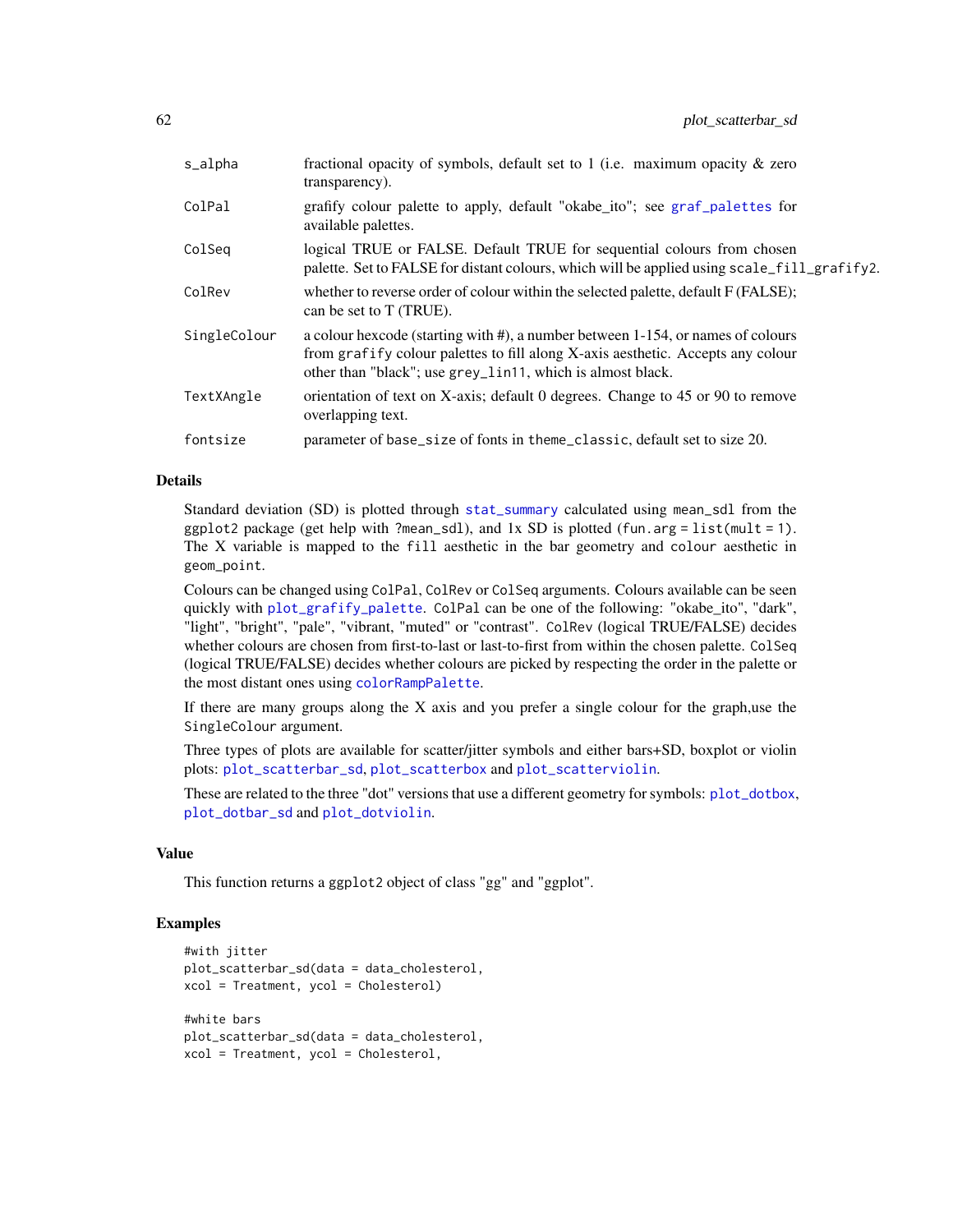### plot\_scatterbox 63

 $b_alpha = 0$ 

```
plot_scatterbar_sd(data = data_doubling_time,
xcol = Student, ycol = Doubling_time,
SingleColour = "ok_grey")
```
<span id="page-62-0"></span>plot\_scatterbox *Plot a scatter plot on a boxplot with two variables.*

# Description

This function takes a data table, X and Y variables, and plots a graph with a scatter plot and box and whiskers using [geom\\_boxplot](#page-0-0) and [geom\\_point](#page-0-0) geometries. The boxplot shows IQR and whiskers depict  $1.5*IQR$ . Note that [geom\\_boxplot](#page-0-0) option for outliers is set to outlier. alpha = 0. The X variable is mapped to the fill aesthetic in both boxplot and symbols, and its colour can be changed using ColPal option. Colours can be changed using ColPal, ColRev or ColSeq arguments. Colours available can be seen quickly with [plot\\_grafify\\_palette](#page-53-0). ColPal can be one of the following: "okabe\_ito", "dark", "light", "bright", "pale", "vibrant, "muted" or "contrast". ColRev (logical TRUE/FALSE) decides whether colours are chosen from first-to-last or last-to-first from within the chosen palette. ColSeq (logical TRUE/FALSE) decides whether colours are picked by respecting the order in the palette or the most distant ones using [colorRampPalette](#page-0-0).

### Usage

```
plot_scatterbox(
  data,
  xcol,
  ycol,
  symsize = 2.5,
  symthick = 1,
  jitter = 0.2,
  b_21pha = 1,
  s<sup>2</sup>J<sub>2</sub>h<sub>a</sub> = 1,
  ColPal = c("okabe_ito", "all_grafify", "bright", "contrast", "dark", "fishy",
    "kelly", "light", "muted", "pale", "r4", "safe", "vibrant"),
  ColSeq = TRUE,
  ColRev = FALSE,
  SingleColour = "NULL",
  TextXAngle = 0,
  fontsize = 20,
  ...
)
```
#### Arguments

data a data table object, e.g. data.frame or tibble.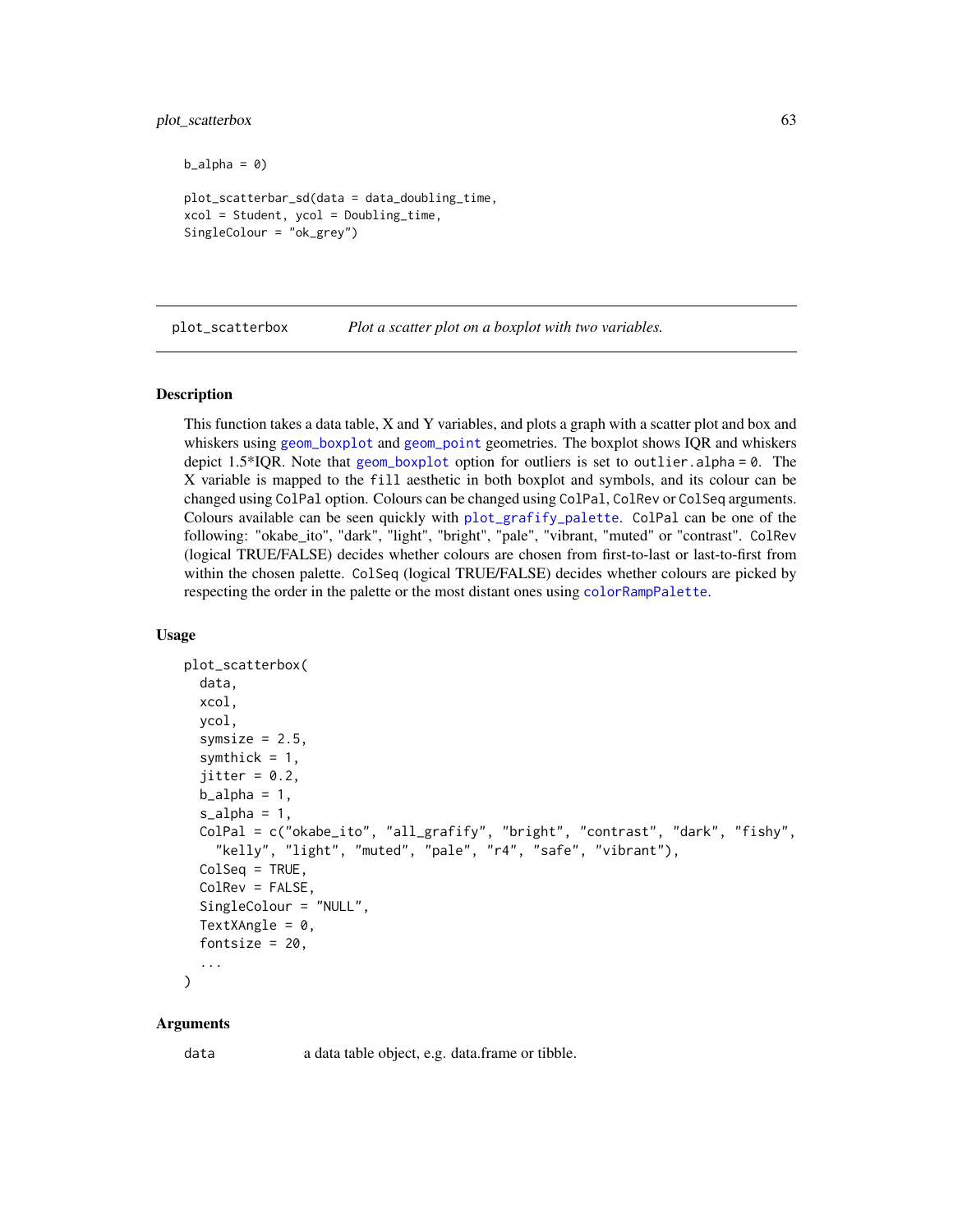| xcol         | name of the column to plot on X axis. This should be a categorical variable.                                                                                                                                                     |
|--------------|----------------------------------------------------------------------------------------------------------------------------------------------------------------------------------------------------------------------------------|
| ycol         | name of the column to plot on quantitative Y axis. This should be a quantitative<br>variable.                                                                                                                                    |
| symsize      | size of symbols used by geom_point. Default set to 2.5, increase/decrease as<br>needed.                                                                                                                                          |
| symthick     | thickness of symbol border (stroke parameter of geom_point), default set to 1.                                                                                                                                                   |
| jitter       | extent of jitter (scatter) of symbols, default is $0$ (i.e. aligned symbols). To reduce<br>symbol overlap, try 0.1-0.3 or higher.                                                                                                |
| b_alpha      | fractional opacity of boxplot, default set to 1 (i.e. maximum opacity $\&$ zero<br>transparency).                                                                                                                                |
| s_alpha      | fractional opacity of symbols, default set to 1 (i.e. maximum opacity $\&$ zero<br>transparency).                                                                                                                                |
| ColPal       | grafify colour palette to apply, default "okabe_ito"; see graf_palettes for<br>available palettes.                                                                                                                               |
| ColSeq       | logical TRUE or FALSE. Default TRUE for sequential colours from chosen<br>palette. Set to FALSE for distant colours, which will be applied using scale_fill_grafify2.                                                            |
| ColRev       | whether to reverse order of colour within the selected palette, default F (FALSE);<br>can be set to T (TRUE).                                                                                                                    |
| SingleColour | a colour hexcode (starting with #), a number between 1-154, or names of colours<br>from grafify colour palettes to fill along X-axis aesthetic. Accepts any colour<br>other than "black"; use grey_lin11, which is almost black. |
| TextXAngle   | orientation of text on X-axis; default 0 degrees. Change to 45 or 90 to remove<br>overlapping text.                                                                                                                              |
| fontsize     | parameter of base_size of fonts in theme_classic, default set to size 20.                                                                                                                                                        |
| $\cdots$     | any additional arguments to pass to ggplot2geom_boxplot.                                                                                                                                                                         |

If there are many groups along the X axis and you prefer a single colour for the graph,use the SingleColour argument.

The size of symbols can be adjusted using symsize set to 1 by default. Transparency of boxplot and symbols can be set independently with b\_alpha and s\_alpha, respectively.

Three types of plots are available for scatter/jitter symbols and either bars+SD, boxplot or violin plots: [plot\\_scatterbar\\_sd](#page-60-0), [plot\\_scatterbox](#page-62-0) and [plot\\_scatterviolin](#page-64-0). These are related to the three "dot" versions that use a different geometry for symbols: [plot\\_scatterbox](#page-62-0), [plot\\_dotbar\\_sd](#page-46-0) and [plot\\_dotviolin](#page-50-0).

# Value

This function returns a ggplot2 object of class "gg" and "ggplot".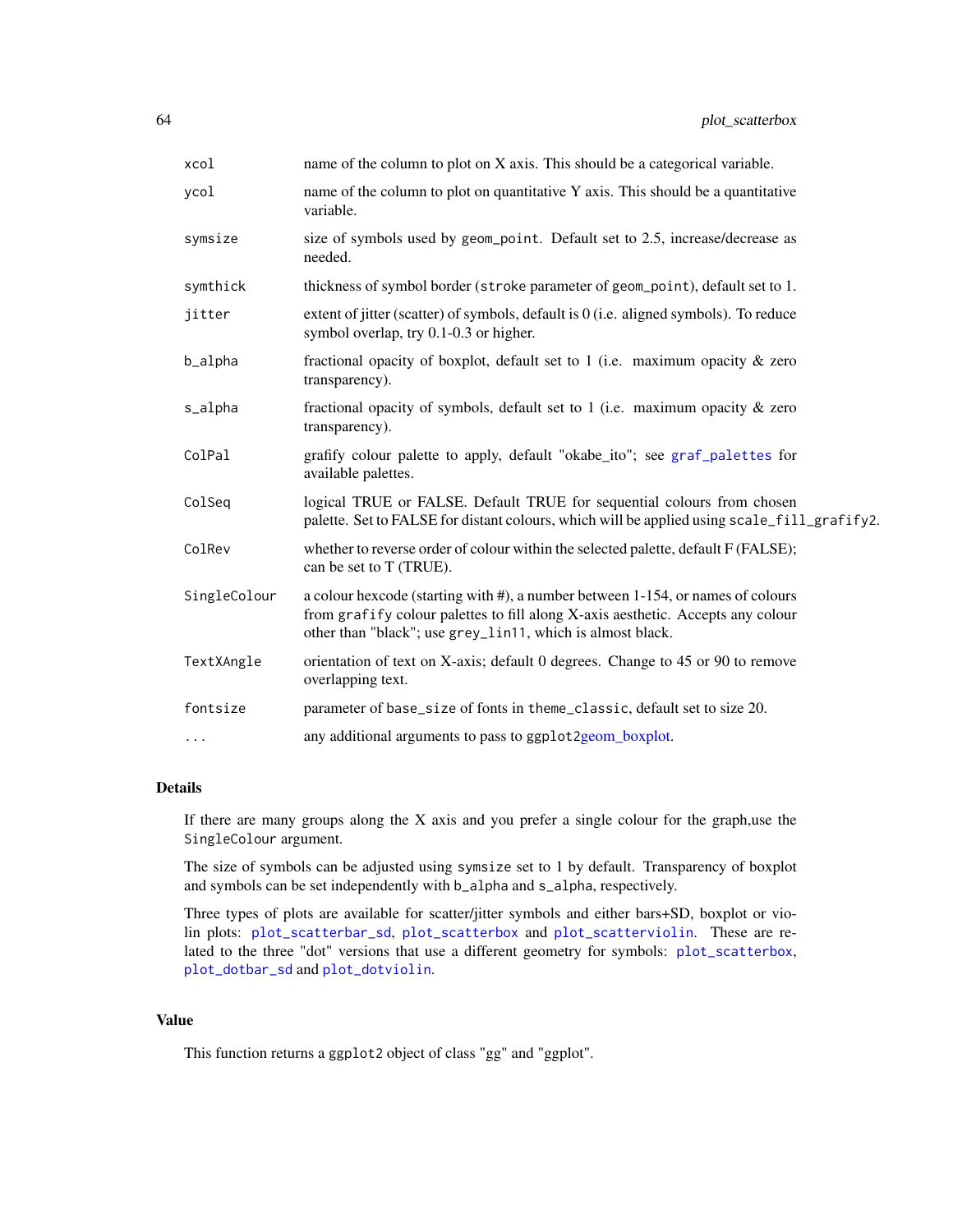# plot\_scatterviolin 65

## Examples

```
plot_scatterbox(data = data_cholesterol,
xcol = Treatment, ycol = Cholesterol)
plot_scatterbox(data = data_doubling_time,
xcol = Student, ycol = Doubling_time,
SingleColour = "ok_grey")
```
<span id="page-64-0"></span>plot\_scatterviolin *Plot a scatter plot on a violin plot with two variables.*

### Description

This function takes a data table, X and Y variables, and plots a graph with a scatter plot and violinplot using ggplot.

## Usage

```
plot_scatterviolin(
 data,
  xcol,
 ycol,
  symsize = 2.5,
  symthick = 1,
 bwid = 0.2,
 bvthick = 1,
 b<sup>= 0</sup>,
  s_alpha = 1,
  v_\text{alpha} = 1,
 ColPal = c("okabe_ito", "all_grafify", "bright", "contrast", "dark", "fishy",
    "kelly", "light", "muted", "pale", "r4", "safe", "vibrant"),
 ColSeq = TRUE,ColRev = FALSE,
  SingleColour = "NULL",
  jitter = 0.2,
  trim = TRUE,scale = "width",
 TextXAngle = 0,
 fontsize = 20,
  ...
)
```

| data | a data table object, e.g. data.frame or tibble.                              |
|------|------------------------------------------------------------------------------|
| xcol | name of the column to plot on X axis. This should be a categorical variable. |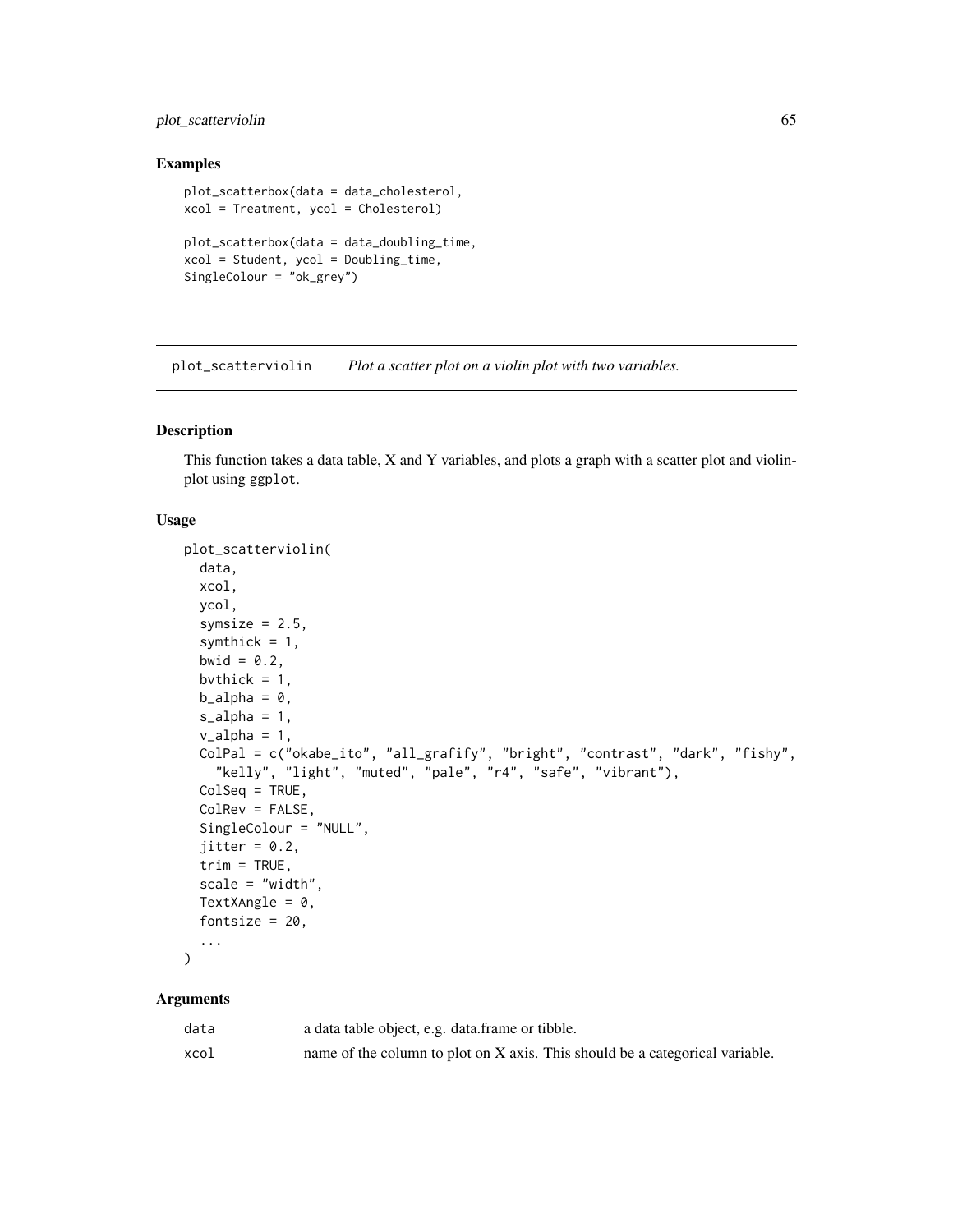| ycol         | name of the column to plot on quantitative Y axis. This should be a quantitative<br>variable.                                                                                                                                    |
|--------------|----------------------------------------------------------------------------------------------------------------------------------------------------------------------------------------------------------------------------------|
| symsize      | size of dots relative to binwidth used by geom_point. Default set to 2.5, in-<br>crease/decrease as needed.                                                                                                                      |
| symthick     | thickness of dot border (stroke parameter of geom_point), default set to 1.                                                                                                                                                      |
| bwid         | width of boxplots; default 0.2                                                                                                                                                                                                   |
| bythick      | thickness of both violin and boxplot lines; default 1.                                                                                                                                                                           |
| b_alpha      | fractional opacity of boxplots. Default is set to 0, which results in white boxes<br>inside violins. Change to any value $>0$ up to 1 for different levels of trans-<br>parency.                                                 |
| s_alpha      | fractional opacity of symbols, default set to 1 (i.e. maximum opacity $\&$ zero<br>transparency). Set $s$ _alpha = $\theta$ to not show scatter plot.                                                                            |
| v_alpha      | fractional opacity of violins, default set to 1 (i.e. maximum opacity $\&$ zero<br>transparency).                                                                                                                                |
| ColPal       | grafify colour palette to apply, default "okabe_ito"; see graf_palettes for<br>available palettes.                                                                                                                               |
| ColSeq       | logical TRUE or FALSE. Default TRUE for sequential colours from chosen<br>palette. Set to FALSE for distant colours, which will be applied using scale_fill_grafify2.                                                            |
| ColRev       | whether to reverse order of colour within the selected palette, default F (FALSE);<br>can be set to T (TRUE).                                                                                                                    |
| SingleColour | a colour hexcode (starting with #), a number between 1-154, or names of colours<br>from grafify colour palettes to fill along X-axis aesthetic. Accepts any colour<br>other than "black"; use grey_lin11, which is almost black. |
| jitter       | extent of jitter (scatter) of symbols, default is 0 (i.e. aligned symbols). To reduce<br>symbol overlap, try 0.1-0.3 or higher.                                                                                                  |
| trim         | set whether tips of violin plot should be trimmed at high/low data. Default trim<br>$=$ T, can be changed to F.                                                                                                                  |
| scale        | set to "area" by default, can be changed to "count" or "width".                                                                                                                                                                  |
| TextXAngle   | orientation of text on X-axis; default 0 degrees. Change to 45 or 90 to remove<br>overlapping text.                                                                                                                              |
| fontsize     | parameter of base_size of fonts in theme_classic, default set to size 20.                                                                                                                                                        |
| .            | any additional arguments to pass to ggplot2geom_boxplot, ggplot2geom_point<br>or ggplot2geom_violin.                                                                                                                             |

The function uses [geom\\_violin](#page-0-0), [geom\\_boxplot](#page-0-0) and [geom\\_point](#page-0-0) geometries. Note that the [geom\\_violin](#page-0-0) options are set as follows: scale = "width". The trim = T set by default can be changed when calling the function. The boxplot shows IQR and the median is marked with a thicker horizontal line, and whisker depicts 1.5\*IQR. The X variable is mapped to the fill aesthetic in both violin and symbols, and its colour can be changed using ColPal option. Colours can be changed using ColPal, ColRev or ColSeq arguments. Colours available can be seen quickly with [plot\\_grafify\\_palette](#page-53-0). ColPal can be one of the following: "okabe\_ito", "dark", "light", "bright", "pale", "vibrant, "muted"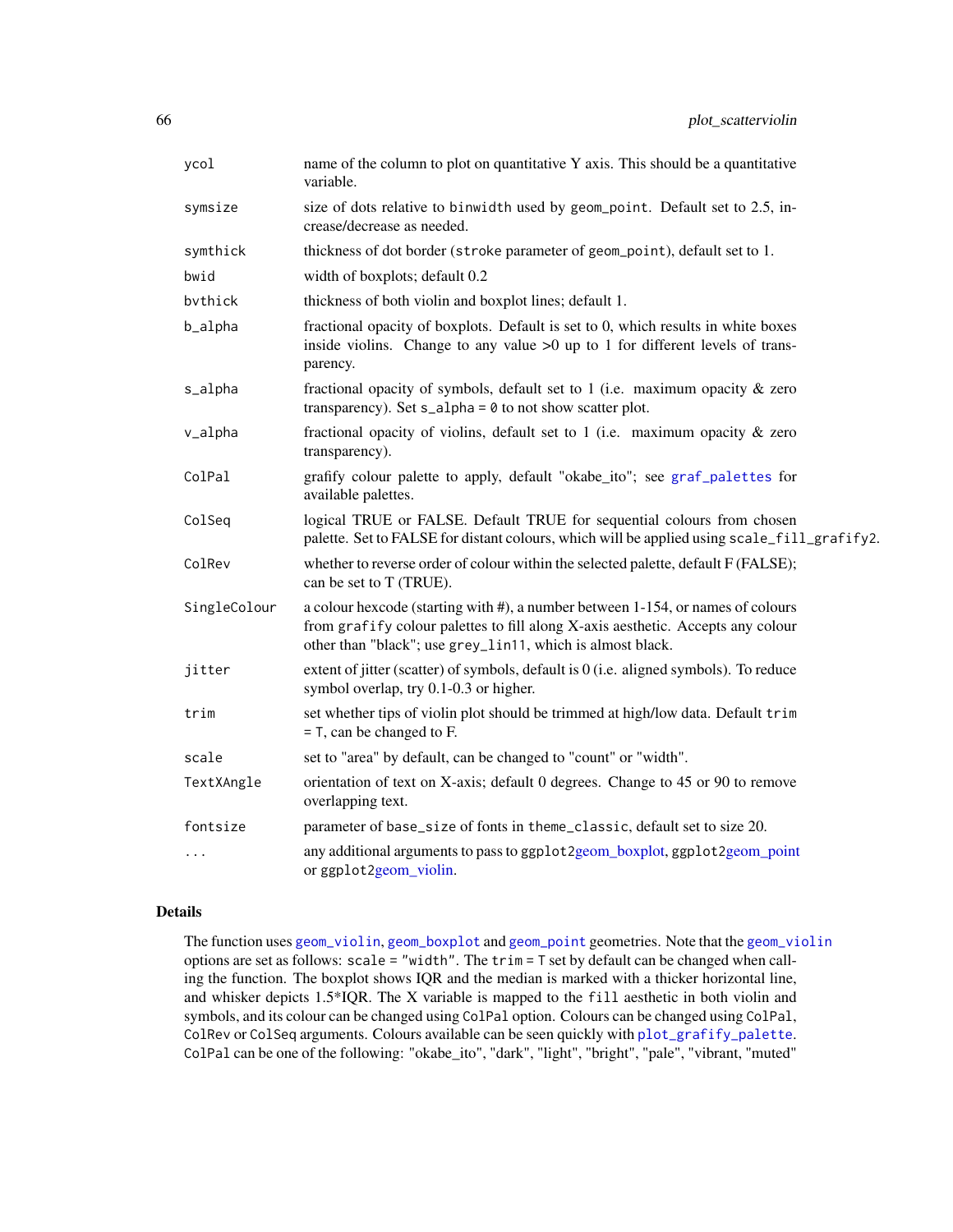or "contrast". ColRev (logical TRUE/FALSE) decides whether colours are chosen from firstto-last or last-to-first from within the chosen palette. ColSeq (logical TRUE/FALSE) decides whether colours are picked by respecting the order in the palette or the most distant ones using [colorRampPalette](#page-0-0).

If there are many groups along the X axis and you prefer a single colour for the graph,use the SingleColour argument.

The size of symbols can be adjusted using symsize set to 1 by default. Transparency of violins and symbols can be set independently with v\_alpha and s\_alpha, respectively.

Three types of plots are available for scatter/jitter symbols and either bars+SD, boxplot or violin plots: [plot\\_scatterbar\\_sd](#page-60-0), [plot\\_scatterbox](#page-62-0) and [plot\\_scatterviolin](#page-64-0). These are related to the three "dot" versions that use a different geometry for symbols: [plot\\_dotbox](#page-48-0), [plot\\_dotbar\\_sd](#page-46-0) and [plot\\_dotviolin](#page-50-0).

### Value

This function returns a ggplot2 object of class "gg" and "ggplot".

### Examples

```
#plot without jitter
plot_scatterviolin(data = data_t_pdiff,
xcol = Condition, ycol = Mass,
symsize = 2, trim = FALSE)
#no symbols
plot_scatterviolin(data = data_t_pdiff,
xcol = Condition, ycol = Mass,
s_alpha = 0,
symsize = 2, trim = FALSE)
#single colour along X
plot_scatterviolin(data = data_t_pdiff,
xcol = Condition, ycol = Mass,
SingleColour = "pale_blue",
s_alpha = 0,
symsize = 2, trim = FALSE)
```
<span id="page-66-0"></span>

| plot_xy_CatGroup | Plot points on a quantitative $X - Y$ plot $\&$ a categorical grouping vari- |
|------------------|------------------------------------------------------------------------------|
|                  | able.                                                                        |

#### Description

This function takes a data table, quantitative  $X$  and  $Y$  variables along with a categorical grouping variable, and a and plots a graph with using [geom\\_point](#page-0-0). The categorical CatGroup variable is mapped to the fill aesthetic of symbols.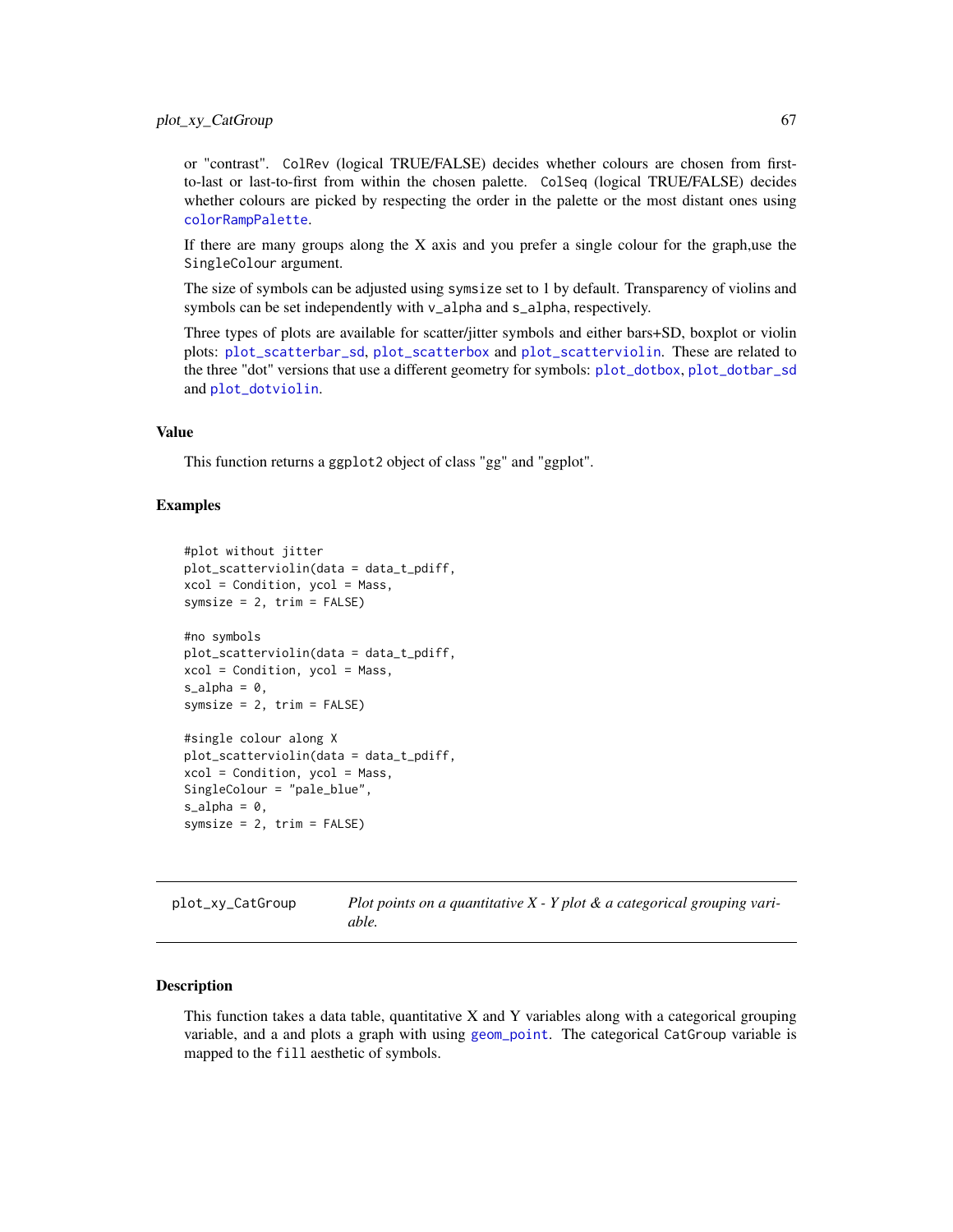# Usage

```
plot_xy_CatGroup(
  data,
  xcol,
  ycol,
  CatGroup,
  symsize = 2.5,
  symthick = 1,
  s_alpha = 1,
  ColPal = c("okabe_ito", "all_grafify", "bright", "contrast", "dark", "fishy",
    "kelly", "light", "muted", "pale", "r4", "safe", "vibrant"),
  ColSeq = TRUE,ColRev = FALSE,
  TextXAngle = 0,
  fontsize = 20,
  ...
\mathcal{L}
```

| data       | a data table object, e.g. data.frame or tibble.                                                                                                                                                |
|------------|------------------------------------------------------------------------------------------------------------------------------------------------------------------------------------------------|
| xcol       | name of the column with quantitative X variable.                                                                                                                                               |
| ycol       | name of the column with quantitative Y variable.                                                                                                                                               |
| CatGroup   | a categorical variable as grouping factor for colour of data points, should be a<br>categorical variable for default colours to work. Will be converted to factor if<br>your column is numeric |
| symsize    | size of symbols used by geom_point. Default set to 2.5, increase/decrease as<br>needed.                                                                                                        |
| symthick   | thickness of symbol border, default set to 1.                                                                                                                                                  |
| s_alpha    | fractional opacity of symbols, default set to 1 (i.e. maximum opacity $\&$ zero<br>transparency).                                                                                              |
| ColPal     | grafify colour palette to apply, default "okabe_ito"; see graf_palettes for<br>available palettes.                                                                                             |
| ColSeq     | logical TRUE or FALSE. Default TRUE for sequential colours from chosen<br>palette. Set to FALSE for distant colours, which will be applied using scale_fill_grafify2.                          |
| ColRev     | whether to reverse order of colour within the selected palette, default F (FALSE);<br>can be set to T (TRUE).                                                                                  |
| TextXAngle | orientation of text on X-axis; default 0 degrees. Change to 45 or 90 to remove<br>overlapping text.                                                                                            |
| fontsize   | parameter of base_size of fonts in theme_classic, default set to size 20.                                                                                                                      |
| $\cdots$   | any additional arguments to pass to ggplot2geom_point.                                                                                                                                         |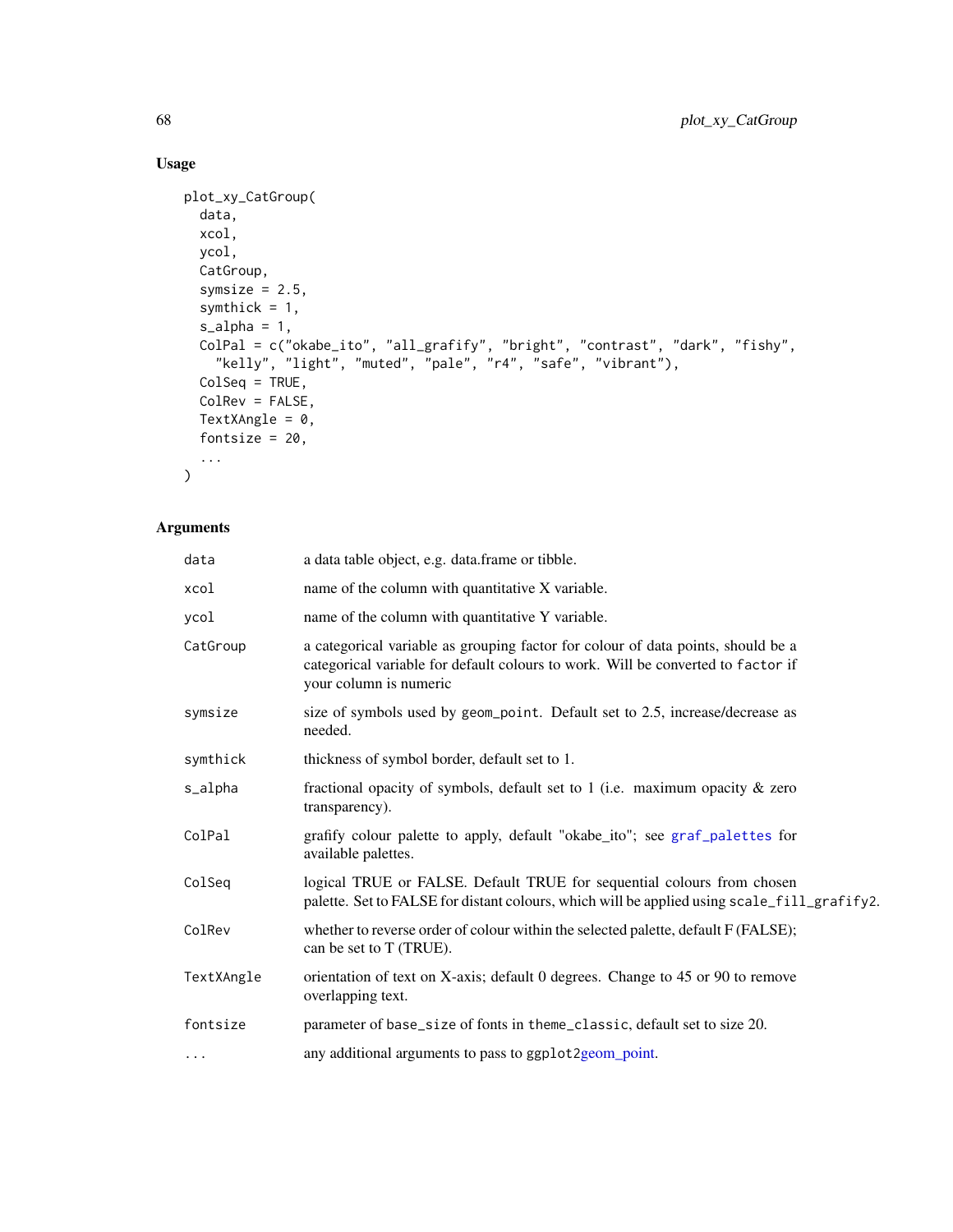Colours can be changed using ColPal, ColRev or ColSeq arguments. Colours available can be seen quickly with [plot\\_grafify\\_palette](#page-53-0). ColPal can be one of the following: "okabe\_ito", "dark", "light", "bright", "pale", "vibrant, "muted" or "contrast". ColRev (logical TRUE/FALSE) decides whether colours are chosen from first-to-last or last-to-first from within the chosen palette. ColSeq (logical TRUE/FALSE) decides whether colours are picked by respecting the order in the palette or the most distant ones using [colorRampPalette](#page-0-0).

This plot is related to [plot\\_xy\\_NumGroup](#page-68-0) which requires a numeric grouping factor. When summary statistics (mean/median) are required, use [plot\\_3d\\_scatterbar](#page-21-0), [plot\\_3d\\_scatterbox](#page-23-0) or [plot\\_4d\\_scatterbox](#page-31-0).

#### Value

This function returns a ggplot2 object of class "gg" and "ggplot".

### Examples

```
#The grouping factor cyl is automatically converted to categorical variable
plot_xy_CatGroup(data = mtcars,
xcol = mpg, ycol = disp, CatGroup = cyl,
ColPal = "vibrant", ColSeq = FALSE)
```
<span id="page-68-0"></span>plot\_xy\_NumGroup *Plot points on a quantitative X - Y plot & a numeric grouping variable.*

# Description

This function takes a data table, quantitative X and Y variables, and a numeric grouping variable, and a and plots a graph with using [geom\\_point](#page-0-0). The numerical NumGroup variable is mapped to the fill aesthetic of symbols, which receives the scale\_fill\_grafify default quantitative palette (blue\_conti).

## Usage

```
plot_xy_NumGroup(
  data,
  xcol,
  ycol,
  NumGroup,
  symsize = 2.5,
  symthick = 1,
  s<sup>-alpha = 1,</sup>
 ColPal = c("blue_conti", "yellow_conti", "grey_conti", "PrGn_div", "OrBl_div"),
  TextXAngle = 0.
  fontsize = 20,
  ...
)
```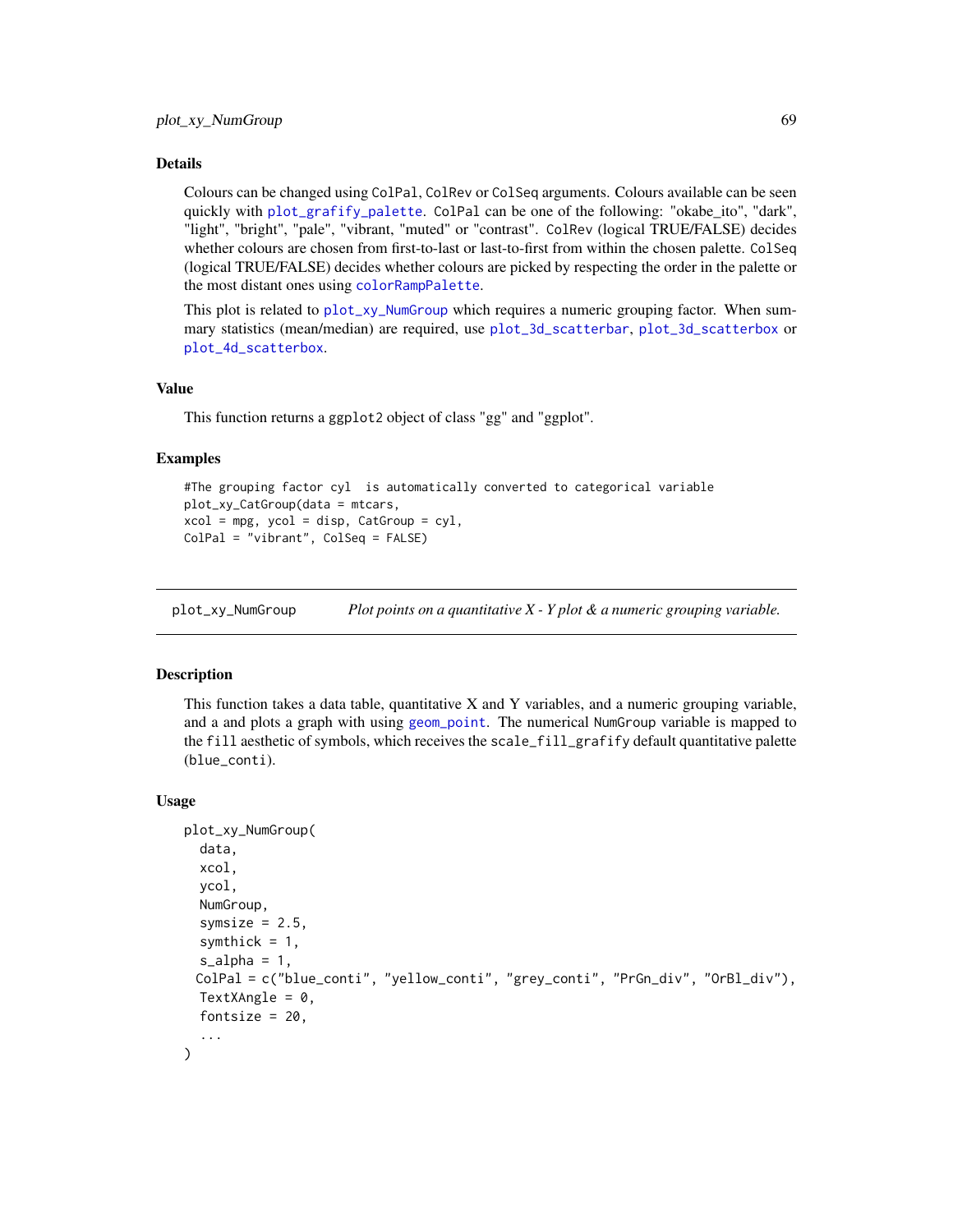# Arguments

| data       | a data table object, e.g. data.frame or tibble.                                                                  |
|------------|------------------------------------------------------------------------------------------------------------------|
| xcol       | name of the column with quantitative X variable.                                                                 |
| ycol       | name of the column with quantitative Y variable.                                                                 |
| NumGroup   | a numeric factor for fill aesthetic of data points.                                                              |
| symsize    | size of symbols used by geom_point. Default set to 2.5, increase/decrease as<br>needed.                          |
| symthick   | thickness of symbol border, default set to 1.                                                                    |
| s_alpha    | fractional opacity of symbols, default set to 1 (i.e. maximum opacity $\&$ zero<br>transparency).                |
| ColPal     | One of five quantitative colour schemes in grafify: blue_conti, yellow_conti,<br>grey_conti, PrGn_div, OrBl_div. |
| TextXAngle | orientation of text on X-axis; default 0 degrees. Change to 45 or 90 to remove<br>overlapping text.              |
| fontsize   | parameter of base_size of fonts in theme_classic, default set to size 20.                                        |
| $\cdots$   | any additional arguments to pass to ggplot 2 geom_violin.                                                        |

# Details

This plot is related to [plot\\_xy\\_CatGroup](#page-66-0) which requires a categorical grouping factor. When summary statistics (mean/median) are required, use [plot\\_3d\\_scatterbar](#page-21-0), [plot\\_3d\\_scatterbox](#page-23-0) or [plot\\_4d\\_scatterbox](#page-31-0).

## Value

This function returns a ggplot2 object of class "gg" and "ggplot".

```
#The grouping factor gear is numeric
plot_xy_NumGroup(data = mtcars,
xcol = mpg, ycol = disp, NumGroup = cyl,
s_alpha = 0.8#change colour palette
plot_xy_NumGroup(data = mtcars,
xcol = mpg, ycol = disp, NumGroup = cyl,
s_alpha = 0.8,
ColPal = "grey_conti")
```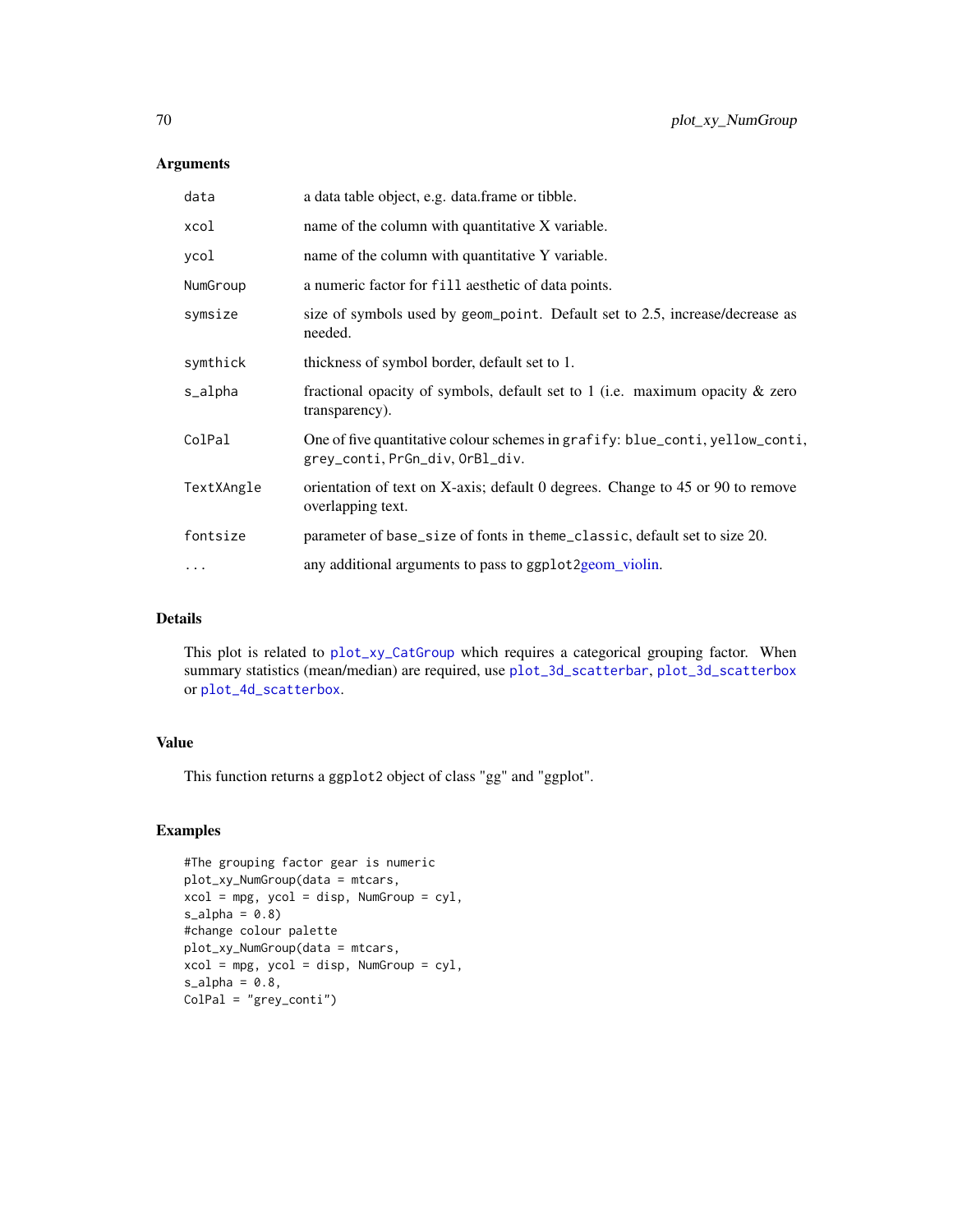posthoc\_Levelwise *Level-wise post-hoc comparisons from a linear or linear mixed effects model.*

# **Description**

This function is a wrapper based on [emmeans](#page-0-0), and needs a ordinary linear model produced by [simple\\_model](#page-85-0) or a mixed effects model produced by [mixed\\_model](#page-18-0) or [mixed\\_model\\_slopes](#page-19-0) (or generated directly with lm, lme4 or lmerTest calls). It also needs to know the fixed factor(s), which should match those in the model and data table.

### Usage

```
posthoc_Levelwise(Model, Fixed_Factor, P_Adj = "fdr", Factor, ...)
```
#### Arguments

| Model        | a model object fit using simple_model or mixed_model or related.                                                                                                                                                                                                                                                                                                                                                                                                                              |
|--------------|-----------------------------------------------------------------------------------------------------------------------------------------------------------------------------------------------------------------------------------------------------------------------------------------------------------------------------------------------------------------------------------------------------------------------------------------------------------------------------------------------|
| Fixed_Factor | one or more categorical variables, provided as a vector (see Examples), whose<br>levels you wish to compare pairwise. Names of Fixed_Factor should match<br>Fixed Factor used to fit the model. When more than one factor is provided e.g.<br>Fixed_factor = $c("A", "B")$ , this function passes this on as specs = A  B (note<br>the vertical between the two Fixed_Factor) to emmeans to produce comparisons<br>between each level A with each other listed separately at each level of B. |
| $P\_Adj$     | method for correcting P values for multiple comparisons. Default is set to false<br>discovery rate ("fdr"), can be changed to "none", "tukey", "bonferroni", "sidak".<br>See Interaction analysis in emmeans in the manual for emmeans.                                                                                                                                                                                                                                                       |
| Factor       | old argument name for Fixed_Factor; retained for backward compatibility.                                                                                                                                                                                                                                                                                                                                                                                                                      |
| $\ddots$ .   | additional arguments for emmeans such as lmer. df or others. See help for so-<br>phisticated models in emmeans.                                                                                                                                                                                                                                                                                                                                                                               |

# Details

The function will generate [level-wise comparisons](https://CRAN.R-project.org/package=emmeans) (as described in Comparisons and contrasts in emmeans), i.e. comparison between of every level of one factor separately at each level of the other factor. By default, P values are corrected by the FDR method (which can be changed). If the model was fit by transforming the quantitative response variable using "log", "logit", "sqrt" etc., results will still be on the original scale, i.e. type = "response" is the default; data will be back-transformed (check results to confirm this), and for log or logit see Transformations and link functions in emmeans, [ratios will be compared.](https://CRAN.R-project.org/package=emmeans) The first part of the [emmeans](#page-0-0) results has the estimated marginal means, SE and CI (\$emmeans), which are generated from the fitted model, and not the original data table. The second part has the results of the comparisons (\$contrasts).

#### Value

returns an "emm\_list" object containing contrasts and emmeans through [emmeans](#page-0-0).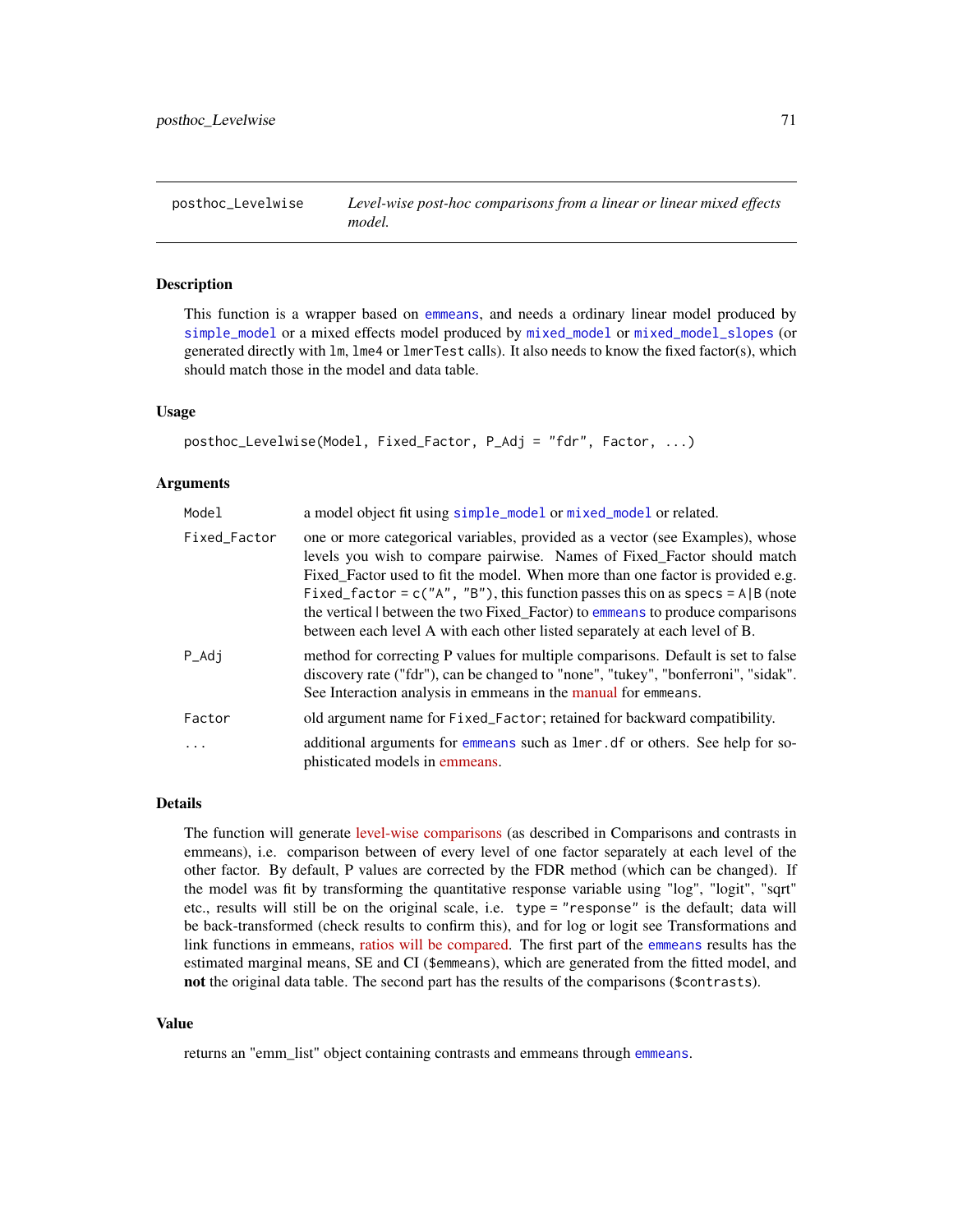# Examples

```
#make a linear model first
CholMod <- mixed_model(data = data_cholesterol,
Y_value = "Cholesterol",
Fixed_Factor = c("Hospital", "Treatment"),
Random_Factor = "Subject")
#note quotes used only for fixed Fixed_Factor
#to get comparisons between different hospitals separately for each level of Treatment
posthoc_Levelwise(Model = CholMod,
Fixed_Factor = c("Hospital", "Treatment"))
#get comparisons between treatments separately at each hospital
posthoc_Levelwise(Model = CholMod,
Fixed_Factor = c("Treatment", "Hospital"))
```

| posthoc_Pairwise | Pairwise post-hoc comparisons from a linear or linear mixed effects |
|------------------|---------------------------------------------------------------------|
|                  | model.                                                              |

# Description

This function is a wrapper based on [emmeans](#page-0-0), and needs a ordinary linear model produced by [simple\\_model](#page-85-0) or a mixed effects model produced by [mixed\\_model](#page-18-0) or [mixed\\_model\\_slopes](#page-19-0) (or generated directly with lm, lme4 or lmerTest calls). It also needs to know the fixed factor(s), which should match those in the model and data table.

#### Usage

```
posthoc_Pairwise(Model, Fixed_Factor, P_Adj = "fdr", Factor, ...)
```

| Model        | a model object fit using simple_model or mixed_model or related.                                                                                                                                                                                                                                                                                                                                                         |
|--------------|--------------------------------------------------------------------------------------------------------------------------------------------------------------------------------------------------------------------------------------------------------------------------------------------------------------------------------------------------------------------------------------------------------------------------|
| Fixed_Factor | one or more categorical variables, provided as a vector (see Examples), whose<br>levels you wish to compare pairwise. Names of Fixed_Factor should match<br>Fixed Factor used to fit the model. When more than one factor is provided<br>e.g. Fixed_factor = $c("A", "B")$ , this function passes this on as specs = A:B<br>(note the colon between the two Fixed_Factor) to emmeans to produce pairwise<br>comparisons. |
| P_Adj        | method for correcting P values for multiple comparisons. Default is set to false<br>discovery rate ("fdr"), can be changed to "none", "tukey", "bonferroni", "sidak".<br>See Interaction analysis in emmeans in the manual for emmeans.                                                                                                                                                                                  |
| Factor       | old argument name for Fixed_Factor; retained for backward compatibility.                                                                                                                                                                                                                                                                                                                                                 |
| $\cdots$     | additional arguments for emmeans such as lmer, df or others. See help for so-<br>phisticated models in emmeans.                                                                                                                                                                                                                                                                                                          |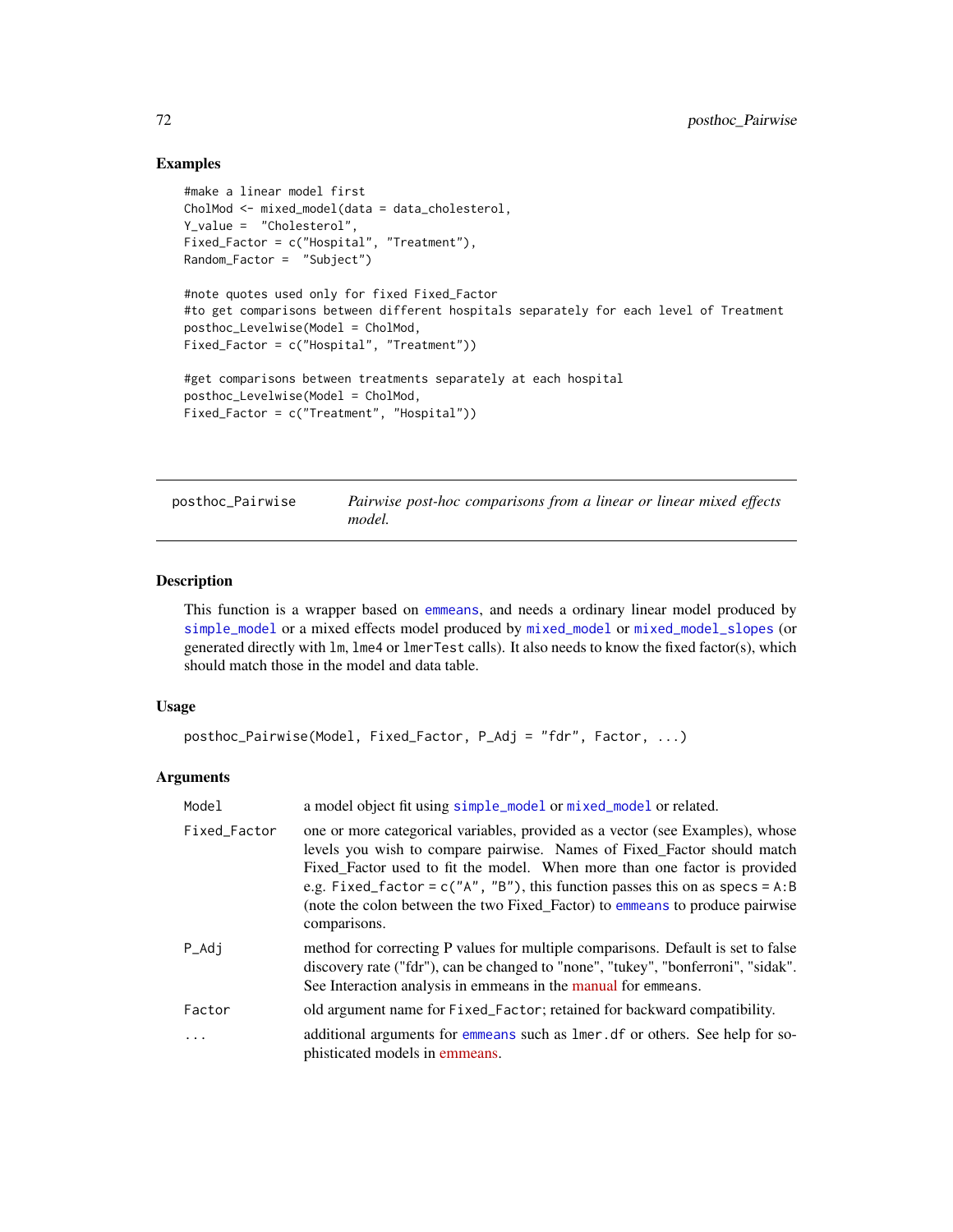#### <span id="page-72-0"></span>Details

The function will generate [pairwise comparisons](https://CRAN.R-project.org/package=emmeans) of every level of every factor (as described in Comparisons and contrasts in emmeans). Too many comparisons will be generated and only use this when necessary. By default, P values are corrected by the FDR method (which can be changed). If the model was fit by transforming the quantitative response variable using "log", "logit", "sqrt" etc., results will still be on the original scale, i.e. type = "response" is the default; data will be back-transformed (check results to confirm this), and for log or logit see Transformations and link functions in emmeans, [ratios will be compared.](https://CRAN.R-project.org/package=emmeans) The first part of the [emmeans](#page-0-0) results has the estimated marginal means, SE and CI (\$emmeans), which are generated from the fitted model, and not the original data table. The second part has the results of the comparisons (\$contrasts).

#### Value

returns an "emm\_list" object containing contrasts and emmeans through [emmeans](#page-0-0).

#### Examples

```
#make linear models first
DoublMod <- simple_model(data = data_doubling_time,
Y_value = "Doubling_time", Fixed_Factor = "Student")
CholMod <- mixed_model(data = data_cholesterol,
Y_value = "Cholesterol",
Fixed_Factor = c("Hospital", "Treatment"),
Random_Factor = "Subject")
posthoc_Pairwise(Model = DoublMod,
Fixed_Factor = "Student")
#basic use with two Fixed_Factor provided as a vector
posthoc_Pairwise(Model = CholMod,
Fixed_Factor = c("Treatment", "Hospital"))
#same call with "tukey" adjustment
posthoc_Pairwise(Model = CholMod,
Fixed_Factor = c("Treatment", "Hospital"),
P\_adj = "tukey")
```
posthoc\_Trends\_Levelwise

*Use emtrends to get level-wise comparison of slopes from a linear model.*

## Description

This function is a wrapper based on [emmeans](#page-0-0), and needs a ordinary linear model produced by [simple\\_model](#page-85-0) or a mixed effects model produced by [mixed\\_model](#page-18-0) or [mixed\\_model\\_slopes](#page-19-0) (or generated directly with lm, lme4 or lmerTest calls). At least one of the factors should be a numeric covariate whose slopes you wish to find. It also needs to know the fixed factor(s), which should match those in the model and data table.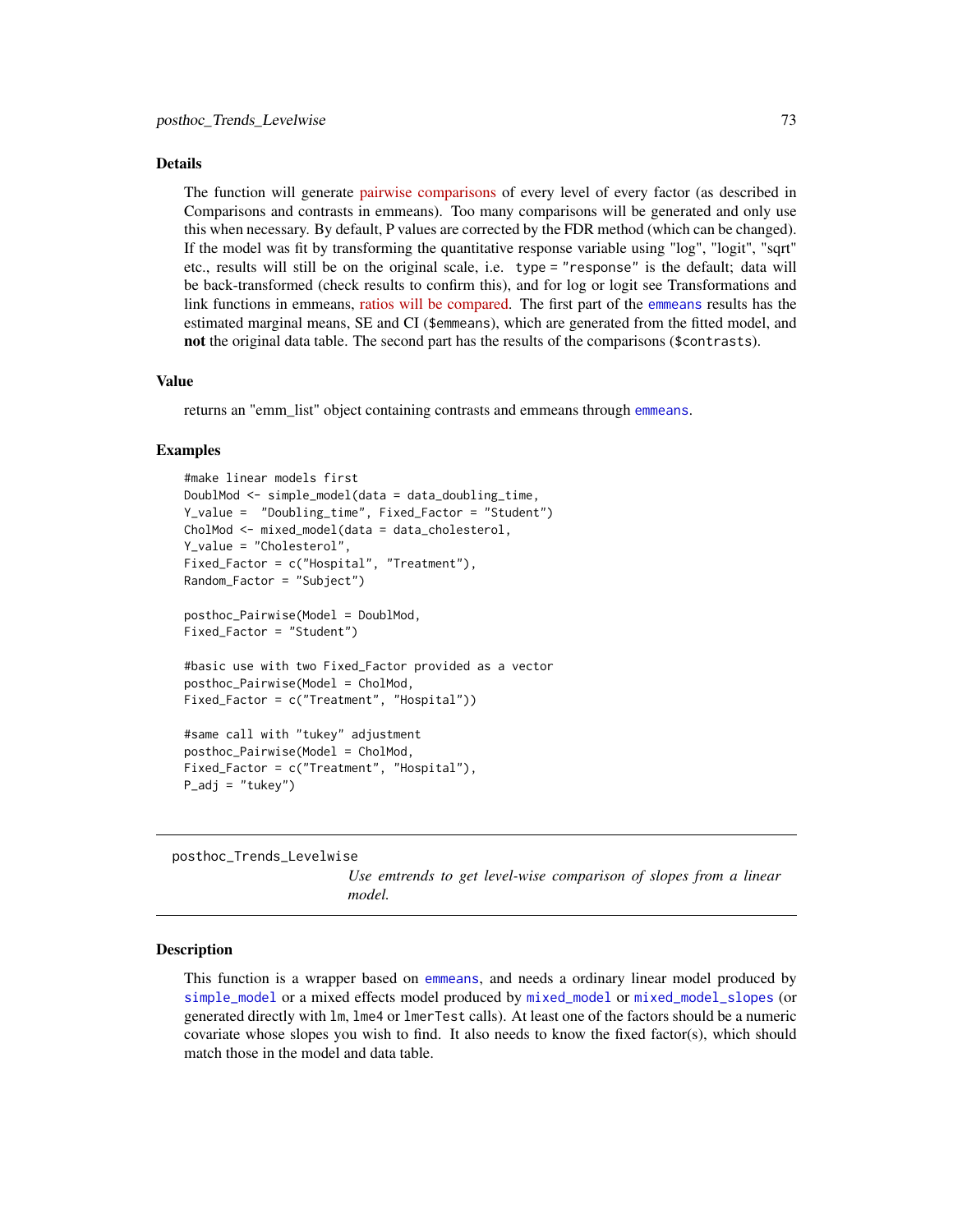# Usage

```
posthoc_Trends_Levelwise(
 Model,
  Fixed_Factor,
 Trend_Factor,
 P_Adj = "sidak",
  ...
)
```
#### Arguments

| Model        | a model object fit using simple_model or mixed_model (or lm or lmer).                                                                                                                                                                                                                                                                                                                                                    |
|--------------|--------------------------------------------------------------------------------------------------------------------------------------------------------------------------------------------------------------------------------------------------------------------------------------------------------------------------------------------------------------------------------------------------------------------------|
| Fixed_Factor | one or more categorical variables, provided as a vector (see Examples), whose<br>levels you wish to compare pairwise. Names of Fixed_Factor should match<br>Fixed_Factor used to fit the model. When more than one factor is provided<br>e.g. Fixed_factor = $c("A", "B")$ , this function passes this on as specs = A:B<br>(note the colon between the two Fixed_Factor) to emmeans to produce pairwise<br>comparisons. |
| Trend_Factor | a quantitative variable that interacts with a factor and whose slope (trend) is to<br>be compared                                                                                                                                                                                                                                                                                                                        |
| $P\_Adj$     | method for correcting P values for multiple comparisons. Default is "sidak", can<br>be changed to "bonferroni". See Interaction analysis in emmeans in the manual<br>for emmeans.                                                                                                                                                                                                                                        |
| $\ddots$ .   | additional arguments for emmeans such as lmer. df or others. See help for so-<br>phisticated models in emmeans.                                                                                                                                                                                                                                                                                                          |

# Details

Checkout the Interactions with covariates section in the [emmeans](https://CRAN.R-project.org/package=emmeans) vignette for more details. One of the independent variables should be a quantitative (e.g. time points) variable whose slope (trend) you want to find at levels of the other factor.

## Value

returns an "emm\_list" object containing slopes and their contrasts calculated through [emtrends](#page-0-0).

```
#create an lm model
#Time2 is numeric (time points)
m1 <- simple_model(data = data_2w_Tdeath,
Y_value = "PI", Fixed_Factor = c("Genotype", "Time2"))
posthoc_Trends_Levelwise(Model = m1,
Fixed_Factor = "Genotype",
Trend_Factor = "Time2")
```
<span id="page-73-0"></span>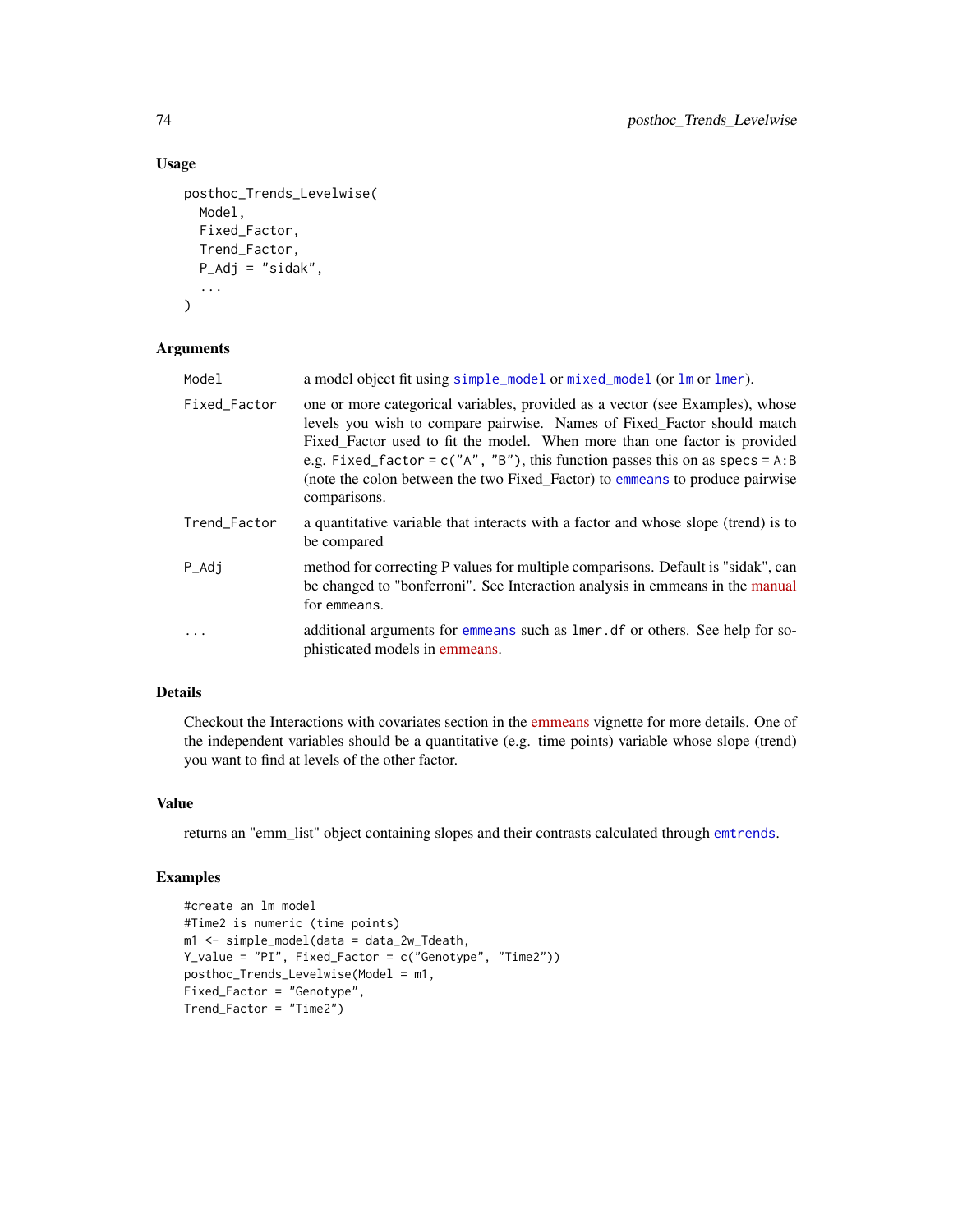<span id="page-74-0"></span>posthoc\_Trends\_Pairwise

*Use emtrends to get pairwise comparison of slopes from a linear model.*

# Description

This function is a wrapper based on [emmeans](#page-0-0), and needs a ordinary linear model produced by [simple\\_model](#page-85-0) or a mixed effects model produced by [mixed\\_model](#page-18-0) or [mixed\\_model\\_slopes](#page-19-0) (or generated directly with lm, lme4 or lmerTest calls). At least one of the factors should be a numeric covariate whose slopes you wish to find. It also needs to know the fixed factor(s), which should match those in the model and data table.

# Usage

```
posthoc_Trends_Pairwise(
  Model,
  Fixed_Factor,
  Trend_Factor,
  P_Adj = "sidak",
  ...
\mathcal{E}
```
# Arguments

| Model             | a model object fit using simple_model or mixed_model (or lm or lmer).                                                                                                                                                                                                                                                                                                                                                    |
|-------------------|--------------------------------------------------------------------------------------------------------------------------------------------------------------------------------------------------------------------------------------------------------------------------------------------------------------------------------------------------------------------------------------------------------------------------|
| Fixed_Factor      | one or more categorical variables, provided as a vector (see Examples), whose<br>levels you wish to compare pairwise. Names of Fixed_Factor should match<br>Fixed Factor used to fit the model. When more than one factor is provided<br>e.g. Fixed_factor = $c("A", "B")$ , this function passes this on as specs = A:B<br>(note the colon between the two Fixed_Factor) to emmeans to produce pairwise<br>comparisons. |
| Trend_Factor      | a quantitative variable that interacts with a factor and whose slope (trend) is to<br>be compared                                                                                                                                                                                                                                                                                                                        |
| $P_{\text{A}}$ dj | method for correcting P values for multiple comparisons. Default is "sidak", can<br>be changed to "bonferroni". See Interaction analysis in emmeans in the manual<br>for emmeans.                                                                                                                                                                                                                                        |
| .                 | additional arguments for emmeans such as lmer. df or others. See help for so-<br>phisticated models in emmeans.                                                                                                                                                                                                                                                                                                          |

## Details

Checkout the Interactions with covariates section in the [emmeans](https://CRAN.R-project.org/package=emmeans) vignette for more details. One of the independent variables should be a quantitative (e.g. time points) variable whose slope (trend) you want to find at levels of the other factor.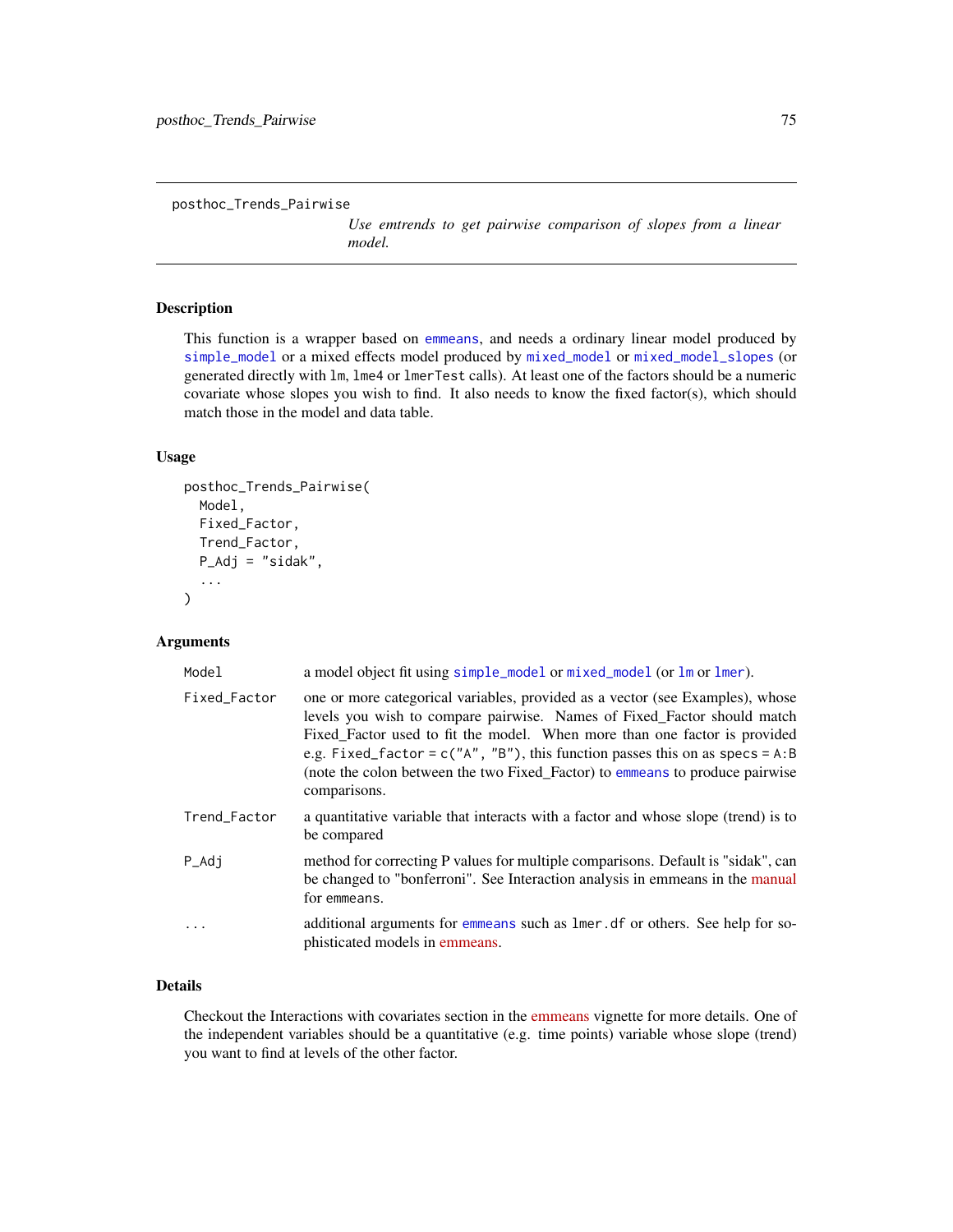## Value

returns an "emm\_list" object containing slopes and their contrasts calculated through [emtrends](#page-0-0).

## Examples

```
#create an lm model
#Time2 is numeric (time points)
m1 <- simple_model(data = data_2w_Tdeath,
Y_value = "PI", Fixed_Factor = c("Genotype", "Time2"))
posthoc_Trends_Pairwise(Model = m1,
Fixed_Factor = "Genotype",
Trend_Factor = "Time2")
```
posthoc\_Trends\_vsRef *Use emtrends to get level-wise comparison of slopes from a linear model.*

## Description

This function is a wrapper based on [emmeans](#page-0-0), and needs a ordinary linear model produced by [simple\\_model](#page-85-0) or a mixed effects model produced by [mixed\\_model](#page-18-0) or [mixed\\_model\\_slopes](#page-19-0) (or generated directly with lm, lme4 or lmerTest calls). At least one of the factors should be a numeric covariate whose slopes you wish to find. It also needs to know the fixed factor(s), which should match those in the model and data table.

## Usage

```
posthoc_Trends_vsRef(
 Model,
  Fixed_Factor,
  Trend_Factor,
 Ref\_Level = 1,
 P_Adj = "sidak",
  ...
)
```
## Arguments

Model a model object fit using [simple\\_model](#page-85-0) or [mixed\\_model](#page-18-0) (or [lm](#page-0-0) or [lmer](#page-0-0)).

Fixed\_Factor one or more categorical variables, provided as a vector (see Examples), whose levels you wish to compare pairwise. Names of Fixed\_Factor should match Fixed Factor used to fit the model. When more than one factor is provided e.g. Fixed\_factor =  $c("A", "B")$ , this function passes this on as specs = A:B (note the colon between the two Fixed\_Factor) to [emmeans](#page-0-0) to produce pairwise comparisons.

<span id="page-75-0"></span>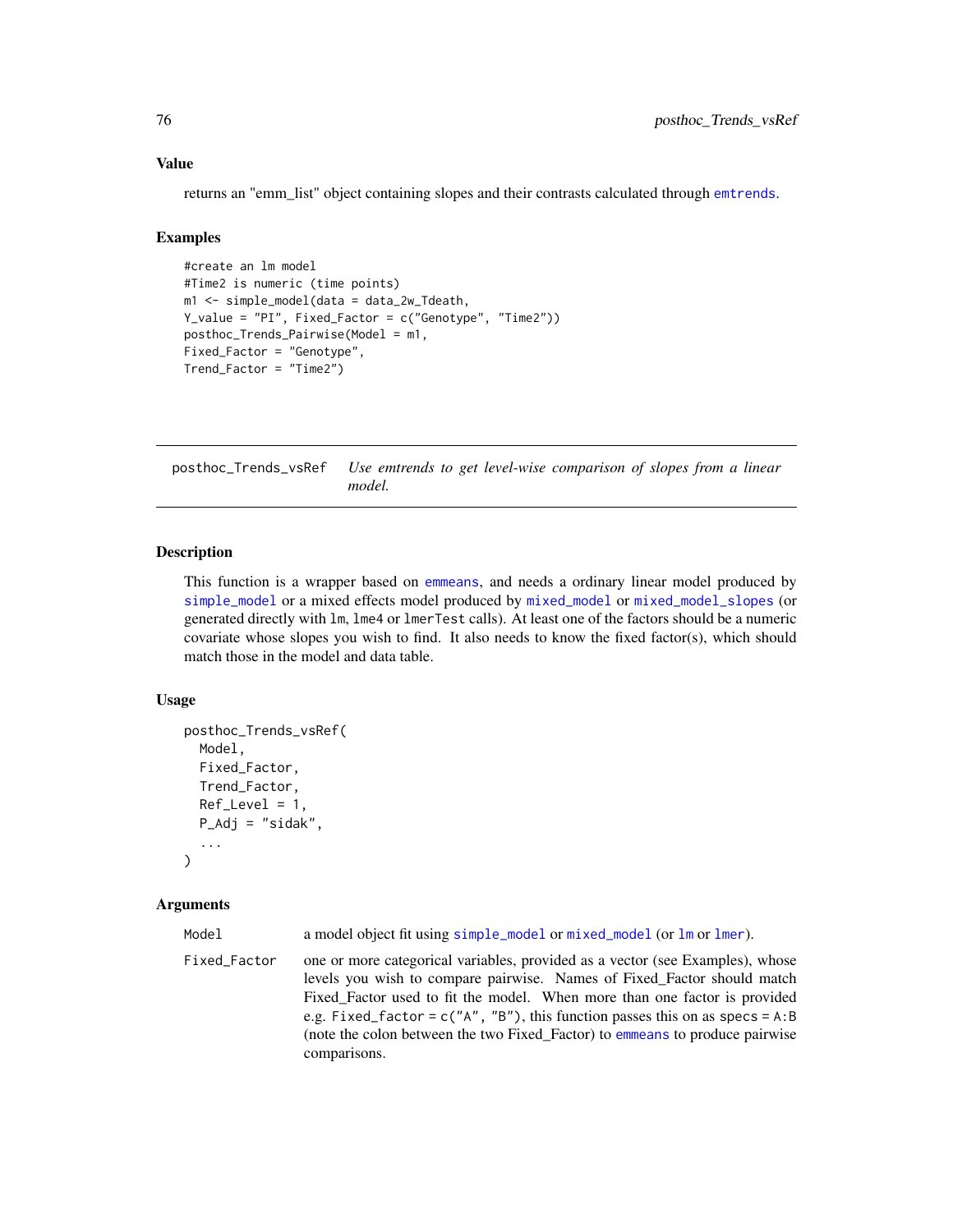<span id="page-76-1"></span>

| Trend_Factor | a quantitative variable that interacts with a factor and whose slope (trend) is to<br>be compared                                                                                                               |
|--------------|-----------------------------------------------------------------------------------------------------------------------------------------------------------------------------------------------------------------|
| Ref_Level    | the level within that factor to be considered the reference or control to compare<br>other levels to (to be provided as a number - by default R orders levels alphabet-<br>ically); $default Ref_{level} = 1$ . |
| P_Adj        | method for correcting P values for multiple comparisons. Default is "sidak", can<br>be changed to "bonferroni". See Interaction analysis in emmeans in the manual<br>for emmeans.                               |
| .            | additional arguments for emmeans such as lmer. df or others. See help for so-<br>phisticated models in emmeans.                                                                                                 |

## Details

Checkout the Interactions with covariates section in the [emmeans](https://CRAN.R-project.org/package=emmeans) vignette for more details. One of the independent variables should be a quantitative (e.g. time points) variable whose slope (trend) you want to find at levels of the other factor.

# Value

returns an "emm\_list" object containing slopes and their contrasts calculated through [emtrends](#page-0-0).

### Examples

```
#create an lm model
#Time2 is numeric (time points)
m1 <- simple_model(data = data_2w_Tdeath,
Y_value = "PI", Fixed_Factor = c("Genotype", "Time2"))
posthoc_Trends_vsRef(Model = m1,
Fixed_Factor = "Genotype",
Trend_Factor = "Time2",
Ref_Level = 2)
```
<span id="page-76-0"></span>

posthoc\_vsRef *Post-hoc comparisons to a control or reference group.*

# Description

This function is a wrapper based on [emmeans](#page-0-0), and needs a ordinary linear model produced by [simple\\_model](#page-85-0) or a mixed effects model produced by [mixed\\_model](#page-18-0) or [mixed\\_model\\_slopes](#page-19-0) (or generated directly with lm, lme4 or lmerTest calls). It also needs to know the fixed factor(s), which should match those in the model and data table.

## Usage

```
posthoc_vsRef(Model, Fixed_Factor, Ref_Level = 1, P_Adj = "fdr", Factor, ...)
```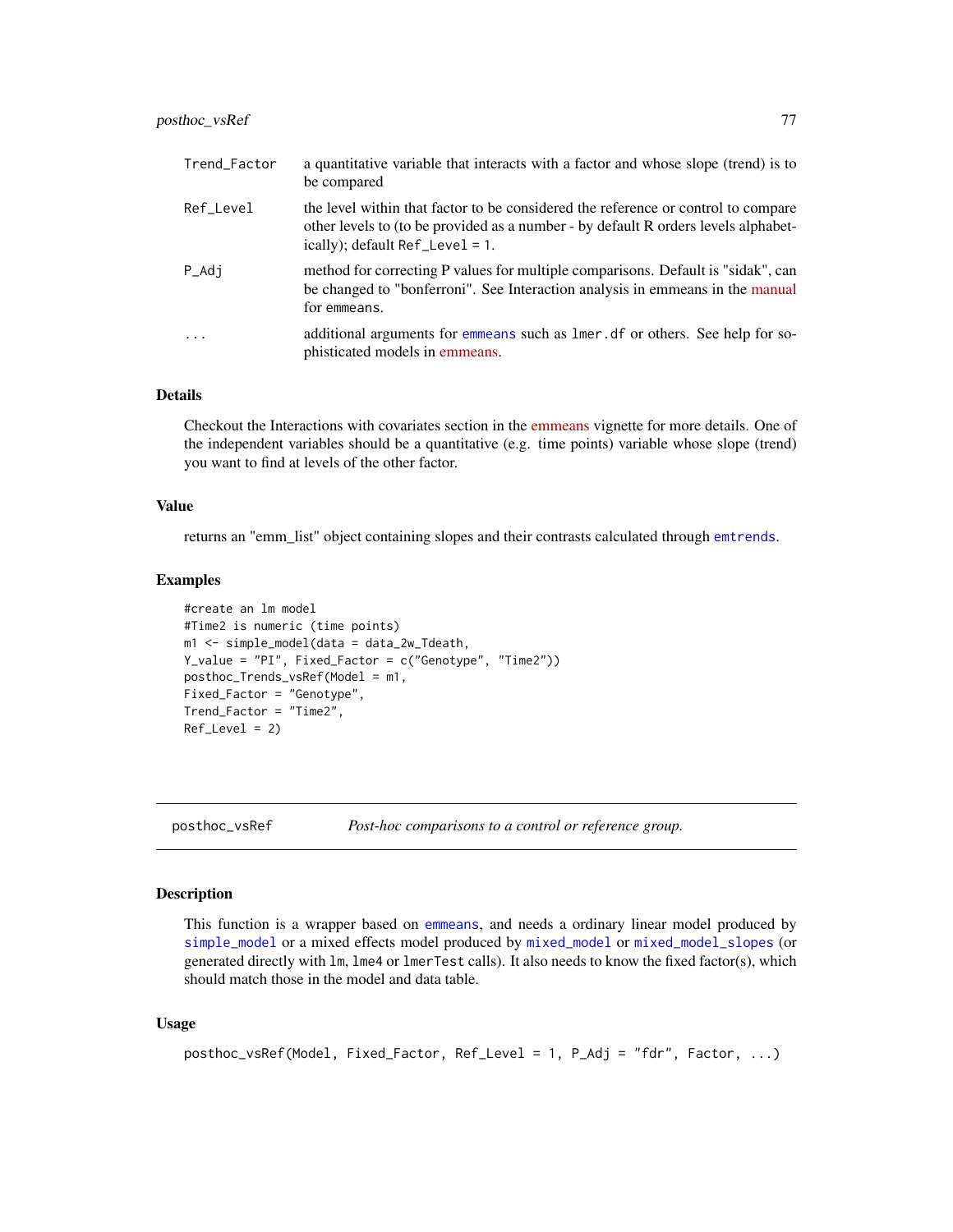## <span id="page-77-0"></span>Arguments

| Model        | a model object fit using simple_model or mixed_model or related.                                                                                                                                                                                                                                                                                                                                                                                                                                                                                                                                           |
|--------------|------------------------------------------------------------------------------------------------------------------------------------------------------------------------------------------------------------------------------------------------------------------------------------------------------------------------------------------------------------------------------------------------------------------------------------------------------------------------------------------------------------------------------------------------------------------------------------------------------------|
| Fixed_Factor | Fixed Factor one or more categorical variables, provided as a vector (see Ex-<br>amples), whose levels you wish to compare pairwise. Names of Fixed_Factor<br>should match Fixed_Factor used to fit the model. When more than one factor<br>is provided e.g. Fixed_factor = $c("A", "B")$ , this function passes this on as<br>$\frac{1}{2}$ specs = A  B (note the vertical   between the two Fixed_Factor) to emmeans. The<br>specification internally is set to specs = trt.vs.ctrl, Ref_Level = 1 to com-<br>pare each group in A to the reference first group in A, separately at each level of<br>В. |
| Ref_Level    | the level within that factor to be considered the reference or control to compare<br>other levels to (to be provided as a number - by default R orders levels alphabet-<br>ically); default Ref_Level = 1.                                                                                                                                                                                                                                                                                                                                                                                                 |
| P_Adj        | method for correcting P values for multiple comparisons. Default is set to false<br>discovery rate ("fdr"), can be changed to "none", "tukey", "bonferroni", "sidak".<br>See Interaction analysis in emmeans in the manual for emmeans.                                                                                                                                                                                                                                                                                                                                                                    |
| Factor       | old argument name for Fixed_Factor; retained for backward compatibility.                                                                                                                                                                                                                                                                                                                                                                                                                                                                                                                                   |
| $\ddots$     | additional arguments for emmeans such as lmer. df or others. See help for so-<br>phisticated models in emmeans.                                                                                                                                                                                                                                                                                                                                                                                                                                                                                            |

## Details

The function will generate [treatment vs control type of comparisons](https://CRAN.R-project.org/package=emmeans) (as described in Comparisons and contrasts in emmeans), i.e. comparison of each level of a factor to a reference level, which is set by default to the first level in the factor (Ref\_Level = 1). By default, P values are corrected by the FDR method (which can be changed). If the model was fit by transforming the quantitative response variable using "log", "logit", "sqrt" etc., results will still be on the original scale, i.e. type = "response" is the default; data will be back-transformed (check results to confirm this), and for log or logit see Transformations and link functions in emmeans, [ratios will be compared.](https://CRAN.R-project.org/package=emmeans) The first part of the [emmeans](#page-0-0) results has the estimated marginal means, SE and CI (\$emmeans), which are generated from the fitted model, and not the original data table. The second part has the results of the comparisons (\$contrasts).

#### Value

returns an "emm\_list" object containing contrasts and emmeans through [emmeans](#page-0-0).

```
#make linear models first
DoublMod <- simple_model(data = data_doubling_time,
Y_value = "Doubling_time",
Fixed_Factor = "Student")
CholMod <- mixed_model(data = data_cholesterol,
Y_value = "Cholesterol",
Fixed_Factor = c("Hospital", "Treatment"),
Random_Factor = "Subject")
```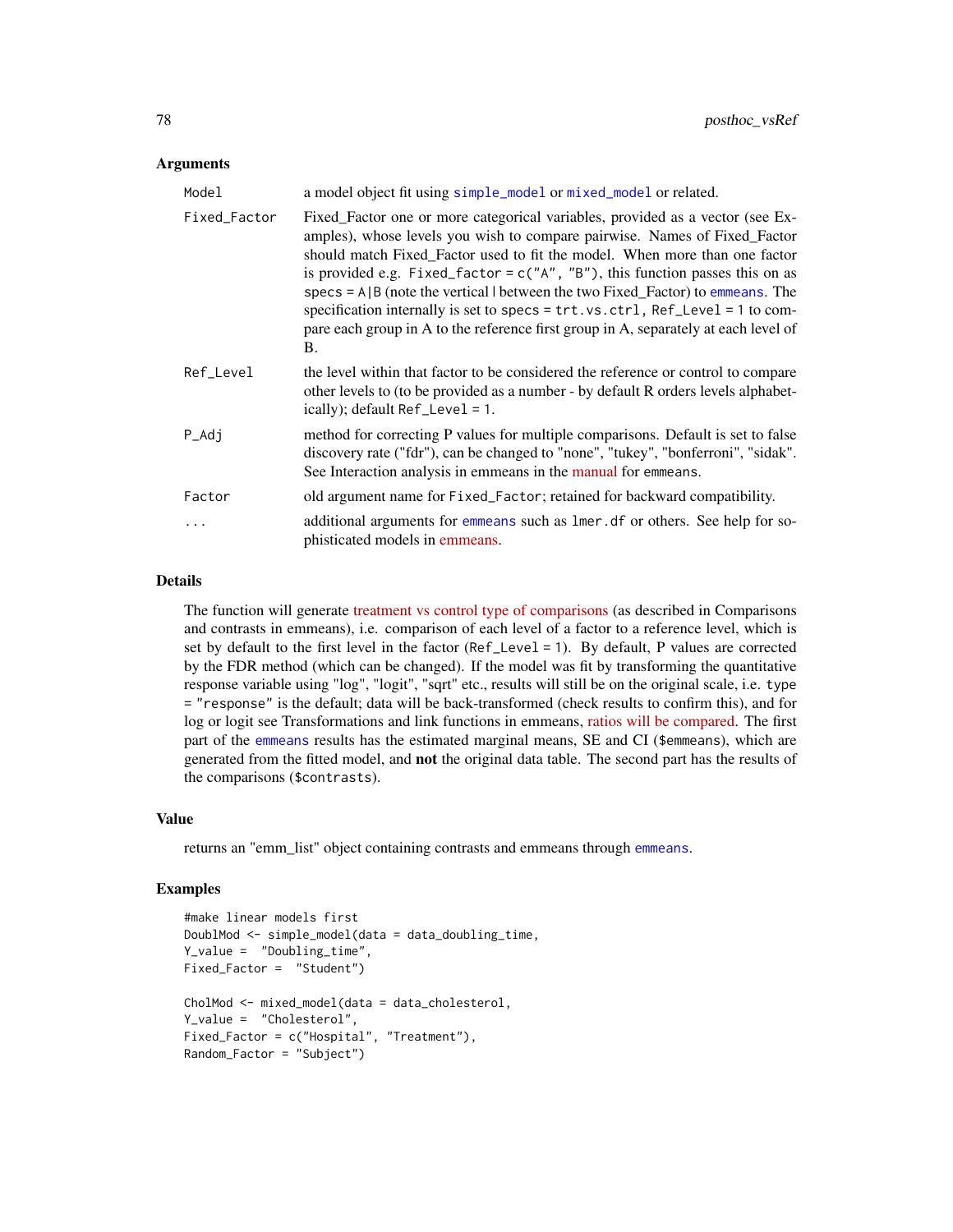```
#to compare all students with student #9
posthoc_vsRef(Model = DoublMod,
Fixed_Factor = "Student", Ref_Level = 9)
```

```
#for comparison between hospital_a to every other hospital, separately at levels of Treatment
posthoc_vsRef(Model = CholMod,
Fixed_Factor = c("Hospital", "Treatment"), Ref_Level = 1)
```
scale\_color\_grafify scale\_colour\_ *and* scale\_fill\_ *functions*

# Description

These let you apply grafify discrete or continuous palettes as fill or colour/color aesthetics to any ggplot2 (scale\_color\_ spelling is also accepted).

#### Usage

```
scale_color_grafify(
  palette = "okabe_ito",
  discrete = TRUE,
 ColSeq = TRUE,reverse = FALSE,
  ...
)
```
## Arguments

| palette  | Name of the grafify palettes from above, provide within quotes. Default<br>discrete palette is okabe_ito. For quantitative palette, set discrete = FALSE<br>(which will apply blue_contiunless another palette is chosen). |
|----------|----------------------------------------------------------------------------------------------------------------------------------------------------------------------------------------------------------------------------|
| discrete | logical TRUE or FALSE. Default is TRUE for discrete colour palettes. Set to<br>FALSE when plotting quantitative data to use quantitative palettes from above.                                                              |
| ColSeg   | logical TRUE or FALSE. Default TRUE for sequential colours from chosen<br>palette. Set to FALSE for distant colours.                                                                                                       |
| reverse  | Whether the colour order should be reversed.                                                                                                                                                                               |
| $\cdot$  | Additional parameters for scale_fill or scale_colour.                                                                                                                                                                      |

# Details

The default is palette = "okabe\_ito" and discrete = TRUE. To apply quantitative colour/fill schemes set discrete = FALSE (if a palette is not chosen, blue\_conti palette will be applied by default).

Categorical/discreet palettes (only allowed with discrete = TRUE)

• okabe\_ito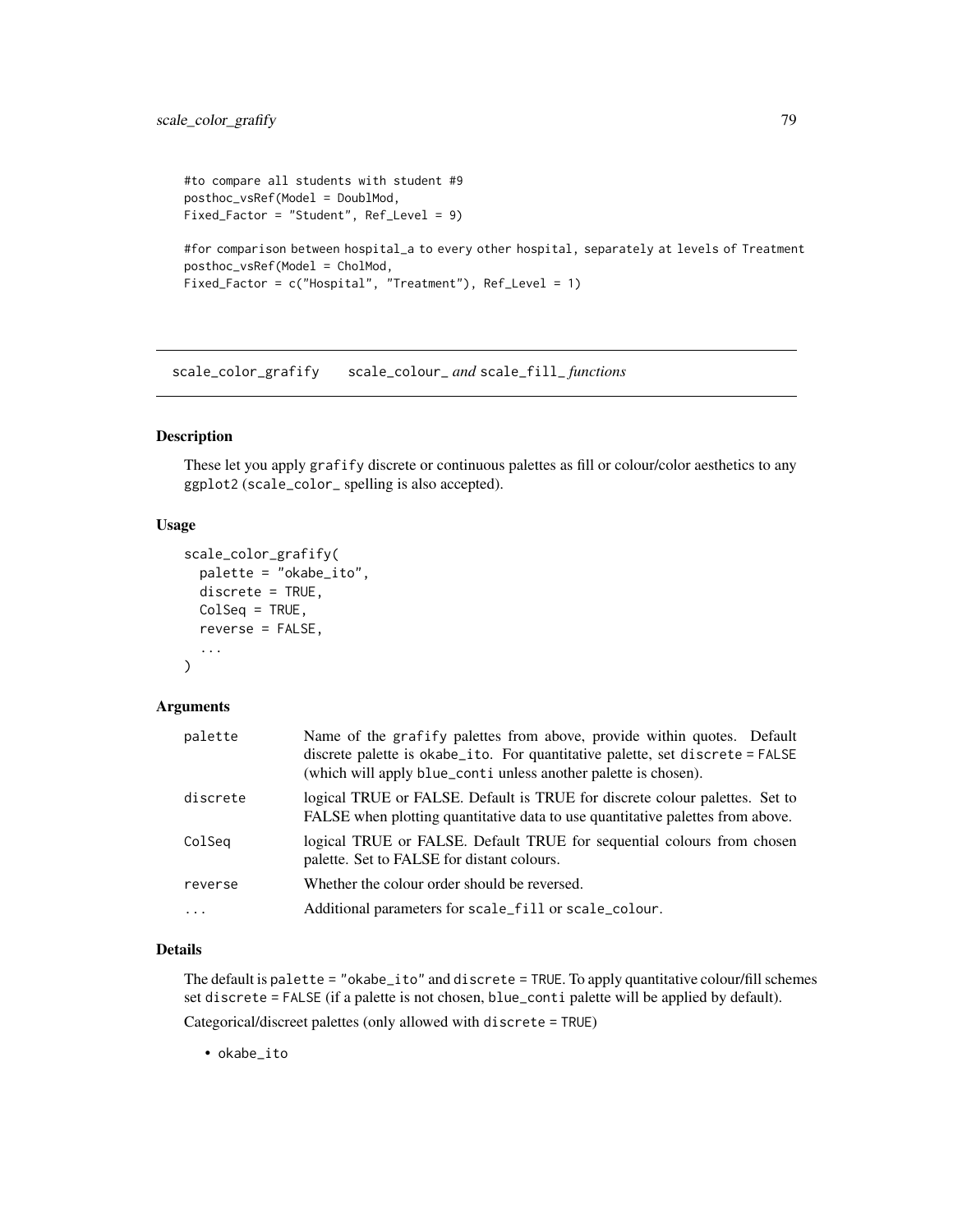- bright
- contrast
- dark
- kelly
- light
- muted
- pale
- $\cdot$  r4
- safe
- vibrant

By default, sequential colours from above palettes will be chosen. To choose the most distant colours set ColSeq = TRUE.

Sequential quantitative palettes (only allowed with discrete = FALSE):

- grey\_conti
- blue\_conti
- yellow\_conti

Divergent quantitative palettes (only allowed with discrete = FALSE):

- OrBl\_div
- PrGn\_div

# Value

ggplot scale\_fill function for discrete colours.

```
#add a grafify fill scheme to ggplot
ggplot(emmeans::neuralgia, aes(x = Treatment,
                              y = Duration))+
 geom_boxplot(aes(fill = Treatment),
              alpha = .6)+
 geom_point(aes(colour = Treatment,
                 shape = Treatment),
            size = 3 +
 scale_fill_grafify(palette = "bright")+
 scale_colour_grafify(palette = "bright")+
 facet_wrap("Sex")+
 theme_classic()
#distant colours `ColSeq = FALSE`
ggplot(emmeans::neuralgia, aes(x = Treatment,
                              y = Duration))+
 geom_boxplot(aes(fill = Treatment),
              alpha = .6)+
 geom_point(aes(colour = Treatment,
```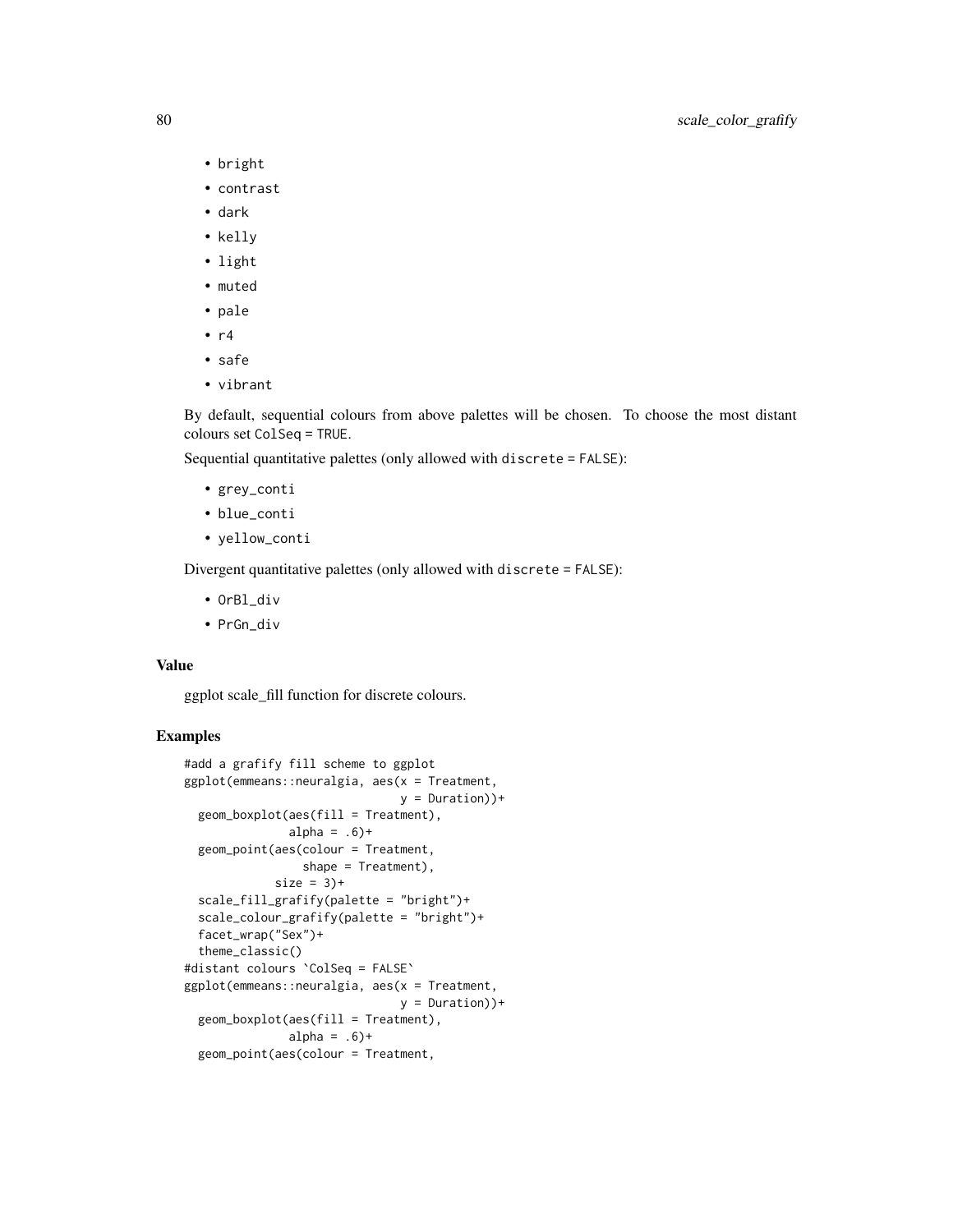```
shape = Treatment),
            size = 3 +
 scale_fill_grafify(palette = "bright",
                    ColSeq = FALSE)+
 scale_colour_grafify(palette = "bright",
                      ColSeq = FALSE)+
 facet_wrap("Sex")+
 theme_classic()
#quantiative colour schemes with `discrete = FALSE`
ggplot(mtcars, aes(x = disp,y = mpg) +
 geom_point(aes(colour = cyl),
            size = 3 +
 scale_colour_grafify(discrete = FALSE)
#quantiative colour scheme
ggplot(mtcars, aes(x = disp,y = mpg)+
 geom_point(aes(colour = cyl),
            size = 3 +
 scale_colour_grafify(palette = "yellow_conti")
```
scale\_colour\_grafify scale\_colour\_ *and* scale\_fill\_ *functions*

# Description

These let you apply grafify discrete or continuous palettes as fill or colour/color aesthetics to any ggplot2 (scale\_color\_ spelling is also accepted).

# Usage

```
scale_colour_grafify(
 palette = "okabe_ito",
  discrete = TRUE,
 ColSeq = TRUE,
  reverse = FALSE,
  ...
)
```
## Arguments

| palette  | Name of the grafify palettes from above, provide within quotes. Default<br>discrete palette is okabe_ito. For quantitative palette, set discrete = FALSE      |
|----------|---------------------------------------------------------------------------------------------------------------------------------------------------------------|
|          | (which will apply blue_conti unless another palette is chosen).                                                                                               |
| discrete | logical TRUE or FALSE. Default is TRUE for discrete colour palettes. Set to<br>FALSE when plotting quantitative data to use quantitative palettes from above. |
| ColSeq   | logical TRUE or FALSE. Default TRUE for sequential colours from chosen<br>palette. Set to FALSE for distant colours.                                          |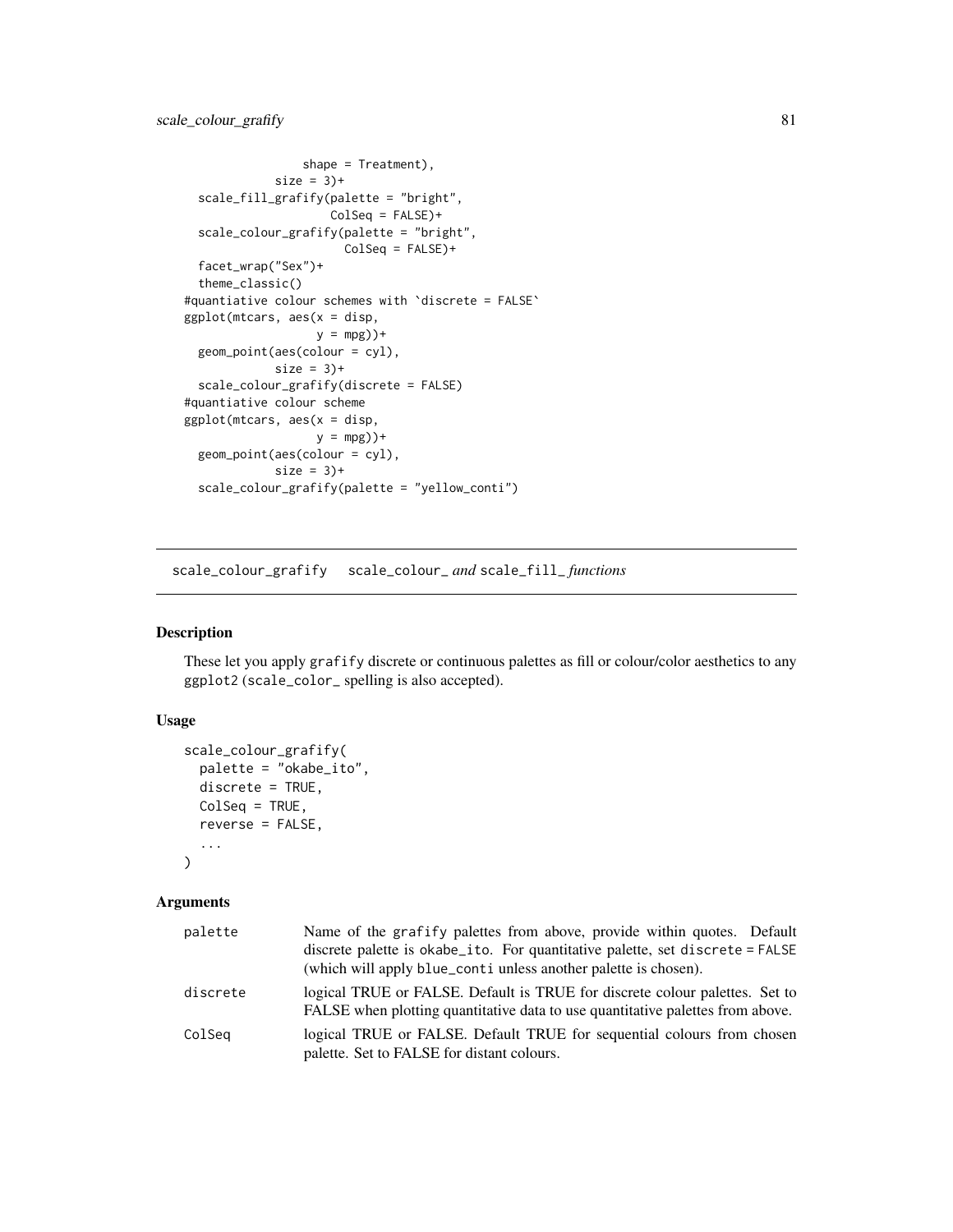| reverse           | Whether the colour order should be reversed.          |
|-------------------|-------------------------------------------------------|
| $\cdot\cdot\cdot$ | Additional parameters for scale_fill or scale_colour. |

### Details

The default is palette = "okabe\_ito" and discrete = TRUE. To apply quantitative colour/fill schemes set discrete = FALSE (if a palette is not chosen, blue\_conti palette will be applied by default).

Categorical/discreet palettes (only allowed with discrete = TRUE)

- okabe\_ito
- bright
- contrast
- dark
- kelly
- light
- muted
- pale
- $\cdot$  r4
- safe
- vibrant

By default, sequential colours from above palettes will be chosen. To choose the most distant colours set ColSeq = TRUE.

Sequential quantitative palettes (only allowed with discrete = FALSE):

- grey\_conti
- blue\_conti
- yellow\_conti

Divergent quantitative palettes (only allowed with discrete = FALSE):

- OrBl\_div
- PrGn\_div

# Value

ggplot scale\_fill function for discrete colours.

```
#add a grafify fill scheme to ggplot
ggplot(emmeans::neuralgia, aes(x = Treatment,
                              y =Duration)+
 geom_boxplot(aes(fill = Treatment),
              alpha = .6)+
 geom_point(aes(colour = Treatment,
                shape = Treatment),
```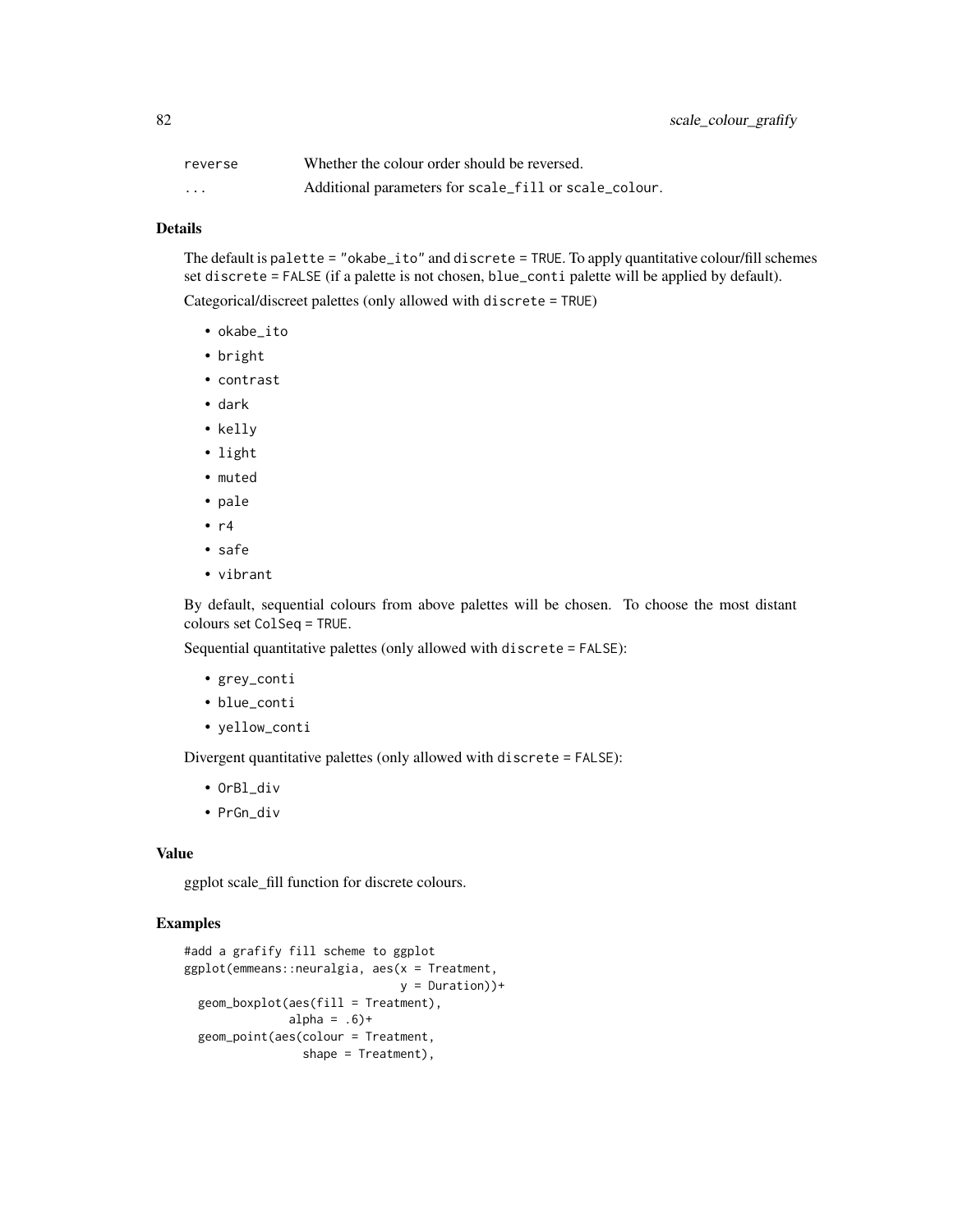```
size = 3 +
 scale_fill_grafify(palette = "bright")+
 scale_colour_grafify(palette = "bright")+
 facet_wrap("Sex")+
 theme_classic()
#distant colours `ColSeq = FALSE`
ggplot(emmeans::neuralgia, aes(x = Treatment,
                              y = Duration))+
 geom_boxplot(aes(fill = Treatment),
               alpha = .6)+
 geom_point(aes(colour = Treatment,
                 shape = Treatment),
            size = 3 +
 scale_fill_grafify(palette = "bright",
                    ColSeq = FALSE)+
 scale_colour_grafify(palette = "bright",
                      ColSeq = FALSE)+
 facet_wrap("Sex")+
 theme_classic()
#quantiative colour schemes with `discrete = FALSE`
ggplot(mtcars, aes(x = disp,
                  y = mpg) +
 geom_point(aes(colour = cyl),
            size = 3 +
 scale_colour_grafify(discrete = FALSE)
#quantiative colour scheme
ggplot(mtcars, aes(x = disp,y = mpg) +
 geom_point(aes(colour = cyl),
            size = 3 +
 scale_colour_grafify(palette = "yellow_conti")
```
scale\_fill\_grafify scale\_colour\_ *and* scale\_fill\_ *functions*

## Description

These let you apply grafify discrete or continuous palettes as fill or colour/color aesthetics to any ggplot2 (scale\_color\_ spelling is also accepted).

#### Usage

```
scale_fill_grafify(
 palette = "okabe_ito",
 discrete = TRUE,
 ColSeq = TRUE,reverse = FALSE,
  ...
)
```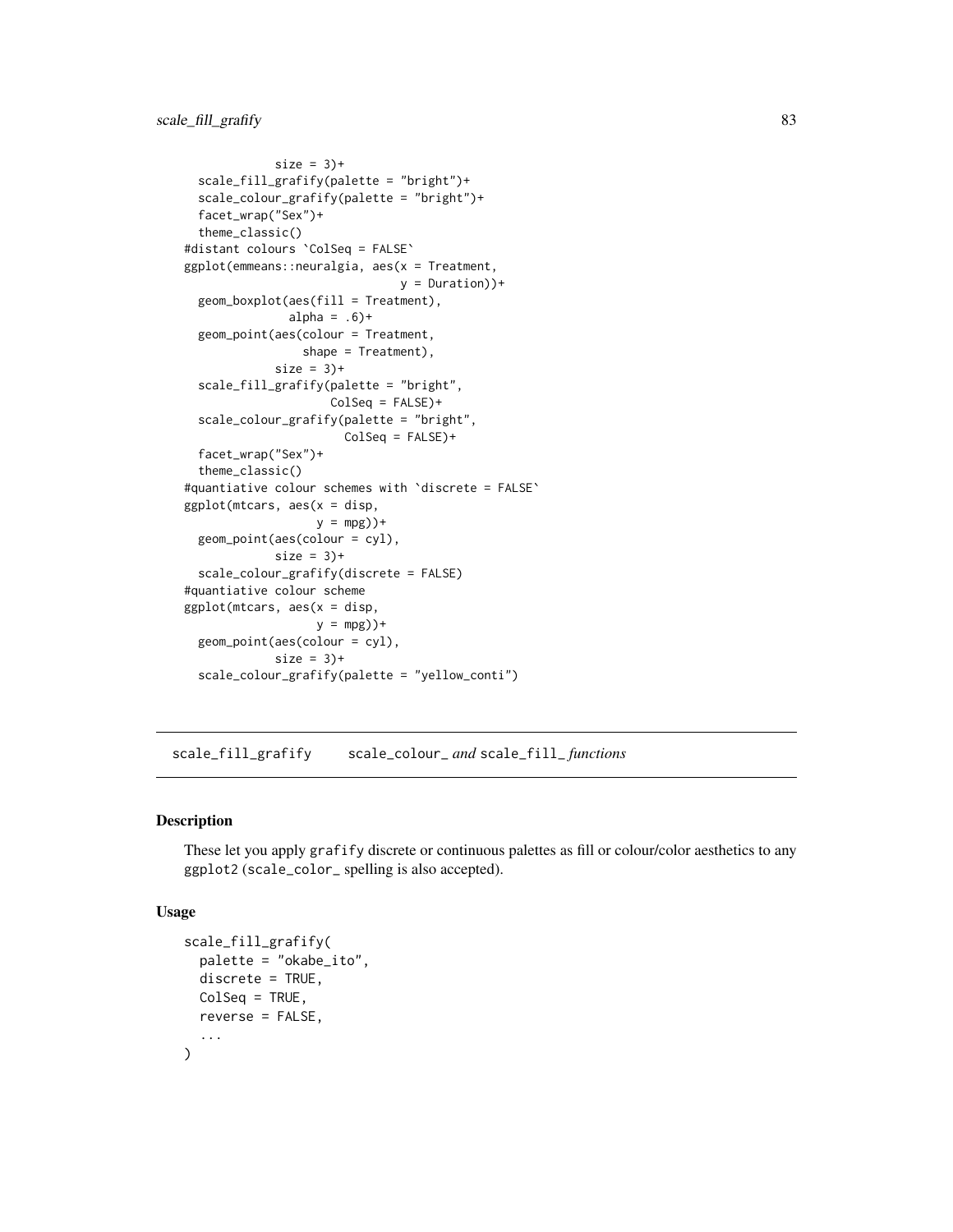## Arguments

| palette  | Name of the grafify palettes from above, provide within quotes. Default<br>discrete palette is okabe_ito. For quantitative palette, set discrete = FALSE<br>(which will apply blue_conti unless another palette is chosen). |
|----------|-----------------------------------------------------------------------------------------------------------------------------------------------------------------------------------------------------------------------------|
| discrete | logical TRUE or FALSE. Default is TRUE for discrete colour palettes. Set to<br>FALSE when plotting quantitative data to use quantitative palettes from above.                                                               |
| ColSeq   | logical TRUE or FALSE. Default TRUE for sequential colours from chosen<br>palette. Set to FALSE for distant colours.                                                                                                        |
| reverse  | Whether the colour order should be reversed.                                                                                                                                                                                |
| $\ddots$ | Additional parameters for scale_fill or scale_colour.                                                                                                                                                                       |
|          |                                                                                                                                                                                                                             |

# Details

The default is palette = "okabe\_ito" and discrete = TRUE. To apply quantitative colour/fill schemes set discrete = FALSE (if a palette is not chosen, blue\_conti palette will be applied by default).

Categorical/discreet palettes (only allowed with discrete = TRUE)

- okabe\_ito
- bright
- contrast
- dark
- kelly
- light
- muted
- pale
- $\cdot$  r4
- safe
- vibrant

By default, sequential colours from above palettes will be chosen. To choose the most distant colours set ColSeq = TRUE.

Sequential quantitative palettes (only allowed with discrete = FALSE):

- grey\_conti
- blue\_conti
- yellow\_conti

Divergent quantitative palettes (only allowed with discrete = FALSE):

- OrBl\_div
- PrGn\_div

## Value

ggplot scale\_fill function for discrete colours.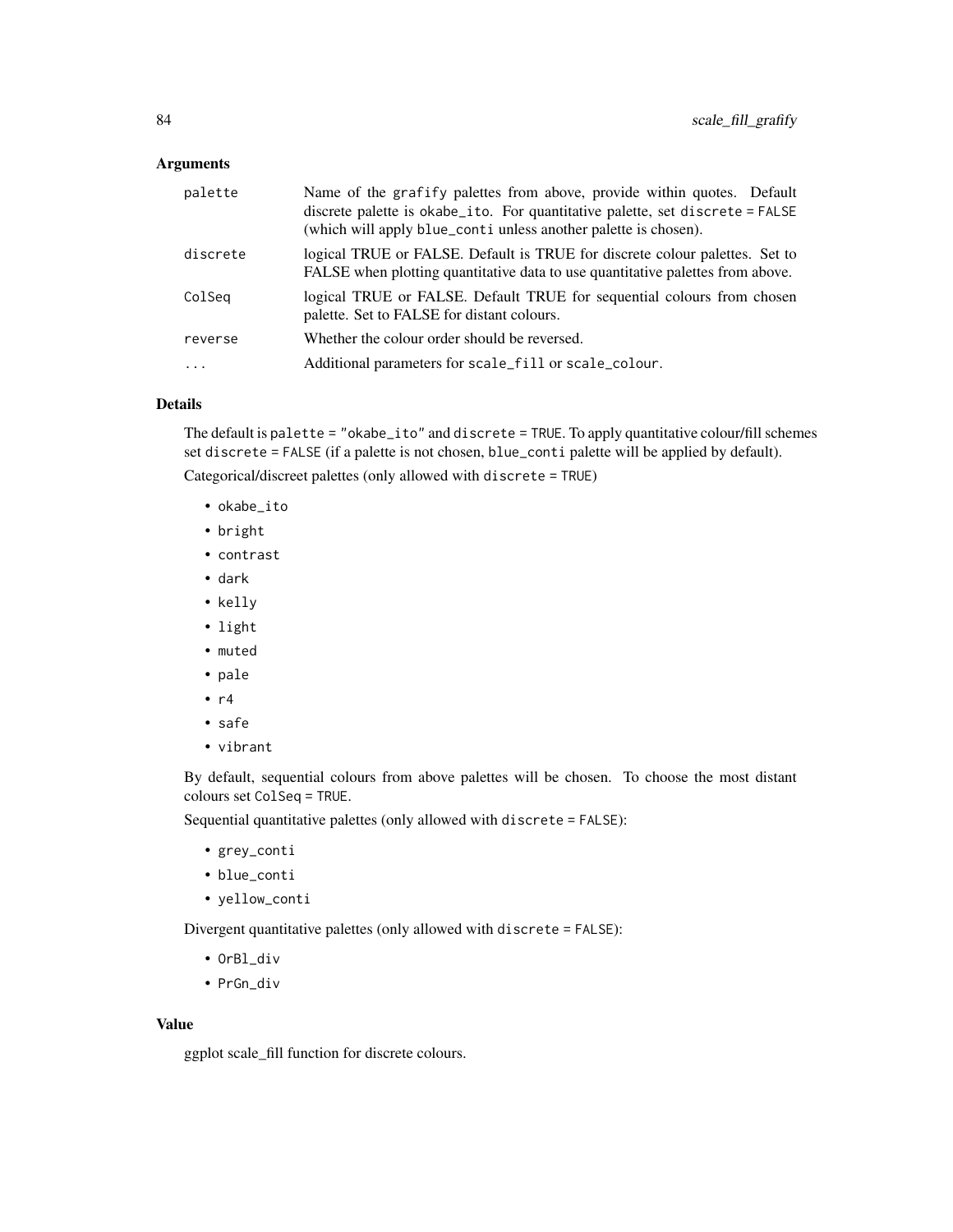# <span id="page-84-0"></span>simple\_anova 85

## Examples

```
#add a grafify fill scheme to ggplot
ggplot(emmeans::neuralgia, aes(x = Treatment,
                               y =Duration)+
 geom_boxplot(aes(fill = Treatment),
               alpha = .6)+
 geom_point(aes(colour = Treatment,
                 shape = Treatment),
             size = 3 +
 scale_fill_grafify(palette = "bright")+
 scale_colour_grafify(palette = "bright")+
 facet_wrap("Sex")+
 theme_classic()
#distant colours `ColSeq = FALSE`
ggplot(emmeans::neuralgia, aes(x = Treatment,
                               y =Duration)+
 geom_boxplot(aes(fill = Treatment),
               alpha = .6)+
 geom_point(aes(colour = Treatment,
                 shape = Treatment),
             size = 3 +
 scale_fill_grafify(palette = "bright",
                     ColSeq = FALSE)+
 scale_colour_grafify(palette = "bright",
                       ColSeq = FALSE)+
 facet_wrap("Sex")+
 theme_classic()
#quantiative colour schemes with `discrete = FALSE`
ggplot(mtcars, aes(x = disp,y = mpg) +
 geom_point(aes(colour = cyl),
             size = 3 +
 scale_colour_grafify(discrete = FALSE)
#quantiative colour scheme
ggplot(mtcars, aes(x = disp,y = mpg) +
 geom_point(aes(colour = cyl),
             size = 3 +
 scale_colour_grafify(palette = "yellow_conti")
```
simple\_anova *ANOVA table from a linear model fit to data.*

#### Description

Update in v0.2.1: This function uses [lm](#page-0-0) to fit a linear model to data, passes it on to [Anova](#page-0-0), and outputs the ANOVA table with type II sum of squares with F statistics and *P* values. (Previous versions produced type I sum of squares using [anova](#page-0-0) call.)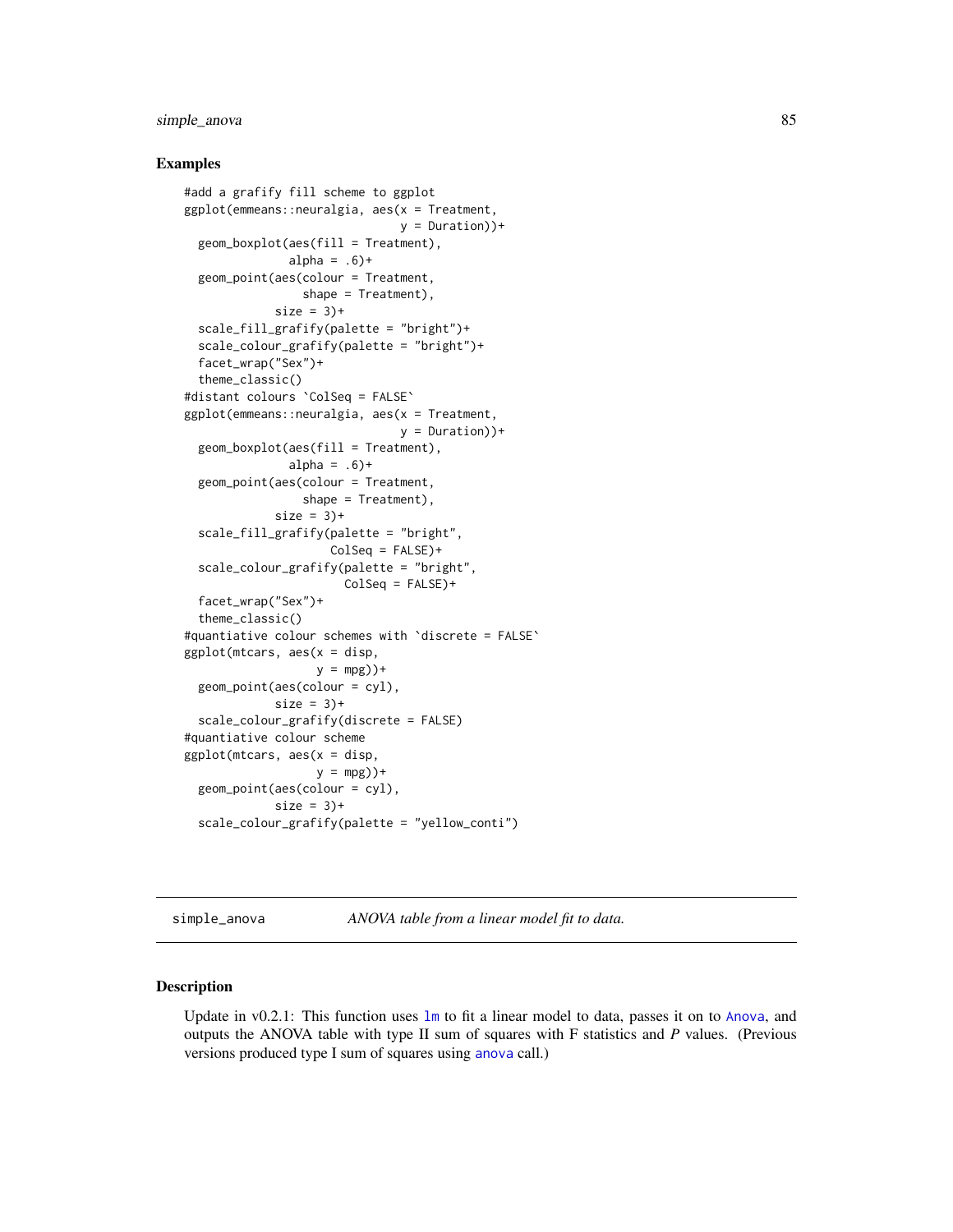#### <span id="page-85-1"></span>Usage

```
simple_anova(data, Y_value, Fixed_Factor, ...)
```
# Arguments

| data         | a data table object, e.g. data frame or tibble.                                                                           |
|--------------|---------------------------------------------------------------------------------------------------------------------------|
| Y_value      | name of column containing quantitative (dependent) variable, provided within<br>"quotes".                                 |
| Fixed_Factor | name(s) of categorical fixed factors (independent variables) provided as a vector<br>if more than one or within "quotes". |
| $\ddotsc$    | any additional argument to pass on to $\text{Im}$ if required.                                                            |

# Details

It requires a data table, one quantitative dependent variable and one or more independent variables. If your experiment design has random factors, use the related function [mixed\\_anova](#page-15-0).

This function is related to link{simple\_model}.

# Value

ANOVA table of class "anova" and "data.frame".

## Examples

```
#Basic usage
simple_anova(data = data_doubling_time,
Y_value = "Doubling_time",
Fixed_Factor = "Student")
```
<span id="page-85-0"></span>simple\_model *Model from a linear model fit to data.*

# Description

This function uses [lm](#page-0-0) to fit a linear model to data and outputs the model object. It requires a data table, one quantitative dependent variable and one or more independent variables. The model output can be used to extract coefficients and other information, including post-hoc comparisons. If your experiment design has random factors, use the related function [mixed\\_model](#page-18-0).

## Usage

```
simple_model(data, Y_value, Fixed_Factor, ...)
```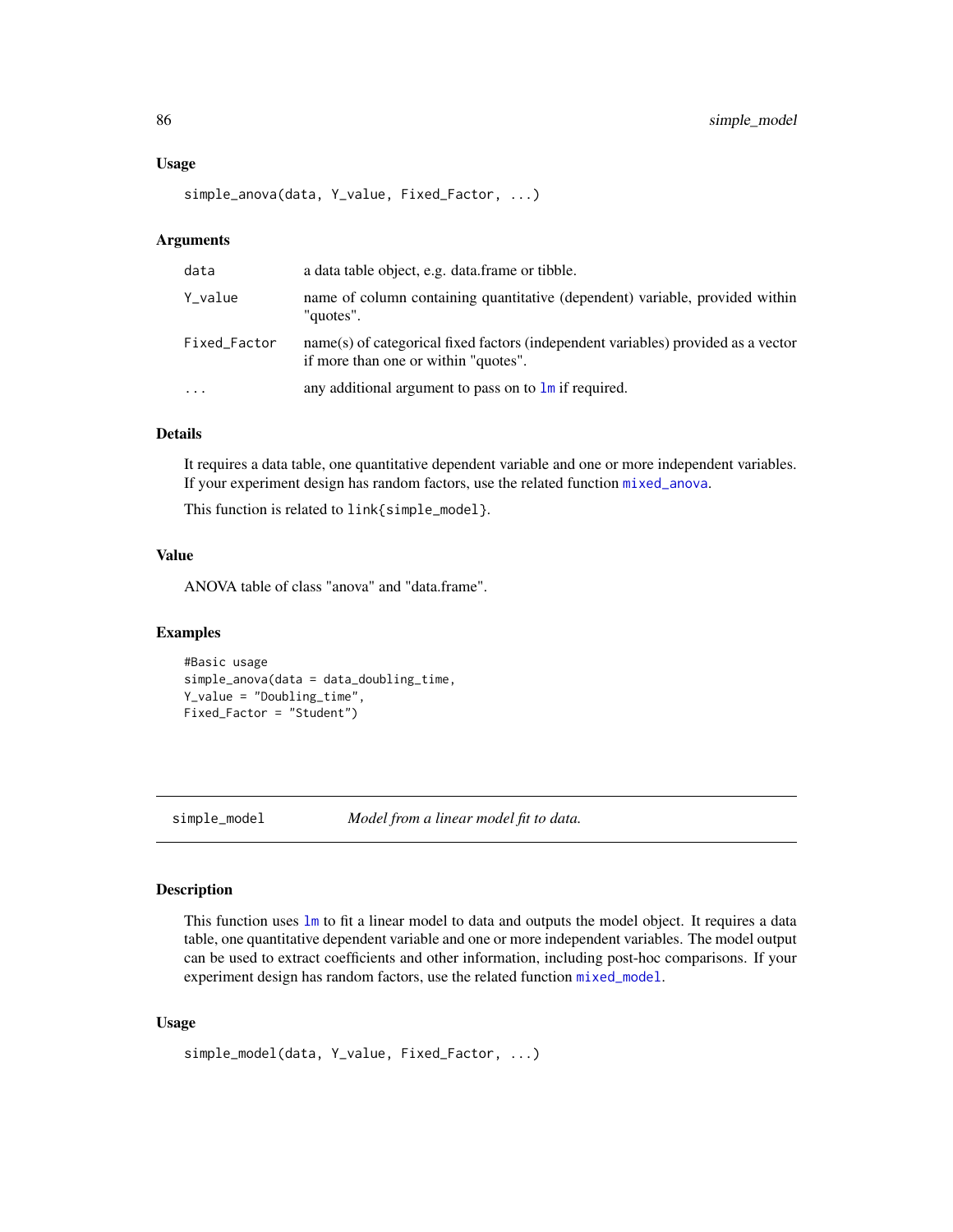# <span id="page-86-0"></span>simple\_model 87

# Arguments

| data         | a data table object, e.g. data frame or tibble.                                                                           |
|--------------|---------------------------------------------------------------------------------------------------------------------------|
| Y_value      | name of column containing quantitative (dependent) variable, provided within<br>"quotes".                                 |
| Fixed_Factor | name(s) of categorical fixed factors (independent variables) provided as a vector<br>if more than one or within "quotes". |
| $\cdot$      | any additional arguments to pass on to $\text{Im}$ if required.                                                           |

# Details

This function is related to link{simple\_anova}. Output of this function can be used with [posthoc\\_Pairwise](#page-71-0), [posthoc\\_Levelwise](#page-70-0) and [posthoc\\_vsRef](#page-76-0), or with [emmeans](#page-0-0).

# Value

This function returns an object of class "lm".

```
#fixed factors provided as a vector
Doubmodel <- simple_model(data = data_doubling_time,
Y_value = "Doubling_time",
Fixed_Factor = "Student")
#get summary
summary(Doubmodel)
```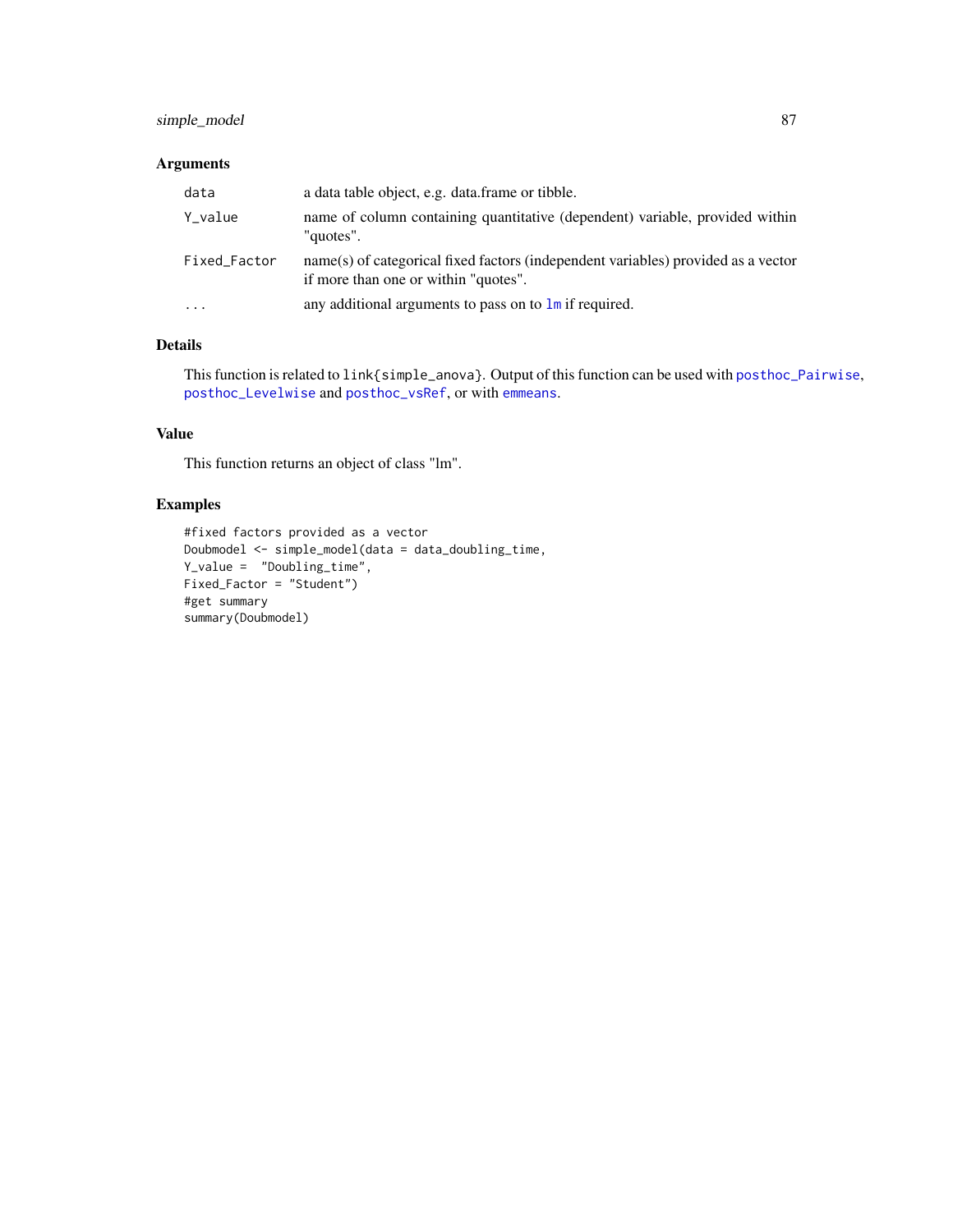# **Index**

∗ datasets data\_1w\_death, [4](#page-3-0) data\_2w\_Festing, [5](#page-4-0) data\_2w\_Tdeath, [6](#page-5-0) data\_cholesterol, [6](#page-5-0) data\_doubling\_time, [7](#page-6-0) data\_t\_pdiff, [7](#page-6-0) data\_t\_pratio, [8](#page-7-0) graf\_colours, [9](#page-8-0) graf\_palettes, [11](#page-10-0) Anova, *[85](#page-84-0)* anova, *[17](#page-16-0)*, *[85](#page-84-0)* as\_lmerModLmerTest, *[17,](#page-16-0) [18](#page-17-0)*, *[20,](#page-19-1) [21](#page-20-0)* colorRamp\_d, [4](#page-3-0) colorRampPalette, *[24](#page-23-0)*, *[26](#page-25-0)*, *[29](#page-28-0)*, *[32](#page-31-0)*, *[34](#page-33-0)*, *[37](#page-36-0)*, *[39](#page-38-0)*, *[41](#page-40-0)*, *[43](#page-42-0)*, *[45](#page-44-0)*, *[47](#page-46-0)*, *[49](#page-48-0)*, *[51](#page-50-0)*, *[53](#page-52-0)*, *[56,](#page-55-0) [57](#page-56-0)*, *[59](#page-58-0)*, *[62,](#page-61-0) [63](#page-62-0)*, *[67](#page-66-0)*, *[69](#page-68-0)* colorRampPalette\_d, [3](#page-2-0) data\_1w\_death, [4](#page-3-0) data\_2w\_Festing, [5](#page-4-0) data\_2w\_Tdeath, [6](#page-5-0) data\_cholesterol, [6](#page-5-0) data\_doubling\_time, [7](#page-6-0) data\_t\_pdiff, [7](#page-6-0) data\_t\_pratio, [8](#page-7-0) emmeans, *[20,](#page-19-1) [21](#page-20-0)*, *[71](#page-70-1)[–78](#page-77-0)*, *[87](#page-86-0)* emtrends, *[74](#page-73-0)*, *[76,](#page-75-0) [77](#page-76-1)* facet\_grid, *[24](#page-23-0)*, *[26](#page-25-0)*, *[29](#page-28-0)*, *[32](#page-31-0)*, *[34](#page-33-0)*, *[37](#page-36-0)*, *[41](#page-40-0)*, *[43](#page-42-0)*, *[45](#page-44-0)* facet\_wrap, *[24](#page-23-0)*, *[26](#page-25-0)*, *[29](#page-28-0)*, *[32](#page-31-0)*, *[34](#page-33-0)*, *[37](#page-36-0)*, *[41](#page-40-0)*, *[43](#page-42-0)*, *[45](#page-44-0)* geom\_bar, *[23](#page-22-0)*, *[26](#page-25-0)*, *[29](#page-28-0)*, *[31](#page-30-0)*, *[34](#page-33-0)*, *[37](#page-36-0)* geom\_boxplot, *[23](#page-22-0)*, *[26](#page-25-0)*, *[29](#page-28-0)*, *[31,](#page-30-0) [32](#page-31-0)*, *[34](#page-33-0)*, *[37](#page-36-0)*, *[49](#page-48-0)[–51](#page-50-0)*, *[53](#page-52-0)*, *[63,](#page-62-0) [64](#page-63-0)*, *[66](#page-65-0)* geom\_density, *[46,](#page-45-0) [47](#page-46-0)* geom\_dotplot, *[47](#page-46-0)[–51](#page-50-0)*, *[53](#page-52-0)* geom\_histogram, *[54,](#page-53-0) [55](#page-54-0)*

geom\_line, *[41](#page-40-0)*, *[43](#page-42-0)*, *[45](#page-44-0)* geom\_point, *[23](#page-22-0)*, *[26](#page-25-0)*, *[29](#page-28-0)*, *[31](#page-30-0)*, *[34](#page-33-0)*, *[37](#page-36-0)*, *[41](#page-40-0)*, *[43](#page-42-0)*, *[45](#page-44-0)*, *[61](#page-60-0)*, *[63](#page-62-0)*, *[66](#page-65-0)[–69](#page-68-0)* geom\_violin, *[29](#page-28-0)*, *[37](#page-36-0)*, *[51](#page-50-0)*, *[53](#page-52-0)*, *[66](#page-65-0)*, *[70](#page-69-0)* get\_graf\_colours, [9](#page-8-0) ggplot, *[23](#page-22-0)*, *[26](#page-25-0)*, *[29](#page-28-0)*, *[31](#page-30-0)*, *[34](#page-33-0)*, *[37](#page-36-0)* ggplot2, *[58](#page-57-0)[–60](#page-59-0)* graf\_col\_palette, [10](#page-9-0) graf\_col\_palette\_default, [10](#page-9-0) graf\_colours, [9](#page-8-0) graf\_palettes, [11,](#page-10-0) *[23](#page-22-0)*, *[26](#page-25-0)*, *[28](#page-27-0)*, *[31](#page-30-0)*, *[34](#page-33-0)*, *[36](#page-35-0)*, *[39](#page-38-0)*, *[41,](#page-40-0) [42](#page-41-0)*, *[44](#page-43-0)*, *[46](#page-45-0)*, *[48](#page-47-0)*, *[50](#page-49-0)*, *[52](#page-51-0)*, *[55](#page-54-0)*, *[57](#page-56-0)*, *[59](#page-58-0)*, *[62](#page-61-0)*, *[64](#page-63-0)*, *[66](#page-65-0)*, *[68](#page-67-0)* lm, *[74–](#page-73-0)[76](#page-75-0)*, *[85](#page-84-0)[–87](#page-86-0)* lmer, *[17–](#page-16-0)[21](#page-20-0)*, *[74](#page-73-0)[–76](#page-75-0)* make\_1way\_data, *[12](#page-11-0)*, [12,](#page-11-0) *[13](#page-12-0)[–15](#page-14-0)* make\_1way\_rb\_data, *[12,](#page-11-0) [13](#page-12-0)*, [13,](#page-12-0) *[14,](#page-13-0) [15](#page-14-0)* make\_2way\_data, *[12](#page-11-0)[–14](#page-13-0)*, [14,](#page-13-0) *[15](#page-14-0)* make\_2way\_rb\_data, *[12](#page-11-0)[–15](#page-14-0)*, [15](#page-14-0) mixed\_anova, [16,](#page-15-1) *[20](#page-19-1)*, *[86](#page-85-1)* mixed\_anova\_slopes, [18,](#page-17-0) *[21](#page-20-0)* mixed\_model, *[17](#page-16-0)*, *[19](#page-18-1)*, [19,](#page-18-1) *[60](#page-59-0)*, *[71](#page-70-1)[–78](#page-77-0)*, *[86](#page-85-1)* mixed\_model\_slopes, [20,](#page-19-1) *[60](#page-59-0)*, *[71](#page-70-1)[–73](#page-72-0)*, *[75](#page-74-0)[–77](#page-76-1)* plot\_3d\_scatterbar, *[22](#page-21-0)*, [22,](#page-21-0) *[25](#page-24-0)*, *[27](#page-26-0)*, *[30](#page-29-0)*, *[33](#page-32-0)*, *[35](#page-34-0)*, *[69,](#page-68-0) [70](#page-69-0)* plot\_3d\_scatterbox, *[22](#page-21-0)*, [24,](#page-23-0) *[25](#page-24-0)*, *[27](#page-26-0)*, *[30](#page-29-0)*, *[33](#page-32-0)*, *[35](#page-34-0)*, *[69,](#page-68-0) [70](#page-69-0)* plot\_3d\_scatterviolin, *[27](#page-26-0)*, [27,](#page-26-0) *[35](#page-34-0)* plot\_4d\_scatterbar, *[22](#page-21-0)*, *[25](#page-24-0)*, *[27](#page-26-0)*, *[30](#page-29-0)*, [30,](#page-29-0) *[33](#page-32-0)*, *[35](#page-34-0)* plot\_4d\_scatterbox, *[22](#page-21-0)*, *[25](#page-24-0)*, *[27](#page-26-0)*, *[30](#page-29-0)*, [32,](#page-31-0) *[33](#page-32-0)*, *[35](#page-34-0)*, *[69,](#page-68-0) [70](#page-69-0)* plot\_4d\_scatterviolin, *[27](#page-26-0)*, *[35](#page-34-0)*, [35](#page-34-0) plot\_bar\_sd, [38](#page-37-0) plot\_befafter\_colors, *[40](#page-39-0)*, [40,](#page-39-0) *[42](#page-41-0)*, *[44](#page-43-0)* plot\_befafter\_colours, *[40](#page-39-0)[–42](#page-41-0)*, [42,](#page-41-0) *[43](#page-42-0)[–45](#page-44-0)* plot\_befafter\_shapes, *[40](#page-39-0)[–44](#page-43-0)*, [44,](#page-43-0) *[45](#page-44-0)*